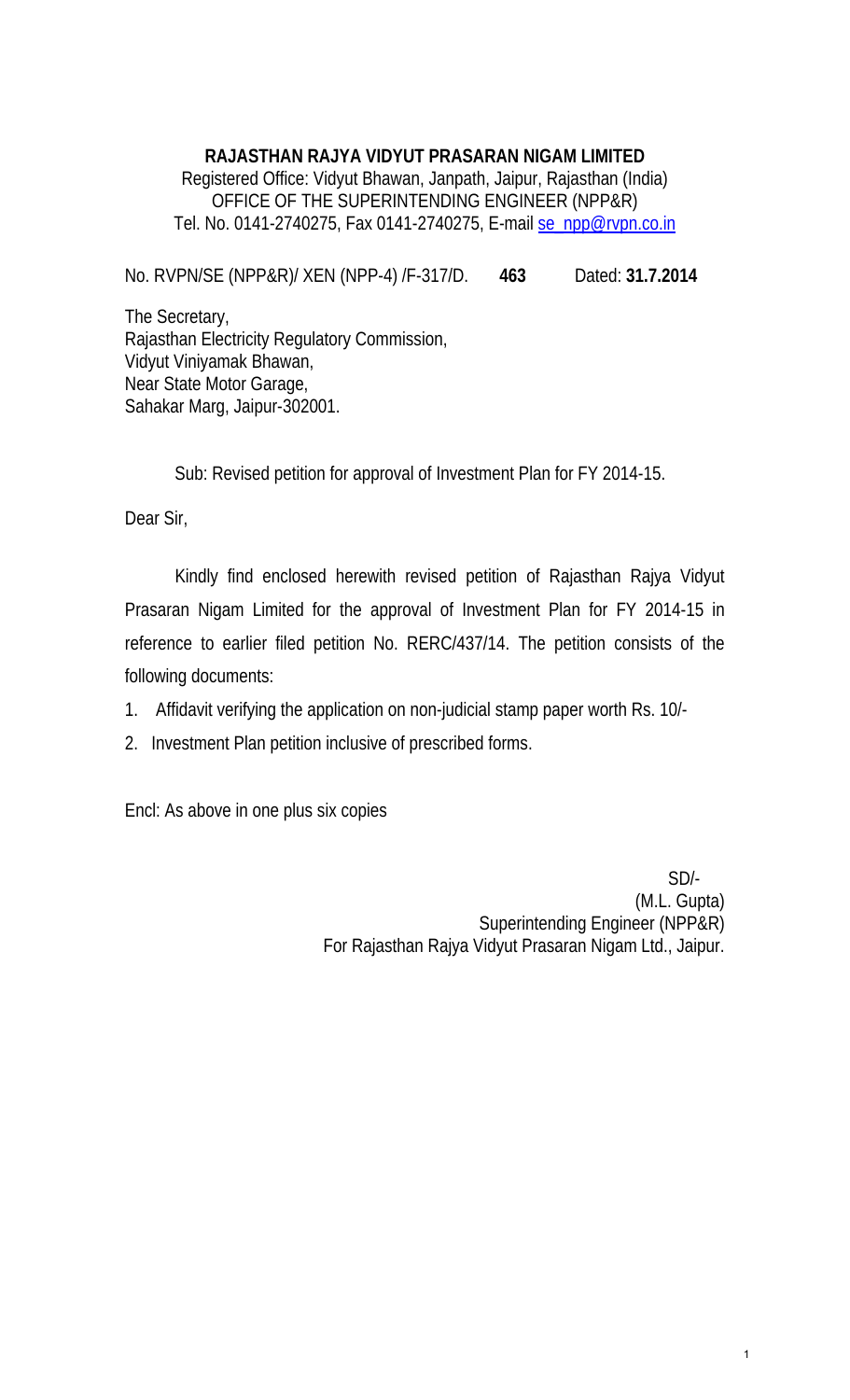#### **BEFORE THE RAJASTHAN ELECTRICITY REGULATORY COMMISSION**

Petition No.RERC/ 437/14

#### **IN THE MATTER OF**

Revised petition under Section 04 of the RERC (Investment Approval) Regulation 2006 and in the matter of Investment Plan of RVPN for the year 2014-15.

| Petitioner  | Rajasthan Rajya Vidyut Prasaran Nigam Limited,<br>Vidyut Bhawan, Janpath,<br>Jaipur -302005 |
|-------------|---------------------------------------------------------------------------------------------|
| Respondents | Jaipur Vidyut Vitran Nigam Limited,<br>Vidyut Bhawan, Janpath,<br>Jaipur - 302005           |
|             | Ajmer Vidyut Vitran Nigam Limited,<br>Power House, Hathi Bhata,<br>Ajmer                    |
|             | Jodhpur Vidyut Vitran Nigam Limited,<br>New Power House,<br>Jodhpur                         |
|             | Rajasthan Vidyut Utpadan Nigam Limited,<br>Vidyut Bhawan, Janpath,<br>Jaipur -302005        |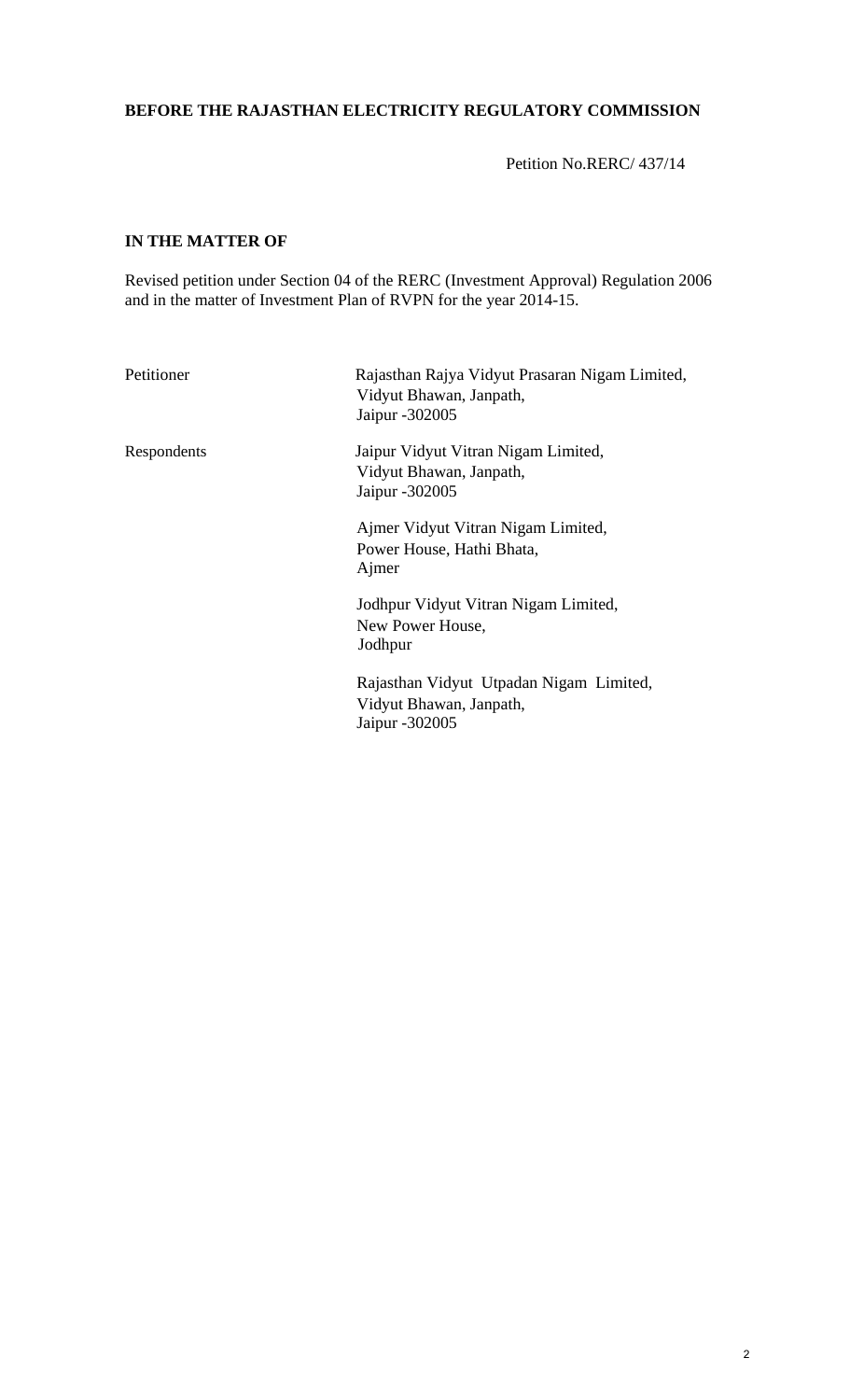### **INDEX**

| S.No. | <b>Particulars</b>                                                                                                                                    | Page No. |
|-------|-------------------------------------------------------------------------------------------------------------------------------------------------------|----------|
| 1.    | FORM No. 1 - Write-up on Investment Proposal<br>for the year 2014-15                                                                                  | $2 - 6$  |
| 2.    | <b>FORM No. 2</b>                                                                                                                                     | $7-28$   |
|       | Investment Proposals for the Financial Year 2014-15 (Revised)<br>(Revised Physical & Financial Targets & Achievement).                                |          |
| 3.    | <b>FORM No. 3</b>                                                                                                                                     | 29-43    |
|       | Investment Proposals for the Financial Year 2014-15 (Revised)<br>(Source of Funding)                                                                  |          |
| 4.    | <b>FORM No. 4</b>                                                                                                                                     | 44-45    |
|       | Investment Proposals for the Financial Year 2014-15 (Revised)<br>(Abstract of Physical & Financial Targets & Achievements)                            |          |
| 5.    | <b>FORM No. 5</b>                                                                                                                                     | 46       |
|       | Investment Proposals for the Financial Year 2014-15<br>(Calculation of overall cost of Transmission with and<br>Without approval of Investment Plan). |          |
| 6.    | <b>FORM No.6</b>                                                                                                                                      | 47       |
|       |                                                                                                                                                       |          |

Transmission Schemes to be taken-up through Private Sector Participation.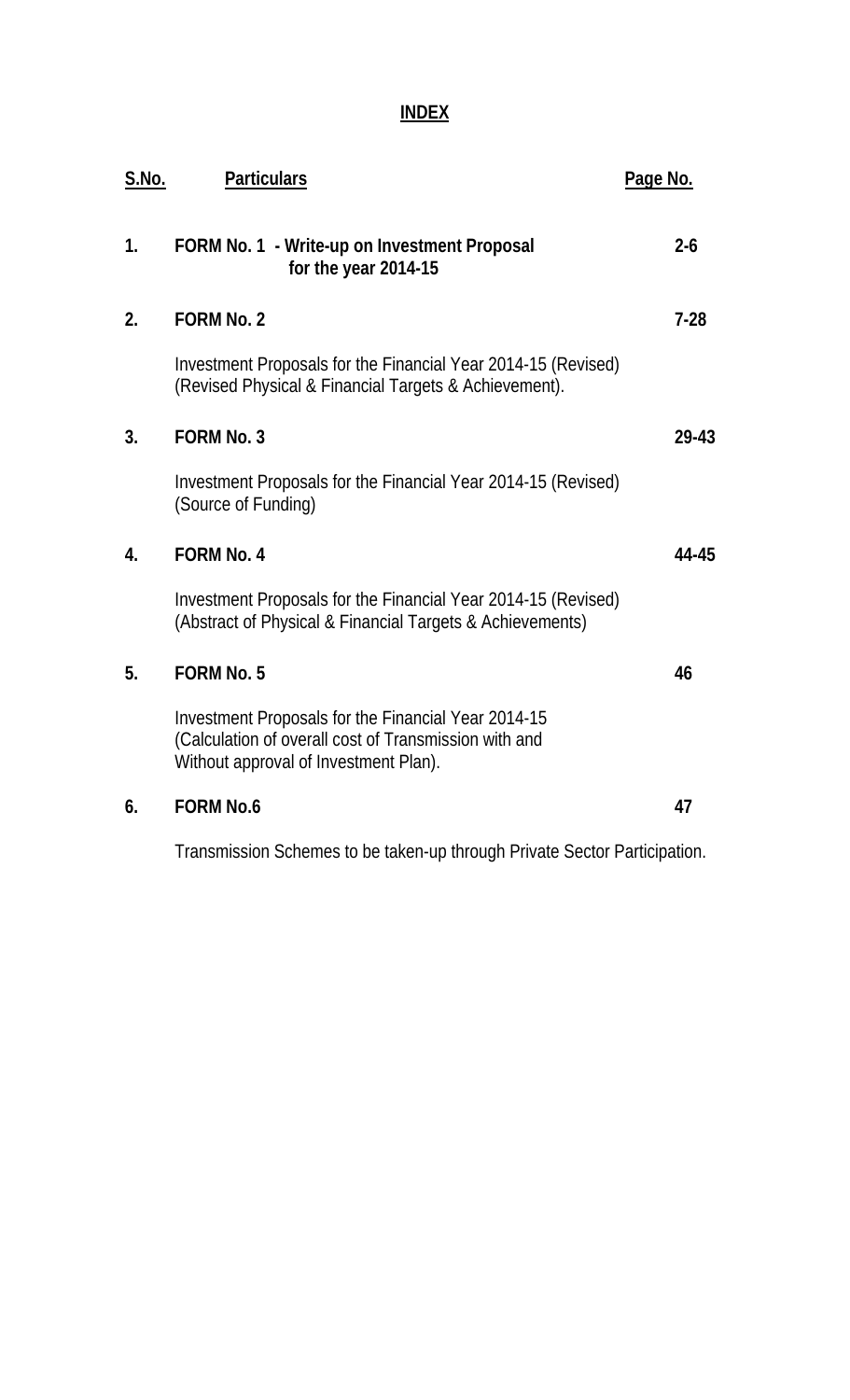## **REVISED**

### **TRANSMISSION INVESTMENT PROPOSAL**

# **FOR**

# **THE YEAR 2014-15**

# **FOR Rs. 1810.00 crore**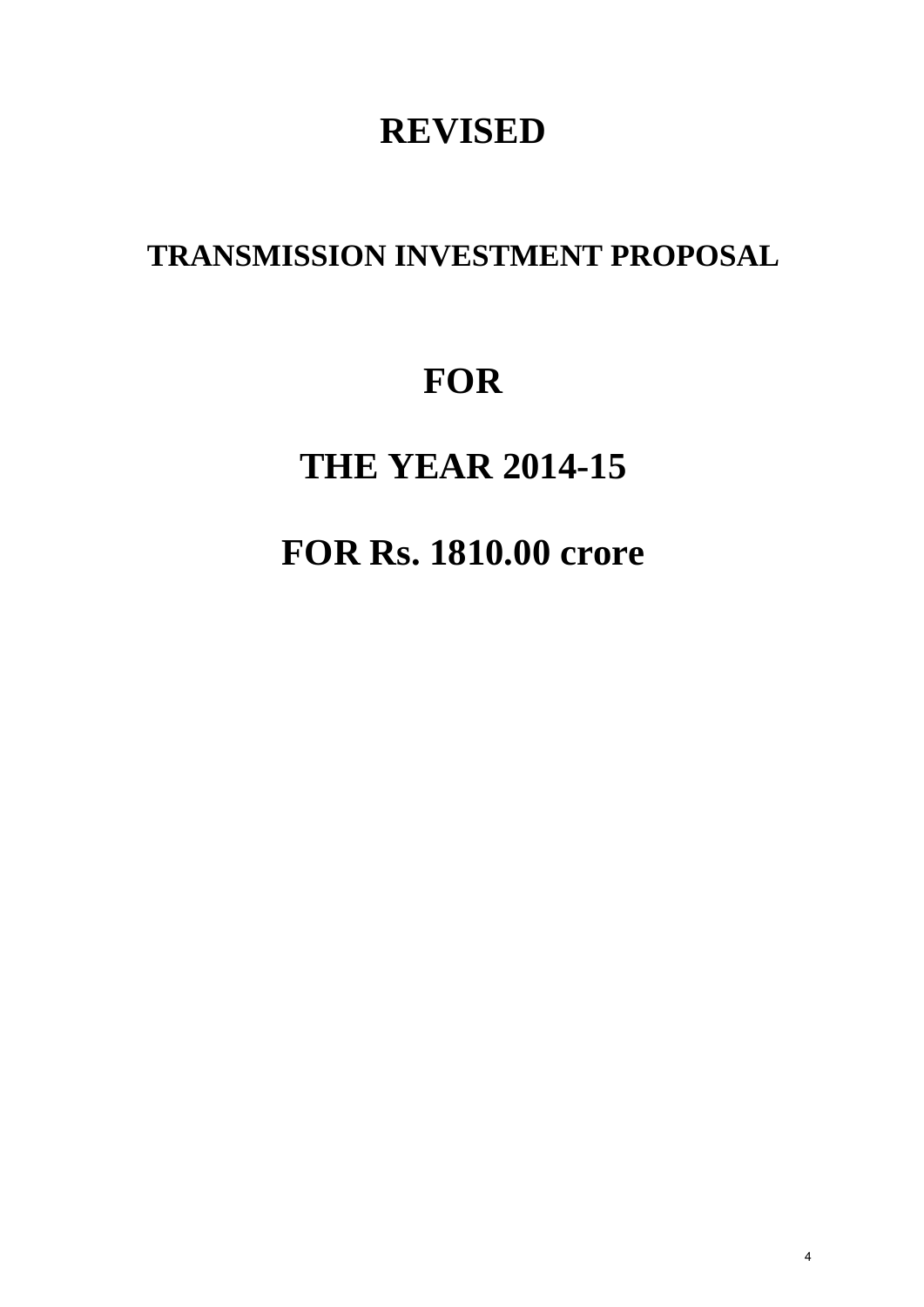#### **WRITEUP ON INVESTMENT PROPOSAL FOR THE YEAR 2014-15**

#### **1. INTRODUCTION**

To follow the Grid Code, Govt. Policies, Electricity Act 2003, and to provide stable and reliable EHV transmission system for the State of Rajasthan with the changing load and Generation scenario in the system, investment by RVPN on capital works is mainly done on following Transmission Schemes :

- (i) Power Evacuation Schemes These schemes are given priority, so that their commissioning matches with the various new generating capacity addition schedules.
- (ii) Loss Reduction Schemes To meet the requirement of DISCOM by way of creation of new 132kV Substation near the load centre of 33 kV network and creation of new 765kV/400kV/220 kV lines and substations to meet growing demand at 132kV & 220 kV substations due to load demand spread over the State and to keep losses within the prescribed limit.
- (iii) System Strengthening / Reliability Schemes Schemes to maintain system stability, minimise restoration time in the event of outage.
- (iv) Augmentation Substation works requiring capacity addition to match corresponding load conditions.
- (v) Capacitor installation These are to meet grid requirement as indicated by NRPC on the basis of system study conducted.
- (vi) Purchase of Testing Equipments, Metering schemes, IT/Softwares etc.
- (vii) Automation / SCADA solutions.
- (viii) RMU of equipments & protection / PLCC schemes etc.

#### **2. INVESTMENT (OUT LAYS & RESOURCES)**

Investment on above schemes is generally made from the following:

- a. Plan fund.
- b. Outside Plan fund

#### **(i) PLAN FUND :-**

#### **OUTLAYS**:

Outlays for plan fund are approved by the State Govt. The State Government while finalizing the State plan indicates the outlays for all departments including Energy. The Planning Department, Govt. of Raj, conveys the outlays and as per their directions proposals are prepared for outlays allotted for RVPN.

#### **RESOURCES:**

The funds for Plan works are mainly arranged from the issue of bonds, loan assistance from PFC, ADB, NABARD, NCRPB, REC and State Govt. Equity etc.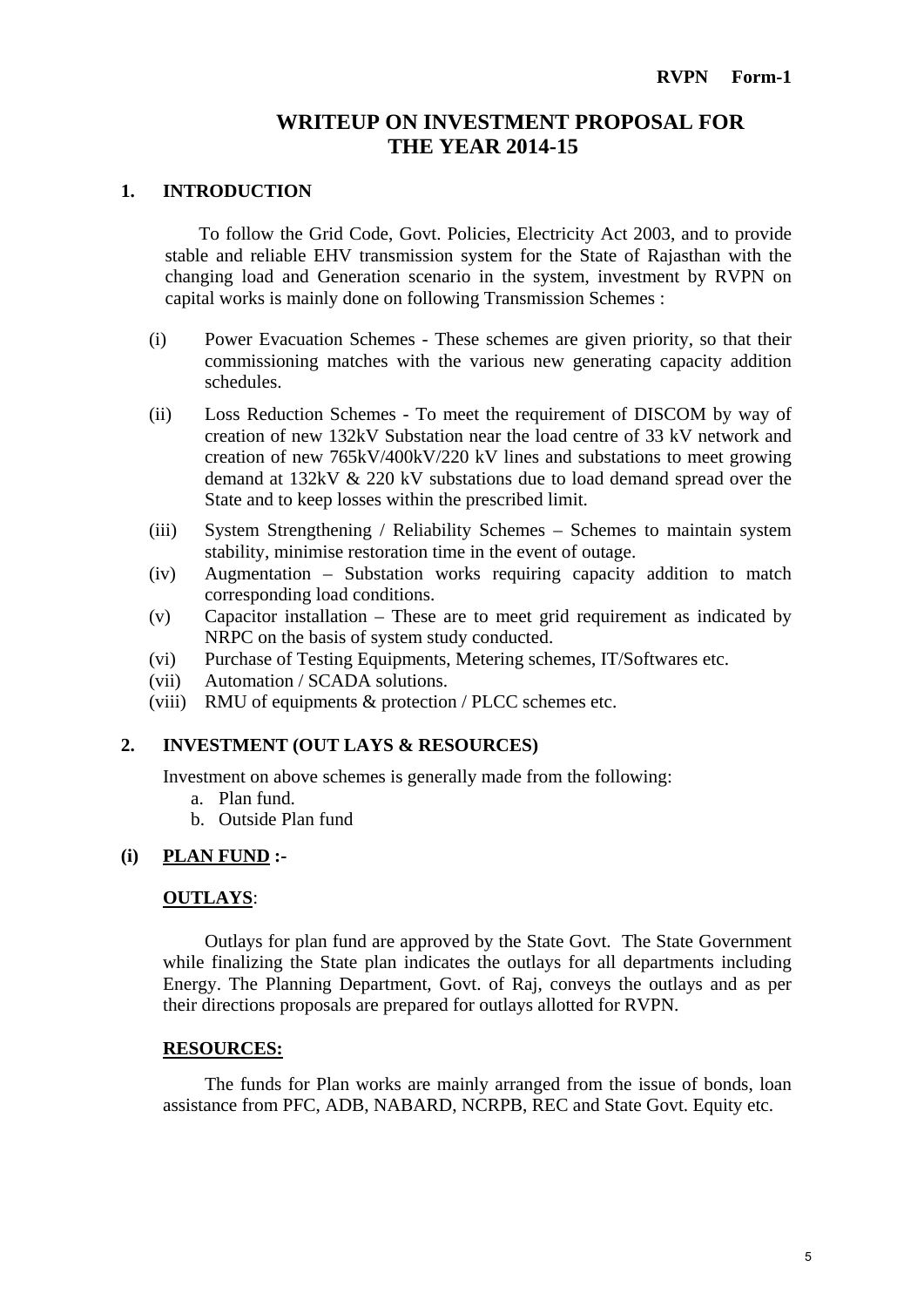#### **(ii) OUTSIDE PLAN FUND:**

#### **OUTLAYS:**

When Plan Funds are not sufficient, to achieve targets and to execute schemes as per orders / contracts, funds are also arranged from out side plan by financing the schemes from financial Institutions.

At present no works outside plan are envisaged except Deposit Works for specific job as per request from concerned person / agency / department. These works are taken by RVPN if technically found feasible for which estimated cost is born by concerned person / agency / department.

#### **RESOURCES**:

Outside Plan funds (long term loans) whenever required are arranged mainly by posing schemes for financial assistance to Power Finance Corporation, REC, Commercial Banks etc.

Deposit Works are executed with funds of user's contribution.

#### **3. STATUTORY CLEARANCES & COMPLETION PERIOD OF SCHEMES**

For Completion of transmission schemes/ construction of lines, allotment of lands, various statutory clearances like Right of way, Forest clearance, PTCC clearance, Railway crossing are required to be obtained from various departments. Considering the time taken for allotment/clearances by various departments, the execution / completion period for 765kV Schemes is about 3-4 years, whereas for 400kV and 220kV schemes it is about 2-3 years depending upon construction of line length involved in the scheme and 132kV schemes are completed in 1-2 years.

#### **4. INVESTMENT DURING 2013-14**

As per outlay intimated/ approved by Planning Department, Govt. of Rajasthan an investment of Rs.2550 crore was proposed during 2013-14 by RVPN and accordingly a petition for Investment Plan for 2013-14 was submitted in RERC. RERC vide order dated 11.12.2013 have allowed investment during the year 2013-14 for envisaged transmission Investment Plan up to Rs. 2150.00 crore only and this approval does not include Rs. 20.00 crore sought for Generation (shared projects. Against, the approved investment of Rs. 2150.00 crore by RERC during 2013-14 an expenditure of Rs. 1626.83 crore was incurred by RVPN during 2013-14 for transmission works. The physical achievements during 2013-14 are as follows:

| S.<br>No. | <b>Works</b>              | Unit           | <b>Target</b><br>2013-14 | <b>Achievement</b><br>during 2013-14 |
|-----------|---------------------------|----------------|--------------------------|--------------------------------------|
|           |                           |                | (Revised)                |                                      |
| 1         | <b>Transmission:</b>      |                |                          |                                      |
|           | $(i)$ 765 $kV$ Lines      | kM.            | 426                      | 425.498                              |
|           | $(ii)$ 400 kV Lines       | kM             | 425                      | 259.350                              |
|           | (iv) 400 kV Substations   | <b>MVA/Nos</b> | 630/2                    |                                      |
|           | $(v)$ 220 kV Lines        | kM             | 550                      | 430.369                              |
|           | (vi) 220 kV Substations   | <b>MVA/Nos</b> | 920/8                    | 1200/7                               |
|           | (vii) 132 kV Lines        | kM             | 425                      | 373.244                              |
|           | (viii) 132 kV Substations | <b>MVA/Nos</b> | 550/20                   | 587.5/18                             |
| 2         | <b>Augmentation:</b>      | <b>MVA</b>     | 1800                     | 2949                                 |
|           |                           |                |                          |                                      |
| 3         | <b>Capacitors</b>         | <b>MVAR</b>    | 75                       | 81.45                                |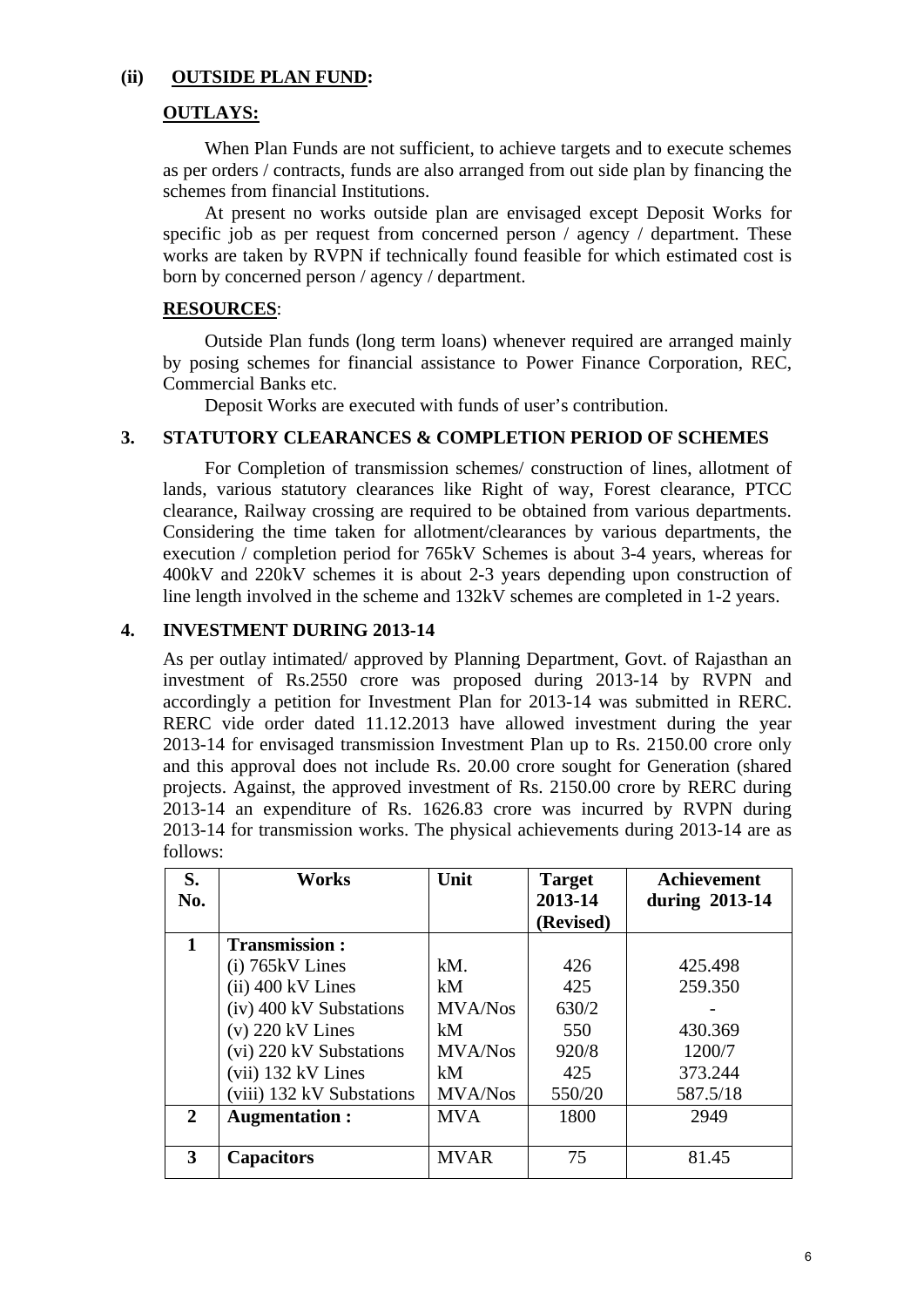#### **5. INVESTMENT DURING 2014-15 (Revised)**

**Outlays / Investment**:- Looking to the requirement of transmission system for evacuation of power from forth coming generation projects and expansion of transmission system on the basis of load growth and requirement of distribution companies, various works have been taken up for execution. For all these works RVPN had requested an outlay of Rs.2450 Crores (Rs.2430 crore for transmission works + Rs. 20 crore for Shared Generation Projects) to the State Govt. for 2014- 15. The Planning Department, Govt. of Rajasthan vide letter No.F.10(20) Plan / Gr.V/2013 dated 24.12.2013 have intimated the outlays for RVPN as under:

|                               |                          | Rs. in Crores |
|-------------------------------|--------------------------|---------------|
| $(i)$ Proposed outlay 2014-15 | $\overline{\phantom{0}}$ | 490.00        |
| (ii). <b>IEBR</b>             |                          | 1960.00       |
| <b>Total</b>                  |                          | 2450.00       |

Later on, RVPN have reviewed and re-assessed the outlay and physical targets for FY 2014-15, based on the physical progress of the various EHV works and requirement of evacuation schemes. The provision during 2014-15 for various schemes have been revised as per their progress/ field conditions, whereas the number of schemes and their technical details remain the same as mentioned in the earlier Investment Plan petition No. RERC/437/14. Accordingly, the revised outlays for RVPN during 2014-15 have been re-assessed as per the following:

| S.<br>No. | <b>Head</b>               | <b>Outlay (Proposed in</b><br>petition No. 437/14)<br>for FY 2014-15 | (Rs.in crores)<br><b>Revised Outlays</b><br>proposed for<br><b>FY 2014-15 (Tentative)</b> |
|-----------|---------------------------|----------------------------------------------------------------------|-------------------------------------------------------------------------------------------|
|           | <b>Transmission works</b> | 2430.00                                                              | 1810.00                                                                                   |
|           | <b>Total</b>              | 2430.00                                                              | 1810.00                                                                                   |

The above outlay will be utilised for investment mainly for execution of evacuation schemes of forthcoming generation projects (i) Chhabra Super Critical TPS (2x660 MW) and Kalisindh TPS (2x600 MW), (ii) Suratgarh Super critical TPS (2x660 MW) (iii) Kawai Super Critical TPS (2x660 MW) and (iv) Ramgarh Combined Cycle Gas based TPS (Stage-III, 160 MW) (v) New Solar and Wind Power evacuation system in Jaisalmer, Jodhpur, Bikaner, Barmer & Banswara and system strengthening schemes, augmentation works and other allied works.

The work of 400kV and 220kV lines and 765kV, 400kV and 220kV GSSs related to above generation projects are under execution. Works of 765kV GSS at Anta & Phagi are also under execution. Besides above several new works related to forthcoming generation projects / system strengthening schemes are likely to start in 2014-15.

The Regulatory Commission while issuing approval of the Investment Plan for the year 2013-14 vide its order dt. 11.12.2013 has not examined the investment for the shared generating projects with the mention that the same would fall in the purview of the CERC. Accordingly, in the present Investment Plan of RVPN for the year 2014-15, Rs. 20.00 crore for Shared Generation Projects has not been included. Thus, RVPN's Investment Plan for transmission works during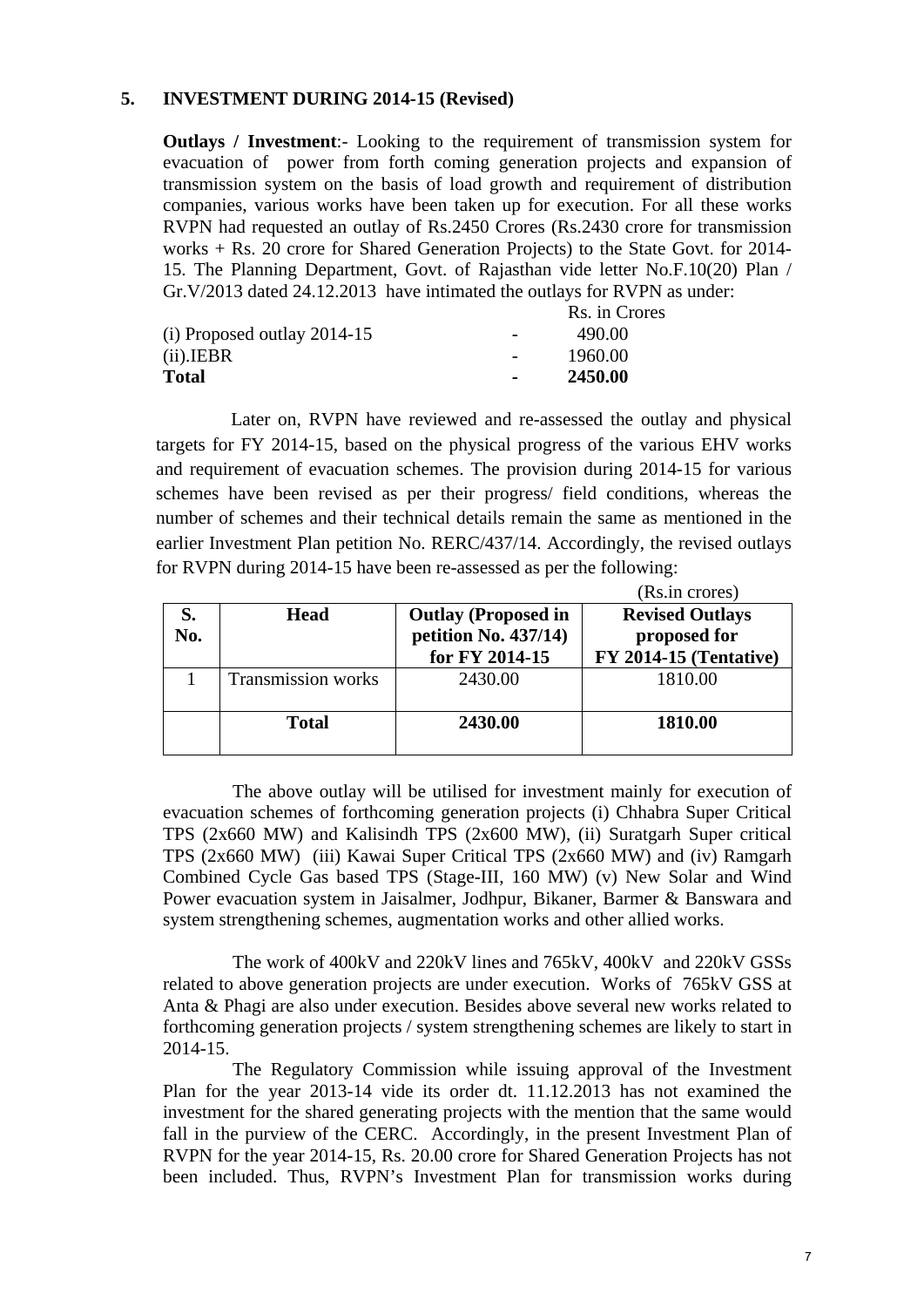2014-15 would be of Rs. 1810.00 crore; however Rs. 20 crore investments would be made for shared generating projects for which appropriate action shall be taken as per Commission's directions.

**Resources:**- The details of tentative resources for financing the above investment of Rs. 1830.00 crores are as under:

| S.<br>No.    | <b>Particulars</b>                            | <b>Amount</b><br>(Rs.in |
|--------------|-----------------------------------------------|-------------------------|
|              |                                               | Crores)                 |
|              | <b>Bonds</b>                                  | 700.00                  |
| 2            | Asian Development Bank (ADB)                  | 164.00                  |
| 3            | <b>REC</b>                                    | 500.00                  |
| 4            | PFC/Commercial Banks/ NCRPB / NABARD/ADB etc. | 100.00                  |
| 5            | <b>State Govt. Equity</b>                     | 366.00                  |
| <b>Total</b> |                                               | 1830.00                 |
|              |                                               |                         |

#### **TRANSMISSION**

#### **PHYSICAL TARGETS**

Under transmission works, the following physical targets are proposed to be undertaken during 2014-15 -:

| S. No.          | <b>Works</b>           | Unit        | <b>Target</b><br>(Proposed in<br>petition No.<br>$437/14$ ) for<br>FY 2014-15 | <b>Target 2014-15</b><br>(Revised) |
|-----------------|------------------------|-------------|-------------------------------------------------------------------------------|------------------------------------|
| $\mathbf{i}$ .  | Transmission:          |             |                                                                               |                                    |
|                 | -765 kV Substations    | <b>MVA</b>  | 3000                                                                          | 3000                               |
|                 | -765 kV Substations    | Nos.        | 2                                                                             | 2                                  |
|                 | - 400 kV Lines         | ckMs.       | 750                                                                           | 300                                |
|                 | - 400 kV Substations   | <b>MVA</b>  | 1260                                                                          | 315                                |
|                 | - 400 kV Substations   | Nos.        |                                                                               |                                    |
|                 | $-220$ kV Lines        | ckMs.       | 750                                                                           | 1000                               |
|                 | - 220 kV Substations   | <b>MVA</b>  | 920                                                                           | 920                                |
|                 | - 220kV Substations    | Nos         | 8                                                                             | 8                                  |
|                 | - 132 kV Lines         | ckMs.       | 425                                                                           | 600                                |
|                 | - 132 kV Substations   | <b>MVA</b>  | 575                                                                           | 600                                |
|                 | - 132 kV Substations   | Nos         | 20                                                                            | 20                                 |
| $\overline{11}$ | Augmentation           | <b>MVA</b>  | 1500                                                                          | 2150                               |
| iii             | <b>Capacitor Banks</b> | <b>MVAR</b> | 150                                                                           | 150                                |

#### **6. JUSTIFICATION OF SCHEMES UNDER EXECUTION**

For strengthening of Transmission network as per requirement of load growth, requirement of distribution companies and for evacuation of power from forthcoming generation projects, the transmission schemes are identified for execution from time to time. These schemes are prepared / identified as per load flow studies and guidelines of RERC and approved from BoD of RVPN. The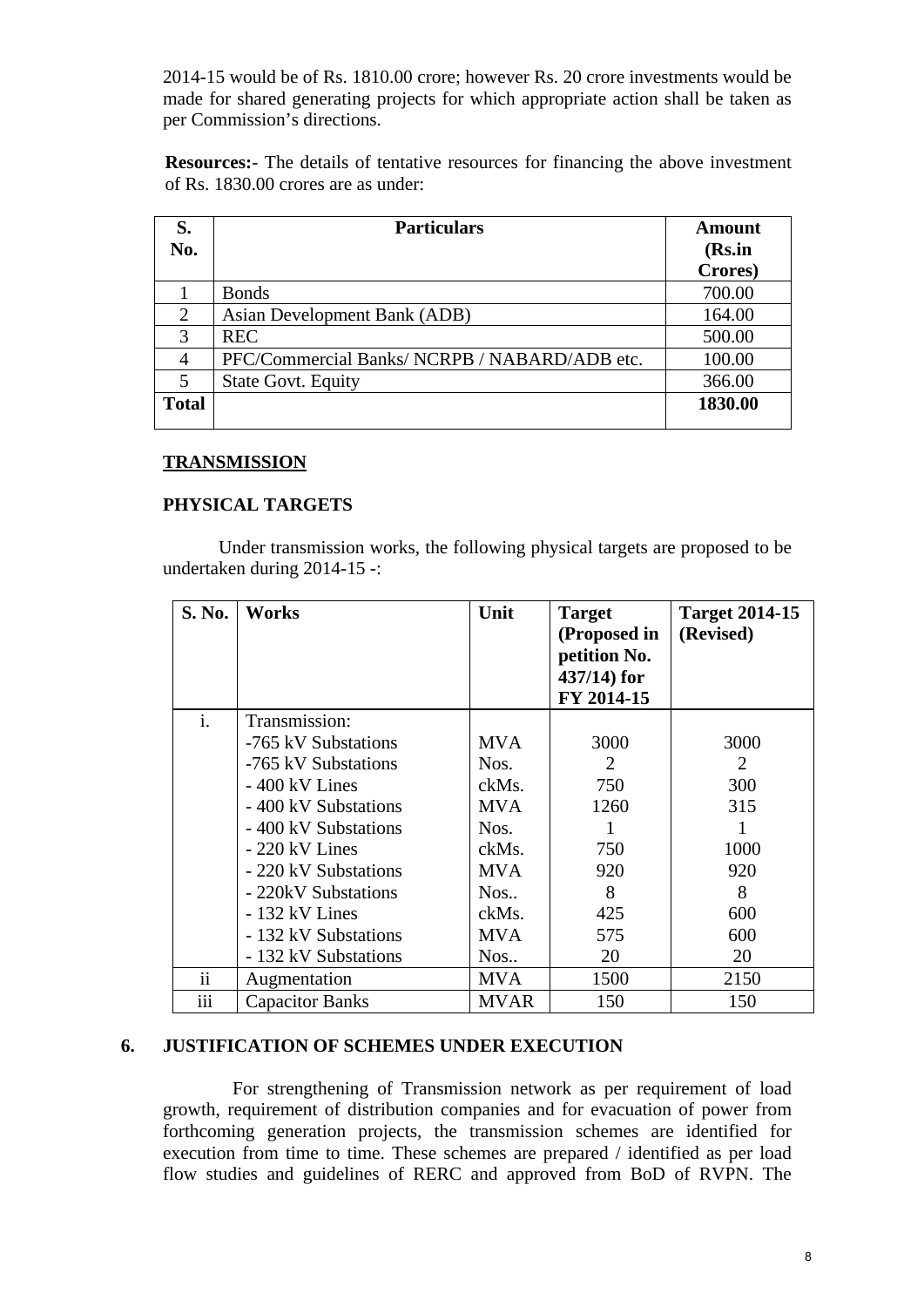evacuation schemes are prepared on the basis of N-1 criteria of CEA for providing reliable evacuation to the maximum generation. The financial analysis is also done where ever applicable and results of the same (i.e. Net Present Value) are indicated in the column no 6 & 7 of Form No.2 of Investment Plan. Detailed Project Reports of these EHV schemes (costing more than Rs. 10 Crores) incorporating the Load Flow Study, Justification etc. is being regularly sent to the Regulatory Commission in reference to the clause no. 3(1) of Investment Approval Regulations 2006. Brief description/ justification of each scheme are shown in the Form No. 2 under the remarks column.

#### **7**. **SUB-CATEGORY WISE ANNUAL PLAN EXPENSES DURING 2014-15 (Revised): -**

With reference to the Investment Approval Regulation 2006 Clause No. 9.E(b), the revised capital expenditure proposed during financial year 2014-15 under various categories are as under :-

| S.<br>No.      | <b>Schemes</b>                                                | Investment/<br><b>Provision</b><br>(Revised) | % of Total<br>Investment of<br>Rs.1810.00 | <b>Ceiling</b><br>limit<br>- of<br>outlay |
|----------------|---------------------------------------------------------------|----------------------------------------------|-------------------------------------------|-------------------------------------------|
|                |                                                               |                                              | for<br>crore<br><b>Transmission</b>       |                                           |
|                | Evacuation Schemes and Strategic<br><b>Importance Schemes</b> | 86835                                        | 47.98                                     | 60%                                       |
| $\mathcal{L}$  | Schemes based on cost benefit<br>Analysis                     | 42455                                        | 23.46                                     | 60%                                       |
| 3              | On-going schemes and carried over<br>liabilities              | 14615                                        | 8.07                                      | 10%                                       |
| $\overline{4}$ | Capacitors installation                                       | 1000                                         | 0.55                                      | 5%                                        |

#### **8**. **APPROVAL FROM TRANSMISSION SYSTEM PLANNING AND COORDINATION COMMITTEE (TSPCC): -**

As per guidelines of RERC, the transmission schemes are to be approved from the Technical Committee. Accordingly, after approval of EHV transmission schemes from BoD of RVPN the schemes are submitted before Transmission System Planning and Coordination Committee for approval from time to time. All the EHV schemes included in the proposed Investment Plan 2014-15 of RVPN are approved by TSPCC.

\*\*\*\*\*\*\*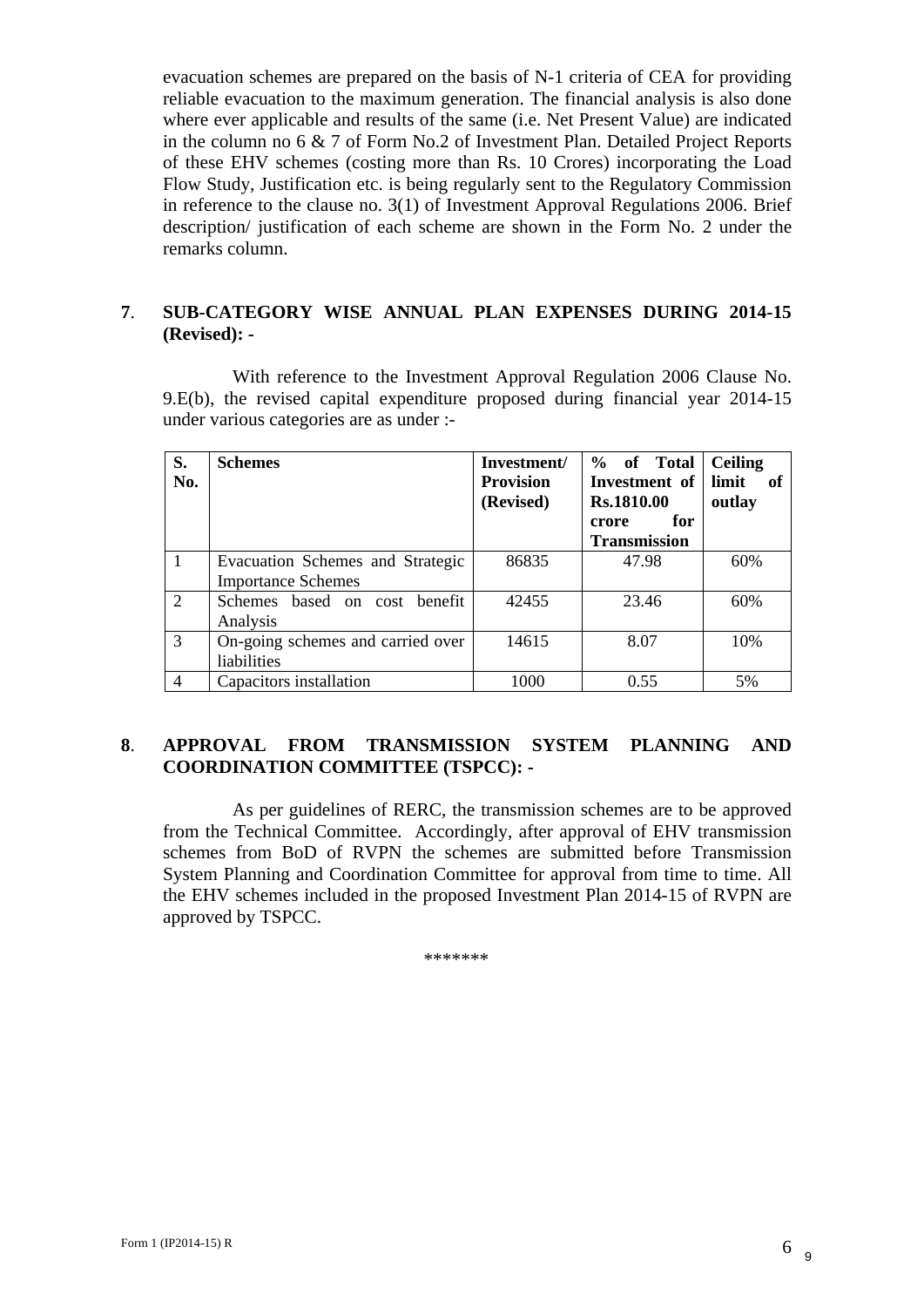|                                       |                                                                                                                                                 |             |                    |                    |              |                   |            |                        |             | Form-2                                                                                                                                   |  |  |  |
|---------------------------------------|-------------------------------------------------------------------------------------------------------------------------------------------------|-------------|--------------------|--------------------|--------------|-------------------|------------|------------------------|-------------|------------------------------------------------------------------------------------------------------------------------------------------|--|--|--|
| RAJ. RAJYA VIDYUT PRASARAN NIGAM LTD. |                                                                                                                                                 |             |                    |                    |              |                   |            |                        |             |                                                                                                                                          |  |  |  |
|                                       |                                                                                                                                                 |             |                    |                    |              |                   |            |                        |             |                                                                                                                                          |  |  |  |
|                                       | <b>Investment Proposals for the Financial Year 2014-15 (Revised)</b>                                                                            |             |                    |                    |              |                   |            |                        |             |                                                                                                                                          |  |  |  |
|                                       | (Revised Physical & Financial Targets & Achievment)<br>(Rs. In Lacs)                                                                            |             |                    |                    |              |                   |            |                        |             |                                                                                                                                          |  |  |  |
|                                       |                                                                                                                                                 |             |                    |                    |              |                   |            |                        |             |                                                                                                                                          |  |  |  |
| S.No.                                 | Name of the Work/Project                                                                                                                        | Total cost  | Year of            | Commissic          |              | Net Present Value |            | <b>Physical Target</b> | Provision   | Remarks and                                                                                                                              |  |  |  |
|                                       |                                                                                                                                                 | of scheme.  | Start              | ning date/         | 5th year     | 10th year         | Unit       | During the             | During year | (Justification of the Scheme)                                                                                                            |  |  |  |
|                                       |                                                                                                                                                 | works (lacs |                    | year               |              |                   | kM/MVA     | year                   | 2014-15     |                                                                                                                                          |  |  |  |
|                                       |                                                                                                                                                 | of $Rs.$ )  |                    | (likely)           |              |                   |            | 2014-15                | (Revised    |                                                                                                                                          |  |  |  |
|                                       |                                                                                                                                                 |             |                    |                    |              |                   |            | (Revised               | budget      |                                                                                                                                          |  |  |  |
|                                       |                                                                                                                                                 |             |                    |                    |              |                   |            | target)                | provision)  |                                                                                                                                          |  |  |  |
|                                       | $\overline{2}$                                                                                                                                  | 3           | $\overline{4}$     | $\overline{5}$     | 6            | $\tau$            | 8          | orkin<br>10            | 13          | 14                                                                                                                                       |  |  |  |
| $\mathbf A$                           | <b>Approved Scheme</b>                                                                                                                          |             |                    |                    |              |                   |            |                        |             |                                                                                                                                          |  |  |  |
|                                       | 1. ON GOING SCHEMES                                                                                                                             |             |                    |                    |              |                   |            |                        |             |                                                                                                                                          |  |  |  |
| $\bf{I}$                              | <b>765kV SCHEMES</b>                                                                                                                            |             |                    |                    |              |                   |            |                        |             |                                                                                                                                          |  |  |  |
|                                       | Composite Power Evacuation System {Chhabra Super Critical TPS (2x660MW) &                                                                       |             |                    |                    |              |                   |            |                        |             |                                                                                                                                          |  |  |  |
|                                       | Kalisindh TPS (2x600 MW)}                                                                                                                       |             |                    |                    |              |                   |            |                        |             |                                                                                                                                          |  |  |  |
| -1                                    | 765/400 kV GSS at Phagi(Jaipur South) alongwith 2 sets of 765kV, 3x80 MVAR (single                                                              | 83285.06    | 2010-11            | 2014-15            | N.A.         | N.A.              | <b>MVA</b> | 3000                   | 15000       | To evacuate power from Chhabra Super                                                                                                     |  |  |  |
|                                       | phase) Line Reactors and 400kV, 1x125 MVAR Bus Reactor at Phagi (Jaipur South)                                                                  |             |                    |                    |              |                   |            |                        |             | <b>Critical TPS and Kalisindh TPS</b>                                                                                                    |  |  |  |
| 2                                     | 400/765 kV GSS at Anta(Baran) Pooling Station alongwith 2 sets of 765kV, 3x80 MVAR                                                              | 50463.53    | 2010-11            | 2014-15            | N.A.         | N.A.              | <b>MVA</b> | 3000                   | 20600       |                                                                                                                                          |  |  |  |
|                                       | (single phase) Line Reactors.                                                                                                                   |             |                    |                    |              |                   |            |                        |             |                                                                                                                                          |  |  |  |
| 3                                     | 765 kV, 1X S/C Anta- Phagi(Jaipur South) ckt - I                                                                                                | 34080.79    | 2010-11            | 25.3.14            | N.A.         | N.A.              |            |                        | 250         |                                                                                                                                          |  |  |  |
| $\overline{4}$                        | 765 kV, 1 X S/C Phagi(Jaipur South)- Anta ckt -II                                                                                               | 34080.79    | 2010-11            | 4.1.14             | N.A.         | N.A.              |            |                        |             |                                                                                                                                          |  |  |  |
|                                       | <b>Evacuation system for Kawai Super Critical TPS (2x660MW)</b>                                                                                 |             |                    |                    |              |                   |            |                        |             |                                                                                                                                          |  |  |  |
| 5                                     | Additional 1x1500 MVA, 765/400 kV transformer (3rd transformer) at 765/400 kV pooling                                                           | 16161.12    | 2010-11            | 2014-15            | N.A.         | N.A.              | <b>MVA</b> | 1500                   | Incl in I.2 | To evacuate power from Kawai Super Critical                                                                                              |  |  |  |
|                                       | station Anta (Baran)                                                                                                                            |             |                    |                    |              |                   |            |                        |             | <b>TPS</b>                                                                                                                               |  |  |  |
| $\Pi$                                 | 400kV Schemes                                                                                                                                   |             |                    |                    |              |                   |            |                        |             |                                                                                                                                          |  |  |  |
|                                       | Composite Evacuation System [Chhabra Super Critical TPS (2x660MW) and                                                                           |             |                    |                    |              |                   |            |                        |             |                                                                                                                                          |  |  |  |
|                                       | Kalisindh TPS (2x600 MW)]                                                                                                                       |             |                    |                    |              |                   |            |                        |             |                                                                                                                                          |  |  |  |
|                                       | 400/220 kV GSS at Ajmer                                                                                                                         | 12334.01    | 2010-11            | 2015-16            | N.A.         | N.A.              |            |                        | 2600        | This scheme is primarily formed to evacuate                                                                                              |  |  |  |
| $\mathbf{2}$                          | Terminal 400 kV Bays at existing 400 kV Substation at Heerapura<br>400 kV D/C (Quad Moose) Kalisindh TPS -Anta(Baran) Pooling Station Line (For | 996.09      | 2010-11<br>2010-11 | 2015-16<br>26.3.14 | N.A.<br>N.A. | N.A.<br>N.A.      |            |                        |             | power from Chhabra Super Critical TPS and                                                                                                |  |  |  |
| 3                                     | Kalisingdh TPS)                                                                                                                                 | 18948.83    |                    |                    |              |                   |            |                        | 50          | <b>Kalisindh TPS</b>                                                                                                                     |  |  |  |
| $\overline{4}$                        | 400 kV D/C (Quad Moose) Chhabra SCTPS - Anta(Baran) Pooling Station Line (For                                                                   | 24632.16    | 2010-11            | 2014-15            | N.A.         | N.A.              | kM         | 179                    | 200         |                                                                                                                                          |  |  |  |
|                                       | Chhabra TPS)                                                                                                                                    |             |                    |                    |              |                   |            |                        |             |                                                                                                                                          |  |  |  |
| 5                                     | 400 kV D/C (Twin Moose) Phagi (Jaipur 765 kV)-Ajmer Line                                                                                        | 11603.74    | 2010-11            | 2015-16            | N.A.         | N.A.              |            |                        | 2000        |                                                                                                                                          |  |  |  |
| 6                                     | 400 kV D/C Phagi (Jaipur) - Heerapura line                                                                                                      | 3716.19     | 2010-11            | 2015-16            | N.A.         | N.A.              |            |                        |             |                                                                                                                                          |  |  |  |
|                                       | <b>Power Evacuation of Banswara Super Critical TPS</b>                                                                                          |             |                    |                    |              |                   |            |                        |             |                                                                                                                                          |  |  |  |
|                                       | 400/220 kV GSS at Jodhpur (New) alongwith 400kV, 1x80 MVAR Bus Reactor and                                                                      | 14790.96    | 2011-12            | 2016-17            | N.A.         | N.A.              |            |                        | 700         | This scheme is primarily formed to evacuate                                                                                              |  |  |  |
|                                       | 2x50MVAR Line Reactors at Jodhpur end of 400kV D/C Udaipur -Jodhpur (New) line.                                                                 |             |                    |                    |              |                   |            |                        |             | Power from Banswara Super Critical TPS.<br>Jodhpur (New) & Chittorgarh GSS alongwith<br>its associated lines are essentially required as |  |  |  |
|                                       | (Under normal development)                                                                                                                      |             |                    |                    |              |                   |            |                        |             |                                                                                                                                          |  |  |  |
|                                       | 400/220 kV GSS at Chittorgarh alongwith 400kV, 1x80 MVAR Bus Reactor, and                                                                       | 13834.05    | 2010-11            | 2014-15            | N.A.         | N.A.              | <b>MVA</b> | 315                    | 300         |                                                                                                                                          |  |  |  |
|                                       | 2x50MVAR Line Reactors at Chittorgarh end of 400kV D/C Banswara TPS-Chittorgarh                                                                 |             |                    |                    |              |                   |            |                        |             | per system studies. Decided to advance its                                                                                               |  |  |  |
|                                       | line. (Under normal development)                                                                                                                |             |                    |                    |              |                   |            |                        |             | construction                                                                                                                             |  |  |  |
| 9                                     | Terminal 400 kV Bays at existing 400kV Substation Bhilwara                                                                                      | 2440.86     | 2010-11            | 2014-15            | N.A.         | N.A.              |            |                        |             |                                                                                                                                          |  |  |  |
|                                       | 400kV Interconnecting Lines (Banswara Evacuation):                                                                                              |             |                    |                    |              |                   |            |                        |             |                                                                                                                                          |  |  |  |
| 10                                    | 400 kV D/C Chittorgarh-Bhilwara (Twin Moose) Line (Under normal development                                                                     | 4644.14     | 2011-12            | 2014-15            | N.A.         | N.A.              | kM         | 100                    | 2500        |                                                                                                                                          |  |  |  |
| 11                                    | 400 kV D/C Bhilwara-Ajmer (Twin Moose) Line                                                                                                     | 13923.6     | 2012-13            | 2015-16            | N.A.         | N.A.              |            |                        | 3000        |                                                                                                                                          |  |  |  |
| 12                                    | LILO of 400kV Jodhpur -Merta line at 400 kV GSS Jodhpur(New)                                                                                    | 3716.19     | $2012 - 13$        | 2015-16            | N.A.         | N.A.              |            |                        | 1100        |                                                                                                                                          |  |  |  |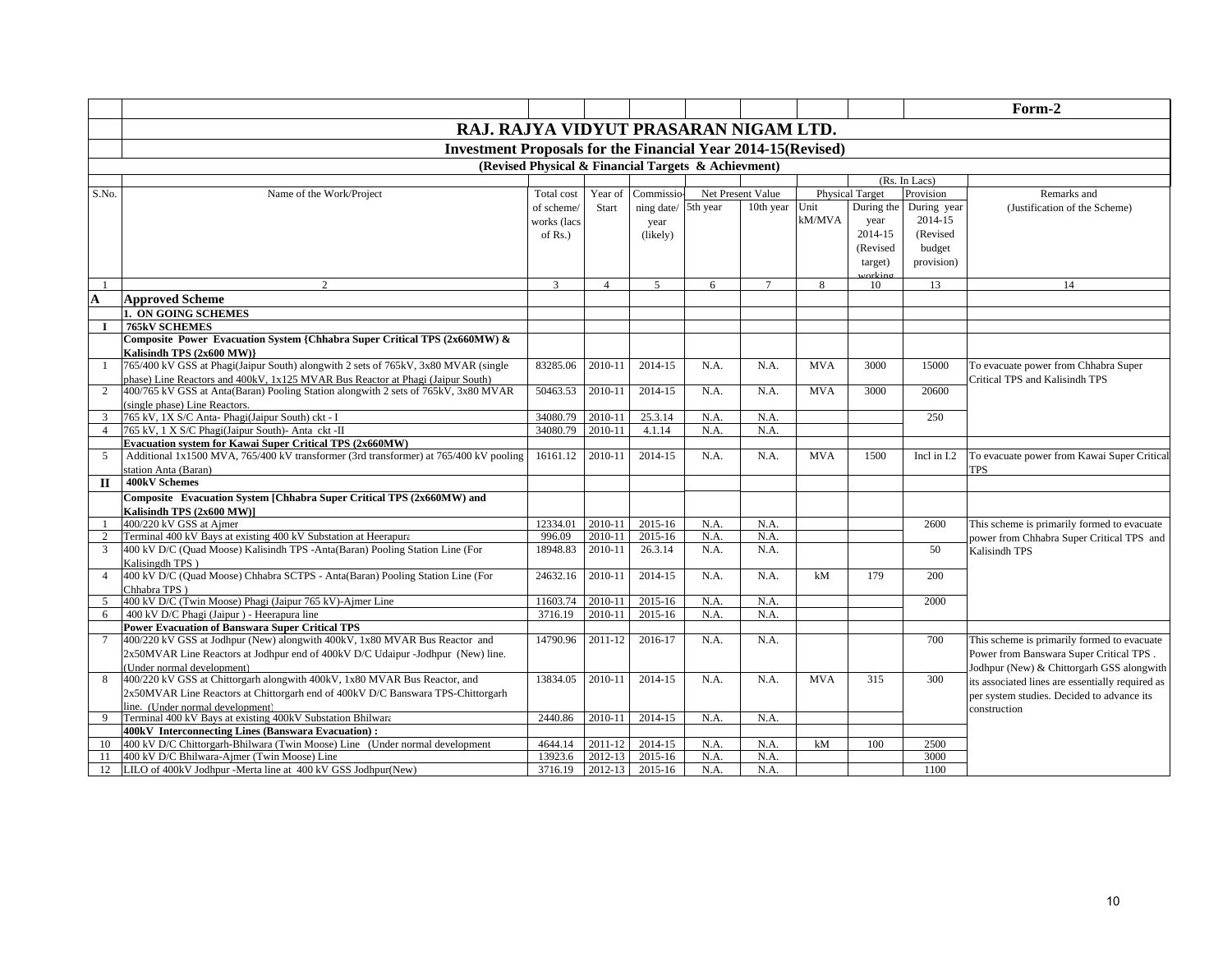|       | (Revised Physical & Financial Targets & Achievment)                                   |              |                |            |          |                   |        |                        |             |                                             |
|-------|---------------------------------------------------------------------------------------|--------------|----------------|------------|----------|-------------------|--------|------------------------|-------------|---------------------------------------------|
|       |                                                                                       |              | (Rs. In Lacs)  |            |          |                   |        |                        |             |                                             |
| S.No. | Name of the Work/Project                                                              | Total cost   | Year of        | Commissio  |          | Net Present Value |        | <b>Physical Target</b> | Provision   | Remarks and                                 |
|       |                                                                                       | of scheme/   | Start          | ning date/ | 5th year | 10th year Unit    |        | During the             | During year | (Justification of the Scheme)               |
|       |                                                                                       | works (lacs  |                | year       |          |                   | kM/MVA | year                   | 2014-15     |                                             |
|       |                                                                                       | of $Rs.$ )   |                | (likely)   |          |                   |        | 2014-15                | (Revised    |                                             |
|       |                                                                                       |              |                |            |          |                   |        | (Revised               | budget      |                                             |
|       |                                                                                       |              |                |            |          |                   |        | target)                | provision)  |                                             |
|       |                                                                                       |              |                |            |          |                   |        | orkin                  |             |                                             |
|       | $\mathfrak{D}$                                                                        | $\mathbf{3}$ | $\overline{4}$ | 5          | 6        | $\tau$            | 8      | 10                     | 13          | 14                                          |
|       | <b>Power Evacuation Scheme of Suratgarh Super Critical TPS</b>                        |              |                |            |          |                   |        |                        |             |                                             |
| 13    | 400/220 kV GSS at Babai (Jhunjhunu) alongwith 400kV, 1x80 MVAR Bus Reactor and        | 14388.31     | 2010-11        | 2015-16    | N.A.     | N.A.              |        |                        | 1600        | This scheme is primarily formed to evacuate |
|       | 2x80MVAR Line Reactors at Babai end of 400kV D/C Suratgarh TPS-Babai (Jhunjhunu)      |              |                |            |          |                   |        |                        |             | power from Suratgarh TPS                    |
|       | line.                                                                                 |              |                |            |          |                   |        |                        |             |                                             |
| 14    | Terminal 400 kV Bays at existing 400 kV Substation Bikaner (with 400kV, 1x50 MVAR     | 2760.19      | 2011-12        | 2015-16    | N.A.     | N.A.              |        |                        |             |                                             |
|       | Shunt Line Reactor at Bikaner end of 400kV S/C Bikaner-Merta line.)                   |              |                |            |          |                   |        |                        |             |                                             |
| 15    | Terminal 400 kV Bay at existing 400 kV Substation Mertacity with 400kV, 1x50 MVAR     | 1387.99      | 2011-12        | 2015-16    | N.A.     | N.A.              |        |                        |             |                                             |
|       | Shunt Line Reactor at Merta end of 400kV S/C Bikaner-Merta line.                      |              |                |            |          |                   |        |                        |             |                                             |
| 16    | 400kV Interconnecting Lines (Suratgarh Super Critical TPS Evacuation):                |              |                |            |          |                   |        |                        |             |                                             |
| 17    | 400 kV D/C Suratgarh TPS- Babai (Jhunjhunu)(Quad Moose) Line                          | 43576.58     | 2010-11        | 2015-16    | N.A.     | N.A.              |        |                        | 5200        |                                             |
| 18    | 400 kV S/C Bikaner- Merta (Twin Moose) Line                                           | 11899.74     | 2011-12        | 2014-15    | N.A.     | N.A.              | kM     | 172                    | 2000        |                                             |
|       | Evacuation system for Kawai Super Critical TPS (2x660MW)                              |              |                |            |          |                   |        |                        |             |                                             |
| 19    | (i) 400 kV D/C (Quad Moose) Kawai SCTPS-765/400 kV Anta (Baran) line                  | 14944.75     | 2010-11        | 4.1.14     | N.A.     | N.A.              | kM     |                        | 50          | This scheme is prilimnarily formed to       |
|       | (ii) 3 nos. 400 kV bays at 765/400 kV Anta(Baran) Pooling Station                     | Incl. in     | 2011-12        | 2014-15    | N.A.     | N.A.              |        |                        | Incl. in    | evacuate power from Kawai Super Critical    |
|       |                                                                                       | I.A.5        |                |            |          |                   |        |                        | 765kV Anta  | <b>TPS</b>                                  |
|       | Transmission System for New Solar and Wind Power Plants in Jaisalmer, Barmer &        |              |                |            |          |                   |        |                        |             |                                             |
|       | <b>Jodhpur Districts</b>                                                              |              |                |            |          |                   |        |                        |             |                                             |
| 20    | 400/220 kV, 3 X 500 MVA and 220/132kV, 3x160 MVA with 132/33kV, 2x40/50 MVA           | 30820.43     | 2011-12        | 2016-17    | N.A.     | N.A.              |        |                        | 1300        | This scheme is formed to evacuate power     |
|       | Pooling Sub-Station GSS at Ramgarh (Jaisalmer) alongwith 400kV, 1x125 MVAR, 400kV     |              |                |            |          |                   |        |                        |             | from new solar and wind power plants in     |
|       | Shunt Reactor (Bus type) and 2x50 MVAR Shunt Reactor (line type) for 400kV D/C        |              |                |            |          |                   |        |                        |             | Jaisalmer, Barmer, Jodhpur Districts.       |
|       | Ramgarh-Bhadla line                                                                   |              |                |            |          |                   |        |                        |             |                                             |
| 21    | 400/220 kV, 3 X 315 MVA and 220/132kV, 3x160 MVA with 132/33kV, 2x40/50 MVA           | 33616.41     | 2011-12        | 2016-17    | N.A.     | N.A.              |        |                        | 1300        |                                             |
|       | Pooling Sub-Station GSS at Bhadla (Jodhpur) alongwith 400kV, 1x125 MVAR Shunt         |              |                |            |          |                   |        |                        |             |                                             |
|       | Reactor (Bus type) and 4x50 MVAR, 400kV Shunt Reactors (Line type) for Bhadla ends of |              |                |            |          |                   |        |                        |             |                                             |
|       | 400kV D/C Bhadla-Bikaner line, 400kV LILO Jodhpur-Merta at Bhadla line and 400kV      |              |                |            |          |                   |        |                        |             |                                             |
|       | D/C Ramoarh-Bhadla line                                                               |              |                |            |          |                   |        |                        |             |                                             |
| 22    | Augmentation of 400kV GSS Akal by installation of 400/220 kV, 1 X500 MVA Transformer  | 8832.48      | 2011-12        | 2015-16    | N.A.     | N.A.              |        |                        | 100         |                                             |
|       | alongwith 400kV, 1x125 MVAR Bus Reactor and 400kV, 2x50 MVAR Shunt Reactor (line      |              |                |            |          |                   |        |                        |             |                                             |
|       | type) for proposed 400kV Akal-Jodhpur (New) line. (ADB TR-1)                          |              |                |            |          |                   |        |                        |             |                                             |
| 23    | Augmentation of 400kV GSS Jodhpur (New)                                               |              |                |            |          |                   |        |                        |             |                                             |
|       | (i) 2x50 MVAR, 400kV Shunt Reactor (line type) at 400kV GSS Jodhpur (New) for 400kV   | 3701.39      | 2011-12        | 2016-17    | N.A.     | N.A.              |        | ä,                     | Incl in 400 |                                             |
|       | D/C Akal-Jodhpur(New) line                                                            |              |                |            |          |                   |        |                        | kV GSS      |                                             |
|       | (ii) 400kV bays at Jodhpur (New) for LILO of one ckt. of 400kV D/C Raj West LTPS-     |              | 2011-12        | 2016-17    | N.A.     | N.A.              |        | ÷                      | Jodhpur     |                                             |
|       | Jodhpur line.                                                                         |              |                |            |          |                   |        |                        | (New)       |                                             |
| 24    | Augmentation at 400kV GSS Barmer                                                      |              |                |            |          |                   |        |                        |             |                                             |
|       | (i) 1x125 MVAR, 400kV Shunt Reactor (Bus type) at 400kV GSS Barmer                    | 3177.51      | 2011-12        | 2015-16    | N.A.     | N.A.              |        |                        | 100         |                                             |
|       | (ii) 400kV bays for 400kV D/C Barmer-Bhinmal (PG) line                                |              | 2011-12        | 2015-16    | N.A.     | N.A.              |        |                        |             |                                             |
| 25    | Augmentation at 400kV GSS Bikaner                                                     |              |                |            |          |                   |        |                        |             |                                             |
|       | (i) 1x125 MVAR, 400kV Bus Reactor at 400kV GSS Bikaner GSS                            |              | 2011-12        | 2015-16    | N.A.     | N.A.              |        | ÷.                     | 100         |                                             |
|       | (ii) 400kV Bays for 400kV D/C Bhadla-Bikaner line and 400kV D/C Bikaner-Sikar         | 4968.21      | 2011-12        | 2015-16    | N.A.     | N.A.              |        |                        |             |                                             |
|       | (PGCIL) line at Bikaner end of the lines                                              |              |                |            |          |                   |        |                        |             |                                             |
| 26    | 400kV Interconnecting Lines (New Solar & Wind Plants)                                 |              |                |            |          |                   |        | ÷.                     |             |                                             |
|       | (i) 400 kV D/C Ramgarh(Jaisalmer)-Akal (Jaisalmer) line (Twin Moose)                  | 9931.72      | 2012-13        | 2016-17    | N.A.     | N.A.              |        | $\bar{a}$              | 300         |                                             |
|       | (ii) 400 kV D/C Ramgarh-Bhadla line (Twin Moose)                                      | 17873.13     | 2012-13        | 2015-16    | N.A.     | N.A.              |        | $\sim$                 | 3500        |                                             |
|       | (iii) 400 kV D/C Bhadla-Bikaner line (Quad Moose)                                     | 42589.27     | 2012-13        | 2015-16    | N.A.     | N.A.              |        |                        | 6500        |                                             |
|       | (iv) 400 kV D/C line from 400/220kV Pooling Station Bhadla to LILO point at 400kV S/C | 15887.78     | 2012-13        | 2016-17    | N.A.     | N.A.              |        | ÷                      | 200         |                                             |
|       | Jodhpur-Merta line (Twin Moose)                                                       |              |                |            |          |                   |        |                        |             |                                             |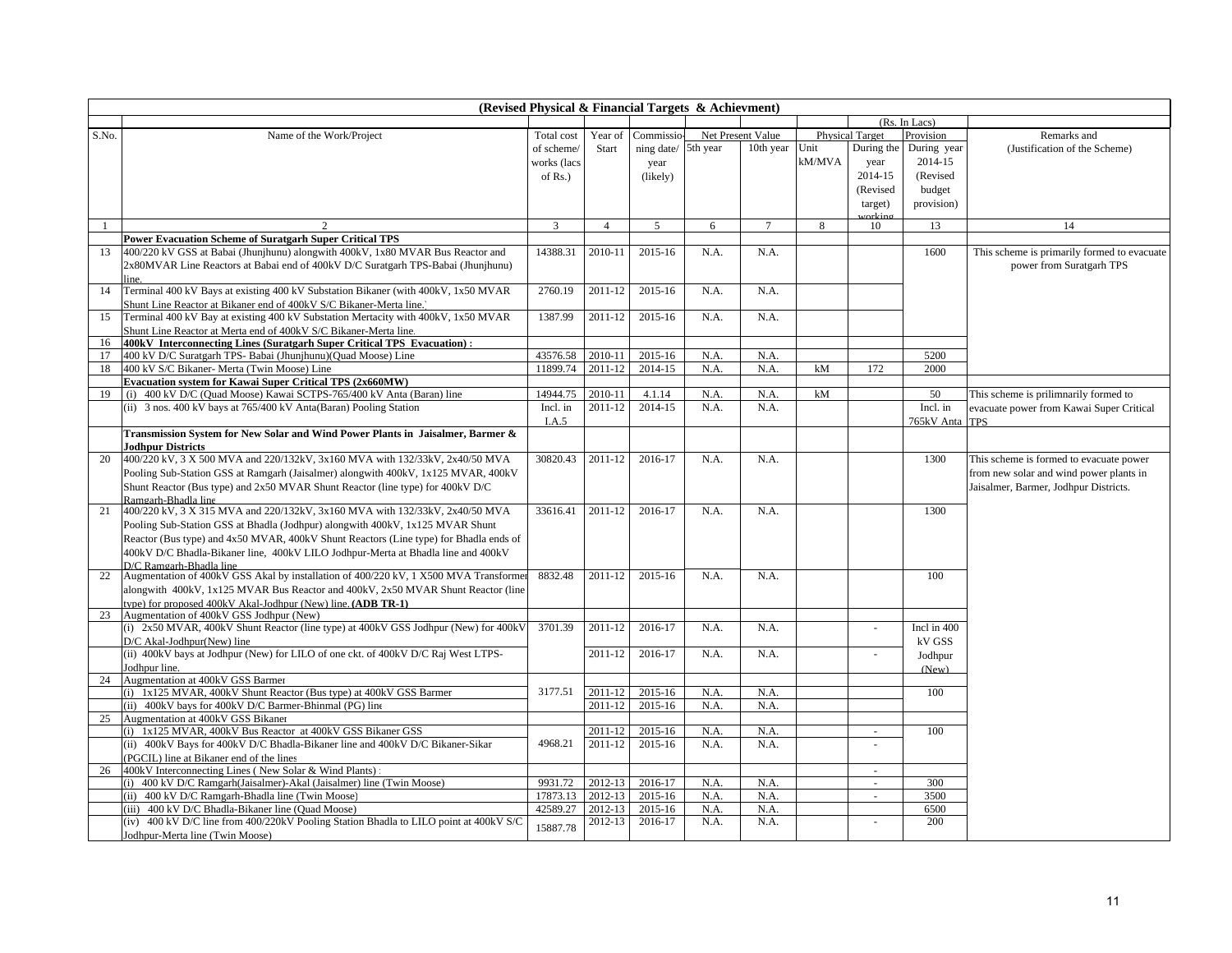|                | (Revised Physical & Financial Targets & Achievment)                                           |             |                |            |           |                   |               |                        |                          |                                               |  |  |
|----------------|-----------------------------------------------------------------------------------------------|-------------|----------------|------------|-----------|-------------------|---------------|------------------------|--------------------------|-----------------------------------------------|--|--|
|                |                                                                                               |             |                |            |           |                   | (Rs. In Lacs) |                        |                          |                                               |  |  |
| S.No.          | Name of the Work/Project                                                                      | Total cost  | Year of        | Commissio  |           | Net Present Value |               | <b>Physical Target</b> | Provision                | Remarks and                                   |  |  |
|                |                                                                                               | of scheme   | Start          | ning date/ | 5th year  | 10th year         | Unit          | During the             | During year              | (Justification of the Scheme)                 |  |  |
|                |                                                                                               | works (lacs |                | year       |           |                   | kM/MVA        | year                   | 2014-15                  |                                               |  |  |
|                |                                                                                               | of $Rs.$ )  |                | (likely)   |           |                   |               | 2014-15                | (Revised                 |                                               |  |  |
|                |                                                                                               |             |                |            |           |                   |               | (Revised               | budget                   |                                               |  |  |
|                |                                                                                               |             |                |            |           |                   |               | target)                | provision)               |                                               |  |  |
|                |                                                                                               |             |                |            |           |                   |               | orkin                  |                          |                                               |  |  |
|                |                                                                                               | 3           | $\overline{4}$ | 5          | 6         | $\tau$            | 8             | 10                     | 13                       | 14                                            |  |  |
|                | (v) 400 kV D/C Barmer-Bhinmal (PGCIL) line (Twin Moose)                                       | 13902.43    | 2012-13        | 2016-17    | N.A.      | N.A.              |               | ÷.                     | 100                      |                                               |  |  |
|                | (vi) LILO of one circuit of 400kV D/C Raj West-Jodhpur line at 400kV GSS Jodhpur              | 4968.34     | 2012-13        | 2015-16    | N.A.      | N.A.              |               |                        | 3500                     |                                               |  |  |
|                | (New) (Twin Moose)                                                                            |             |                |            |           |                   |               |                        |                          |                                               |  |  |
| 27             | Inter-connect RVPN's 765/400 kV Anta GSS to PGCIL's 400/220 kV Kota GSS                       |             |                |            |           |                   |               |                        |                          |                                               |  |  |
|                | (i) LILO of $2nd$ circuit of 400 kV D/C Chhabra TPS-Dahra section at 765/400 kV Anta GSS      | 92.65       | 2012-13        | 2015-16    | N.A.      | N.A.              |               |                        | 300                      | This scheme is primarily formed to evacuate   |  |  |
|                |                                                                                               |             |                |            |           |                   |               |                        |                          | power from Chhabra Super Critical TPS and     |  |  |
|                | (ii) 400kV bay equipments work at 765/400kV Anta GSS                                          | 1811.54     | 2012-13        | 2015-16    | N.A.      | N.A.              |               |                        |                          | Kalisindh TPS.                                |  |  |
|                | (iii) 400 kV S/C line extension from 765/400 kV Anta GSS to PGCIL's 400/220 kV Kota           | 2686.80     | 2012-13        | 2015-16    | N.A.      | N.A.              |               |                        |                          |                                               |  |  |
|                | <b>GSS</b>                                                                                    |             |                |            |           |                   |               |                        |                          |                                               |  |  |
| 28             | 400 kV GSS Deedwana (RVPN Scope)                                                              |             |                |            |           |                   |               |                        |                          |                                               |  |  |
|                | (i) 1 No. 400kV bay at 400kV GSS Bikaner (For termination of 400kV S/C Bikaner -              | 1849.58     | 2011-12        | 2014-15    | N.A.      | N.A.              |               |                        | 200                      | The provide stability to evacuation system of |  |  |
|                | Deedwana line at Bikaner end)                                                                 |             |                |            |           |                   |               |                        |                          | STPS and avoid overloading of lines (System   |  |  |
|                | (ii) 1 No. 400kV bay at 400kV GSS Ajmer (For termination of 400kV S/C Ajmer -                 |             | 2011-12        | 2014-15    | N.A.      | N.A.              |               |                        |                          | Strengtheing)                                 |  |  |
|                | Deedwana line at Ajmer end)                                                                   |             |                |            |           |                   |               |                        |                          |                                               |  |  |
| 29             | 400 kV GSS Alwar (RVPN Scope)                                                                 |             |                |            |           |                   |               |                        |                          |                                               |  |  |
|                | (i) 1 No. 400kV bay at 400kV GSS Hindaun (For termination of 400kV S/C Hindaun -              | 1346.62     | 2011-12        | 2014-15    | N.A.      | N.A.              |               |                        | 200                      | System Strengtheing Scheme to provide         |  |  |
|                | Alwar line at Hindaun end)                                                                    |             |                |            |           |                   |               |                        |                          | stability to evacuation system of Chahbra TPS |  |  |
|                |                                                                                               |             |                |            |           |                   |               |                        |                          | and to meet load growth in NCR region         |  |  |
|                |                                                                                               |             |                |            |           |                   |               |                        |                          |                                               |  |  |
| Ш              | 220kV SCHEMES                                                                                 |             |                |            |           |                   |               |                        |                          |                                               |  |  |
|                | <b>Normal development works</b>                                                               |             |                |            |           |                   |               |                        |                          |                                               |  |  |
| -1             | Jaipur City EHV network strengthening scheme-1                                                |             |                |            |           |                   |               |                        |                          |                                               |  |  |
| (a)            | 220/132kV, 2x160 MVA capacity GIS Substation at Mansarovar (Jaipur) alongwith                 |             |                |            |           |                   |               |                        |                          |                                               |  |  |
|                | associated lines and allied works                                                             |             |                |            |           |                   |               |                        |                          |                                               |  |  |
|                | 220 kV GIS Substation at existing 132 kV Substation at Mansarovar (Jaipur)                    | 7476.20     | 2010-11        | 17.8.13    | NA        | NA                |               | $\sim$                 | 200                      | System Strengtheing Scheme to reduce          |  |  |
|                | ii. Up-gradation of existing 132 kV D/C Line to 220 kV D/C Lines Between 220 kV Sanganer      | 723.52      | 2010-11        | 17.8.13    | NA        | NA                |               |                        |                          | transmission lossess (101.41 LU) and for      |  |  |
|                | to 220 kV Mansarovar                                                                          |             |                |            |           |                   |               |                        |                          | meeting the increasing load of Jaipur city    |  |  |
|                | iii. 2 Nos. 220 kV Terminal Bays at 220 kV Substation at Sanganer                             | 236.83      | 2010-11        | 2014-15    | NA        | NA                |               |                        |                          |                                               |  |  |
|                | iv. (a) 220 kV S/C Tapping Line on Tubular Pole/Narrow base Tower (1.5 Km), 220 kV D/C        | 4387.28     | 2010-11        | 31.5.12/   | NA        | NA                |               |                        |                          |                                               |  |  |
|                | Composite Portion on Tubular Pole/Narrow base Tower (2 Km) by conversion of existing          |             |                | 12.9.13    |           |                   |               |                        |                          |                                               |  |  |
|                | 132 kV S/C Heerapura-Sanganer Line & 220 kV XLPE Cable S/C (2.5 Km) from Tapping              |             |                |            |           |                   |               |                        |                          |                                               |  |  |
|                | Point (LILO of Sanganer-Heeranura line for Mansarovar)                                        |             |                |            |           |                   |               |                        |                          |                                               |  |  |
|                | (b) 220 kV XLPE Cable S/C from Tapping Point.                                                 |             | 2010-11        | 17.8.13/   | <b>NA</b> | NA                |               | L.                     |                          |                                               |  |  |
|                |                                                                                               |             |                | 12.9.13    |           |                   |               |                        |                          |                                               |  |  |
|                | v. 1 Nos. 220 kV Terminal Bays at 400 or 220 kV Substation at Heerapura                       | 118.41      | 2010-11        | 2014-15    | NA        | NA                |               |                        |                          |                                               |  |  |
| vi.            | 132 kV Terminal Bay at existing 132 kV Substation at Chambal                                  | 59.54       | 2010-11        | 2014-15    | <b>NA</b> | NA                |               |                        |                          |                                               |  |  |
|                | (b) 220kV GIS Substation at Nallah Power House (Jaipur) alongwith associated lines and allied |             |                |            |           |                   |               |                        |                          |                                               |  |  |
|                | works                                                                                         |             |                |            |           |                   |               |                        |                          |                                               |  |  |
|                | i. 220 kV GIS substation at existing 132 kV Nallah Power House, Jaipur.                       | 6933.93     | 2010-11        | 2014-15    | NA        | NA                | <b>MVA</b>    | 320                    | 400                      |                                               |  |  |
|                | ii. Up-gradation of existing 132 kV (S/C & D/C Sections) Line to 220 kV D/C Line Between      | 854.81      | 2010-11        | 2014-15    | <b>NA</b> | <b>NA</b>         | kM            | 10                     |                          |                                               |  |  |
|                | 220 kV Heerapura to 220 kV Nallah Power House                                                 |             |                |            |           |                   |               |                        |                          |                                               |  |  |
|                | iii. 2 Nos. 220 kV Terminal Bays at 400 kV Heerapura/ 220 kV Substation at Heerapura          | 236.83      | 2010-11        | 2014-15    | NA        | NA                |               |                        |                          |                                               |  |  |
|                | (c) Up-gradation of existing 132 kV Line                                                      |             |                |            |           |                   |               |                        |                          |                                               |  |  |
|                | Up-gradation of existing 132 kV D/C Line to 220 kV D/C Lines (to be charged on 132 kV         | 789.51      | 2010-11        | 2016-17    | NA        | NA                |               |                        | $\overline{\phantom{a}}$ |                                               |  |  |
|                | for present) between 132 kV Kunda-Ki- Dhani to 132 kV Purana Ghat                             |             |                |            |           |                   |               |                        |                          |                                               |  |  |
|                | <b>Power Evacuation System of Ramgarh GTPS (Stage-III):</b>                                   |             |                |            |           |                   |               |                        |                          |                                               |  |  |
| $\overline{2}$ | (i) 220 kV D/C Ramgarh GTPP- Chandan line                                                     | 4327.54     | 0.10.11        | 2014-15    | NA        | NA                | kM            | 194                    | 600                      | This scheme is formed to evacuate powr from   |  |  |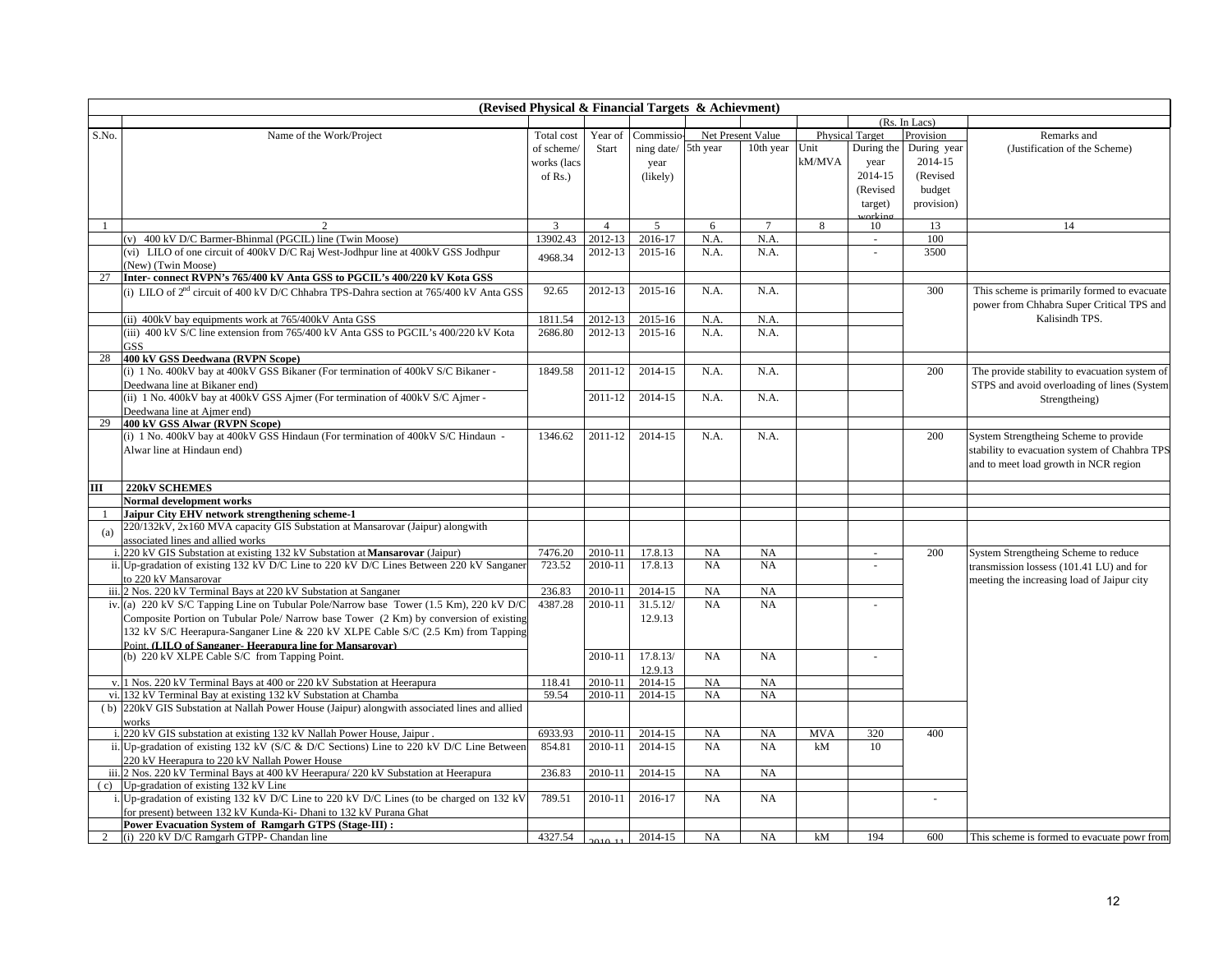|                | (Revised Physical & Financial Targets & Achievment)                                                                |             |                |            |            |                   |            |                          |                          |                                                |  |  |
|----------------|--------------------------------------------------------------------------------------------------------------------|-------------|----------------|------------|------------|-------------------|------------|--------------------------|--------------------------|------------------------------------------------|--|--|
|                | (Rs. In Lacs)                                                                                                      |             |                |            |            |                   |            |                          |                          |                                                |  |  |
| S.No.          | Name of the Work/Project                                                                                           | Total cost  | Year of        | Commissio  |            | Net Present Value |            | <b>Physical Target</b>   | Provision                | Remarks and                                    |  |  |
|                |                                                                                                                    | of scheme   | Start          | ning date/ | 5th year   | 10th year         | Unit       | During the               | During year              | (Justification of the Scheme)                  |  |  |
|                |                                                                                                                    | works (lacs |                | year       |            |                   | kM/MVA     | year                     | 2014-15                  |                                                |  |  |
|                |                                                                                                                    | of $Rs.$ )  |                | (likely)   |            |                   |            | 2014-15                  | (Revised                 |                                                |  |  |
|                |                                                                                                                    |             |                |            |            |                   |            | (Revised                 | budget                   |                                                |  |  |
|                |                                                                                                                    |             |                |            |            |                   |            | target)                  | provision)               |                                                |  |  |
|                |                                                                                                                    |             |                |            |            |                   |            | orkin                    |                          |                                                |  |  |
|                | 2                                                                                                                  | 3           | $\overline{4}$ | 5          | 6          | $\tau$            | 8          | 10                       | 13                       | 14                                             |  |  |
|                | (ii) 220 kV D/C Chandan - Dechu line                                                                               | 4327.54     |                | 2014-15    | NA         | NA                | kM         | 203                      |                          | Ramgarh GTPS Stage-III                         |  |  |
|                | <b>Normal development works</b><br>LILO of 220 kV Debari - Banswara line for 220 kV Madri with 220 kV GSS at Madri |             |                |            |            |                   |            |                          |                          |                                                |  |  |
| 3              |                                                                                                                    | 3412.72     | 2008-09        | 21.4.14    | $-914.59$  | $-1260.78$        | kM/MVA     | $-100$                   | 50                       |                                                |  |  |
|                | (Udaipur)                                                                                                          | 2004.65     |                | 15.7.13    |            |                   |            |                          |                          |                                                |  |  |
| $\overline{4}$ | 220 kV D/C line to connect the LILO of 220 kV S/C Heerapura-Khetri line(second ckt.) to                            |             | 2010-11        |            | <b>NA</b>  | <b>NA</b>         |            | $\overline{\phantom{a}}$ | $\sim$                   | System strengthening                           |  |  |
|                | LILO of one ckt. of 220 kV D/C Neemrana- Kotputli line (116.822 ckM commissioned in                                |             |                |            |            |                   |            |                          |                          |                                                |  |  |
| 5              | $2012 - 13$<br>220 kV GSS at Bundi (New location) (Distt. Bundi)                                                   | 3143.42     | 2010-11        | 6.11.12    | $-1546.17$ | $-2153.32$        |            | $\sim$                   |                          | System Strengtheing & Load Catering scheme     |  |  |
|                |                                                                                                                    |             |                |            |            |                   |            |                          |                          | to reduce transmission lossess (10.97 LU) and  |  |  |
|                |                                                                                                                    |             |                |            |            |                   |            |                          |                          | to reduce the overlaoding of nearby lines.     |  |  |
|                |                                                                                                                    |             |                |            |            |                   |            |                          |                          |                                                |  |  |
| 6              | 220 kV GSS at Gajner (New location) (Distt. Bikaner)                                                               | 3430.74     | 2010-11        | 22.1.13    | $-1693.73$ | $-2227.11$        |            | $\overline{\phantom{a}}$ | $\sim$                   | System Strengtheing & Load Catering scheme     |  |  |
|                |                                                                                                                    |             |                |            |            |                   |            |                          |                          | to reduce transmission lossess (10.97 LU) and  |  |  |
|                |                                                                                                                    |             |                |            |            |                   |            |                          |                          | to reduce the overlaoding of nearby lines.     |  |  |
|                |                                                                                                                    |             |                |            |            |                   |            |                          |                          |                                                |  |  |
| 7              | (i) 220 kV GSS at Manoharpur (Upgradation) (Dist. Jaipur)                                                          | 2758.31     | 2010-11        | 28.2.13    | $-205.79$  | 165.77            |            | $\overline{\phantom{a}}$ | 200                      | System Strengtheing & Load Catering scheme     |  |  |
|                | (ii) 220 kV D/C Kotputli-Manoharpur line                                                                           | 2001.28     | 2010-11        | 26.2.13    | $-205.79$  | 165.77            |            |                          |                          | to reduce transmission lossess (132.82         |  |  |
|                |                                                                                                                    |             |                |            |            |                   |            |                          |                          | LU). To reduce the overloading and create      |  |  |
|                |                                                                                                                    |             |                |            |            |                   |            |                          |                          | ring main system.                              |  |  |
|                |                                                                                                                    |             |                |            |            |                   |            |                          |                          |                                                |  |  |
| 8              | (i) 220 GSS at Gangapurcity (New location) (Distt. Sawai Madhopur)                                                 | 3610.37     | 2010-11        | 21.2.14    | $-444.25$  | $-145$            |            |                          | 200                      | System Strengtheing & Load Catering            |  |  |
|                |                                                                                                                    |             |                |            |            |                   |            |                          |                          | scheme.Reduction in transmission lossess       |  |  |
|                |                                                                                                                    |             |                |            |            |                   |            |                          |                          | (140.76 LU), to reduce over loading and        |  |  |
|                | (ii) 220 kV D/C Hindaun (400 kV GSS) - Gangapurcity line                                                           | 1668.10     | 2010-11        | 21.12.13   | $-444.25$  | $-145$            |            | $\sim$                   |                          | create ring main system.                       |  |  |
|                |                                                                                                                    |             |                |            |            |                   |            |                          |                          |                                                |  |  |
| 9              | 220/132kV GSS at Nadbai (Upgradation) (Distt. Bhartpur)                                                            | 2107.49     | 2011-12        | 25.11.12   | 9.2        | 232.09            |            |                          | $\overline{\phantom{a}}$ | Loss Reduction & System Strengthening          |  |  |
|                |                                                                                                                    |             |                |            |            |                   |            |                          |                          | Scheme .Reduction in transmission lossess      |  |  |
|                |                                                                                                                    |             |                |            |            |                   |            |                          |                          | (63.58 LU) and to provide redundancy to        |  |  |
|                |                                                                                                                    |             |                |            |            |                   |            |                          |                          | cater load growth in nearby area.              |  |  |
| 10             | (i) 220/132kV GSS at Tehandesar (Upgradation) (Distt. Churu)                                                       | 2246.70     | 2011-12        | 2014-15    | 313.7      | 830.79            | <b>MVA</b> | 100                      | 500                      | Loss Reduction & System Strengthening          |  |  |
|                | (ii) 220 kV S/C Sujangarh-Tehandesar line.                                                                         | 996.79      | 2011-12        | 2014-15    |            |                   | kM         | 50                       |                          | Scheme. Reduction in transmission lossess      |  |  |
|                | 11 (i) 220/132kV GSS at Badnu (Upgradation) (Dist. Bikaner)                                                        | 2388.21     | 2011-12        | 6.5.14     | 591.11     | 1351.92           | <b>MVA</b> | 160                      | 300                      | (112.02 LU) and to cater load growth and       |  |  |
|                | (ii) LILO of existing 220 kV Ratangarh(400kV)-Bikaner(220kV) line at 220 kV GSS                                    | 1001.74     | 2011-12        | 6.5.14     |            |                   | kM         | 42                       |                          | form ring system to enhance the reliability of |  |  |
|                | Badnu                                                                                                              |             |                |            |            |                   |            |                          |                          | power supply in nearby area.                   |  |  |
|                | (iii) 220kV S/C Tehandesar -Badnu line                                                                             | 797.87      | 2011-12        | 2014-15    |            |                   | kM         | 33                       |                          |                                                |  |  |
|                |                                                                                                                    |             |                |            |            |                   |            |                          |                          |                                                |  |  |
|                |                                                                                                                    |             |                |            |            |                   |            |                          |                          |                                                |  |  |
| 12             | (i) 220/132kV, 1x100 MVA GSS at Sikrai (Upgradation) (Distt. Dausa)                                                | 1976.41     | 2010-11        | 16.10.12   | 907.93     | 1689.07           | <b>MVA</b> |                          | $\sim$                   | Loss Reduction & System Strengthening          |  |  |
|                |                                                                                                                    |             |                |            |            |                   |            |                          |                          | Scheme .Reduction in transmission lossess      |  |  |
|                |                                                                                                                    |             |                |            |            |                   |            |                          |                          | (116.56 LU) and to create redundancy and       |  |  |
|                |                                                                                                                    |             |                |            |            |                   |            |                          |                          | meetout future load growth.                    |  |  |
|                |                                                                                                                    |             |                |            |            |                   |            |                          |                          |                                                |  |  |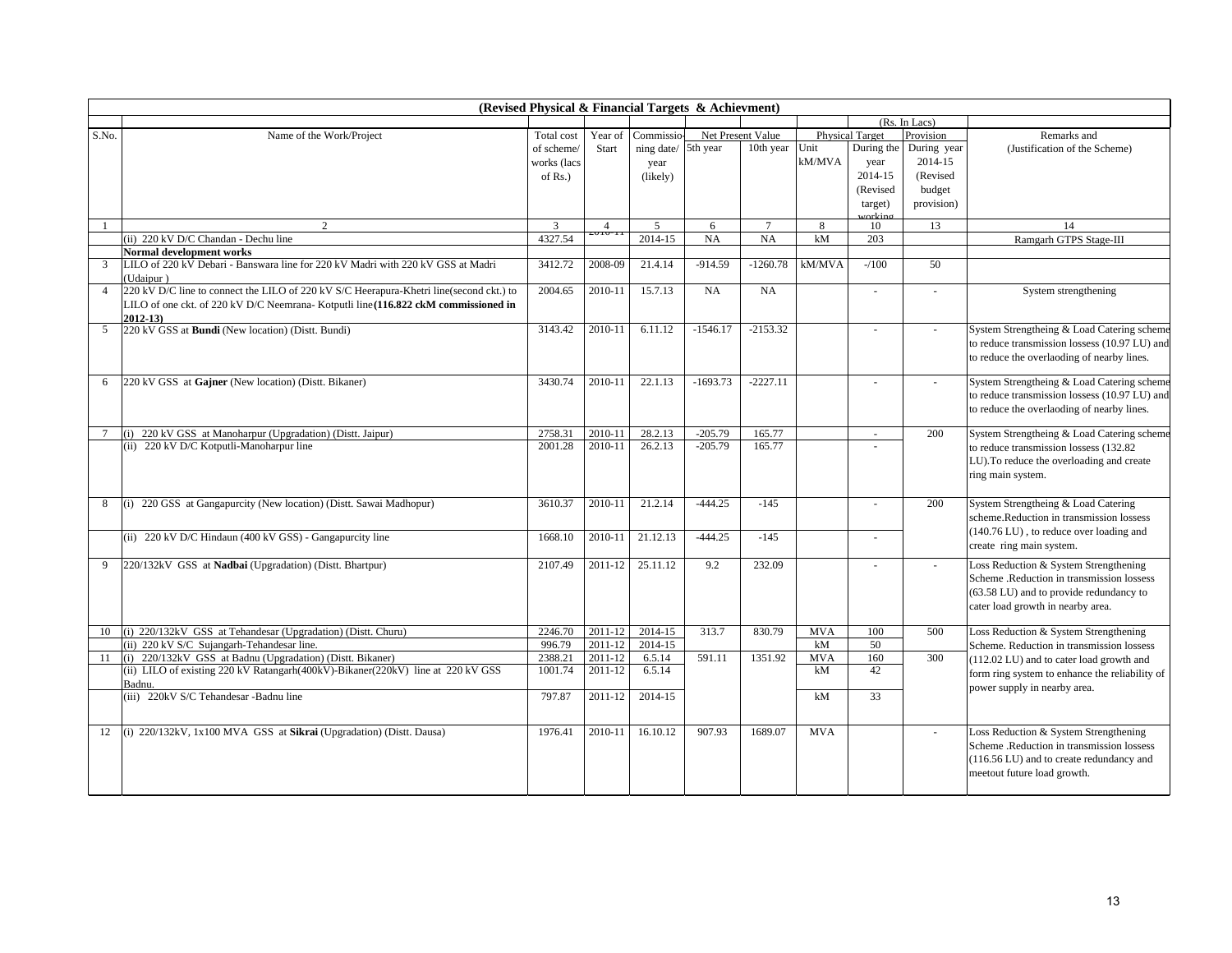|       | (Revised Physical & Financial Targets & Achievment)                                                                                                    |              |                    |                    |            |                   |            |                        |               |                                                                                      |  |  |  |
|-------|--------------------------------------------------------------------------------------------------------------------------------------------------------|--------------|--------------------|--------------------|------------|-------------------|------------|------------------------|---------------|--------------------------------------------------------------------------------------|--|--|--|
|       |                                                                                                                                                        |              |                    |                    |            |                   |            |                        | (Rs. In Lacs) |                                                                                      |  |  |  |
| S.No. | Name of the Work/Project                                                                                                                               | Total cost   | Year of            | Commissio          |            | Net Present Value |            | <b>Physical Target</b> | Provision     | Remarks and                                                                          |  |  |  |
|       |                                                                                                                                                        | of scheme    | Start              | ning date/         | 5th year   | 10th year         | Unit       | During the             | During year   | (Justification of the Scheme)                                                        |  |  |  |
|       |                                                                                                                                                        | works (lacs  |                    | year               |            |                   | kM/MVA     | year                   | 2014-15       |                                                                                      |  |  |  |
|       |                                                                                                                                                        | of $Rs.$ )   |                    | (likely)           |            |                   |            | 2014-15                | (Revised      |                                                                                      |  |  |  |
|       |                                                                                                                                                        |              |                    |                    |            |                   |            | (Revised               | budget        |                                                                                      |  |  |  |
|       |                                                                                                                                                        |              |                    |                    |            |                   |            | target)                | provision)    |                                                                                      |  |  |  |
|       |                                                                                                                                                        |              |                    |                    |            |                   |            | vrkir                  |               |                                                                                      |  |  |  |
|       |                                                                                                                                                        | $\mathbf{3}$ | $\overline{4}$     | 5                  | 6          |                   | 8          | 10                     | 13            | 14                                                                                   |  |  |  |
| 13    | 220/132kV GSS at Hamirgarh (UPG) (Distt. Bhilwara)                                                                                                     | 2335.92      | 2011-12            | 31.3.13            | $-1443.4$  | $-2079.2$         | <b>MVA</b> |                        |               | Loss Reduction & System Strengthening                                                |  |  |  |
|       |                                                                                                                                                        |              |                    |                    |            |                   |            |                        |               | Scheme . Reduction in transmission lossess                                           |  |  |  |
|       |                                                                                                                                                        |              |                    |                    |            |                   |            |                        |               | (74.17 LU) and to cater load of Hamirgarh                                            |  |  |  |
| 14    | (i) 220/132kV GSS at Lalsot (Distt. Dausa)                                                                                                             | 2430.96      | 2011-12            | 11.1.14            | $-1339.05$ | $-1826.96$        |            |                        | 200           | Industrial Area.<br>Loss Reduction & System Strengthening                            |  |  |  |
|       | (ii) 1 No bay at 132kV GSS Toonga                                                                                                                      |              | 2011-12            |                    |            |                   |            |                        |               |                                                                                      |  |  |  |
|       |                                                                                                                                                        |              |                    |                    |            |                   |            |                        |               | Scheme . Reduction in transmission lossess<br>(33.20 LU). To reduce loading on 132kV |  |  |  |
|       | (iii) 1 No bay at 220kV GSS Bhadoti                                                                                                                    |              | 2011-12            |                    |            |                   |            |                        |               |                                                                                      |  |  |  |
|       | (iv) LILO of 220 kV S/C Dausa-Anta line at 220 kV GSS Lalsot                                                                                           | 342.65       | 2011-12            | 13.11.13           |            |                   |            |                        |               | lines and meeting future load growth in the<br>area.                                 |  |  |  |
|       |                                                                                                                                                        |              |                    |                    |            |                   |            |                        |               |                                                                                      |  |  |  |
| 15    | (i) 220 kV S/C Sirohi- Pindwara line                                                                                                                   | 736.38       | 2011-12            | 2015-16            | 1.72       | 72.03             |            |                        | 200           | Loss Reduction & System Strengthening                                                |  |  |  |
|       | (ii) 1 no.bays at 220kV GSS Sirohi                                                                                                                     |              | 2011-12            |                    |            |                   |            |                        |               | Scheme forrming 220kV ring system in and                                             |  |  |  |
|       |                                                                                                                                                        |              |                    |                    |            |                   |            |                        |               | around Pindwara, thereby reducing                                                    |  |  |  |
|       | (iii) 1 no.bays at 220kV GSS Pindwara                                                                                                                  |              | 2011-12            |                    |            |                   |            |                        |               | transmission losses (22.71 LU).                                                      |  |  |  |
| 16    | 220kV GSS at Bamantukda (Distt. Rajsamand)<br>(i)                                                                                                      | 3273.50      | 2011-12            | 2014-15            | $-1309.27$ | $-1751.61$        | <b>MVA</b> | 100                    | 1000          | Loss Reduction(43.90 LUs) & System                                                   |  |  |  |
|       | LILO of existing 220 kV S/C Bhilwara (400 kV GSS)-Bali line at 220 kV GSS<br>(ii)                                                                      | 242.06       | 2011-12            | 2014-15            |            |                   | kM/MVA     | 26                     |               | Strengthening Scheme. To reduce overloading                                          |  |  |  |
|       | Bamantukda                                                                                                                                             |              |                    |                    |            |                   |            |                        |               | and meeting future load growth in the area.                                          |  |  |  |
|       | (iii) LILO of existing 220 kV S/C Kankroli (220 kV GSS)-Bali line at 220 kV GSS                                                                        | 173.53       | 2011-12            | 6.9.13             |            |                   |            |                        |               |                                                                                      |  |  |  |
|       | Bamantukda                                                                                                                                             |              |                    |                    |            |                   |            |                        |               |                                                                                      |  |  |  |
|       | Composite Power Evacuation System [Chhabra Super Critical TPS(2x660MW) and                                                                             |              |                    |                    |            |                   |            |                        |               |                                                                                      |  |  |  |
|       | Kalisindh TPS (2x600 MW)]                                                                                                                              |              |                    |                    |            |                   |            |                        |               |                                                                                      |  |  |  |
| 17    | LILO 220kV Ajmer-Beawar Line at 400kV Ajmer GSS                                                                                                        | 408.5        | 2010-11            | 2015-16            | NA         | NA                |            |                        | 100           | This scheme is primarily formed to evacuate                                          |  |  |  |
|       |                                                                                                                                                        |              |                    |                    |            |                   |            |                        |               | power from Chhabra Super Critical TPS and                                            |  |  |  |
| 18    | LILO 220kV Ajmer-Kishangarh Line at 400kV Ajmer GSS                                                                                                    | 408.5        | 2010-11            | 2015-16            | NA         | NA                |            |                        |               | Kalisindh TPS                                                                        |  |  |  |
|       |                                                                                                                                                        |              |                    |                    |            |                   |            |                        |               |                                                                                      |  |  |  |
|       | Power Evacuation System of Banswara Super Critical TPS (2x660 MW)                                                                                      |              |                    |                    |            |                   |            |                        |               |                                                                                      |  |  |  |
| 19    | 220kV Interconnecting Lines at Udaipur:                                                                                                                |              |                    |                    |            |                   |            |                        |               |                                                                                      |  |  |  |
|       | (i) LILO of Amberi(Prop 220 kV GSS)-Debari line at proposed 400 kV GSS Udaipur.<br>(ii) LILO of Chittorgarh-Debari line at proposed 400 kV GSS Udaipur | 2043.68      | 2012-13<br>2012-13 | 2016-17<br>2016-17 | NA<br>NA   | NA<br>NA          |            |                        | 100           | This scheme is primarily formed to evacuate                                          |  |  |  |
| 20    | 220kV Interconnecting Lines at Chhitorgarh                                                                                                             |              |                    |                    |            |                   |            |                        |               | Power from Banswara Super Critical TPS                                               |  |  |  |
|       | (i) 220 kV D/C from 400kV Chittorgarh to 220kV GSS Sawa                                                                                                | 2043.68      | 2011-12            | 2014-15            | NA         | NA                | kM         | 50                     | 800           |                                                                                      |  |  |  |
|       | (ii) LILO of 220kV S/C Chittorgarh - Debari line at 400kV GSS Chittorgarh                                                                              |              | 2011-12            | 24.7.13            | NA         | NA                | kM         |                        |               |                                                                                      |  |  |  |
|       | (iii) 2 No 220kV bays at 220kV GSS Sawa                                                                                                                |              |                    | 2014-15            | NA         | NA                |            |                        |               |                                                                                      |  |  |  |
| 21    | 220kV Interconnecting Lines at 400kV GSS Jodhpur (New):                                                                                                |              |                    |                    |            |                   |            |                        |               |                                                                                      |  |  |  |
|       | (i) 220 kV LILO of existing 220 kV GSS Jodhpur (220kV GSS) -Pali line at 400kV Jodhpur                                                                 | 2043.68      | 2012-13            | 2016-17            | <b>NA</b>  | NA                |            |                        | 600           |                                                                                      |  |  |  |
|       | (New)                                                                                                                                                  |              |                    |                    |            |                   |            |                        |               |                                                                                      |  |  |  |
|       | (ii) 220 kV D/C Jodhpur (New) - Jhalamand (U/C 220 Kv GSS)                                                                                             |              | 2012-13            | 2016-17            | NA         | NA                |            |                        |               |                                                                                      |  |  |  |
|       | (iii) 220 kV D/C Jodhpur (New) - Barli (U/C 220 Kv GSS)                                                                                                |              | 2012-13            | 2016-17            | NA         | NA                |            |                        |               |                                                                                      |  |  |  |
| 22    | 220 kV D/C Banswara TPS- Banswara (220 kV GSS) Line                                                                                                    | 409.62       | 2012-13            | 2016-17            | NA         | NA                |            |                        | $\sim$        |                                                                                      |  |  |  |
|       | <b>Power Evacuation System of Suratgarh Super Critical TPS</b>                                                                                         |              |                    |                    |            |                   |            |                        |               |                                                                                      |  |  |  |
|       | 220kV Interconnecting Lines:                                                                                                                           |              |                    |                    |            |                   |            |                        |               |                                                                                      |  |  |  |
| 23    | 220 kV Interconnections at 400/220 kV GSS Babai(Jhunjhunu)                                                                                             |              |                    |                    |            |                   |            |                        |               |                                                                                      |  |  |  |
|       | (i) LILO of existing 220 kV S/C Khetri-Reengus line at 400kV GSS Babai (Jhunjhunu                                                                      | 40.85        | 2010-11            | 31.10.13           | NA         | NA<br><b>NA</b>   |            |                        | 5             | This scheme is primarily formed to evacuate                                          |  |  |  |
|       | (ii) LILO of existing 220 kV S/C Khetri-Heerapura line at 400kV GSS Babai (Jhunjhunu)                                                                  |              | 2010-11            | 2015-16            | <b>NA</b>  |                   | kM         |                        |               | power from Suratgarh TPS                                                             |  |  |  |
|       | 24 220 kV Terminal Bays at various 400/220 kV Substations (6 No.)                                                                                      | 1078.12      | 2011-12            | 2014-15            | NA         | NA                |            |                        | 200           |                                                                                      |  |  |  |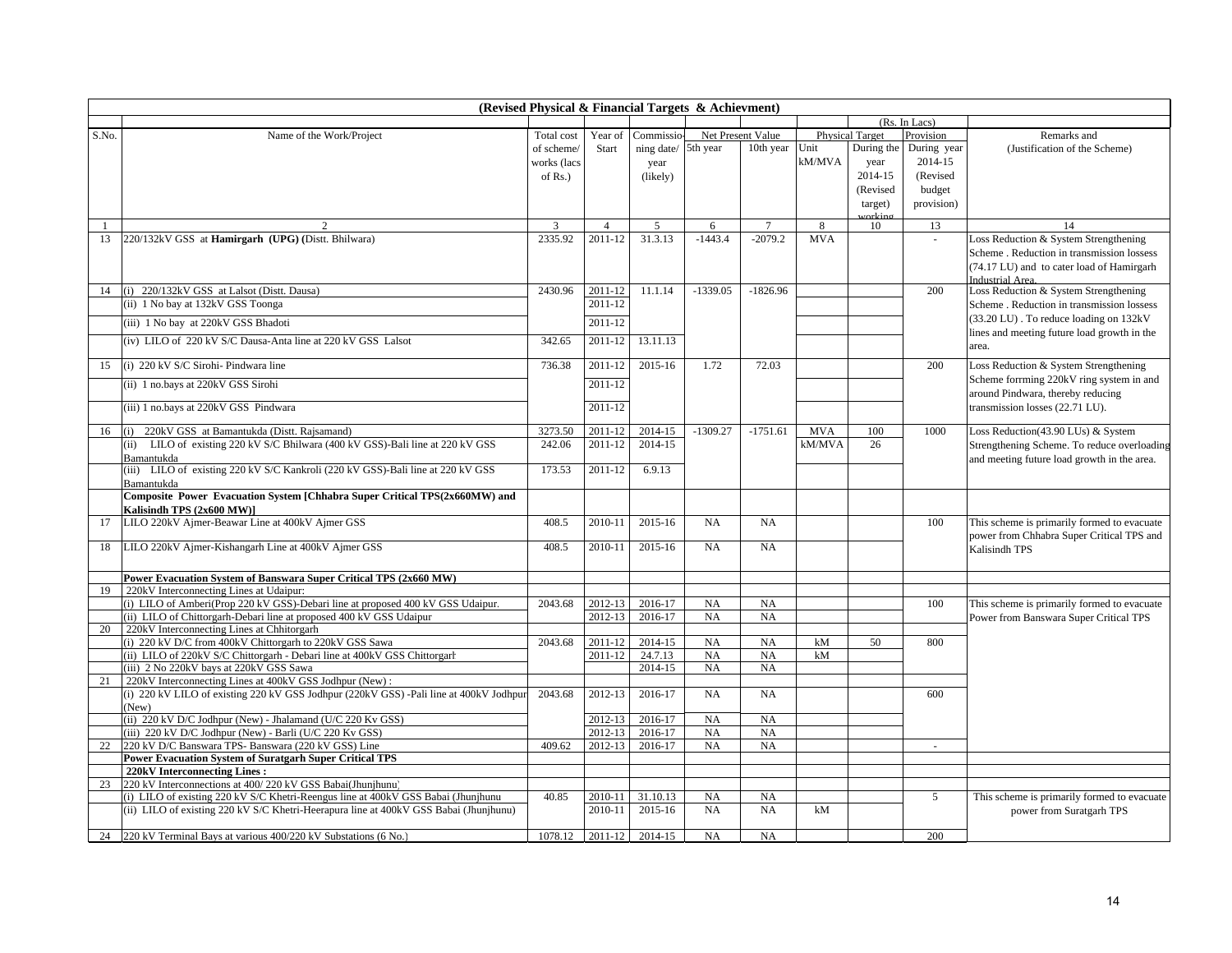| (Revised Physical & Financial Targets & Achievment) |                                                                                                                                                              |                  |                |                    |            |                   |            |                        |               |                                               |  |
|-----------------------------------------------------|--------------------------------------------------------------------------------------------------------------------------------------------------------------|------------------|----------------|--------------------|------------|-------------------|------------|------------------------|---------------|-----------------------------------------------|--|
|                                                     |                                                                                                                                                              |                  |                |                    |            |                   |            |                        | (Rs. In Lacs) |                                               |  |
| S.No.                                               | Name of the Work/Project                                                                                                                                     | Total cost       | Year of        | Commissio          |            | Net Present Value |            | <b>Physical Target</b> | Provision     | Remarks and                                   |  |
|                                                     |                                                                                                                                                              | of scheme        | Start          | ning date/         | 5th year   | 10th year         | Unit       | During the             | During year   | (Justification of the Scheme)                 |  |
|                                                     |                                                                                                                                                              | works (lacs      |                | year               |            |                   | kM/MVA     | year                   | 2014-15       |                                               |  |
|                                                     |                                                                                                                                                              | of $Rs.$ )       |                | (likely)           |            |                   |            | 2014-15                | (Revised      |                                               |  |
|                                                     |                                                                                                                                                              |                  |                |                    |            |                   |            | (Revised               | budget        |                                               |  |
|                                                     |                                                                                                                                                              |                  |                |                    |            |                   |            | target)                | provision)    |                                               |  |
|                                                     |                                                                                                                                                              |                  |                |                    |            |                   |            | ritin                  |               |                                               |  |
|                                                     | $\mathcal{D}$                                                                                                                                                | $\overline{3}$   | $\overline{4}$ | 5                  | 6          | $\tau$            | 8          | 10                     | 13            | 14                                            |  |
| 25                                                  | 220 kV Interconnections at 400/220 kV GSS at Jaipur (North)                                                                                                  |                  |                |                    |            |                   |            |                        |               |                                               |  |
|                                                     | (i) LILO of 220 kV S/C VKIA- Kukas at 400kV GSS jaipur (North)                                                                                               | 2453.3           | 2012-13        | 2016-17            | NA         | NA                |            |                        |               |                                               |  |
|                                                     | (ii) 220 kV D/C line from 400kV GSS jaipur (North) to GSS Manoharpur                                                                                         |                  |                |                    | NA         | NA                |            |                        |               |                                               |  |
|                                                     | (iii) 2 No. bays at 220kV GSS Manoharpur.                                                                                                                    |                  |                |                    | NA         | NA                |            |                        |               |                                               |  |
| 26                                                  | JAIPUR CITY EHV NETWORK STRENTHENING SCHEME-III [JENSS-III]                                                                                                  |                  |                |                    |            |                   |            |                        |               |                                               |  |
| (a.)                                                | 220 kV GSS at Sitapura (New) and associated lines.                                                                                                           |                  |                |                    |            |                   |            |                        |               |                                               |  |
|                                                     | (i) 220 kV Substation at Sitapura (Jaipur)                                                                                                                   | 2769.07          | 2011-12        | 2014-15            | NA         | NA                | <b>MVA</b> | 160                    | 2000          | To reduce transmission lossess (136.60 LU)    |  |
|                                                     | (ii) Up-gradation of existing 132 kV S/C Line to 220 kV D/C Lines Between 220 kV                                                                             | 704.72           | 2011-12        | 2014-15            | NA         | NA                | kM         | 21                     |               | and to meet increasing load of Jaipur City    |  |
|                                                     | Sanganer to 220 kV Sitapura.                                                                                                                                 | 118.37           | 2011-12        | 2014-15            | NA         | NA                |            |                        |               | (System Strengtheing, Load Catering)          |  |
|                                                     | (iii) 1 No. 220 kV Terminal Bays at 220 kV Substation at Sanganer<br>(iv) Up-gradation of existing 132 kV S/C Line to 220 kV D/C Lines Between 220 kV Indira | 741.72           | 2011-12        | 2016-17            | NA         | NA                |            |                        |               |                                               |  |
|                                                     |                                                                                                                                                              |                  |                |                    |            |                   |            |                        |               |                                               |  |
|                                                     | Gandhi Nagar to 132 kV Sitapura (Charged on 132 kV)<br>(v) 2 Nos. 132kV Terminal Bays at 132 kV S/S Sitapura.                                                | 123.50           | 2011-12        | 2016-17            | NA         | NA                |            |                        |               |                                               |  |
|                                                     | (vi) 220 kV D/C Interconnection between 220 kV Sitapura (Proposed) and 132 kV                                                                                | 85.73            | 2011-12        | 2016-17            | NA         | NA                |            |                        |               |                                               |  |
|                                                     | Sitapura (Existing) [Charged on 132 kV]                                                                                                                      |                  |                |                    |            |                   |            |                        |               |                                               |  |
|                                                     | (vii) Up-gradation of existing 132 kV S/C Line Sanganer-Chaksu Line to 220 kV D/C Line                                                                       | 2321.22          | 2011-12        | 2014-15            | NA         | NA                | 84         |                        |               |                                               |  |
|                                                     | [for future connectivity to 400 kV Jaipur South (PG) (approx. 34kM)] 20 kM line on 220 kV                                                                    |                  |                |                    |            |                   |            |                        |               |                                               |  |
|                                                     | D/C narrow base towers and balance 14 kM on 220 kV D/C conventional towers.                                                                                  |                  |                |                    |            |                   |            |                        |               |                                               |  |
|                                                     |                                                                                                                                                              |                  |                |                    |            |                   |            |                        |               |                                               |  |
|                                                     | (b.) Up-gradation of existing 132 kV S/C Line to 220 kV D/C Lines Between 132 kV Purana                                                                      | 1594.08          | 2011-12        | 2016-17            | NA         | NA                |            |                        | 50            |                                               |  |
|                                                     | Ghat to 132 kV Bassi (Charged on 132 kV) (associated line of 220kV KKD)                                                                                      |                  |                |                    |            |                   |            |                        |               |                                               |  |
| (c.)                                                | 220 kV S/C XLPE Cable System from 400 kV Heerapura to 220 kV Nala Power House                                                                                | 8554.36          | 2011-12        | 2014-15            | NA         | NA                | kM         | 10                     | 100           |                                               |  |
| 27                                                  | JODHPUR CITY EHV NETWORK STRENTHENING SCHEME-I [JDENSS-I]                                                                                                    |                  |                |                    |            |                   |            |                        |               |                                               |  |
|                                                     | $(a.)$ (i) 220 kV GSS at Barli (Distt. Jodhpur)                                                                                                              | 5098.42          | 2011-12        | 2014-15            | <b>NA</b>  | NA                | <b>MVA</b> | 100                    | 600           | System Strengtheing & Load Catering scheme    |  |
|                                                     | (ii) LILO of 220kV Jodhpur (400kV GSS)-Jodhpur (220kV GSS) interconnector-II at Barli                                                                        | 102.15           | 2011-12        | 2014-15            | <b>NA</b>  | NA                | kM         | 2                      |               | to reduce transmission lossess (271.69 LU)    |  |
|                                                     |                                                                                                                                                              |                  |                |                    |            |                   |            |                        |               | and for meeting increasing load of Jodhpur    |  |
|                                                     | (b.) (i) 220 kV GSS at Jhalamand (Up-gradation) (Distt. Jodhpur)                                                                                             | 4351.64          | 2011-12        | 2016-17            | NA         | NA                |            |                        | 100           | City.                                         |  |
|                                                     | (ii) LILO of 220kV Jodhpur (400kV GSS)-Jodhpur (220kV GSS) interconnector-I at                                                                               | 35.52            | 2011-12        | 2016-17            | NA         | NA                |            |                        |               |                                               |  |
|                                                     | Jhalamand                                                                                                                                                    |                  |                |                    |            |                   |            |                        |               |                                               |  |
|                                                     | $(c.)$ (i) 220 kV GSS at <b>Bhawad</b> (Dist. Jodhpur)                                                                                                       | 4443.18          | 2010-11        | 15.3.13            | NA         | NA                |            |                        | 200           |                                               |  |
|                                                     | (ii) 220kV D/C Jodhpur (400kV GSS)-Karwad/Bhawad-Bhopalgarh line(Jodhpur -                                                                                   | 2534.36          | 2010-11        | 2014-15            | <b>NA</b>  | NA                | kM         | 93                     |               |                                               |  |
|                                                     | Bhawad section of 78.318ckM has been comm. On dt.29.12.12)                                                                                                   |                  |                |                    |            |                   |            |                        |               |                                               |  |
|                                                     | (iii) 2 No. bays at 220kV bay at 400kV Soorpora                                                                                                              | 191.47           | 2011-12        | 2014-15            | NA         | NA                |            |                        |               |                                               |  |
|                                                     | (iv) 2 No. bays at 220kV bay at 400kV Bhopalgarh                                                                                                             | 191.47           | 2011-12        | 2014-15            | NA         | NA<br>NA          |            |                        |               |                                               |  |
|                                                     | (iii) 1 No. bays at 132kV bay at Mathania<br>$(d.)$ (i) 220 GSS at Bhadwasia (Dist. Jodhpur)                                                                 | 61.79<br>4132.92 | 2011-12        | 2014-15<br>2016-17 | NA<br>NA   | NA                |            |                        | 100           |                                               |  |
|                                                     | (ii) 220kV D/C Jodhpur (400kV GSS)-Bhadwasia line (on Narrow base towers with one                                                                            | 915.3            | 2011-12        | 2016-17            | <b>NA</b>  | NA                |            |                        |               |                                               |  |
|                                                     | ckt. on 220kV & other on 132kV)                                                                                                                              |                  |                |                    |            |                   |            |                        |               |                                               |  |
|                                                     | (iii) 2 No. bays at 400kV Soorpora                                                                                                                           | 191.47           | 2011-12        | 2016-17            | NA         | NA                |            |                        |               |                                               |  |
|                                                     | (e.) Strengthning scheme of existing 132kV Chopasani Housing Board (CHB) GSS                                                                                 |                  | 2011-12        |                    | NA         | NA                |            |                        |               |                                               |  |
|                                                     | (i) Upgradation of existing 132 kV S/C Jodhpur-CHB-Soorsagar Line to 220 kV D/C                                                                              | 969.47           | 2011-12        | 2015-16            | NA         | NA                |            |                        | $\sim$        |                                               |  |
|                                                     | Narrowbase Towers (to be charged on 132 kV)                                                                                                                  |                  |                |                    |            |                   |            |                        |               |                                               |  |
| 28                                                  | (i) 220 GSS at Kuchera (New location) (Dist. Nagaur)                                                                                                         | 3145.95          | 2011-12        | 2015-16            | $-1123.85$ | $-1480.25$        |            |                        | 500           | System Strengtheing & Load Catering scheme    |  |
|                                                     |                                                                                                                                                              |                  |                |                    |            |                   |            |                        |               | .Reduction in transmission lossess (32.92 LU) |  |
|                                                     | (ii) LILO of 220 kV Nagaur - Merta line at proposed 220 kV GSS Kuchera                                                                                       | 400.56           | 2011-12        | 2015-16            | $-1123.85$ | $-1480.25$        |            |                        |               | and to reduce over loading of nearby 220kV    |  |
|                                                     |                                                                                                                                                              |                  |                |                    |            |                   |            |                        |               | GSS.                                          |  |
|                                                     |                                                                                                                                                              |                  |                |                    |            |                   |            |                        |               |                                               |  |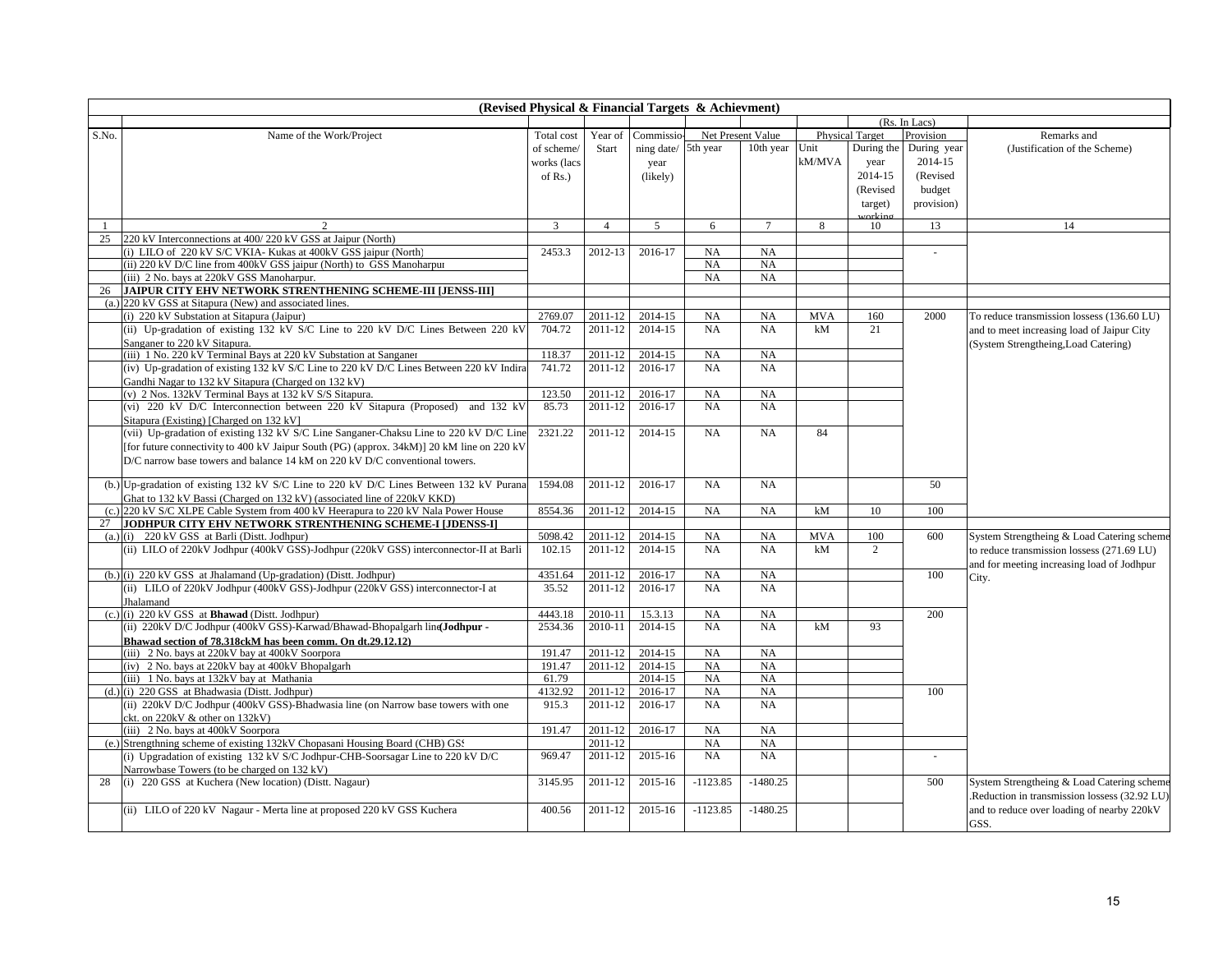|       | (Revised Physical & Financial Targets & Achievment)                                                    |                   |                    |                    |            |                   |            |                        |               |                                             |  |  |
|-------|--------------------------------------------------------------------------------------------------------|-------------------|--------------------|--------------------|------------|-------------------|------------|------------------------|---------------|---------------------------------------------|--|--|
|       |                                                                                                        |                   |                    |                    |            |                   |            |                        | (Rs. In Lacs) |                                             |  |  |
| S.No. | Name of the Work/Project                                                                               | <b>Total</b> cost | Year of            | Commissio          |            | Net Present Value |            | <b>Physical Target</b> | Provision     | Remarks and                                 |  |  |
|       |                                                                                                        | of scheme/        | Start              | ning date/         | 5th year   | 10th year         | Unit       | During the             | During year   | (Justification of the Scheme)               |  |  |
|       |                                                                                                        | works (lacs       |                    | year               |            |                   | kM/MVA     | year                   | 2014-15       |                                             |  |  |
|       |                                                                                                        | of $Rs.$ )        |                    | (likely)           |            |                   |            | 2014-15                | (Revised      |                                             |  |  |
|       |                                                                                                        |                   |                    |                    |            |                   |            | (Revised               | budget        |                                             |  |  |
|       |                                                                                                        |                   |                    |                    |            |                   |            | target)                | provision)    |                                             |  |  |
|       |                                                                                                        |                   |                    |                    |            |                   |            | arkir                  |               |                                             |  |  |
|       | $\mathfrak{D}$                                                                                         | 3                 | $\overline{4}$     | 5                  | 6          |                   | 8          | 10                     | 13            | 14                                          |  |  |
| 29    | Stringing of IInd circuit of 220kV D/C Banswara-Debari line from Debari to Salumber                    | 755.30            | 2010-11            | 2014-15            | $-1033.77$ | $-1232.58$        | kM         | 65                     | 50            | System Strengtheing & Load Catering scheme  |  |  |
|       | (scheme with 220kV Aspur)                                                                              |                   |                    |                    |            |                   |            |                        |               | Reduction in transmission lossess 67.33 LU) |  |  |
|       |                                                                                                        |                   |                    |                    |            |                   |            |                        |               | and to reduce overlaoding and meet future   |  |  |
|       |                                                                                                        |                   |                    |                    |            |                   |            |                        |               | load growth.                                |  |  |
|       | Transmission System for New Solar and Wind Power Plants in Jaisalmer, Barmer &                         |                   |                    |                    |            |                   |            |                        |               |                                             |  |  |
| 30    | <b>Jodhpur Districts</b>                                                                               | 6583.53           | 2010-11            | 19.8.13            | NA         | NA                | <b>MVA</b> |                        | 200           |                                             |  |  |
|       | (i) 220/132kV GSS at Bap (Distt. Jodhpur)<br>(ii) LILO of 220kV Barsingsar LTPS-Phalodi line at at Bar | 955.14            | 2010-11            | 20.8.13            | NA         | NA                | kM         |                        |               | This scheme is formed to evacuate power     |  |  |
|       | (iii) 220kV D/C Bap-Bhadla line                                                                        | 3438.51           | 2010-11            | 31.3.14            | NA         | NA                | kM         |                        |               | from new solar and wind power plants        |  |  |
| 31    | (i) 220/132kV GSS at Kanasar (Distt. Jodhpur)                                                          | 6450.30           | 2011-12            | 2015-16            | NA         | NA                |            |                        | 1200          |                                             |  |  |
|       | (ii) 220kV D/C Bhadla - Kanasar line                                                                   | 955.14            | 2011-12            | 2015-16            | NA         | NA                |            |                        |               |                                             |  |  |
|       | <b>Normal Development Works</b>                                                                        |                   |                    |                    |            |                   |            |                        |               |                                             |  |  |
| 32    | (i) 220/132kV GSS at Mandalgarh(New) (Distt. Bhilwara) (TK)                                            | 3105.93           | 2011-12            | 2015-16            | $-1092.94$ | $-1420.78$        |            |                        | 300           | Loss Reduction & System Strengthening       |  |  |
|       |                                                                                                        |                   |                    |                    |            |                   |            |                        |               | Scheme .Reduction in transmission lossess   |  |  |
|       |                                                                                                        |                   |                    |                    |            |                   |            |                        |               | (37.46 LU) and to increase redundancy of    |  |  |
|       |                                                                                                        |                   |                    | $2015 - 16$        |            |                   |            |                        |               | nearby GSS to meet additional load growth.  |  |  |
|       | (ii) LILO of 220kV Kota (PG) -Bhilwara line at proposed 220 kV GSS Mandalgarh                          | 601.93            | 2011-12            |                    |            |                   |            |                        |               |                                             |  |  |
|       |                                                                                                        |                   |                    |                    |            |                   |            |                        |               |                                             |  |  |
| 33    | (i) 220/132kV GSS at Chonkarwada (Distt. Bharatpur) (TK)                                               | 3277.35           | 2011-12            | 2015-16            | $-1902.6$  | $-2503.72$        |            |                        | 1000          | Loss Reduction & System Strengthening       |  |  |
|       | (ii) 220 kV D/C Hindaun (400kV GSS)-Chonkarwada line                                                   | 1886.79           | 2011-12            | 2015-16            |            |                   |            |                        |               | Scheme .Reduction in transmission lossess   |  |  |
|       | (iii) LILO of 220kV S/C Mandawar-Nadbai-Bharatpur line at 220kV Chonkarwada                            | 105.00            | 2011-12            | 2015-16            |            |                   |            |                        |               | (56.39 LU) and to reduce over loading of    |  |  |
|       | (iv) 2 No. 220kV bays at 400kV GSS Hindaun                                                             | 181.16            | 2011-12            | 2015-16            |            |                   |            |                        |               | nearby lines.                               |  |  |
|       | (v) 2 No. 132kV bays at GSS Bhusawar<br>(vi) 2 No. 132kV bays at GSS Mahuwa                            | 119.40<br>119.40  | 2011-12<br>2011-12 | 2015-16<br>2015-16 |            |                   |            |                        |               |                                             |  |  |
| 34    | (i) 220/132kV GSS at Baithwasia (Distt. Jodhpur)                                                       | 3294.64           | 2011-12            | 2014-15            | 1762.49    | 3428.84           | <b>MVA</b> | 100                    | 1800          | To reduce transmission lossess (269.80 LU)  |  |  |
|       | (ii) 220kV D/C Bhawad-Baithwasia line                                                                  | 1372.81           | 2011-12            | 2014-15            |            |                   | kM         | 66                     |               | and reduce loading on lines                 |  |  |
|       | (iii) 2 No. 220kV bays at 220kV GSS Bhawad                                                             | 181.16            | 2011-12            | 2014-15            |            |                   |            |                        |               |                                             |  |  |
|       | (iv) 2 No. 132kV bays at Osian                                                                         | 119.39            | 2011-12            | 2014-15            |            |                   |            |                        |               |                                             |  |  |
|       | (v) 1 No. 132kV bays at Matoda                                                                         | 59.70             | 2011-12            | 2014-15            |            |                   |            |                        |               |                                             |  |  |
| 35    | (i) 220/132kV GSS at Behror (Distt. Alwar)(TK)                                                         | 3377.74           | 2011-12            | 2015-16            | $-1724.81$ | $-2393.72$        |            |                        | 500           | Loss Reduction & System Strengthening       |  |  |
|       |                                                                                                        |                   |                    |                    |            |                   |            |                        |               | Scheme .Reduction in transmission lossess   |  |  |
|       |                                                                                                        |                   |                    |                    |            |                   |            |                        |               | (15.14 LU) and to meet the future load      |  |  |
|       | (ii) LILO of one circuit of 220 kV D/C Neemrana-Kotputli line at proposed 220kV GSS                    | 344.85            | 2011-12            | 2015-16            |            |                   |            |                        |               | growth in NCR region.                       |  |  |
| 36    | Behror<br>(i) 220/132kV GSS at Bansur (Distt. Alwar)(TK)                                               | 3041.24           | 2011-12            | 2015-16            | $-960.56$  | $-1214.79$        |            |                        | 600           | Loss Reduction & System Strengthening       |  |  |
|       |                                                                                                        |                   |                    |                    |            |                   |            |                        |               | Scheme .Reduction in transmission lossess   |  |  |
|       |                                                                                                        |                   |                    |                    |            |                   |            |                        |               |                                             |  |  |
|       |                                                                                                        |                   |                    |                    |            |                   |            |                        |               | (42.76 LU) and to reduce loading on         |  |  |
|       | (ii) LILO of 220 kV S/C Alwar-Kotputli line at proposed 220 kV GSS at Bansur                           | 70.73             | 2011-12            | 2015-16            |            |                   |            |                        |               | transformers of nearby 220kV GSS and meet   |  |  |
|       |                                                                                                        |                   |                    |                    |            |                   |            |                        |               | out anticipated load growth in NCR.         |  |  |
| 37    | 220 kV interconnections at 400/220 kV GSS at Neemrana(PG)                                              |                   | 2011-12            |                    |            |                   |            |                        |               | Loss Reduction & System Strengthening       |  |  |
|       |                                                                                                        |                   |                    |                    |            |                   |            |                        |               |                                             |  |  |
|       | (i) 220 kV D/C line from PGCIL's 400/220 kV Neemrana (PG) to Behror(proposed 220                       | 764.63            | 2011-12            | 2014-15            | NA         | NA                | kM         | 56                     | 700           | Scheme to provide connectivity with the     |  |  |
|       | kV GSS)                                                                                                |                   |                    |                    |            |                   |            |                        |               | regional system.                            |  |  |
|       | (ii) 2 No bays at Behror                                                                               | 181.16            | 2011-12            | 2014-15            | NA         | NA                |            |                        |               |                                             |  |  |
| 38    | 220 kV interconnections at 400/220 kV GSS at Kotputli (PG)                                             |                   | 2011-12            |                    |            |                   |            |                        |               |                                             |  |  |
|       | (i) LILO of one circuit of approved 220 kV D/C Kotputli-Manoharpur line at PGCIL's                     | 246.35            | 2011-12            | 2014-15            | NA         | NA                | kM         | 12                     | 600           |                                             |  |  |
|       | 400/220 kV Kotputli(PG)                                                                                |                   |                    |                    |            |                   |            |                        |               |                                             |  |  |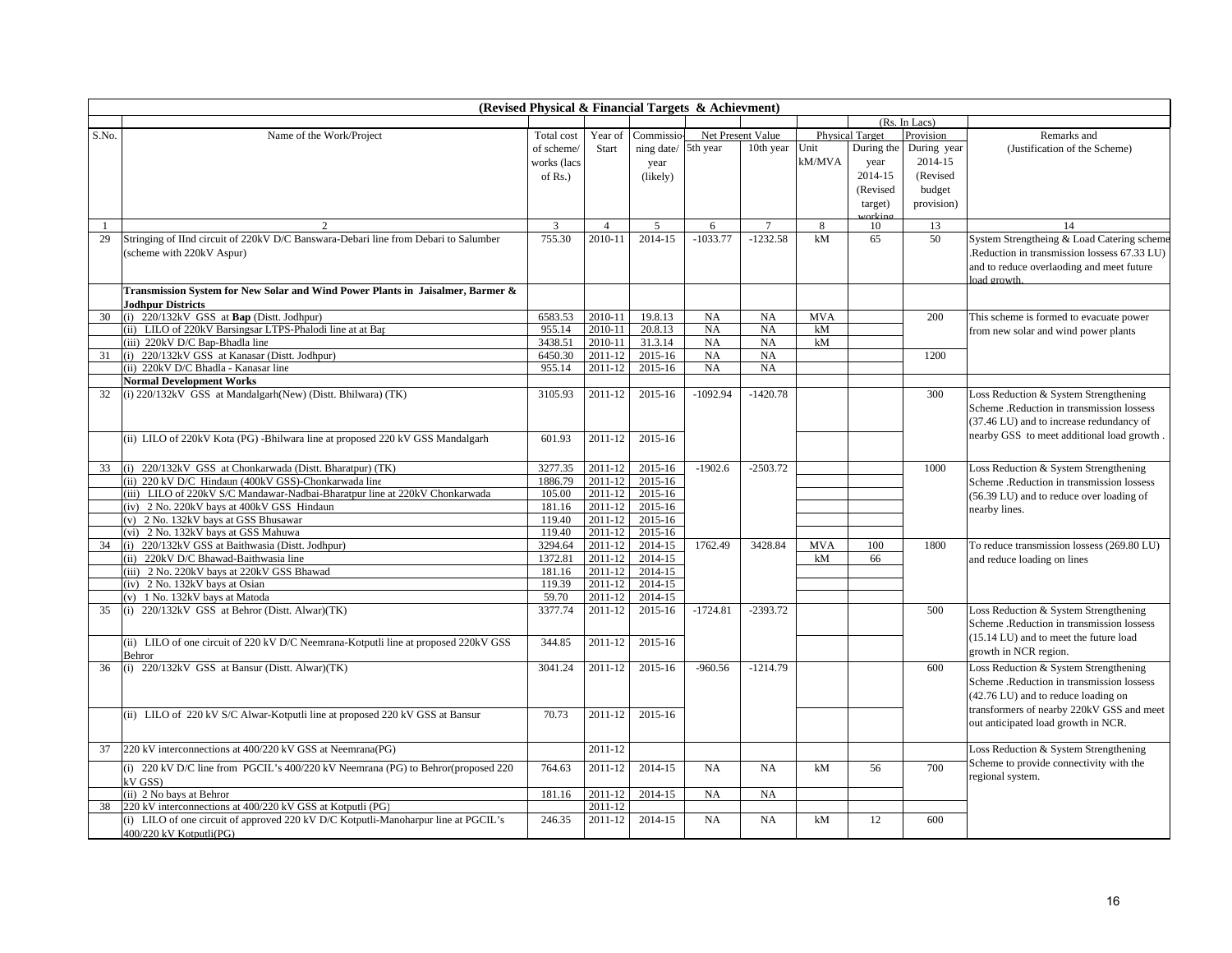|       | (Revised Physical & Financial Targets & Achievment)                                    |               |         |                          |            |                   |              |                        |                        |                                                |  |  |
|-------|----------------------------------------------------------------------------------------|---------------|---------|--------------------------|------------|-------------------|--------------|------------------------|------------------------|------------------------------------------------|--|--|
|       |                                                                                        |               |         |                          |            |                   |              |                        | (Rs. In Lacs)          |                                                |  |  |
| S.No. | Name of the Work/Project                                                               | Total cost    | Year of | Commissio                |            | Net Present Value |              | <b>Physical Target</b> | Provision              | Remarks and                                    |  |  |
|       |                                                                                        | of scheme/    | Start   | ning date/               | 5th year   | 10th year         | Unit         |                        | During the During year | (Justification of the Scheme)                  |  |  |
|       |                                                                                        | works (lacs   |         | year                     |            |                   | kM/MVA       | year                   | 2014-15                |                                                |  |  |
|       |                                                                                        | of Rs.)       |         | (likely)                 |            |                   |              | 2014-15                | (Revised               |                                                |  |  |
|       |                                                                                        |               |         |                          |            |                   |              | (Revised               | budget                 |                                                |  |  |
|       |                                                                                        |               |         |                          |            |                   |              | target)                | provision)             |                                                |  |  |
|       |                                                                                        |               |         |                          |            |                   |              | vorking                |                        |                                                |  |  |
|       | $\mathcal{L}$                                                                          | $\mathcal{R}$ |         | $\overline{\phantom{0}}$ | 6          | $\mathcal{I}$     | $\mathbf{8}$ | 10                     | 13                     | 14                                             |  |  |
|       | (ii) 220 kV D/C line from PGCIL's 400/220 kV Kotputli(PG) to Bansur (TK)               | 764.63        | 2011-12 | $201\overline{4-15}$     | NA         | NA                | kM           | 82                     |                        |                                                |  |  |
|       | (iii) 2 No bays at Bansur                                                              | 181.16        | 2011-12 | 2014-15                  | NA         | NA                |              |                        |                        |                                                |  |  |
| 39    | (i) 220/132kV GSS at Amberi (Distt. Udaipur) (TK)                                      | 4391.47       | 2011-12 | 2015-16                  | $-734.04$  | $-832.3$          |              |                        | 300                    | Load Reduction, System Strengthening           |  |  |
|       |                                                                                        |               |         |                          |            |                   |              |                        |                        | scheme. To reduce transmission lossess (60.55) |  |  |
|       |                                                                                        |               |         |                          |            |                   |              |                        |                        | LU) and loading on 220kV Debari and Madri      |  |  |
|       |                                                                                        |               |         |                          |            |                   |              |                        |                        | GSS. Thereby meeting future load of Udaipur    |  |  |
|       | (ii) LILO of 220 kV S/C Kankroli(PG)-Debari line at proposed 220 kV GSS Amberi         |               | 2011-12 | 2015-16                  |            |                   |              |                        |                        | City                                           |  |  |
|       |                                                                                        |               |         |                          |            |                   |              |                        |                        |                                                |  |  |
|       | (i) 220/132kV GSS at Danta Ramgarh (Distt. Sikar)                                      | 2199.65       | 2011-12 | 2015-16                  | $-1343.66$ | $-1834.76$        |              |                        | 1300                   | Loss Reduction & System Strengthening          |  |  |
|       | 1 Nos bay at 220kV GSS Renwal<br>(ii)                                                  | 90.58         | 2011-12 | 2015-16                  |            |                   |              |                        |                        | Scheme. Reduction in transmission lossess      |  |  |
|       | (iii)<br>1 Nos bay at 220kV GSS Dhod                                                   | 90.58         | 2011-12 | 2015-16                  |            |                   |              |                        |                        | (32.92 LU) and to relieve loading nearby       |  |  |
|       | 220 kV S/C Renwal-Danta Ramgarh line<br>(iv)                                           | 564.06        | 2011-12 | 2015-16                  |            |                   |              |                        |                        | 132kV line and meet out future load growth in  |  |  |
|       | 220 kV S/C Dhod -Danta Ramgarh line<br>(v)                                             | 705.07        | 2011-12 | 2015-16                  |            |                   |              |                        |                        | respective areas                               |  |  |
| 41    | Interconnections for 400 kV GSS Deedwana (RVPN Scope)                                  |               |         |                          |            |                   |              |                        |                        |                                                |  |  |
|       | (i) LILO of proposed 220 kV S/C Kuchamancity - Dhod line at proposed 400 kV GSS        | Incl in       | 2011-12 | 2014-15                  | NA         | <b>NA</b>         | kM           | 80                     | 900                    | The provide stability to evacuation system of  |  |  |
|       | Deedwana                                                                               | 400kV         |         |                          |            |                   |              |                        |                        | STPS and avoid overloading of lines (System    |  |  |
|       |                                                                                        | Scheme        |         |                          |            |                   |              |                        |                        | Strengtheing)                                  |  |  |
|       | (ii) 2 No. 220 kV bay at 220kV GSS Sujangarh (For termination of 220kV D/C Sujangarh - |               | 2011-12 |                          | <b>NA</b>  | <b>NA</b>         |              |                        |                        |                                                |  |  |
|       | Deedwana line at Suiangarh end)                                                        |               |         |                          |            |                   |              |                        |                        |                                                |  |  |
|       | Interconnections for 400 kV GSS Alwar (RVPN Scope)                                     |               |         |                          |            |                   |              |                        |                        | System Strengtheing Scheme to provide          |  |  |
|       |                                                                                        | 191.90        | 2011-12 | 2014-15                  | <b>NA</b>  | <b>NA</b>         | kM           | 10                     | 100                    | stability to evacuation system of Chahbra TPS  |  |  |
|       | (i) LILO of existing 220 kV S/C Dausa-Alwar line at proposed 400 kV GSS Alwar          |               |         |                          |            |                   |              |                        |                        | and to meet load growth in NCR region          |  |  |
|       | (ii) LILO of 220 kV S/C Mandawar - Alwar (MIA) line at proposed 400 kV Alwar GSS       | 19.99         | 2011-12 |                          | <b>NA</b>  | <b>NA</b>         | kM           |                        |                        |                                                |  |  |
|       |                                                                                        |               |         |                          |            |                   |              |                        |                        |                                                |  |  |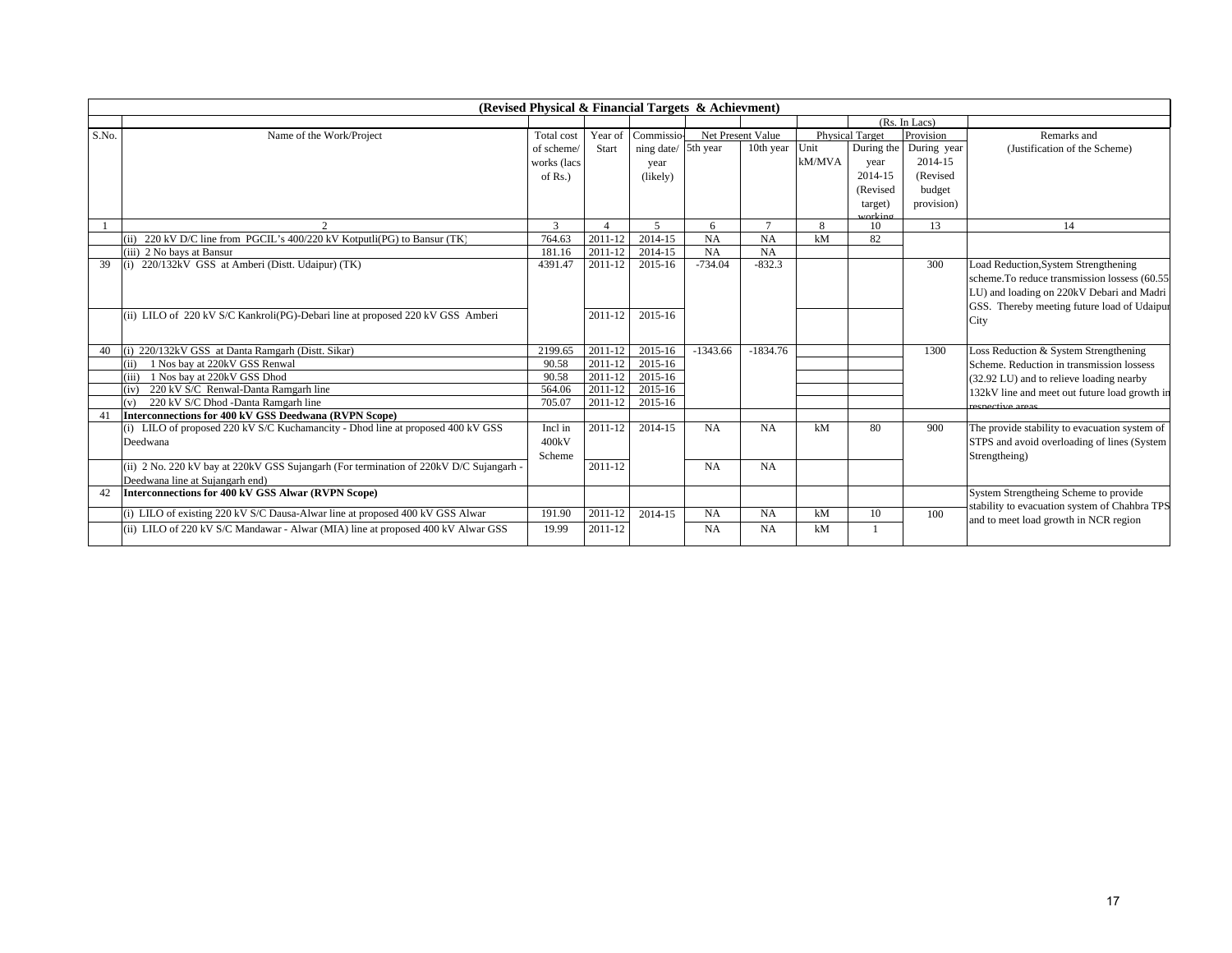|              | (Revised Physical & Financial Targets & Achievment)                                                                                                 |                    |                    |                        |                 |                   |            |                        |               |                                                     |  |
|--------------|-----------------------------------------------------------------------------------------------------------------------------------------------------|--------------------|--------------------|------------------------|-----------------|-------------------|------------|------------------------|---------------|-----------------------------------------------------|--|
|              |                                                                                                                                                     |                    |                    |                        |                 |                   |            |                        | (Rs. In Lacs) |                                                     |  |
| S.No.        | Name of the Work/Project                                                                                                                            | Total cost         | Year of            | Commissio              |                 | Net Present Value |            | <b>Physical Target</b> | Provision     | Remarks and                                         |  |
|              |                                                                                                                                                     | of scheme/         | Start              | ning date/             | 5th year        | 10th year         | Unit       | During the             | During year   | (Justification of the Scheme)                       |  |
|              |                                                                                                                                                     | works (lacs        |                    | year                   |                 |                   | kM/MVA     | year                   | 2014-15       |                                                     |  |
|              |                                                                                                                                                     | of $Rs.$ )         |                    | (likely)               |                 |                   |            | 2014-15                | (Revised      |                                                     |  |
|              |                                                                                                                                                     |                    |                    |                        |                 |                   |            | (Revised               | budget        |                                                     |  |
|              |                                                                                                                                                     |                    |                    |                        |                 |                   |            | target)                | provision)    |                                                     |  |
|              |                                                                                                                                                     |                    |                    |                        |                 |                   |            | arkine                 |               |                                                     |  |
| $\mathbf{1}$ | $\overline{2}$                                                                                                                                      | 3                  | $\overline{4}$     | $\mathfrak{S}$         | 6               | $\tau$            | 8          | 10                     | 13            | 14                                                  |  |
| 43           | 400 kV GSS Nawalgarh (RVPN Scope)                                                                                                                   |                    |                    |                        |                 |                   |            |                        |               |                                                     |  |
|              | (i) 1 No. 220 kV bay at 220 kV GSS Sikar(400 kV GSS PGCIL) (For termination of 220 kV                                                               | Incl in            | 2011-12            | 12th Plan              | NA              | NA                |            |                        |               | Incl in 400kV System Strengthening Scheme to reduce |  |
|              | S/C Sikar (400kVGSS PGCIL) - Nawalgarh line at Sikar end). This bay will be provided by                                                             | 400kV              |                    |                        |                 |                   |            |                        | Scheme        | transmission losses 82.10 LU, strengthen            |  |
|              | PGCIL to RVPN.                                                                                                                                      | Scheme             |                    |                        |                 |                   |            |                        |               | 220kV and 132kV transmission system to              |  |
|              | (ii) 1 No. 220 kV bay at 220kV GSS Jhunjhunu (For termination of 220kV S/C Nawalgarh                                                                |                    | 2011-12            |                        | NA              | NA                |            |                        |               | increase liability.                                 |  |
|              | Jhunjhunu line at Jhunjhunu end                                                                                                                     |                    |                    |                        |                 |                   |            |                        |               |                                                     |  |
| 44           | Jaipur City EHV Network Strengthening Scheme-IV (Phase-I)                                                                                           |                    |                    |                        |                 |                   |            |                        |               |                                                     |  |
|              | (a) (i) 220 kV GIS Substation at Chambal (Jaipur)                                                                                                   | 10859.74           | 2011-12            | 12th Plan              | NA              | NA                |            |                        | 100           | Loss Reduction & System Strengthening               |  |
|              | (ii) 2 Nos. 220 kV Terminal Bays at 400/220 kV Substation at Heerpaura                                                                              | 231.51             | 2011-12            | 12th Plan              | NA              | NA                |            |                        |               | Scheme . Reduction in transmission losses           |  |
|              | (iii) 1 No. 220 kV Terminal GIS Bay at 220 kV Substation at Mansarovar                                                                              | 471.44<br>8681.82  | 2011-12<br>2011-12 | 12th Plan<br>12th Plan | NA<br>NA        | NA<br>NA          |            |                        |               | (136.60 LU) in Jaipur & to create 220kV             |  |
|              | (iv) 220 kV D/C Cable System between 400 kV Heerapura and 220 kV Chambal                                                                            |                    |                    |                        |                 |                   |            |                        |               | inner ring system in Jaipur city, thereby           |  |
| (b)          | (v) 220 kV S/C Cable System between 220 kV Mansarovar and 220 kV Chambal<br>(i) 220/132kV,1x160MVA &220/33kV,1X50MVA GIS Substation at PWD Bungalow | 3177.88<br>4795.95 | 2011-12<br>2011-12 | 12th Plan<br>12th Plan | NA<br><b>NA</b> | NA<br>NA          |            |                        |               | increasing reliability of supply.                   |  |
|              | (Jaipur)                                                                                                                                            |                    |                    |                        |                 |                   |            |                        | $\sim$        |                                                     |  |
|              | (ii) 1 No. 220 kV Terminal Bay at 220 kV Substation at VKIA                                                                                         | 114.22             | 2011-12            | 12th Plan              | NA              | NA                |            |                        |               |                                                     |  |
|              | (iii) 220 kV S/C Cable System between 220 kV Chambal and 220 kV PWD Bungalow                                                                        | 3761.12            | 2011-12            | 12th Plan              | NA              | NA                |            |                        |               |                                                     |  |
|              | (iv) 220 kV S/C Cable System between 220 kV VKIA and 220 kV PWD Bungalow                                                                            | 9163.47            | 2011-12            | 12th Plan              | NA              | NA                |            |                        |               |                                                     |  |
|              | Supplementary Transmission System for Power Evacuation Scheme of Solar Power                                                                        |                    |                    |                        |                 |                   |            |                        |               |                                                     |  |
|              | Projects in Jaisalmer, Barmer, Jodhpur and Bikaner Districts                                                                                        |                    |                    |                        |                 |                   |            |                        |               |                                                     |  |
| 45           | (i) $220/132$ KV, $1x160$ MVA and $132/33kV$ , $1x20/25$ MVA GSS at Badisid (near Bap)                                                              | 4953.69            | 2011-12            | 2015-16                | NA              | <b>NA</b>         |            |                        | 4000          | This scheme is formed to evacuate power             |  |
|              | (Jodhpur Distt.)                                                                                                                                    |                    |                    |                        |                 |                   |            |                        |               | from new solar and wind power plants.               |  |
|              | (ii) 2 Nos. 220kV bays at 220kV GSS Bap                                                                                                             | 224.14             | 2011-12            | 2015-16                | NA              | NA                |            |                        |               | Provision during 2011-12 is for prelimnery          |  |
|              | (iii) LILO of one circuit of 220 KV D/C Bap - Bhadla line at Badisic                                                                                | 698.37             | 2011-12            | 2015-16                | NA              | NA                |            |                        |               | works viz purchase of land, survey etc.             |  |
|              | (iv) 220 KV D/C Badisid-Aau (Proposed 220 KV GSS) line                                                                                              | 2327.91            | 2011-12            | 2015-16                | NA              | NA                |            |                        |               |                                                     |  |
| 46           | (i) 220/132 KV, 1x160 MVA and 132/33kV, 1x20/25 MVA GSS at Aau (New loc.)                                                                           | 5087.87            | 2011-12            | 2014-15                | NA              | NA                | <b>MVA</b> | 160                    | 2300          |                                                     |  |
|              | (Jodhpur Distt.):                                                                                                                                   |                    |                    |                        |                 |                   |            |                        |               |                                                     |  |
|              | (ii) 2 Nos. 220kV bays at 220kV GSS Baithwasia                                                                                                      | 224.14             | 2011-12            | 2014-15                | NA              | NA                |            |                        |               |                                                     |  |
|              | (iii) 220 KV D/C Aau-Baithwasia (U/C 220 KV GSS) line                                                                                               | 1862.33            | 2011-12            | 2014-15                | NA              | NA                | kM         | 93                     |               |                                                     |  |
| 47           | (i) 220/132 KV, 1x160 MVA and 132/33kV, 1x20/25 MVA GSS at PS 1(New location) /                                                                     | 4921.26            | 2011-12            | 12th Plan              | NA              | NA                |            |                        | 200           |                                                     |  |
|              | Bajju (New location) (Bikaner Distt.):                                                                                                              |                    |                    |                        |                 |                   |            |                        |               |                                                     |  |
|              | (ii) 2 Nos. 220kV bays at 400/220kV GSS Bhadla                                                                                                      | 224.14             | 2011-12            | 12th Plan              | NA              | NA                |            |                        |               |                                                     |  |
|              | (iii) 220 KV D/C PS 1/Bajju -Bhadla (U/C 400 KV GSS) line                                                                                           | 931.16             | 2011-12            | 12th Plan              | NA              | NA                |            |                        |               |                                                     |  |
| 48           | (i) 220/132 KV, 1x160 MVA and 132/33kV, 1x20/25 MVA GSS at Ramdev Nagar                                                                             | 4696.80            | 2011-12            | 12th Plan              | NA              | NA                |            |                        |               |                                                     |  |
|              | (Phalodi)(Jodhpur Distt.):                                                                                                                          |                    |                    |                        |                 |                   |            |                        |               |                                                     |  |
|              | (ii) LILO of one circuit of U/C 220 KV D/C Dechu-Phalodi line at proposed 220 KV GSS                                                                | 232.79             | 2011-12            | 12th Plan              | NA              | NA                |            |                        |               |                                                     |  |
|              | Ramdev Nagar                                                                                                                                        |                    |                    |                        |                 |                   |            |                        |               |                                                     |  |
| 49           | (i) $220/132$ KV, $1x160$ MVA and $132/33$ kV, $1x20/25$ MVA GSS at Chatrail (Distt.                                                                | 4741.94            | 2011-12            | 2016-17                | <b>NA</b>       | NA                |            |                        | 400           |                                                     |  |
|              | Jaisalmer)                                                                                                                                          |                    |                    |                        |                 |                   |            |                        |               |                                                     |  |
|              | (ii) 2 Nos. 220kV bays at 220kV GSS Ramgarh (400kV GSS)                                                                                             | 224.14             | 2011-12            | 2016-17                | NA              | NA                |            |                        |               |                                                     |  |
|              | (iii) 220 KV D/C Chatrail-Ramgarh (U/C 400 KV GSS) line                                                                                             | 2793.49            | 2011-12            | 2016-17                | NA              | NA                |            |                        |               |                                                     |  |
| 50           | (i) 220/132 KV, 1x160 MVA and 132/33kV, 1x20/25 MVA GSS at Pokran (New                                                                              | 5133.01            | 2011-12            | 2016-17                | <b>NA</b>       | NA                |            |                        | 200           |                                                     |  |
|              | loc.)(Jaisalmer Distt.):                                                                                                                            |                    |                    |                        |                 |                   |            |                        |               |                                                     |  |
|              | (ii) LILO of both circuits of U/C 220 KV D/C Ramgarh GTPP - Dechu line at Pokarar                                                                   | 465.58             | 2011-12            | 2016-17                | NA              | NA                |            |                        |               |                                                     |  |
| 51           | (i) 220/132 KV, 1x160 MVA and 132/33kV, 1x20/25 MVA GSS at Kolayat (New                                                                             | 4921.26            | 2011-12            | 2016-17                | NA              | NA                |            |                        | 200           |                                                     |  |
|              | loc.)(Bikaner Distt.):<br>(ii) 2 Nos. 220kV bays at 220kV GSS Gajner                                                                                | 224.14             | 2011-12            | 2016-17                | NA              | NA                |            |                        |               |                                                     |  |
|              | (iii) 220 KV D/C Gajner (U/C 220 KV GSS)-Kolayat line                                                                                               | 698.37             | 2011-12            | 2016-17                | NA              | <b>NA</b>         |            |                        |               |                                                     |  |
|              |                                                                                                                                                     |                    |                    |                        |                 |                   |            |                        |               |                                                     |  |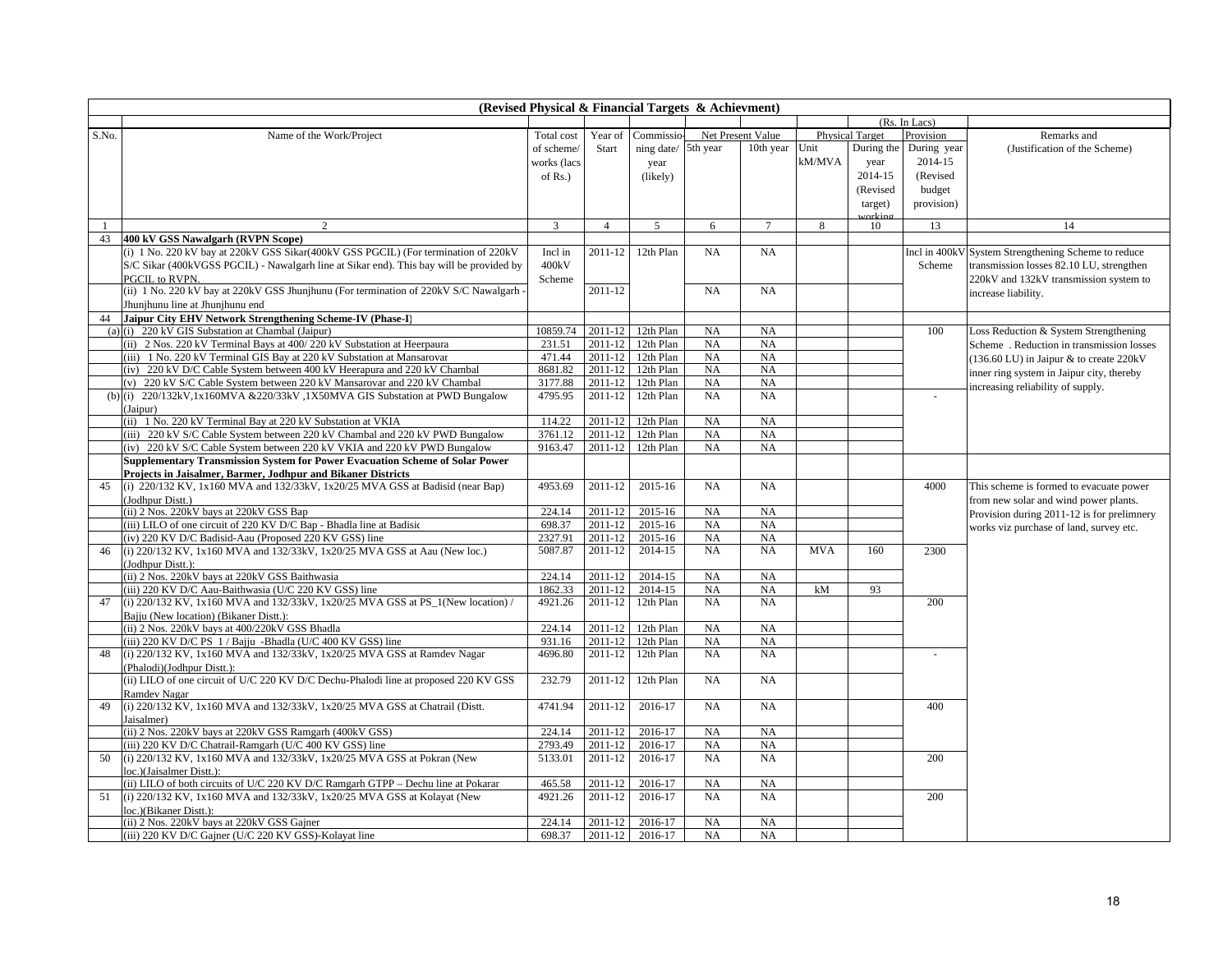|                |                                                                                         |                |                |                |            |                   |            |                        | (Rs. In Lacs) |                                              |
|----------------|-----------------------------------------------------------------------------------------|----------------|----------------|----------------|------------|-------------------|------------|------------------------|---------------|----------------------------------------------|
| S.No.          | Name of the Work/Project                                                                | Total cost     | Year of        | Commissio      |            | Net Present Value |            | <b>Physical Target</b> | Provision     | Remarks and                                  |
|                |                                                                                         | of scheme/     | Start          | ning date/     | 5th year   | 10th year         | Unit       | During the             | During year   | (Justification of the Scheme)                |
|                |                                                                                         | works (lacs    |                | year           |            |                   | kM/MVA     | year                   | 2014-15       |                                              |
|                |                                                                                         | of $Rs.$ )     |                | (likely)       |            |                   |            | 2014-15                | (Revised      |                                              |
|                |                                                                                         |                |                |                |            |                   |            | (Revised               | budget        |                                              |
|                |                                                                                         |                |                |                |            |                   |            | target)                | provision)    |                                              |
|                |                                                                                         |                |                |                |            |                   |            | orkin                  |               |                                              |
| $\overline{1}$ | $\mathcal{D}$                                                                           | $\overline{3}$ | $\overline{4}$ | $\overline{5}$ | 6          | $\tau$            | 8          | 10                     | 13            | 14                                           |
| 52             | LILO of both circuits of 220kV D/C Ramgarh GTPS- Dechu line at 400kV Ramgarh (1kM       | 34.21          | 2011-12        | 2014-15        | NA         | NA                | kM         | $\mathbf{1}$           | 30            |                                              |
|                | D/C each for both circuits                                                              |                |                |                |            |                   |            |                        |               |                                              |
| 53             | Optical Fibre Cable System for 220kV & 132kV Schemes already approved under Main        |                |                |                | NA         | NA                |            |                        |               |                                              |
|                | Transmission System for New Solar & Wind Power Plants & Smart Grid Applications.        |                |                |                |            |                   |            |                        |               |                                              |
|                |                                                                                         |                |                |                |            |                   |            |                        |               |                                              |
|                | (i) 220kV Transmission Lines already approved under Main Transmission System for Solar  | 902.54         | 2011-12        | 12th Plan      | NA         | NA                |            |                        | 200           |                                              |
|                | & Wind Power Plants (Total Route length 140kM)                                          |                |                |                |            |                   |            |                        |               |                                              |
|                | (ii) Software Development for Integration/Innovation, Smart Grid Applications etc       | 128.93         | 2011-12        | 12th Plan      | NA         | NA                |            |                        |               |                                              |
|                | Power Evacuation System for Proposed Wind Project in Banswara and Pratapgarh            |                |                |                |            |                   |            |                        |               |                                              |
| 54             | area.<br>(i) 220kV Switching Station at Banswara                                        | 2575.74        | 2011-12        | 2016-17        | NA         | NA                |            |                        | 50            | Loss Reduction & System Strengthening        |
|                | (ii) 2 Nos bays at 220kV GSS Banswara                                                   | 181.16         | 2011-12        | 2016-17        | NA         | NA                |            |                        |               |                                              |
|                | (iii) 220 kV D/C line between 220 kV Switching Station at Banswara & 220 kV GSS         | 343.53         | 2011-12        | 2016-17        | NA         | <b>NA</b>         |            |                        |               | Scheme is primarily fromed to evacuate       |
|                | Banswara                                                                                |                |                |                |            |                   |            |                        |               | power from Proposed Wind Project in          |
|                | (iv) Termination of approved 220 kV D/C Banswara SCTPS-Banswara (220 kV GSS) line at    | $\sim$         | 2011-12        | 2016-17        | NA         | NA                |            |                        |               | Banswara and Pratapgarh area.                |
|                | 220 kV Switching Station Banswara.                                                      |                |                |                |            |                   |            |                        |               |                                              |
| 55             | (i) 220/132kV,1x100MVA GSS at Pratapgarh (Up-gradatation)                               | 2635.20        | 2011-12        | 2015-16        | NA         | NA                |            |                        | 2000          |                                              |
|                | (ii) 2 Nos bays at 220kV GSS Chittorgarh                                                |                | 2011-12        | 2015-16        | <b>NA</b>  | NA                |            |                        |               |                                              |
|                | (iii) 2 Nos bays at 220kV GSS Nimbahera                                                 |                | 2011-12        | 2015-16        | NA         | NA                |            |                        |               |                                              |
|                | (iv) 220 kV D/C Banswara(switching station)-Pratapgarh line                             | 2398.56        | 2011-12        | 2015-16        | NA         | <b>NA</b>         |            |                        |               |                                              |
|                | (v) 220 kV D/C Pratapgarh-Chittorgarh (400 kV GSS) line with one circuit via 220 kV GSS | 4111.82        | 2011-12        | 2015-16        | NA         | <b>NA</b>         |            |                        |               |                                              |
|                | Nimbhahera                                                                              |                |                |                |            |                   |            |                        |               |                                              |
| 56             | (i) 220/132kV, 2x160 MVA GSS at NPH Jodhpur (Up-gradation)                              | 3213.46        | 2012-13        | 2015-16        | NA         | <b>NA</b>         |            |                        | 700           | To strengthen Jodhpur city EHV network and   |
|                | (ii) 220 kV D/C 1000 SQ. MM XLPE Cable between Jodhpur(220 kV GSS) & proposed           | 7110.06        | 2012-13        | 2015-16        | <b>NA</b>  | <b>NA</b>         |            |                        |               | reduce loading on 132kV lines                |
|                | 220 kV GSS NPH                                                                          |                |                |                |            |                   |            |                        |               |                                              |
|                | (iii) 2 Nos. 220kV bays at 220kV GSS Jodhpur                                            | 227.22         | 2012-13        | 2015-16        | NA         | NA                |            |                        |               |                                              |
| 57             | (i) 220/132kV, 1x100 MVA GSS at Sayla (Distt. Jalore)                                   | 3417.40        | 2012-13        | 2014-15        | $-2054.81$ | $-2593.65$        | <b>MVA</b> | 100                    | 2800          | Loss Reduction & Load Catering Scheme to     |
|                |                                                                                         |                |                |                |            |                   |            |                        |               | help in reducing transmission losses (99.14) |
|                | (ii) 1 No. 220kV extension bay at 220kV GSS Jalore                                      | 92.14          | 2012-13        | 2014-15        |            |                   |            |                        |               | LUs). To meetout the future load, reduce     |
|                |                                                                                         |                |                |                |            |                   |            |                        |               | loading on 132kV lines, to evacuate          |
|                | (iii) 220 kV D/C Bhinmal(400 kV GSS-PG)-Sayla (proposed 220 kV GSS) line                | 1744.99        | 2012-13        | 2014-15        |            |                   | kM         | 100                    |               | Rajasthan's share of power from PGCIL's      |
|                |                                                                                         |                |                |                |            |                   |            |                        |               | <b>Bhimal GSS</b>                            |
|                | (iv) 220 kV S/C Jalore -Sayla(proposed 220 kV GSS) line                                 | 1129.29        | 2012-13        | 2014-15        |            |                   | kM         | 55                     |               |                                              |
|                |                                                                                         |                |                |                |            |                   |            |                        |               |                                              |
| 58             | (i) 220/132kV, 1x100 MVA GSS at Jethana (Distt. Ajmer)                                  | 3532.99        | 2012-13        | 2015-16        | $-1912.27$ | $-2398.3$         |            |                        | 1700          | Loss Reduction & Load Catering Scheme to     |
|                | (ii) 2 Nos. 220kV bays at 400/220kV GSS Ajmer (2x82.24)                                 | 184.28         | 2012-13        | 2015-16        |            |                   |            |                        |               | help in reducing transmission losses         |
|                | (iii) 1 No. 132kV extension bay at 132kV GSS Saradhana                                  | 60.72          | 2012-13        | 2015-16        |            |                   |            |                        |               | (96.87LUs). To reduce loading on 220kV       |
|                |                                                                                         |                |                |                |            |                   |            |                        |               | Ajmer & Beawar GSSs to meetout future load   |
|                |                                                                                         |                |                |                |            |                   |            |                        |               | growth and to reduce loading on under lying  |
|                | (iv) LILO of 220 kV S/C Ras-Merta line at proposed 220 kV GSS Jethana                   | 699.34         | 2012-13        | 2015-16        |            |                   |            |                        |               | 132kV network.                               |
|                | (v) 220kV D/C Ajmer (400 kV GSS)-Jethana (proposed 220 kV GSS) line                     | 1222.17        | 2012-13        | 2015-16        |            |                   |            |                        |               |                                              |
|                |                                                                                         |                |                |                |            |                   |            |                        |               |                                              |
| 59             | (i) 220/132kV, 1x160 MVA GSS at Goner (Dist. Jaipur)                                    | 4890.26        | 2012-13        | 2015-16        | $-2625.4$  | $-3559.35$        |            |                        | 1100          | Loss Reduction & Load Catering Scheme to     |
|                |                                                                                         |                |                |                |            |                   |            |                        |               | help in reducing transmission losses (53.35) |
|                |                                                                                         |                |                |                |            |                   |            |                        |               | LUs). To reduce loading on 220kV Indira      |
|                |                                                                                         |                |                |                |            |                   |            |                        |               |                                              |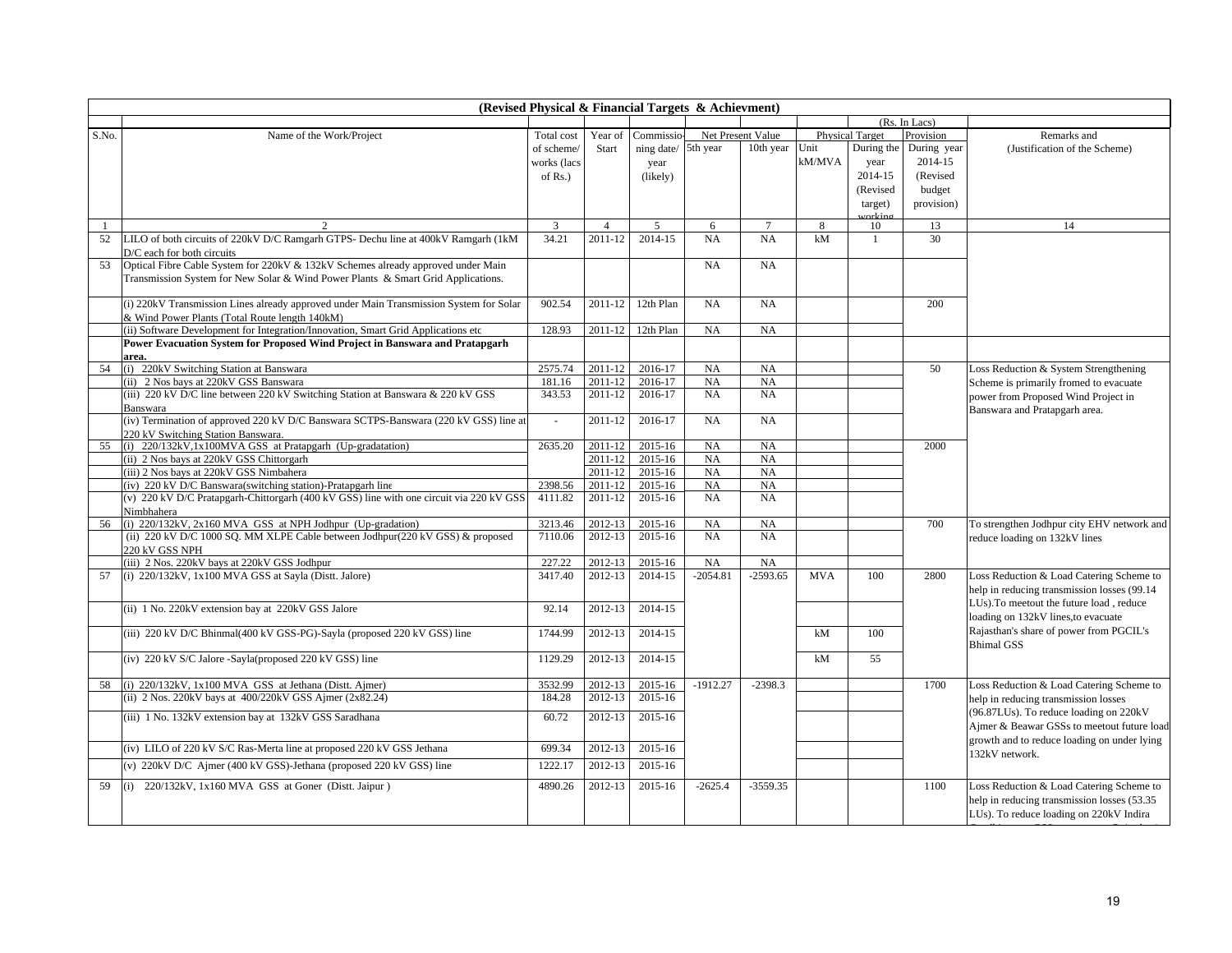|       | (Revised Physical & Financial Targets & Achievment)                                                                                             |                |                |                |            |                   |            |                        |               |                                                                                        |  |  |  |
|-------|-------------------------------------------------------------------------------------------------------------------------------------------------|----------------|----------------|----------------|------------|-------------------|------------|------------------------|---------------|----------------------------------------------------------------------------------------|--|--|--|
|       |                                                                                                                                                 |                |                |                |            |                   |            |                        | (Rs. In Lacs) |                                                                                        |  |  |  |
| S.No. | Name of the Work/Project                                                                                                                        | Total cost     | Year of        | Commissio      |            | Net Present Value |            | <b>Physical Target</b> | Provision     | Remarks and                                                                            |  |  |  |
|       |                                                                                                                                                 | of scheme/     | Start          | ning date/     | 5th year   | 10th year         | Unit       | During the             | During year   | (Justification of the Scheme)                                                          |  |  |  |
|       |                                                                                                                                                 | works (lacs    |                | year           |            |                   | kM/MVA     | year                   | 2014-15       |                                                                                        |  |  |  |
|       |                                                                                                                                                 | of $Rs.$ )     |                | (likely)       |            |                   |            | 2014-15                | (Revised      |                                                                                        |  |  |  |
|       |                                                                                                                                                 |                |                |                |            |                   |            | (Revised               | budget        |                                                                                        |  |  |  |
|       |                                                                                                                                                 |                |                |                |            |                   |            | target)                | provision)    |                                                                                        |  |  |  |
|       |                                                                                                                                                 | $\overline{3}$ | $\overline{4}$ | $\overline{5}$ | 6          | $\tau$            | 8          | zorkine<br>10          | 13            | 14                                                                                     |  |  |  |
|       | (ii) LILO of one circuit of proposed 220kV D/C Jaipur (South) - Chaksu line at proposed                                                         | 1209.73        | 2012-13        | 2015-16        |            |                   |            |                        |               | Gandhi nagar GSS, to evacuate Rajasthan's                                              |  |  |  |
|       | 220kV GSS Goner.                                                                                                                                |                |                |                |            |                   |            |                        |               | share of power from PGCIL's 400kV GSS at                                               |  |  |  |
|       |                                                                                                                                                 |                |                |                |            |                   |            |                        |               | Jaipur(South)                                                                          |  |  |  |
| 60    | (i) 220/132kV, 1x160 MVA GSS at Vatika (Distt. Jaipur)                                                                                          | 4641.44        | 2012-13        | 2014-15        | $-2641.01$ | $-3611.98$        | <b>MVA</b> | 160                    | 2000          | Loss Reduction & Load Catering Scheme to                                               |  |  |  |
|       |                                                                                                                                                 |                |                |                |            |                   |            |                        |               | help in reducing transmission losses (44.27)                                           |  |  |  |
|       | (ii) 220 kV D/C Jaipur (South-PG) - Vatika line.                                                                                                | 1036.91        | 2012-13        | 2014-15        |            |                   | kM         | 56                     |               | LUs). To reduce loading on 220kV Sanganer                                              |  |  |  |
|       |                                                                                                                                                 |                |                |                |            |                   |            |                        |               | GSS, to evacuate Rajasthan's share of power                                            |  |  |  |
|       | (iii) LILO of 220kV S/C KTPS- Sanganer line at proposed 220kV Vatika.                                                                           | 276.51         | 2012-13        | 2014-15        |            |                   | kM         | 11                     |               | from PGCIL's 400kV GSS at Jaipur(South)                                                |  |  |  |
|       |                                                                                                                                                 |                |                |                |            |                   |            |                        |               |                                                                                        |  |  |  |
| 61    | Conectivity with PGCIL's under construction 400/220kV GSS Jaipur (South-PG)                                                                     |                |                |                |            |                   |            |                        |               |                                                                                        |  |  |  |
|       | (i) 220/132kV, 1x160 MVA GSS at Chaksu (Distt. Jaipur) (Upgradation)                                                                            | 2317.25        | 2012-13        | 24.10.13       | 2230.65    | 4017.15           |            |                        | 600           | Loss Reduction & Load Catering Scheme to                                               |  |  |  |
|       |                                                                                                                                                 |                |                | 24.10.13       |            |                   |            |                        |               | help in reducing transmission losses (251.25)                                          |  |  |  |
|       | (ii) 220 kV D/C Jaipur (South-PG) - Chaksu (Proposed 220kV GSS) line.                                                                           | 345.64         | 2012-13        |                |            |                   |            |                        |               | LUs). To reduce loading on 220kV Sanganer                                              |  |  |  |
|       | (iii) LILO of 220 kV S/C Duni - SEZ (220kV GSS) line at PGCIL's 400/220kV GSS                                                                   | 1011.83        | 2012-13        | 2014-15        |            |                   | kM         | 56                     |               | GSS, to evacuate Rajasthan's share of power                                            |  |  |  |
|       | Jaipur (South)                                                                                                                                  |                |                |                |            |                   |            |                        |               | from PGCIL's 400kV GSS at Jaipur(South)                                                |  |  |  |
|       |                                                                                                                                                 |                |                |                |            |                   |            |                        |               |                                                                                        |  |  |  |
| 69    | (i) 220kV GIS Substation at Banar (Up-gradation) (District-Jodhpur)                                                                             | 5856.50        | 2012-13        | 2016-17        | NA         | NA                |            |                        | 400           | System strengthening Scheme to help in                                                 |  |  |  |
|       | (ii) 220 kV D/C line on Narrow Base/conventional towers from Jodhpur(400 kV GSS) to                                                             | 815.68         | 2012-13        | 2016-17        | NA         | NA                |            |                        |               | reducing transmission losses (43.13 LUs). To                                           |  |  |  |
|       | proposed 220 kV GIS sub-station Banar (14kM D/C)                                                                                                |                |                |                |            |                   |            |                        |               | reduce loading on 132kV GSS.                                                           |  |  |  |
|       | (iii) 220 kV D/C XLPE Cable for termination of proposed 220 kV D/C Jodhpur(400 kV                                                               | 901.32         | 2012-13        | 2016-17        | NA         | NA                |            |                        |               |                                                                                        |  |  |  |
| 70    | GSS)-Banar line at proposed 220 kV GIS sub-station Banar(0.5kM D/C)<br>(i) 220/132kV, 1x100 MVA GSS at Laxmangarh (Up-gradation) (Distt. Sikar) | 2143.84        | 2012-13        | 4.3.14         | $-1142.37$ | $-1458$           |            |                        | 200           |                                                                                        |  |  |  |
|       |                                                                                                                                                 |                |                |                |            |                   |            |                        |               | System strengthening Scheme to help in<br>reducing transmission losses (50.30 LUs). To |  |  |  |
|       | (ii) LILO of 220 kV S/C Ratangarh-Reengus line at proposed 220 kV GSS Laxmangarh                                                                | 140.50         | 2012-13        | 4.3.14         |            |                   |            |                        |               | reduce loading on 220kV GSS Sikar &                                                    |  |  |  |
|       |                                                                                                                                                 |                |                |                |            |                   |            |                        |               | Ratangarh                                                                              |  |  |  |
|       |                                                                                                                                                 |                |                |                |            |                   |            |                        |               |                                                                                        |  |  |  |
| 71    | (i) LILO of one ckt. Of under construction 220kV D/C Ramgarh GTPS - Dechu line at                                                               | 926.48         | 2012-13        | 2014-15        | 399        | 748.11            | kM         | 40                     | 300           | System strengthening Scheme to help in                                                 |  |  |  |
|       | 220kV GSS Amarsagar.                                                                                                                            |                |                |                |            |                   |            |                        |               | reducing transmission losses (53.74 LUs). To                                           |  |  |  |
|       |                                                                                                                                                 |                |                |                |            |                   |            |                        |               | reduce overloading at 220kV line S/S                                                   |  |  |  |
|       | (ii) 2 No. bays at 220kV GSS Amarsagar.                                                                                                         |                | 2012-13        | 2014-15        |            |                   |            |                        |               | Amarsagar - Phalodi line.                                                              |  |  |  |
| IV    | 132kV SCHEMES                                                                                                                                   |                |                |                |            |                   |            |                        |               |                                                                                        |  |  |  |
|       | <b>Normal Development Schemes</b>                                                                                                               |                |                |                |            |                   |            |                        |               |                                                                                        |  |  |  |
|       | Jaipur City EHV network strengthening scheme-1                                                                                                  |                |                |                |            |                   |            |                        |               |                                                                                        |  |  |  |
|       | (i) Up-grading and Up-rating of existing 132 kV S/C Line to 132 kV D/C on Tubular Poles                                                         | 427.22         | 2010-11        | 12th Plan      | NA         | NA                |            |                        | incl. in      | Justification given in 220kV scheme of                                                 |  |  |  |
|       | between existing 132 kV GSS Mansarovar and 132 kV GSS Chambal and associated                                                                    |                |                |                |            |                   |            |                        | 220kV         | Jaipur City EHV network strengthening                                                  |  |  |  |
|       | terminal bays and strengthening (allied work for GIS Mansarovar)                                                                                |                |                |                |            |                   |            |                        | scheme        | scheme-1                                                                               |  |  |  |
|       | (ii) Up-rating & Refurbishment of 132 kV S/C Line between existing 220 kV Heerapura to                                                          | 263.8          | 2010-11        | 12th Plan      | NA         | NA                |            |                        | incl. in      |                                                                                        |  |  |  |
|       | 132 kV Chambal and associated strengthening of terminal bays. (allied work for GIS NPH)                                                         |                |                |                |            |                   |            |                        | 220kV         |                                                                                        |  |  |  |
|       |                                                                                                                                                 |                |                |                |            |                   |            |                        | scheme        |                                                                                        |  |  |  |
|       | <b>Normal Development Schemes</b>                                                                                                               |                |                |                |            |                   |            |                        |               |                                                                                        |  |  |  |
| 2     | LILO of 132kV VKI - Vaishali Nagar line to New Jhotwara with 132kV GIS S/S at New                                                               | 3973.80        | 2007-08        | 2014-15        | 83.1       | 191.67            | kM/MVA     | $5/-$                  | 50            | Load Catering & Loss Reduction Scheme.                                                 |  |  |  |
|       | Jhotwara (Jaipur) (Turnkey)                                                                                                                     |                |                |                |            |                   |            |                        |               | Ex VR-8.710%, DL-7.05%, saving-31.05 LU.                                               |  |  |  |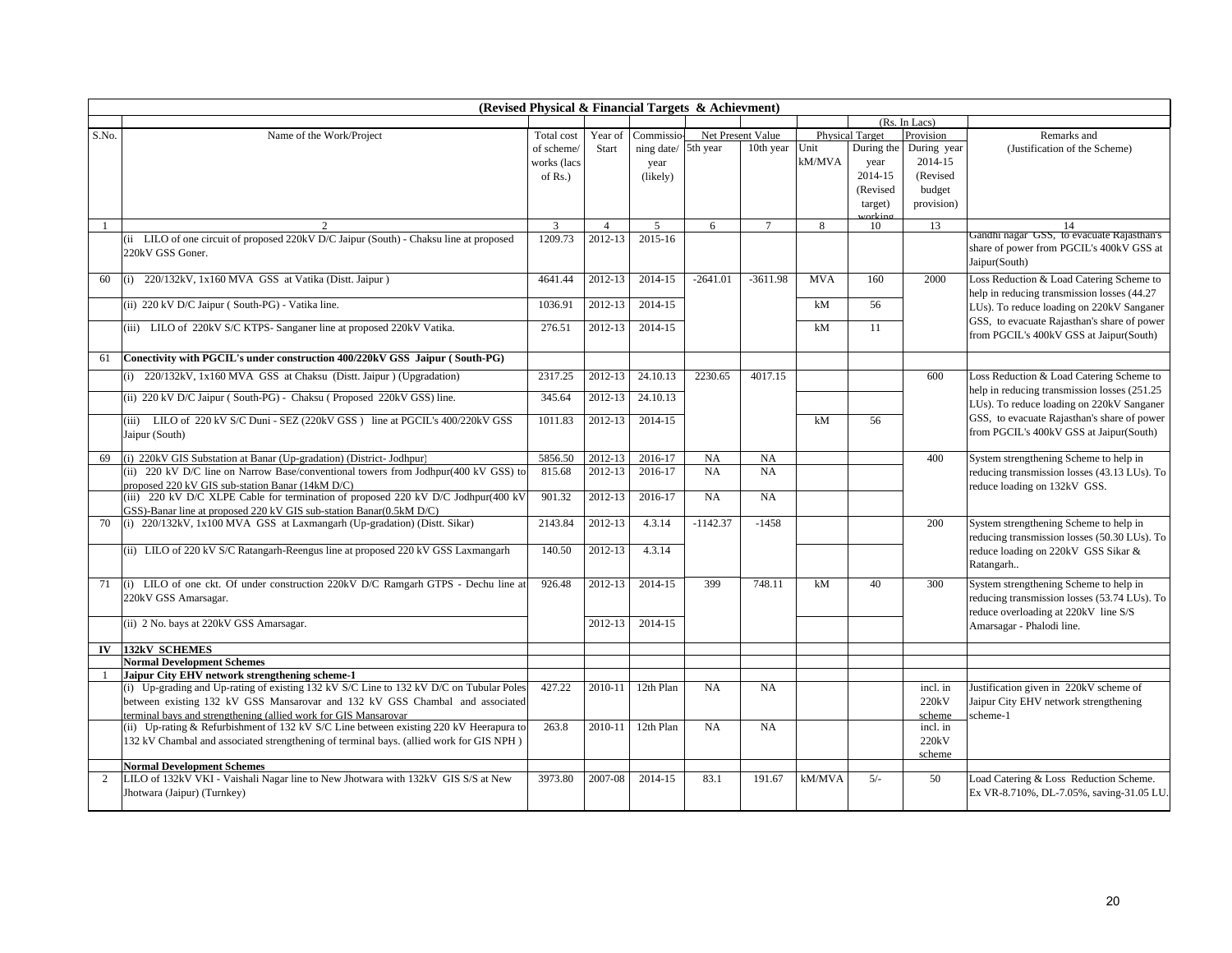| (Revised Physical & Financial Targets & Achievment) |                                                                                                                          |             |                |                          |           |                   |        |                        |               |                                                                 |  |
|-----------------------------------------------------|--------------------------------------------------------------------------------------------------------------------------|-------------|----------------|--------------------------|-----------|-------------------|--------|------------------------|---------------|-----------------------------------------------------------------|--|
|                                                     |                                                                                                                          |             |                |                          |           |                   |        |                        | (Rs. In Lacs) |                                                                 |  |
| S.No.                                               | Name of the Work/Project                                                                                                 | Total cost  | Year of        | Commissio                |           | Net Present Value |        | <b>Physical Target</b> | Provision     | Remarks and                                                     |  |
|                                                     |                                                                                                                          | of scheme/  | Start          | ning date/               | 5th year  | 10th year         | Unit   | During the             | During year   | (Justification of the Scheme)                                   |  |
|                                                     |                                                                                                                          | works (lacs |                | year                     |           |                   | kM/MVA | year                   | 2014-15       |                                                                 |  |
|                                                     |                                                                                                                          | of $Rs.$ )  |                | (likely)                 |           |                   |        | 2014-15                | (Revised      |                                                                 |  |
|                                                     |                                                                                                                          |             |                |                          |           |                   |        | (Revised               | budget        |                                                                 |  |
|                                                     |                                                                                                                          |             |                |                          |           |                   |        | target)                | provision)    |                                                                 |  |
|                                                     |                                                                                                                          |             |                |                          |           |                   |        | orkin                  |               |                                                                 |  |
|                                                     |                                                                                                                          | 3           | $\overline{4}$ | $\overline{\phantom{0}}$ | 6         | $\overline{7}$    | 8      | 10                     | 13            | 14                                                              |  |
| 3                                                   | LILO 132kV Kota-Sangod line at Shivpura with 132kV GSS at Shivpura (Kota)                                                | 1261.71     | 2011-12        | 12th Plan                | $-103.68$ | $-111.09$         |        |                        | 25            | Load Catering & Load Reduction Scheme. Ex                       |  |
|                                                     |                                                                                                                          |             |                |                          |           |                   |        |                        |               | VR-12.71%, DL-4.47%, saving-18.32 LU.                           |  |
|                                                     |                                                                                                                          |             |                |                          |           |                   |        |                        |               |                                                                 |  |
| $\overline{4}$                                      | Extension of Existing 132 kV S/C VKIA - Pratap Steel line upto 220 kV GSS VKIA                                           | 43.84       | 2008-09        | 2014-15                  | NA        | NA                | kM     | $\overline{4}$         | 15            | Load Catering &Loss Reduction Scheme.                           |  |
|                                                     |                                                                                                                          |             |                |                          |           |                   |        |                        |               | Inter connection for 220kV GSS VKIA.                            |  |
| 5                                                   | 132 kV D/C line from 220 kV SEZ-I to 132 kV SEZ-I with 132 kV GSS at SEZ-I                                               | 1175.82     | 2011-12        | 12th Plan                | $-882.38$ | $-1236.78$        |        |                        | 50            | Load Catering Scheme to meeet the load of                       |  |
|                                                     |                                                                                                                          |             |                |                          |           |                   |        |                        |               | Mahindra SEZ.                                                   |  |
| 6                                                   | 132kV S/C Madri-Dakan Kotda (Transport Nagar) line with 132kV GSS at Dakan Kotda                                         | 1200.79     | 2008-09        | 31.10.13                 | $-278.26$ | 373.66            | kM/MVA |                        | 50            | Load Catering Scheme. Ex VR- 05.40 %,                           |  |
|                                                     | Transport Nagar), Udaipur                                                                                                |             |                |                          |           |                   |        |                        |               | DL-06.53 % Saving-16.27 LU                                      |  |
| $7\phantom{.0}$                                     | LILO 132kV Jodhpur-Baori line for 132 kV Jhalamand with 132kV GSS at Jalamand                                            | 1078.83     | 2008-09        | 12th Plan                | 308.23    | 569.70            |        |                        | 50            | Load Catering & Loss Reduction Scheme.                          |  |
|                                                     |                                                                                                                          |             |                |                          |           |                   |        |                        |               | Ex VR-11.9 %, DL-9.30% Saving-52.239                            |  |
|                                                     | (Jodhpur)                                                                                                                |             |                |                          |           |                   |        |                        |               | LU.                                                             |  |
| 8                                                   | 132kV S/C Buhana-Mahpalwas with 132 kV GSS at Mahpalwas (Jhunjhunu) (Line-                                               | 1423.7      | 2008-09        | 2014-15                  | $-186.48$ | $-209.78$         | kM/MVA | 16/25                  | 400           | Load Catering & Loss Reduction Scheme.                          |  |
|                                                     | Turnkey)                                                                                                                 |             |                |                          |           |                   |        |                        |               | Ex VR-18.90 %, DL-21.26 Saving-29.89                            |  |
|                                                     |                                                                                                                          |             |                |                          |           |                   |        |                        |               | LН                                                              |  |
| 9                                                   | LILO 132kV Alwar-Mandawar line for 132 kV Pinan with 132 kV GSS Pinan (Alwar)                                            | 1181.9      | 2008-09        | 26.9.12                  | 74.20     | 197.06            |        |                        | ÷.            | Load Catering & Loss Reduction Scheme.                          |  |
|                                                     |                                                                                                                          |             |                |                          |           |                   |        |                        |               |                                                                 |  |
|                                                     | (Line comm. on $2.4.11$ )                                                                                                |             |                |                          |           |                   |        |                        |               | Ex VR-16.20 %, DL-12.96 Saving-39.27                            |  |
|                                                     |                                                                                                                          | 1587.07     | 2008-09        | 31.8.12                  | 36.31     |                   |        |                        |               | LU.<br>Voltage Regulation & Load Reduction                      |  |
| 10                                                  | 132kV S/C Baseri -Sarmathura line with 132 kV GSS at Sarmathura (Dholpur)                                                |             |                |                          |           | 161.95            |        |                        | $\sim$        |                                                                 |  |
|                                                     |                                                                                                                          |             |                |                          |           |                   |        |                        |               | Scheme . Ex VR- 33.33 %, DL- 23.99                              |  |
|                                                     |                                                                                                                          |             |                |                          |           |                   |        |                        |               | Saving-48.42 LU.                                                |  |
| 11                                                  | <b>Normal Development Works</b><br>Pushkar Road- MDS University section (Balance section of 132kV Saradhna-Pushkar Road- | 213.64      | 2009-10        | 12.4.13                  | $-321.01$ | 413.89            | kM     |                        |               | Load Catering &Loss Reduction Scheme. Ex                        |  |
|                                                     | <b>MDS University)</b>                                                                                                   |             |                |                          |           |                   |        |                        |               | VR-7.9 %, DL-12.78 % Saving-26.11                               |  |
|                                                     |                                                                                                                          |             |                |                          |           |                   |        |                        |               |                                                                 |  |
| 11                                                  |                                                                                                                          | 1725.59     | 2009-10        | 1.4.13                   | 434.38    | 846.07            | kM/MVA |                        | ÷.            | Voltage Regulation, Laod Catering & Loss                        |  |
|                                                     | LILO of 132 kV Kishangarh Bas-Khushkhera line with 132 kV GSS at PUR,                                                    |             |                |                          |           |                   |        |                        |               |                                                                 |  |
|                                                     | Kotkasim(Alwar)                                                                                                          |             |                |                          |           |                   |        |                        |               | Reduction Scheme . Ex VR-34.80 %, DL-                           |  |
|                                                     |                                                                                                                          | 1426.49     | 2009-10        | 12th Plan                | $-176.38$ | $-168.53$         |        |                        | 20            | 35.89 Saving-72.51.<br>Voltage Regulation, Laod Catering & Loss |  |
| 12                                                  | LILO of 132 kV Alwar-Bansur line with 132 kV GSS at Vijay Mandir, Alwar City(Alwar)                                      |             |                |                          |           |                   |        |                        |               |                                                                 |  |
|                                                     |                                                                                                                          |             |                |                          |           |                   |        |                        |               | Reduction Scheme . Ex VR-13.40 %, DL-                           |  |
|                                                     |                                                                                                                          | 1642.71     | 2009-10        | 22.2.13                  |           |                   |        |                        | $\mathcal{L}$ | 6.19 Saving-28.41 Lu.                                           |  |
| 13                                                  | 132 kV S/C Shri Mahaveerji GSS-Nangal Sherpur line with 132 kV GSS at Nangal Sherpur                                     |             |                |                          | $-344.51$ | $-423.27$         |        |                        |               | Voltage Regulation, Laod Catering & Loss                        |  |
|                                                     | (Karauli)                                                                                                                |             |                |                          |           |                   |        |                        |               | Reduction Scheme . Ex VR-15.30%, DL-                            |  |
|                                                     |                                                                                                                          |             |                |                          |           |                   |        |                        |               | 10.92%, Saving 24.40 LU.                                        |  |
| 14                                                  | LILO of 132kV Heerapura-VKIA-Rampura Dabri line with 132 kV GSS at RIICO, Sarna                                          | 1401.57     | 2009-10        | 2014-15                  | 179.64    | 406.51            | kM/MVA | 2/25                   | 50            | Voltage Regulation, Laod Catering & Loss                        |  |
|                                                     | Doongar (Jaipur)                                                                                                         |             |                |                          |           |                   |        |                        |               | Reduction Scheme . Ex VR-15.70%, DL-                            |  |
|                                                     |                                                                                                                          |             |                |                          |           |                   |        |                        |               | 11.38%, Saving 48.70 LU.                                        |  |
| 15                                                  | 132 kV S/C Karauli -Mandrayal line with 132 kV GSS Mandrayal (Karauli)                                                   | 2006.46     | 2010-11        | 2015-16                  | 92.82     | 315.53            |        |                        | 700           | Voltage Regulation & Loss Reduction                             |  |
|                                                     |                                                                                                                          |             |                |                          |           |                   |        |                        |               | Scheme . Ex VR-44.40%, DL-29.24%,                               |  |
|                                                     |                                                                                                                          |             |                |                          |           |                   |        |                        |               | Saving 60.04 LU.                                                |  |
| 16                                                  | LILO of 132 kV Jodhpur-Bilara line with 132 kV GSS at SEZ, Kaparda (Jodhpur)                                             | 1476.34     | 2010-11        | 12th Plan                | $-585.32$ | $-827.29$         |        |                        | 50            | Laod Catering Scheme .Ex VR-6.80%, DL-                          |  |
|                                                     |                                                                                                                          |             |                |                          |           |                   |        |                        |               | 4.38%, Saving 5.69 LU                                           |  |
| 17                                                  | LILO of 132 kV Padampur-Sri Ganganagar line with 132 kV GSS at Telewala (Sri                                             | 1501.27     | 2009-10        | 12th Plan                | 433.18    | 825.67            |        |                        | 50            | Voltage Regulation, Laod Catering & Loss                        |  |
|                                                     | Ganganagar)                                                                                                              |             |                |                          |           |                   |        |                        |               | Reduction Scheme . Ex VR-17.80%, DL-                            |  |
|                                                     |                                                                                                                          |             |                |                          |           |                   |        |                        |               | 9.65%, Saving 66.34 LU.                                         |  |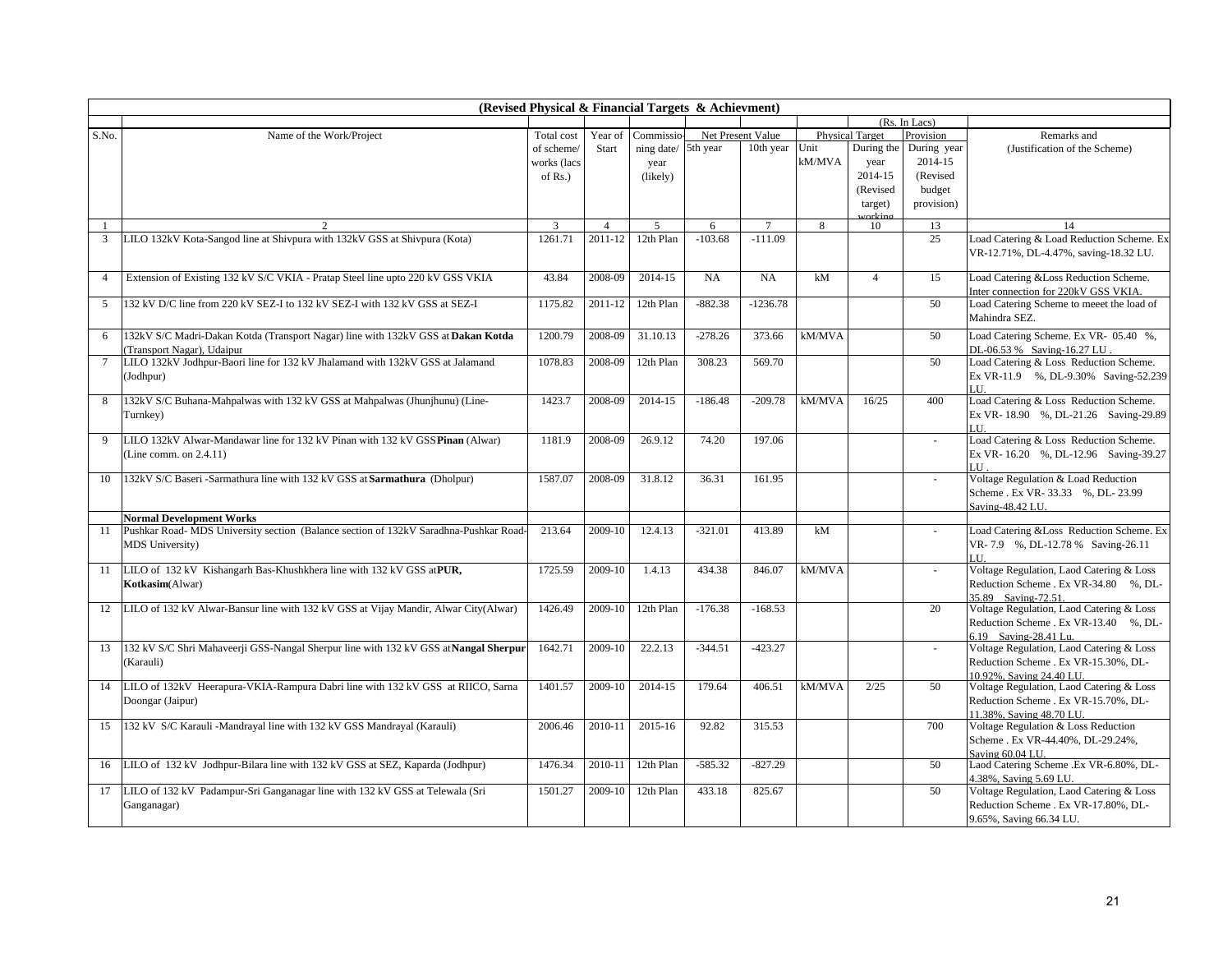|       | (Revised Physical & Financial Targets & Achievment)                                        |               |                |                 |           |                   |            |                        |                          |                                                                                  |  |  |  |
|-------|--------------------------------------------------------------------------------------------|---------------|----------------|-----------------|-----------|-------------------|------------|------------------------|--------------------------|----------------------------------------------------------------------------------|--|--|--|
|       |                                                                                            |               |                |                 |           |                   |            |                        | (Rs. In Lacs)            |                                                                                  |  |  |  |
| S.No. | Name of the Work/Project                                                                   | Total cost    | Year of        | Commissio       |           | Net Present Value |            | <b>Physical Target</b> | Provision                | Remarks and                                                                      |  |  |  |
|       |                                                                                            | of scheme     | Start          | ning date/      | 5th year  | 10th year         | Unit       | During the             | During year              | (Justification of the Scheme)                                                    |  |  |  |
|       |                                                                                            | works (lacs   |                | year            |           |                   | kM/MVA     | year                   | 2014-15                  |                                                                                  |  |  |  |
|       |                                                                                            | of $Rs.$ )    |                | (likely)        |           |                   |            | 2014-15                | (Revised                 |                                                                                  |  |  |  |
|       |                                                                                            |               |                |                 |           |                   |            | (Revised               | budget                   |                                                                                  |  |  |  |
|       |                                                                                            |               |                |                 |           |                   |            | target)                | provision)               |                                                                                  |  |  |  |
|       |                                                                                            |               |                |                 |           |                   |            | vrkin                  |                          |                                                                                  |  |  |  |
|       |                                                                                            | $\mathcal{R}$ | $\overline{4}$ | 5               | 6         |                   | 8          | 10                     | 13                       | 14                                                                               |  |  |  |
| 18    | LILO of Sawa-Sata line with 132 kV GSS at Sedwa (Barmer) Line comm.26.9.12                 | 1401.57       | 2009-10        | 6.4.13          | 1264.55   | 2165.06           |            |                        | $\sim$                   | Voltage Regulation, Laod Catering & Loss                                         |  |  |  |
|       |                                                                                            |               |                |                 |           |                   |            |                        |                          | Reduction Scheme . Ex VR-28.20%, DL-                                             |  |  |  |
| 19    |                                                                                            | 2117.09       | 2009-10        | 2.3.13          | 71.77     |                   |            |                        |                          | 11.31%, Saving 112.58 LU.                                                        |  |  |  |
|       | 132 kV Padroo-Junameetha Khera-Sindhari line with 132 kV GSS at Junameetha Khera           |               |                |                 |           | 290.52            |            |                        | $\omega$                 | Voltage Regulation, Laod Catering & Loss                                         |  |  |  |
|       | (Barmer)<br>(Line commissioned on $23.7.12 \& 15.8.12$ )                                   |               |                |                 |           |                   |            |                        |                          | Reduction Scheme. Ex VR-20.50%, DL-                                              |  |  |  |
| 20    | 132 kV S/C Sanchore (220kVGSS) - Paladar line with 132 kV GSS at Paladar (Jalore)          | 1569.96       | 2009-10        | 23.8.13         | 74.28     | 249.57            |            |                        | $\sim$                   | 14.60%, Saving 61.81 LU<br>Voltage Regulation, Laod Catering & Loss              |  |  |  |
|       |                                                                                            |               |                |                 |           |                   |            |                        |                          | Reduction Scheme . Ex VR-16.20%, DL-                                             |  |  |  |
|       |                                                                                            |               |                |                 |           |                   |            |                        |                          | 9.23%, Saving 47.08 LU.                                                          |  |  |  |
| 21    | 132 kV S/C Sri Karanpur - Kaminpura line with 132 kV GSS at Kaminpura (Sri                 | 1715.46       | 2009-10        | 30.12.12        | 267.57    | 574.85            |            |                        | $\omega$                 | Voltage Regulation, Laod Catering & Loss                                         |  |  |  |
|       | Ganganagar) Line comm. 7.8.12                                                              |               |                |                 |           |                   |            |                        |                          | Reduction Scheme . Ex VR-19.60%, DL-                                             |  |  |  |
|       |                                                                                            |               |                |                 |           |                   |            |                        |                          | 9.02%, Saving 62.42 LU.                                                          |  |  |  |
| 22    | LILO of 132 kV Beawar-Nasirabad line with 132 kV GSS at Kharwa (Ajmer)                     | 1476.34       | 2009-10        | 12th Plan       | $-372.4$  | $-482.16$         |            |                        | 50                       | Voltage Regulation & Loss Reduction                                              |  |  |  |
|       |                                                                                            |               |                |                 |           |                   |            |                        |                          | Scheme .Ex VR-17.30%, DL-14.39%, Saving                                          |  |  |  |
|       |                                                                                            |               |                |                 |           |                   |            |                        |                          | 18.23 LT                                                                         |  |  |  |
| 23    | 132 kV S/C Kankroli (220kV) -Sapol line with 132 kV GSS at Sapol (Rajsamand)               | 1686.36       | 2009-10        | 14.2.13         | $-585.49$ | $-810.29$         |            |                        |                          | Voltage Regulation & Laod Catering Scheme                                        |  |  |  |
|       |                                                                                            |               |                |                 |           |                   |            |                        |                          | .Ex VR-14.40%, DL-13.45%, Saving 11.39                                           |  |  |  |
|       |                                                                                            |               |                |                 |           |                   |            |                        |                          | LU.                                                                              |  |  |  |
| 24    | LILO of 132 kV Banswara-Sagwara line with 132 kV GSS at Partapur(Banswara) Line            | 1625.89       | 2009-10        | 5.12.12         | $-79.57$  | 4.8               |            |                        | $\sim$                   | Voltage Regulation, Laod Catering & Load                                         |  |  |  |
|       | comm. In 2011-12                                                                           |               |                |                 |           |                   |            |                        |                          | Reduction Scheme . Ex VR-22.80%, DL-                                             |  |  |  |
|       |                                                                                            |               |                |                 |           |                   |            |                        |                          | 20.62%, Saving 39.54 LU.                                                         |  |  |  |
| 25    | 132 kV S/C Mavli - Sanwad line with 132 kV GSS at Sanwad (Udaipur)                         | 1642.71       | 2009-10        | 7.6.13          | $-433.31$ | $-567.21$         |            |                        | $\sim$                   | Voltage Regulation, Laod Catering & Loss                                         |  |  |  |
|       |                                                                                            |               |                |                 |           |                   |            |                        |                          | Reduction Scheme . Ex VR-13.60%, DL-                                             |  |  |  |
|       |                                                                                            |               |                |                 |           |                   |            |                        |                          | 12.67%, Saving 19.17 LU.                                                         |  |  |  |
| 26    | 132 kV S/C Shri Madhopur - Thoi line with 132 kV GSS at Thoi (Sikar)                       | 1657.26       | 2009-10        | 3.9.12          | $-294.36$ | $-340.78$         |            |                        | $\sim$                   | Voltage Regulation, Laod Catering & Loss                                         |  |  |  |
|       |                                                                                            |               |                |                 |           |                   |            |                        |                          | Reduction Scheme . Ex VR-17.50%, DL-                                             |  |  |  |
| 27    | LILO of 132 kV Bhilwara-Hamirgarh line with 132 kV GSS atRIICO, Bhilwara                   | 1576.04       | 2009-10        | 30.6.12         | $-593.05$ | $-831.61$         |            |                        | $\blacksquare$           | 15.55%, Saving 27.74 LU.                                                         |  |  |  |
|       | (Bhilwara)                                                                                 |               |                |                 |           |                   |            |                        |                          | Laod Catering & Loss Reduction Scheme .Ex<br>VR-2.80%, DL-4.23%, Saving 7.95 LU. |  |  |  |
| 28    | Line comm.2011-12<br>132 kV S/C Beegod- Kachola line with 132 kV GSS at Kachola (Bhilwara) | 1642.71       | 2009-10        | 17.1.13         | $-205.7$  | $-198.26$         |            |                        | $\overline{\phantom{a}}$ | Voltage Regulation, Laod Catering & Loss                                         |  |  |  |
|       |                                                                                            |               |                |                 |           |                   |            |                        |                          | Reduction Scheme . Ex VR-21.90%, DL-                                             |  |  |  |
|       |                                                                                            |               |                |                 |           |                   |            |                        |                          | 17.70%, Saving 32.57 LU.                                                         |  |  |  |
| 29    | 132 kV S/C Ajoliya-ka-khera-Bassi line with 132 kV GSS at Bassi (Chittorgarh)              | 1613.61       | 2009-10        | 27.7.13         | 244.77    | 529.51            |            |                        | $\blacksquare$           | Voltage Regulation, Laod Catering & Loss                                         |  |  |  |
|       |                                                                                            |               |                |                 |           |                   |            |                        |                          | Reduction Scheme . Ex VR-26.60%, DL-                                             |  |  |  |
|       |                                                                                            |               |                |                 |           |                   |            |                        |                          | 32.04%, Saving 58.30 LU                                                          |  |  |  |
|       | JAIPUR CITY EHV NETWORK STRENTHENING SCHEME-III [JENSS-III]                                |               |                |                 |           |                   |            |                        |                          | Justification given in 220kV scheme of Jaipur                                    |  |  |  |
| 30    | (i) 132 kV GIS Substation at MNIT (Jaipur)                                                 | 3751.11       | 2010-11        | 2.4.14          | NA        | NA                | <b>MVA</b> | 100                    | 300                      | City EHV Network Strengthening Scheme-                                           |  |  |  |
|       | (ii) 132 kV S/C Cable system between 220 kV IGN and 132 kV MNIT                            | 4442.67       | 2010-11        | 2.4.14          |           |                   | kM         | 8                      |                          | III                                                                              |  |  |  |
|       | JODHPUR CITY EHV NETWORK STRENTHENING SCHEME-I [JDENSS-I]                                  |               |                |                 |           |                   |            |                        |                          |                                                                                  |  |  |  |
| 31    | Lines associated with 220 kV GSS Barli.                                                    |               |                |                 |           |                   |            |                        |                          | Justification given in 220kV scheme of                                           |  |  |  |
|       | (i) LILO of existing 132 kV S/C Jodhpur-PS8 line at Barl                                   | 42.20         | 2010-11        | 2014-15         | <b>NA</b> | NA                | kM         | $\overline{4}$         | Incl in 220kV            | Jodhpur City EHV Network Strengthening                                           |  |  |  |
|       | (ii) LILO of existing 132 kV CHB-Soorsagar line at Barl                                    | 144.97        | 2010-11        | 2014-15         | <b>NA</b> | NA                | kM         | 14                     | <b>SCHEME</b>            | Scheme-I                                                                         |  |  |  |
|       | (iii) LILO of existing 132 kV S/C Tinwari-Soorsagar line at 400kV GSS Jodhpur              | 514.91        | 2010-11        | 2014-15         | NA        | NA                | kM         | 50                     |                          |                                                                                  |  |  |  |
| 32    | LILO of existing 132 kV S/C Jodhpur(220kV GSS)- Bilara line at Jhalamand                   | 103.86        | 2010-11        | 12th Plan       | <b>NA</b> | NA                |            |                        | Incl in 220kV            |                                                                                  |  |  |  |
|       | 132 kV S/C Karwad/Bhawad-Mathania line                                                     | 184.00        | 2010-11        | 2014-15         | NA        | NA                | kM         | 15                     | <b>SCHEME</b><br>100     |                                                                                  |  |  |  |
|       | 34 (i) 132 kV GIS Substation at Engineering College                                        | 3947.07       |                | 2010-11 2015-16 | NA        | NA                |            |                        | 1500                     |                                                                                  |  |  |  |
|       |                                                                                            |               |                |                 |           |                   |            |                        |                          |                                                                                  |  |  |  |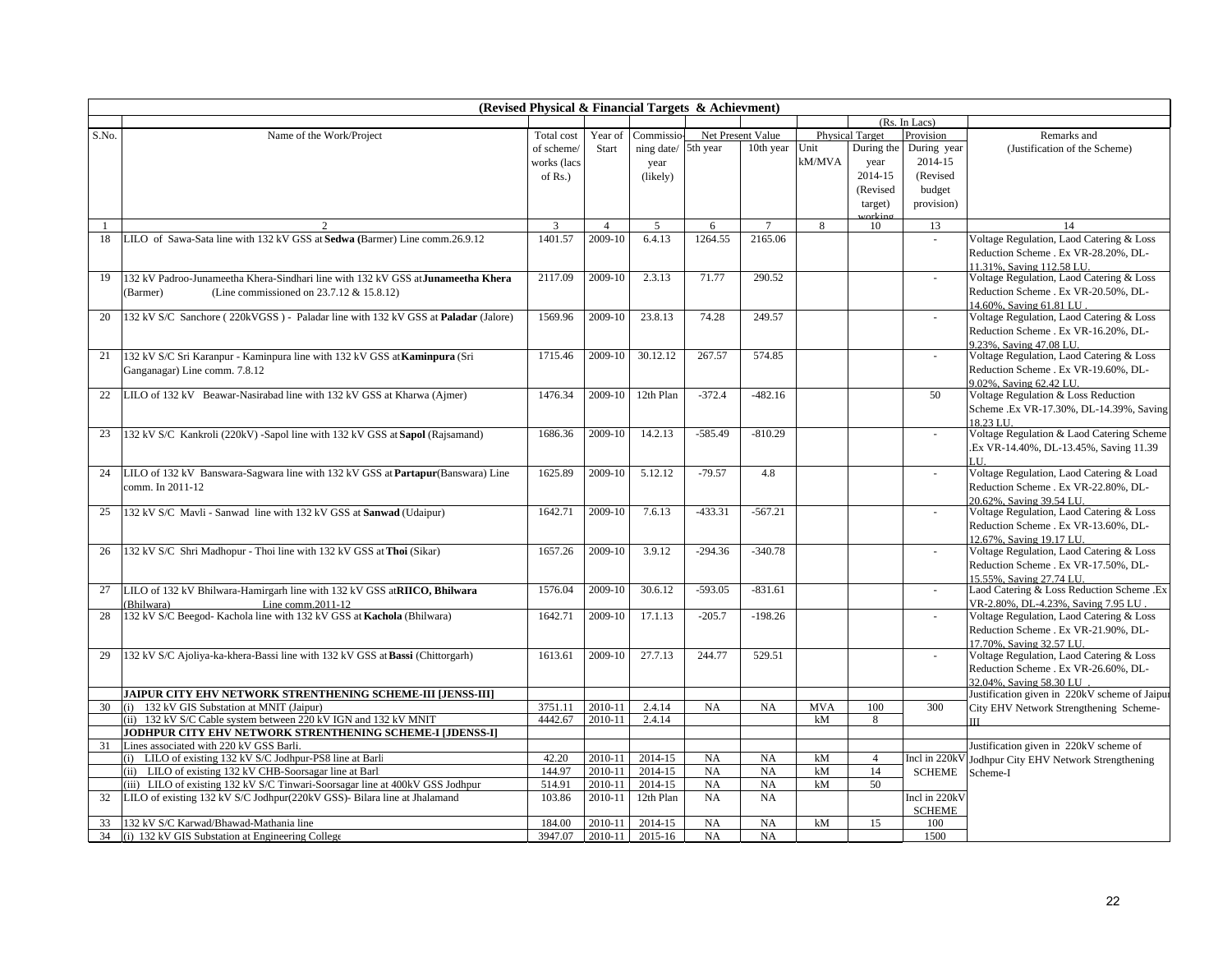| (Rs. In Lacs)<br>Net Present Value<br>Commissic<br><b>Physical Target</b><br>S.No.<br>Name of the Work/Project<br>Total cost<br>Year of<br>Provision<br>Remarks and<br>During year<br>5th year<br>10th year<br>Unit<br>During the<br>ning date/<br>of scheme/<br>Start<br>(Justification of the Scheme)<br>kM/MVA<br>2014-15<br>works (lacs<br>year<br>year<br>2014-15<br>(Revised<br>of $Rs.$ )<br>(likely)<br>(Revised<br>budget<br>provision)<br>target)<br>rkir<br>3<br>5<br>$\overline{7}$<br>8<br>13<br>$\overline{4}$<br>6<br>10<br>14<br>(ii) 132 kV S/C Cable system between 132 kV OPH and 132 kV Engineering College<br>1925.10<br>$2010 - 11$<br>$2015 - 16$<br>NA<br>NA<br>(iii) 132 kV D/C Cable system between 132 kV NPH and 132 kV Engineering College<br>3938.30<br>2010-11<br>2015-16<br>NA<br>NA<br>132 kV Hybrid GIS Substation at Kuri Bhagtasani<br>3405.61<br>2010-11<br>31.10.12<br>NA<br>NA<br>35<br>$\sim$<br>(i)132 kV Hybrid GIS Substation at Pratap Nagar<br>3394.61<br>2010-11<br>12.6.14<br>NA<br>NA<br><b>MVA</b><br>100<br>200<br>36<br>(ii) 132 kV D/C Cable system between 132 kV CHB and 132 kV Pratap Nagar (Proposed)<br>2010-11<br>12.6.14<br>NA<br>kM<br>3965.82<br><b>NA</b><br>10<br>4058.32<br>2010-11<br>28.3.13<br>37<br>(i) 132 kV GIS Substation at OPH<br>NA<br>NA<br>$\sim$<br>(ii) 132 kV D/C Cable system between 132 kV Banar and 132 kV OPH (Proposed)<br>4570.60<br>2010-11<br>15.3.13<br>NA<br>NA<br>(iii) 3 No. Terminal 132 kV Hybrid GIS Bays at 132 kV GSS Banar<br>819.20<br>2010-11<br>NA<br><b>NA</b><br>Strengthning scheme of existing 132kV Chopasani Housing Board (CHB) GS.<br>38<br>2014-15<br>(i) 132 kV D/C Cable system for LILO of existing 132 kV S/C PS8-Jodhpur Line at CHB<br>3585.80<br>2010-11<br>NA<br>NA<br>kM<br>10<br>1100<br>(ii) 132 kV Terminal Hybrid GIS Bays (4 Incomer/ Outgoing & 1 Bus Coupler<br>2014-15<br>1338.28<br>2010-11<br>NA<br>NA<br>$\overline{3}$<br>(iii) 132 kV S/C Line along Bypass Road, to interconnect 132kV lines emanating from<br>36.78<br>2010-11<br>2014-15<br>NA<br>NA<br>kM<br>220kV Jodhpur GSS towards Pali and PS-8<br>Works associated with 220kV GRID-SUBSTATIONS<br>2010-11<br>kM/MVA<br>LILO of existing 132 kV S/C Pugal Road-Gajner (PS-4) line at proposed 220 kV GSS<br>5.4.13<br>206.62<br>2010-11<br>Incl. in<br>Incl. in<br>Justification given in 220kV scheme of<br>39<br>÷.<br>220kV<br>220kV<br>Gajner.<br>Gajner<br>Scheme<br>Scheme<br>8.7.13<br>132 kV S/C Manoharpur- Shahpura line (Second circuit)<br>184.00<br>2010-11<br>Justification given in 220kV scheme of<br>40<br>Incl. in<br>Incl. in<br>$\sim$<br>220kV<br>220kV<br>Manoharpur<br>Scheme<br>Scheme<br>132 kV S/C Gangapurcity (220 kV GSS)- Shrimahavir ji line<br>427.85<br>2014-15<br>kM<br>33<br>41<br>2010-11<br>incl. in<br>Justification given in 220kV scheme of<br>Incl. in<br>Incl. in<br>220kV<br>220kV<br>220kV<br>Gangapurcity<br>Scheme<br>Scheme<br>scheme<br>(i) LILO of existing 132 kV Merta-Kuchera line at proposed 220 kV GSS Kuchera<br>62.76<br>2011-12<br>2015-16<br>Justification given in 220kV scheme of<br>42<br>Incl. in<br>incl. in<br>Incl. in<br>220kV<br>220kV<br>220kV<br>Kuchera<br>(ii) LILO of existing 132 kV Kuchera - Sanjoo line at proposed 220 kV GSS Kuchera<br>2011-12<br>2015-16<br>21.64<br>Scheme<br>Scheme<br>scheme |
|--------------------------------------------------------------------------------------------------------------------------------------------------------------------------------------------------------------------------------------------------------------------------------------------------------------------------------------------------------------------------------------------------------------------------------------------------------------------------------------------------------------------------------------------------------------------------------------------------------------------------------------------------------------------------------------------------------------------------------------------------------------------------------------------------------------------------------------------------------------------------------------------------------------------------------------------------------------------------------------------------------------------------------------------------------------------------------------------------------------------------------------------------------------------------------------------------------------------------------------------------------------------------------------------------------------------------------------------------------------------------------------------------------------------------------------------------------------------------------------------------------------------------------------------------------------------------------------------------------------------------------------------------------------------------------------------------------------------------------------------------------------------------------------------------------------------------------------------------------------------------------------------------------------------------------------------------------------------------------------------------------------------------------------------------------------------------------------------------------------------------------------------------------------------------------------------------------------------------------------------------------------------------------------------------------------------------------------------------------------------------------------------------------------------------------------------------------------------------------------------------------------------------------------------------------------------------------------------------------------------------------------------------------------------------------------------------------------------------------------------------------------------------------------------------------------------------------------------------------------------------------------------------------------------------------------------------------------------------------------------------------------------------------------------------------------------------------------------------------------------------------------------------------------------------------------------------------------------------------------------------------------------------------------------------------------------------------------------------------------------------------|
|                                                                                                                                                                                                                                                                                                                                                                                                                                                                                                                                                                                                                                                                                                                                                                                                                                                                                                                                                                                                                                                                                                                                                                                                                                                                                                                                                                                                                                                                                                                                                                                                                                                                                                                                                                                                                                                                                                                                                                                                                                                                                                                                                                                                                                                                                                                                                                                                                                                                                                                                                                                                                                                                                                                                                                                                                                                                                                                                                                                                                                                                                                                                                                                                                                                                                                                                                                                |
|                                                                                                                                                                                                                                                                                                                                                                                                                                                                                                                                                                                                                                                                                                                                                                                                                                                                                                                                                                                                                                                                                                                                                                                                                                                                                                                                                                                                                                                                                                                                                                                                                                                                                                                                                                                                                                                                                                                                                                                                                                                                                                                                                                                                                                                                                                                                                                                                                                                                                                                                                                                                                                                                                                                                                                                                                                                                                                                                                                                                                                                                                                                                                                                                                                                                                                                                                                                |
|                                                                                                                                                                                                                                                                                                                                                                                                                                                                                                                                                                                                                                                                                                                                                                                                                                                                                                                                                                                                                                                                                                                                                                                                                                                                                                                                                                                                                                                                                                                                                                                                                                                                                                                                                                                                                                                                                                                                                                                                                                                                                                                                                                                                                                                                                                                                                                                                                                                                                                                                                                                                                                                                                                                                                                                                                                                                                                                                                                                                                                                                                                                                                                                                                                                                                                                                                                                |
|                                                                                                                                                                                                                                                                                                                                                                                                                                                                                                                                                                                                                                                                                                                                                                                                                                                                                                                                                                                                                                                                                                                                                                                                                                                                                                                                                                                                                                                                                                                                                                                                                                                                                                                                                                                                                                                                                                                                                                                                                                                                                                                                                                                                                                                                                                                                                                                                                                                                                                                                                                                                                                                                                                                                                                                                                                                                                                                                                                                                                                                                                                                                                                                                                                                                                                                                                                                |
|                                                                                                                                                                                                                                                                                                                                                                                                                                                                                                                                                                                                                                                                                                                                                                                                                                                                                                                                                                                                                                                                                                                                                                                                                                                                                                                                                                                                                                                                                                                                                                                                                                                                                                                                                                                                                                                                                                                                                                                                                                                                                                                                                                                                                                                                                                                                                                                                                                                                                                                                                                                                                                                                                                                                                                                                                                                                                                                                                                                                                                                                                                                                                                                                                                                                                                                                                                                |
|                                                                                                                                                                                                                                                                                                                                                                                                                                                                                                                                                                                                                                                                                                                                                                                                                                                                                                                                                                                                                                                                                                                                                                                                                                                                                                                                                                                                                                                                                                                                                                                                                                                                                                                                                                                                                                                                                                                                                                                                                                                                                                                                                                                                                                                                                                                                                                                                                                                                                                                                                                                                                                                                                                                                                                                                                                                                                                                                                                                                                                                                                                                                                                                                                                                                                                                                                                                |
|                                                                                                                                                                                                                                                                                                                                                                                                                                                                                                                                                                                                                                                                                                                                                                                                                                                                                                                                                                                                                                                                                                                                                                                                                                                                                                                                                                                                                                                                                                                                                                                                                                                                                                                                                                                                                                                                                                                                                                                                                                                                                                                                                                                                                                                                                                                                                                                                                                                                                                                                                                                                                                                                                                                                                                                                                                                                                                                                                                                                                                                                                                                                                                                                                                                                                                                                                                                |
|                                                                                                                                                                                                                                                                                                                                                                                                                                                                                                                                                                                                                                                                                                                                                                                                                                                                                                                                                                                                                                                                                                                                                                                                                                                                                                                                                                                                                                                                                                                                                                                                                                                                                                                                                                                                                                                                                                                                                                                                                                                                                                                                                                                                                                                                                                                                                                                                                                                                                                                                                                                                                                                                                                                                                                                                                                                                                                                                                                                                                                                                                                                                                                                                                                                                                                                                                                                |
|                                                                                                                                                                                                                                                                                                                                                                                                                                                                                                                                                                                                                                                                                                                                                                                                                                                                                                                                                                                                                                                                                                                                                                                                                                                                                                                                                                                                                                                                                                                                                                                                                                                                                                                                                                                                                                                                                                                                                                                                                                                                                                                                                                                                                                                                                                                                                                                                                                                                                                                                                                                                                                                                                                                                                                                                                                                                                                                                                                                                                                                                                                                                                                                                                                                                                                                                                                                |
|                                                                                                                                                                                                                                                                                                                                                                                                                                                                                                                                                                                                                                                                                                                                                                                                                                                                                                                                                                                                                                                                                                                                                                                                                                                                                                                                                                                                                                                                                                                                                                                                                                                                                                                                                                                                                                                                                                                                                                                                                                                                                                                                                                                                                                                                                                                                                                                                                                                                                                                                                                                                                                                                                                                                                                                                                                                                                                                                                                                                                                                                                                                                                                                                                                                                                                                                                                                |
|                                                                                                                                                                                                                                                                                                                                                                                                                                                                                                                                                                                                                                                                                                                                                                                                                                                                                                                                                                                                                                                                                                                                                                                                                                                                                                                                                                                                                                                                                                                                                                                                                                                                                                                                                                                                                                                                                                                                                                                                                                                                                                                                                                                                                                                                                                                                                                                                                                                                                                                                                                                                                                                                                                                                                                                                                                                                                                                                                                                                                                                                                                                                                                                                                                                                                                                                                                                |
|                                                                                                                                                                                                                                                                                                                                                                                                                                                                                                                                                                                                                                                                                                                                                                                                                                                                                                                                                                                                                                                                                                                                                                                                                                                                                                                                                                                                                                                                                                                                                                                                                                                                                                                                                                                                                                                                                                                                                                                                                                                                                                                                                                                                                                                                                                                                                                                                                                                                                                                                                                                                                                                                                                                                                                                                                                                                                                                                                                                                                                                                                                                                                                                                                                                                                                                                                                                |
|                                                                                                                                                                                                                                                                                                                                                                                                                                                                                                                                                                                                                                                                                                                                                                                                                                                                                                                                                                                                                                                                                                                                                                                                                                                                                                                                                                                                                                                                                                                                                                                                                                                                                                                                                                                                                                                                                                                                                                                                                                                                                                                                                                                                                                                                                                                                                                                                                                                                                                                                                                                                                                                                                                                                                                                                                                                                                                                                                                                                                                                                                                                                                                                                                                                                                                                                                                                |
|                                                                                                                                                                                                                                                                                                                                                                                                                                                                                                                                                                                                                                                                                                                                                                                                                                                                                                                                                                                                                                                                                                                                                                                                                                                                                                                                                                                                                                                                                                                                                                                                                                                                                                                                                                                                                                                                                                                                                                                                                                                                                                                                                                                                                                                                                                                                                                                                                                                                                                                                                                                                                                                                                                                                                                                                                                                                                                                                                                                                                                                                                                                                                                                                                                                                                                                                                                                |
|                                                                                                                                                                                                                                                                                                                                                                                                                                                                                                                                                                                                                                                                                                                                                                                                                                                                                                                                                                                                                                                                                                                                                                                                                                                                                                                                                                                                                                                                                                                                                                                                                                                                                                                                                                                                                                                                                                                                                                                                                                                                                                                                                                                                                                                                                                                                                                                                                                                                                                                                                                                                                                                                                                                                                                                                                                                                                                                                                                                                                                                                                                                                                                                                                                                                                                                                                                                |
|                                                                                                                                                                                                                                                                                                                                                                                                                                                                                                                                                                                                                                                                                                                                                                                                                                                                                                                                                                                                                                                                                                                                                                                                                                                                                                                                                                                                                                                                                                                                                                                                                                                                                                                                                                                                                                                                                                                                                                                                                                                                                                                                                                                                                                                                                                                                                                                                                                                                                                                                                                                                                                                                                                                                                                                                                                                                                                                                                                                                                                                                                                                                                                                                                                                                                                                                                                                |
|                                                                                                                                                                                                                                                                                                                                                                                                                                                                                                                                                                                                                                                                                                                                                                                                                                                                                                                                                                                                                                                                                                                                                                                                                                                                                                                                                                                                                                                                                                                                                                                                                                                                                                                                                                                                                                                                                                                                                                                                                                                                                                                                                                                                                                                                                                                                                                                                                                                                                                                                                                                                                                                                                                                                                                                                                                                                                                                                                                                                                                                                                                                                                                                                                                                                                                                                                                                |
|                                                                                                                                                                                                                                                                                                                                                                                                                                                                                                                                                                                                                                                                                                                                                                                                                                                                                                                                                                                                                                                                                                                                                                                                                                                                                                                                                                                                                                                                                                                                                                                                                                                                                                                                                                                                                                                                                                                                                                                                                                                                                                                                                                                                                                                                                                                                                                                                                                                                                                                                                                                                                                                                                                                                                                                                                                                                                                                                                                                                                                                                                                                                                                                                                                                                                                                                                                                |
|                                                                                                                                                                                                                                                                                                                                                                                                                                                                                                                                                                                                                                                                                                                                                                                                                                                                                                                                                                                                                                                                                                                                                                                                                                                                                                                                                                                                                                                                                                                                                                                                                                                                                                                                                                                                                                                                                                                                                                                                                                                                                                                                                                                                                                                                                                                                                                                                                                                                                                                                                                                                                                                                                                                                                                                                                                                                                                                                                                                                                                                                                                                                                                                                                                                                                                                                                                                |
|                                                                                                                                                                                                                                                                                                                                                                                                                                                                                                                                                                                                                                                                                                                                                                                                                                                                                                                                                                                                                                                                                                                                                                                                                                                                                                                                                                                                                                                                                                                                                                                                                                                                                                                                                                                                                                                                                                                                                                                                                                                                                                                                                                                                                                                                                                                                                                                                                                                                                                                                                                                                                                                                                                                                                                                                                                                                                                                                                                                                                                                                                                                                                                                                                                                                                                                                                                                |
|                                                                                                                                                                                                                                                                                                                                                                                                                                                                                                                                                                                                                                                                                                                                                                                                                                                                                                                                                                                                                                                                                                                                                                                                                                                                                                                                                                                                                                                                                                                                                                                                                                                                                                                                                                                                                                                                                                                                                                                                                                                                                                                                                                                                                                                                                                                                                                                                                                                                                                                                                                                                                                                                                                                                                                                                                                                                                                                                                                                                                                                                                                                                                                                                                                                                                                                                                                                |
|                                                                                                                                                                                                                                                                                                                                                                                                                                                                                                                                                                                                                                                                                                                                                                                                                                                                                                                                                                                                                                                                                                                                                                                                                                                                                                                                                                                                                                                                                                                                                                                                                                                                                                                                                                                                                                                                                                                                                                                                                                                                                                                                                                                                                                                                                                                                                                                                                                                                                                                                                                                                                                                                                                                                                                                                                                                                                                                                                                                                                                                                                                                                                                                                                                                                                                                                                                                |
|                                                                                                                                                                                                                                                                                                                                                                                                                                                                                                                                                                                                                                                                                                                                                                                                                                                                                                                                                                                                                                                                                                                                                                                                                                                                                                                                                                                                                                                                                                                                                                                                                                                                                                                                                                                                                                                                                                                                                                                                                                                                                                                                                                                                                                                                                                                                                                                                                                                                                                                                                                                                                                                                                                                                                                                                                                                                                                                                                                                                                                                                                                                                                                                                                                                                                                                                                                                |
|                                                                                                                                                                                                                                                                                                                                                                                                                                                                                                                                                                                                                                                                                                                                                                                                                                                                                                                                                                                                                                                                                                                                                                                                                                                                                                                                                                                                                                                                                                                                                                                                                                                                                                                                                                                                                                                                                                                                                                                                                                                                                                                                                                                                                                                                                                                                                                                                                                                                                                                                                                                                                                                                                                                                                                                                                                                                                                                                                                                                                                                                                                                                                                                                                                                                                                                                                                                |
|                                                                                                                                                                                                                                                                                                                                                                                                                                                                                                                                                                                                                                                                                                                                                                                                                                                                                                                                                                                                                                                                                                                                                                                                                                                                                                                                                                                                                                                                                                                                                                                                                                                                                                                                                                                                                                                                                                                                                                                                                                                                                                                                                                                                                                                                                                                                                                                                                                                                                                                                                                                                                                                                                                                                                                                                                                                                                                                                                                                                                                                                                                                                                                                                                                                                                                                                                                                |
|                                                                                                                                                                                                                                                                                                                                                                                                                                                                                                                                                                                                                                                                                                                                                                                                                                                                                                                                                                                                                                                                                                                                                                                                                                                                                                                                                                                                                                                                                                                                                                                                                                                                                                                                                                                                                                                                                                                                                                                                                                                                                                                                                                                                                                                                                                                                                                                                                                                                                                                                                                                                                                                                                                                                                                                                                                                                                                                                                                                                                                                                                                                                                                                                                                                                                                                                                                                |
|                                                                                                                                                                                                                                                                                                                                                                                                                                                                                                                                                                                                                                                                                                                                                                                                                                                                                                                                                                                                                                                                                                                                                                                                                                                                                                                                                                                                                                                                                                                                                                                                                                                                                                                                                                                                                                                                                                                                                                                                                                                                                                                                                                                                                                                                                                                                                                                                                                                                                                                                                                                                                                                                                                                                                                                                                                                                                                                                                                                                                                                                                                                                                                                                                                                                                                                                                                                |
|                                                                                                                                                                                                                                                                                                                                                                                                                                                                                                                                                                                                                                                                                                                                                                                                                                                                                                                                                                                                                                                                                                                                                                                                                                                                                                                                                                                                                                                                                                                                                                                                                                                                                                                                                                                                                                                                                                                                                                                                                                                                                                                                                                                                                                                                                                                                                                                                                                                                                                                                                                                                                                                                                                                                                                                                                                                                                                                                                                                                                                                                                                                                                                                                                                                                                                                                                                                |
|                                                                                                                                                                                                                                                                                                                                                                                                                                                                                                                                                                                                                                                                                                                                                                                                                                                                                                                                                                                                                                                                                                                                                                                                                                                                                                                                                                                                                                                                                                                                                                                                                                                                                                                                                                                                                                                                                                                                                                                                                                                                                                                                                                                                                                                                                                                                                                                                                                                                                                                                                                                                                                                                                                                                                                                                                                                                                                                                                                                                                                                                                                                                                                                                                                                                                                                                                                                |
|                                                                                                                                                                                                                                                                                                                                                                                                                                                                                                                                                                                                                                                                                                                                                                                                                                                                                                                                                                                                                                                                                                                                                                                                                                                                                                                                                                                                                                                                                                                                                                                                                                                                                                                                                                                                                                                                                                                                                                                                                                                                                                                                                                                                                                                                                                                                                                                                                                                                                                                                                                                                                                                                                                                                                                                                                                                                                                                                                                                                                                                                                                                                                                                                                                                                                                                                                                                |
|                                                                                                                                                                                                                                                                                                                                                                                                                                                                                                                                                                                                                                                                                                                                                                                                                                                                                                                                                                                                                                                                                                                                                                                                                                                                                                                                                                                                                                                                                                                                                                                                                                                                                                                                                                                                                                                                                                                                                                                                                                                                                                                                                                                                                                                                                                                                                                                                                                                                                                                                                                                                                                                                                                                                                                                                                                                                                                                                                                                                                                                                                                                                                                                                                                                                                                                                                                                |
|                                                                                                                                                                                                                                                                                                                                                                                                                                                                                                                                                                                                                                                                                                                                                                                                                                                                                                                                                                                                                                                                                                                                                                                                                                                                                                                                                                                                                                                                                                                                                                                                                                                                                                                                                                                                                                                                                                                                                                                                                                                                                                                                                                                                                                                                                                                                                                                                                                                                                                                                                                                                                                                                                                                                                                                                                                                                                                                                                                                                                                                                                                                                                                                                                                                                                                                                                                                |
|                                                                                                                                                                                                                                                                                                                                                                                                                                                                                                                                                                                                                                                                                                                                                                                                                                                                                                                                                                                                                                                                                                                                                                                                                                                                                                                                                                                                                                                                                                                                                                                                                                                                                                                                                                                                                                                                                                                                                                                                                                                                                                                                                                                                                                                                                                                                                                                                                                                                                                                                                                                                                                                                                                                                                                                                                                                                                                                                                                                                                                                                                                                                                                                                                                                                                                                                                                                |
|                                                                                                                                                                                                                                                                                                                                                                                                                                                                                                                                                                                                                                                                                                                                                                                                                                                                                                                                                                                                                                                                                                                                                                                                                                                                                                                                                                                                                                                                                                                                                                                                                                                                                                                                                                                                                                                                                                                                                                                                                                                                                                                                                                                                                                                                                                                                                                                                                                                                                                                                                                                                                                                                                                                                                                                                                                                                                                                                                                                                                                                                                                                                                                                                                                                                                                                                                                                |
|                                                                                                                                                                                                                                                                                                                                                                                                                                                                                                                                                                                                                                                                                                                                                                                                                                                                                                                                                                                                                                                                                                                                                                                                                                                                                                                                                                                                                                                                                                                                                                                                                                                                                                                                                                                                                                                                                                                                                                                                                                                                                                                                                                                                                                                                                                                                                                                                                                                                                                                                                                                                                                                                                                                                                                                                                                                                                                                                                                                                                                                                                                                                                                                                                                                                                                                                                                                |
|                                                                                                                                                                                                                                                                                                                                                                                                                                                                                                                                                                                                                                                                                                                                                                                                                                                                                                                                                                                                                                                                                                                                                                                                                                                                                                                                                                                                                                                                                                                                                                                                                                                                                                                                                                                                                                                                                                                                                                                                                                                                                                                                                                                                                                                                                                                                                                                                                                                                                                                                                                                                                                                                                                                                                                                                                                                                                                                                                                                                                                                                                                                                                                                                                                                                                                                                                                                |
| LILO of existing 132 kV Salumber - Sagwara line at 220 kV GSS Aspur<br>kM<br>100<br>Justification given in 220kV scheme of Aspur<br>43<br>206.62<br>2010-11<br>2014-15<br>Incl. in<br>24<br>Incl. in                                                                                                                                                                                                                                                                                                                                                                                                                                                                                                                                                                                                                                                                                                                                                                                                                                                                                                                                                                                                                                                                                                                                                                                                                                                                                                                                                                                                                                                                                                                                                                                                                                                                                                                                                                                                                                                                                                                                                                                                                                                                                                                                                                                                                                                                                                                                                                                                                                                                                                                                                                                                                                                                                                                                                                                                                                                                                                                                                                                                                                                                                                                                                                           |
| 220kV<br>220kV                                                                                                                                                                                                                                                                                                                                                                                                                                                                                                                                                                                                                                                                                                                                                                                                                                                                                                                                                                                                                                                                                                                                                                                                                                                                                                                                                                                                                                                                                                                                                                                                                                                                                                                                                                                                                                                                                                                                                                                                                                                                                                                                                                                                                                                                                                                                                                                                                                                                                                                                                                                                                                                                                                                                                                                                                                                                                                                                                                                                                                                                                                                                                                                                                                                                                                                                                                 |
| Scheme<br>Scheme                                                                                                                                                                                                                                                                                                                                                                                                                                                                                                                                                                                                                                                                                                                                                                                                                                                                                                                                                                                                                                                                                                                                                                                                                                                                                                                                                                                                                                                                                                                                                                                                                                                                                                                                                                                                                                                                                                                                                                                                                                                                                                                                                                                                                                                                                                                                                                                                                                                                                                                                                                                                                                                                                                                                                                                                                                                                                                                                                                                                                                                                                                                                                                                                                                                                                                                                                               |
| Transmission System for New Solar and Wind Power Plants in Jaisalmer, Barmer &                                                                                                                                                                                                                                                                                                                                                                                                                                                                                                                                                                                                                                                                                                                                                                                                                                                                                                                                                                                                                                                                                                                                                                                                                                                                                                                                                                                                                                                                                                                                                                                                                                                                                                                                                                                                                                                                                                                                                                                                                                                                                                                                                                                                                                                                                                                                                                                                                                                                                                                                                                                                                                                                                                                                                                                                                                                                                                                                                                                                                                                                                                                                                                                                                                                                                                 |
| <b>Jodhpur Districts</b><br>9.3.13<br>1993.12<br>2011-12<br>NA<br>NA<br>44<br>÷.                                                                                                                                                                                                                                                                                                                                                                                                                                                                                                                                                                                                                                                                                                                                                                                                                                                                                                                                                                                                                                                                                                                                                                                                                                                                                                                                                                                                                                                                                                                                                                                                                                                                                                                                                                                                                                                                                                                                                                                                                                                                                                                                                                                                                                                                                                                                                                                                                                                                                                                                                                                                                                                                                                                                                                                                                                                                                                                                                                                                                                                                                                                                                                                                                                                                                               |
| Up-gradation of PS No. 2 to 132kV Grid Substation with 132/33kV, 2x20/25 MVA<br>This scheme is formed to evacuate power                                                                                                                                                                                                                                                                                                                                                                                                                                                                                                                                                                                                                                                                                                                                                                                                                                                                                                                                                                                                                                                                                                                                                                                                                                                                                                                                                                                                                                                                                                                                                                                                                                                                                                                                                                                                                                                                                                                                                                                                                                                                                                                                                                                                                                                                                                                                                                                                                                                                                                                                                                                                                                                                                                                                                                                                                                                                                                                                                                                                                                                                                                                                                                                                                                                        |
| Transformers with associated 132kV line<br>from new solar and wind power plants<br>Up-gradation of PS No. 3 to 132kV Grid Substation with 132/33kV, 1x25 MVA,1X50MVA<br>2110.39<br>2011-12<br>11.1.13<br>NA<br>NA<br>45                                                                                                                                                                                                                                                                                                                                                                                                                                                                                                                                                                                                                                                                                                                                                                                                                                                                                                                                                                                                                                                                                                                                                                                                                                                                                                                                                                                                                                                                                                                                                                                                                                                                                                                                                                                                                                                                                                                                                                                                                                                                                                                                                                                                                                                                                                                                                                                                                                                                                                                                                                                                                                                                                                                                                                                                                                                                                                                                                                                                                                                                                                                                                        |
| $\sim$                                                                                                                                                                                                                                                                                                                                                                                                                                                                                                                                                                                                                                                                                                                                                                                                                                                                                                                                                                                                                                                                                                                                                                                                                                                                                                                                                                                                                                                                                                                                                                                                                                                                                                                                                                                                                                                                                                                                                                                                                                                                                                                                                                                                                                                                                                                                                                                                                                                                                                                                                                                                                                                                                                                                                                                                                                                                                                                                                                                                                                                                                                                                                                                                                                                                                                                                                                         |
| Transformers<br>Charging of 132 kV line from PS_No.5 to PS_No.1 on 132 kV voltage level via 132 kV<br>718.88<br>2011-12<br>31.3.14<br>NA<br>NA<br>46<br>$\sim$                                                                                                                                                                                                                                                                                                                                                                                                                                                                                                                                                                                                                                                                                                                                                                                                                                                                                                                                                                                                                                                                                                                                                                                                                                                                                                                                                                                                                                                                                                                                                                                                                                                                                                                                                                                                                                                                                                                                                                                                                                                                                                                                                                                                                                                                                                                                                                                                                                                                                                                                                                                                                                                                                                                                                                                                                                                                                                                                                                                                                                                                                                                                                                                                                 |
|                                                                                                                                                                                                                                                                                                                                                                                                                                                                                                                                                                                                                                                                                                                                                                                                                                                                                                                                                                                                                                                                                                                                                                                                                                                                                                                                                                                                                                                                                                                                                                                                                                                                                                                                                                                                                                                                                                                                                                                                                                                                                                                                                                                                                                                                                                                                                                                                                                                                                                                                                                                                                                                                                                                                                                                                                                                                                                                                                                                                                                                                                                                                                                                                                                                                                                                                                                                |
| PS No.2 GSS and 132 kV PS No.3 GSS<br>Up-gradation of PS No. 4 to 132kV Grid Substation with 132/33kV, 2x20/25 MVA<br>2011-12<br>9.1.13<br>1993.12<br>NA<br>NA<br>47<br>$\sim$                                                                                                                                                                                                                                                                                                                                                                                                                                                                                                                                                                                                                                                                                                                                                                                                                                                                                                                                                                                                                                                                                                                                                                                                                                                                                                                                                                                                                                                                                                                                                                                                                                                                                                                                                                                                                                                                                                                                                                                                                                                                                                                                                                                                                                                                                                                                                                                                                                                                                                                                                                                                                                                                                                                                                                                                                                                                                                                                                                                                                                                                                                                                                                                                 |
| <b>Transformers</b>                                                                                                                                                                                                                                                                                                                                                                                                                                                                                                                                                                                                                                                                                                                                                                                                                                                                                                                                                                                                                                                                                                                                                                                                                                                                                                                                                                                                                                                                                                                                                                                                                                                                                                                                                                                                                                                                                                                                                                                                                                                                                                                                                                                                                                                                                                                                                                                                                                                                                                                                                                                                                                                                                                                                                                                                                                                                                                                                                                                                                                                                                                                                                                                                                                                                                                                                                            |
| (i) 132 kV S/C PS2 - Kanasar (To be erected on D/C towers)<br>199.82<br>2011-12<br>12th Plan<br>NA<br>NA<br>incl. in<br>48                                                                                                                                                                                                                                                                                                                                                                                                                                                                                                                                                                                                                                                                                                                                                                                                                                                                                                                                                                                                                                                                                                                                                                                                                                                                                                                                                                                                                                                                                                                                                                                                                                                                                                                                                                                                                                                                                                                                                                                                                                                                                                                                                                                                                                                                                                                                                                                                                                                                                                                                                                                                                                                                                                                                                                                                                                                                                                                                                                                                                                                                                                                                                                                                                                                     |
| (ii) 132 kV D/C PS3 - Kanasar line<br>231.54<br>2011-12<br>12th Plan<br>NA<br>NA<br>220kV                                                                                                                                                                                                                                                                                                                                                                                                                                                                                                                                                                                                                                                                                                                                                                                                                                                                                                                                                                                                                                                                                                                                                                                                                                                                                                                                                                                                                                                                                                                                                                                                                                                                                                                                                                                                                                                                                                                                                                                                                                                                                                                                                                                                                                                                                                                                                                                                                                                                                                                                                                                                                                                                                                                                                                                                                                                                                                                                                                                                                                                                                                                                                                                                                                                                                      |
| <b>Normal Development Works</b>                                                                                                                                                                                                                                                                                                                                                                                                                                                                                                                                                                                                                                                                                                                                                                                                                                                                                                                                                                                                                                                                                                                                                                                                                                                                                                                                                                                                                                                                                                                                                                                                                                                                                                                                                                                                                                                                                                                                                                                                                                                                                                                                                                                                                                                                                                                                                                                                                                                                                                                                                                                                                                                                                                                                                                                                                                                                                                                                                                                                                                                                                                                                                                                                                                                                                                                                                |
| (i) LILO of existing 132 kV S/C Mandalgarh-Begun line at proposed 220 kV GSS<br>11.38<br>2011-12<br>2015-16<br>NA<br>NA<br>Justification given in 220kV scheme of<br>49<br>incl. in                                                                                                                                                                                                                                                                                                                                                                                                                                                                                                                                                                                                                                                                                                                                                                                                                                                                                                                                                                                                                                                                                                                                                                                                                                                                                                                                                                                                                                                                                                                                                                                                                                                                                                                                                                                                                                                                                                                                                                                                                                                                                                                                                                                                                                                                                                                                                                                                                                                                                                                                                                                                                                                                                                                                                                                                                                                                                                                                                                                                                                                                                                                                                                                            |
| Mandalgarh<br>220kV<br>Mandalgarh                                                                                                                                                                                                                                                                                                                                                                                                                                                                                                                                                                                                                                                                                                                                                                                                                                                                                                                                                                                                                                                                                                                                                                                                                                                                                                                                                                                                                                                                                                                                                                                                                                                                                                                                                                                                                                                                                                                                                                                                                                                                                                                                                                                                                                                                                                                                                                                                                                                                                                                                                                                                                                                                                                                                                                                                                                                                                                                                                                                                                                                                                                                                                                                                                                                                                                                                              |
| $2011 - 12$<br>2015-16<br>(ii) LILO of existing 132 kV Bijolia-Beegod line at proposed 220 kV GSS Mandalgarl<br>11.38<br><b>NA</b><br><b>NA</b><br>scheme                                                                                                                                                                                                                                                                                                                                                                                                                                                                                                                                                                                                                                                                                                                                                                                                                                                                                                                                                                                                                                                                                                                                                                                                                                                                                                                                                                                                                                                                                                                                                                                                                                                                                                                                                                                                                                                                                                                                                                                                                                                                                                                                                                                                                                                                                                                                                                                                                                                                                                                                                                                                                                                                                                                                                                                                                                                                                                                                                                                                                                                                                                                                                                                                                      |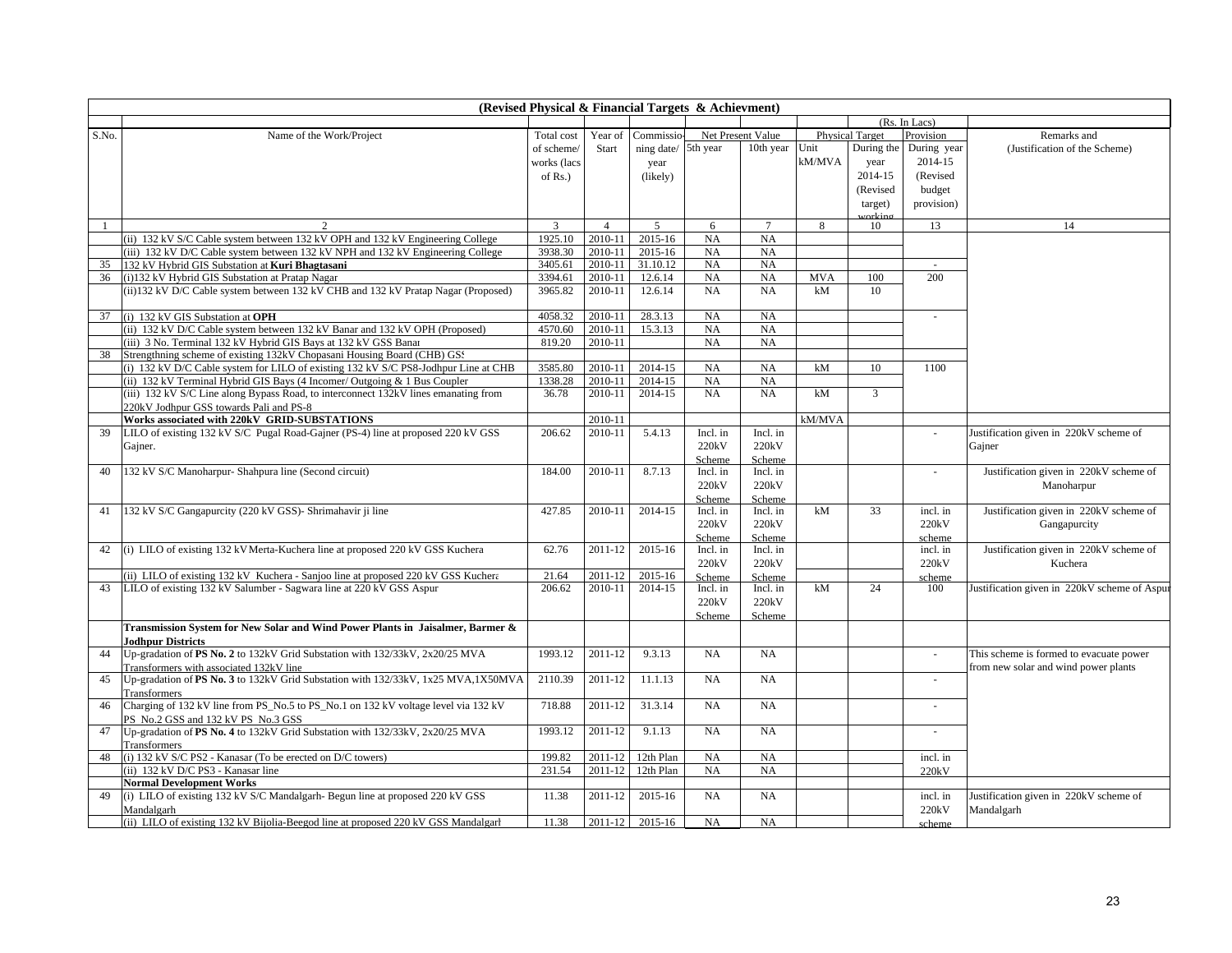| (Revised Physical & Financial Targets & Achievment) |                                                                                      |             |                |               |            |                   |        |                        |               |                                                                |  |
|-----------------------------------------------------|--------------------------------------------------------------------------------------|-------------|----------------|---------------|------------|-------------------|--------|------------------------|---------------|----------------------------------------------------------------|--|
|                                                     |                                                                                      |             |                |               |            |                   |        |                        | (Rs. In Lacs) |                                                                |  |
| S.No.                                               | Name of the Work/Project                                                             | Total cost  | Year of        | Commissio     |            | Net Present Value |        | <b>Physical Target</b> | Provision     | Remarks and                                                    |  |
|                                                     |                                                                                      | of scheme/  | Start          | ning date/    | 5th year   | 10th year         | Unit   | During the             | During year   | (Justification of the Scheme)                                  |  |
|                                                     |                                                                                      | works (lacs |                | year          |            |                   | kM/MVA | year                   | 2014-15       |                                                                |  |
|                                                     |                                                                                      | of $Rs.$ )  |                | (likely)      |            |                   |        | 2014-15                | (Revised      |                                                                |  |
|                                                     |                                                                                      |             |                |               |            |                   |        | (Revised               | budget        |                                                                |  |
|                                                     |                                                                                      |             |                |               |            |                   |        | target)                | provision)    |                                                                |  |
|                                                     |                                                                                      |             |                |               |            |                   |        | orkin                  |               |                                                                |  |
| -1                                                  |                                                                                      | 3           | $\overline{4}$ | $\mathcal{F}$ | 6          | $\tau$            | 8      | 10                     | 13            | 14                                                             |  |
| 50                                                  | (i) 132kV D/C line from proposed 220kV Chonkarwada to 132kV GSS Bhusawar             | 303.42      | 2011-12        | 2015-16       | Incl.in    | Incl.in           |        |                        | incl. in      | Justification given in 220kV scheme of                         |  |
|                                                     | (ii) 132kV D/C line from proposed 220kV Chonkarwada to proposed 132kV GSS Mahuwa     | 543.20      | 2011-12        | 2015-16       | 220kV      | 220kV             |        |                        | 220kV         | Chhokarwada                                                    |  |
|                                                     |                                                                                      |             |                |               | Chonkarwa  | Chonkarwa         |        |                        | scheme        |                                                                |  |
| 51                                                  | 132 kV S/C Tehandesar-Parewara line                                                  | 183.99      | 2011-12        | 2014-15       | incl. in   | incl. in          | kM     | 15                     | incl. in      | Justification given in 220kV scheme of                         |  |
|                                                     |                                                                                      |             |                |               | 220kV      | 220kV             |        |                        | 220kV         | Tehandesar                                                     |  |
|                                                     |                                                                                      |             |                |               | Tehandesar | Tehandesar        |        |                        |               |                                                                |  |
|                                                     |                                                                                      |             |                |               |            |                   |        |                        | scheme        |                                                                |  |
|                                                     | Work associated with 220kV GSS                                                       |             |                |               |            |                   |        |                        |               |                                                                |  |
| 52                                                  | (i) 132kV D/C Baithwasia-Osian line                                                  | 313.85      | 2011-12        | 2014-15       | incl.in    | incl.in           | kM     | 30                     | incl. in      | Justification given in 220kV scheme of                         |  |
|                                                     | (ii) 132kV S/C Baithwasia-Matora line                                                | 368.20      | 2011-12        | 15.11.13      | 220kV      | 220kV             |        |                        | 220kV         | Baithwasia                                                     |  |
| 53                                                  | (i) LILO of 132kV S/C Behror-Jakhrana line at proposed 220kV GSS Behror              | 73.72       | 2011-12        | 2015-16       | incl.in    | incl.in           |        |                        | ncl.in 220kV  | Justification given in 220kV scheme of                         |  |
|                                                     | (ii) LILO of 132kV S/C Keshwana-Behror line at proposed 220kV GSS Behror             | 209.60      | 2011-12        | 2015-16       | 220kV      | 220kV             |        |                        | Behror        | Behror                                                         |  |
|                                                     | (iii) 132kV S/C Jakhrana-Mandan line                                                 | 398.03      | 2011-12        | 2015-16       | Behror     | Behror            |        |                        |               |                                                                |  |
| 54                                                  | (i) LILO of 132 kV S/C Kotputli-Bansur line at proposed 220 kV GSS Bansur            | 42.80       | 2011-12        | 2015-16       | incl.in    | incl.in           |        |                        | incl.in 220kV | Justification given in 220kV scheme of                         |  |
|                                                     | (ii) 132 kV S/C Bansur(Proposed 220 kV GSS)-Mundawar line                            | 429.39      | 2011-12        | 2015-16       | 220kV      | 220kV             |        |                        | Bansur        | Bansur                                                         |  |
| 55                                                  | (i) 132 kV S/C from proposed 220 kV GSS Lalsot to existing 132 kV GSS Toonga         | 367.10      | 2011-12        | 2015-16       | incl. in   | incl. in          |        |                        | incl.in 220kV | Justification given in 220kV scheme of                         |  |
|                                                     | (ii) 132 kV S/C from proposed 220 kV GSS Lalsot to existing 132 kV GSS Bhadoti       | 611.84      | 2011-12        | 2014-15       | 220kV      | 220kV             | kM     | 50                     | Lalsot        | Lalsot                                                         |  |
| 56                                                  | (i) LILO of 132 kV S/C Debari-Sukher line at proposed 220 kV GSS Amberi              | 105.35      | 2011-12        | 2015-16       | incl. in   | incl. in          |        |                        | Incl in 220kV | Justification given in 220kV scheme of                         |  |
|                                                     | (ii) LILO of 132 kV S/C Sukher-Seesarma line at proposed 220 kV GSS Amber            | 105.35      | 2011-12        | 2015-16       | 220kV      | 220kV             |        |                        | Amberi        | Amberi                                                         |  |
| 57                                                  | (i) LILO of existing 132 kV S/C Mokhampura – Amet line at proposed 220 kV GSS        | 105.35      | 2011-12        | 2014-15       | incl. in   | incl. in          | kM     |                        | Incl in 220kV | Justification given in 220kV scheme of                         |  |
|                                                     | Bamantukda                                                                           |             |                |               | 220kV      | 220kV             |        | 10                     | Bamantukda    | Bamantukda                                                     |  |
|                                                     | (ii) LILO of under construction 132 kV S/C Kankroli(220 kV GSS)-Sapol line at 220 kV | 147.05      | 2011-12        | 7.4.14        | scheme     | scheme            | kM     |                        |               |                                                                |  |
|                                                     | GSS Bamantukda                                                                       |             |                |               |            |                   |        | 14                     |               |                                                                |  |
| 58                                                  | LILO of 132 kV Asind-Beawer line with 132kV GSS at Partappura (Disst. Bhilwara)      | 1572.35     | 2011-12        | 28.12.12      | $-120.68$  | $-66.55$          |        |                        | $\omega$      | Voltage Regulation, Laod Catering & Loss                       |  |
|                                                     |                                                                                      |             |                |               |            |                   |        |                        |               | Reduction Scheme . Ex VR-19.60%, DL-                           |  |
|                                                     |                                                                                      |             |                |               |            |                   |        |                        |               | 14.23%, Saving 35.65 LU.                                       |  |
| 59                                                  | 132 kV S/C Gangapur- Raipur line with 132kV GSS at Raipur (Disst. Bhilwara)          | 1630.54     | 2011-12        | 22.4.13       | 223.32     | 496.15            | kM/MVA |                        | $\omega$      | Voltage Regulation & Loss Reduction                            |  |
|                                                     |                                                                                      |             |                |               |            |                   |        |                        |               | Scheme . Ex VR-31.00%, DL-36.61%,                              |  |
| 60                                                  | 132 kV S/C Dhod- Dayalpura line with 132kV GSS at Dayalpura (Disst. Nagaur)          | 1667.12     | 2011-12        | 24.7.13       | $-597$     | $-830.57$         | kM/MVA |                        | $\omega$      | Saving 57.50 LU.<br>Voltage Regulation & Laod Catering. Ex VR- |  |
|                                                     |                                                                                      |             |                |               |            |                   |        |                        |               | 15.50%, DL-11.54%, Saving 10.19 LU.                            |  |
| 61                                                  | LILO of 132 kV Reodar-Aburoad line with 132kV GSS at RIICO Growth Centre,            | 1366.83     | 2011-12        | 6.4.13        | 1153.86    | 1962.77           | kM/MVA |                        |               | Voltage Regulation & Loss Reduction                            |  |
|                                                     | <b>Aburoad</b> (Disst. Sirohi)                                                       |             |                |               |            |                   |        |                        |               | Scheme .Ex VR-27.80%, DL-17.31%, Saving                        |  |
|                                                     |                                                                                      |             |                |               |            |                   |        |                        |               | 105.12 LU                                                      |  |
| 62                                                  | LILO of 132 kV Badnu-Jasrasar line with 132kV GSS at Lalamdesar Bada (Disst.         | 1387.38     | 2011-12        | 3.4.13        | 578.29     | 1051.52           | kM/MVA |                        | $\sim$        | Voltage Regulation, Laod Catering & Loss                       |  |
|                                                     | Bikaner)                                                                             |             |                |               |            |                   |        |                        |               | Reduction Scheme . Ex VR-17.50%, DL-                           |  |
|                                                     |                                                                                      |             |                |               |            |                   |        |                        |               | 12.57%, Saving 71.79 LU.                                       |  |
| 63                                                  | LILO of 132 kV Napasar-Badnu line with 132kV GSS at Moondsar (Disst. Bikaner)        | 1366.83     | 2011-12        | 21.10.13      | 428.61     | 807.2             | kM/MVA |                        | ÷             | Voltage Regulation, Laod Catering & Loss                       |  |
|                                                     |                                                                                      |             |                |               |            |                   |        |                        |               | Reduction Scheme . Ex VR-16.90%, DL-                           |  |
|                                                     |                                                                                      |             |                |               |            |                   |        |                        |               | 10.54%, Saving 62.42 LU.                                       |  |
| 64                                                  | LILO of 132 kV Sangod-Kawai line with 132kV GSS at Bapawar (Disst. Kota)             | 1387.38     | 2011-12        | 5.11.12       | $-17.26$   | 86.18             |        |                        | $\sim$        | Voltage Regulation, Laod Catering & Loss                       |  |
|                                                     |                                                                                      |             |                |               |            |                   |        |                        |               | Reduction Scheme . Ex VR-20.60%, DL-                           |  |
|                                                     |                                                                                      |             |                |               |            |                   |        |                        |               | 15.00%, Saving 36.72 LU.                                       |  |
| 65                                                  | LILO of 132 kV Mandawa-Bandikui line with 132kV GSS at Dhigaria Bhim (Disst.         | 1434.41     | 2011-12        | 23.2.13       | $-340.44$  | $-437.67$         |        |                        |               | Laod Catering & Loss Reduction Scheme                          |  |
|                                                     | Dausa)                                                                               |             |                |               |            |                   |        |                        |               | Ex VR-10.80%, DL-7.17%, Saving 17.69                           |  |
|                                                     |                                                                                      |             |                |               |            |                   |        |                        |               | LU.                                                            |  |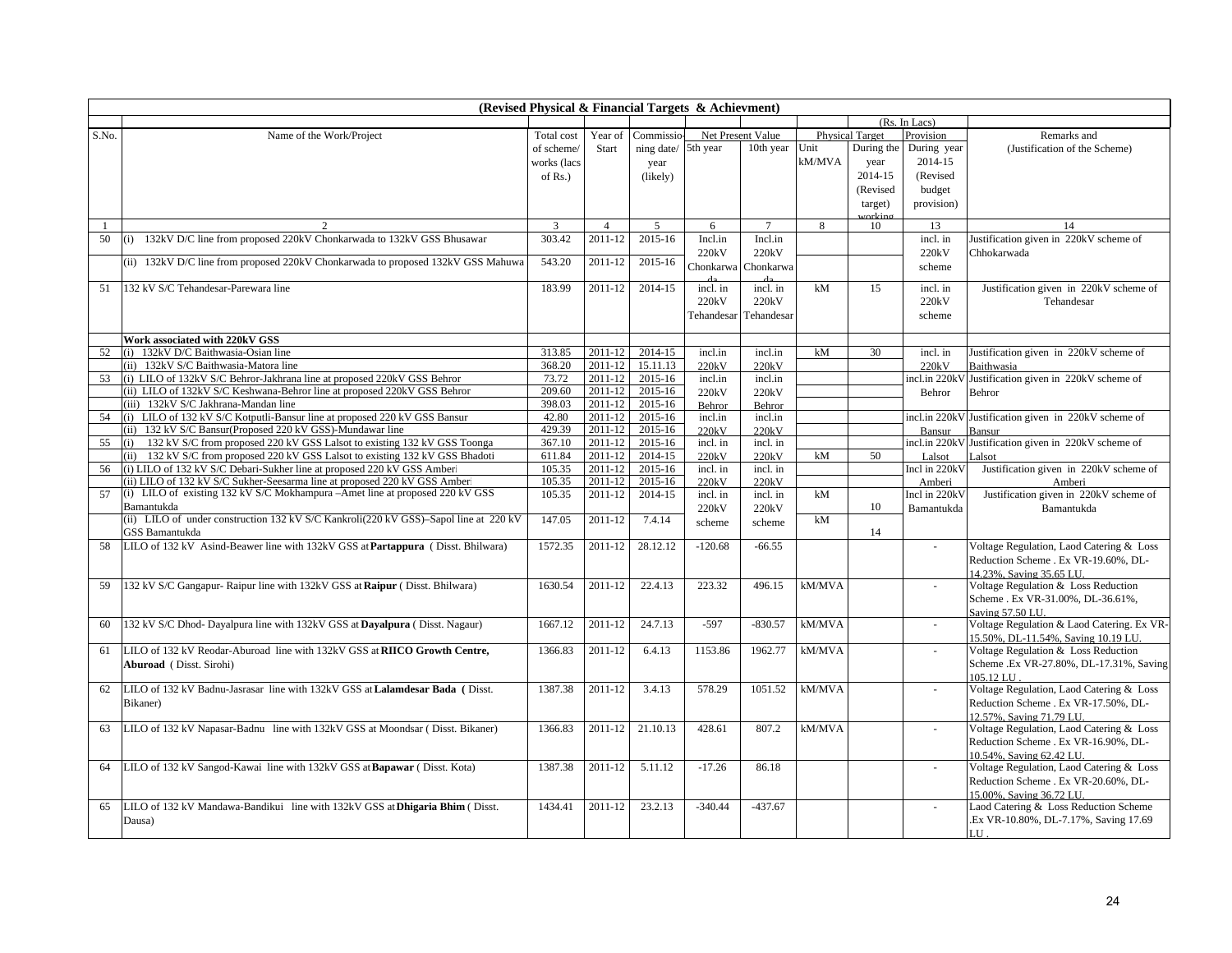| (Revised Physical & Financial Targets & Achievment) |                                                                                 |                   |                    |                    |           |                   |            |                        |               |                                                          |  |
|-----------------------------------------------------|---------------------------------------------------------------------------------|-------------------|--------------------|--------------------|-----------|-------------------|------------|------------------------|---------------|----------------------------------------------------------|--|
|                                                     |                                                                                 |                   |                    |                    |           |                   |            |                        | (Rs. In Lacs) |                                                          |  |
| S.No.                                               | Name of the Work/Project                                                        | Total cost        | Year of            | Commissic          |           | Net Present Value |            | <b>Physical Target</b> | Provision     | Remarks and                                              |  |
|                                                     |                                                                                 | of scheme.        | Start              | ning date/         | 5th year  | 10th year         | Unit       | During the             | During year   | (Justification of the Scheme)                            |  |
|                                                     |                                                                                 | works (lacs       |                    | year               |           |                   | kM/MVA     | year                   | 2014-15       |                                                          |  |
|                                                     |                                                                                 | of $Rs.$ )        |                    | (likely)           |           |                   |            | 2014-15                | (Revised      |                                                          |  |
|                                                     |                                                                                 |                   |                    |                    |           |                   |            | (Revised               | budget        |                                                          |  |
|                                                     |                                                                                 |                   |                    |                    |           |                   |            | target)                | provision)    |                                                          |  |
|                                                     |                                                                                 |                   |                    |                    |           |                   |            | orkin                  |               |                                                          |  |
|                                                     | 2                                                                               | 3                 | $\overline{4}$     | 5                  | 6         | $\tau$            | 8          | 10                     | 13            | 14                                                       |  |
| 66                                                  | (i) 132kV GSS at Sultanpur(Kota) (TK)                                           | 1190.48           | $2011 - 12$        | $2014 - 15$        | 736.17    | 1343.15           | <b>MVA</b> | 25                     | 600           | Laod Catering & Loss Reduction Scheme                    |  |
|                                                     | (ii) 132kV S/C Dahara-Sultanpur line (TK)                                       | 343.73            | 2011-12            | $2014 - 15$        |           |                   | kM         | 28                     |               | .Ex VR-45.20%, DL-43.79%, Saving                         |  |
|                                                     | (iii) 1 No. Bay at 132kV GSS at Dahra                                           | 59.70             | 2011-12            | 2014-15            |           |                   |            |                        |               | 86.85LU.                                                 |  |
| 67                                                  | (i) 132kV GSS at Mangrol (Baran)                                                | 1190.48           | 2011-12            | 2015-16            | $-392.8$  | $-484.53$         | <b>MVA</b> |                        | 700           | Laod Catering Scheme . Ex VR-15.50%, DL-                 |  |
|                                                     | (ii) 132kV S/C Baran-Mangrol line                                               | 368.2             | 2011-12            | 2015-16            |           |                   | kM         |                        |               | 11.83%, Saving 21.04 LU.                                 |  |
|                                                     | (iii) 1 No. Bay at 132kV GSS at Baran                                           | 59.70             | 2011-12            | 2015-16            |           |                   |            |                        |               |                                                          |  |
| 68                                                  | (i) 132kV GSS at Khetusar (Jodhpur)                                             | 1190.48           | 2011-12            | 2014-15            | 436.77    | 877.41            | <b>MVA</b> | 25                     | 1100          | Laod Catering & Loss Reduction Scheme.                   |  |
|                                                     | (ii) 132kV S/C Bap-Khetusar line                                                | 551.75            | 2011-12            | 2014-15            |           |                   | kM         | 45                     |               | Ex VR-20.30%, DL-16.72%, Saving 74.90                    |  |
|                                                     | (iii) 1 No. Bay at 132kV GSS at Bap                                             | 59.70             | 2011-12            | 2014-15            | 826.93    |                   | <b>MVA</b> |                        |               | $\overline{11}$                                          |  |
| 69                                                  | (i) 132kV GSS at Hatundi(Jodhpur)                                               | 1190.48<br>307.02 | 2011-12            | 2014-15<br>2014-15 |           | 1486.81           | kM         | 25<br>25               | 1100          | Laod Catering & Loss Reduction Scheme.                   |  |
|                                                     | (ii) 132kV S/C Soyla-Hatundi line                                               | 59.70             | 2011-12<br>2011-12 | $2014 - 15$        |           |                   |            |                        |               | Ex VR-17.10%, DL-12.63%, Saving 91.19<br>$\overline{11}$ |  |
| 70                                                  | (iii) 1 No. Bay at 132kV GSS at Soyla<br>(i) 132kV GSS at Kirmarsariya(Jodhpur) | 1190.48           | 2011-12            | 2014-15            | 438.63    | 857.41            | <b>MVA</b> | 25                     | 1100          | Laod Catering & Loss Reduction Scheme.                   |  |
|                                                     | (ii) 132kV S/C Tinwari-Kirmarsariya line                                        | 307.02            | 2011-12            | 2014-15            |           |                   | kM         | 25                     |               |                                                          |  |
|                                                     | (iii) 1 No. Bay at 132kV GSS at Tinwari                                         | 59.70             | 2011-12            | 2014-15            |           |                   |            |                        |               | Ex VR-17.20%, DL-14.73%, Saving 68.33                    |  |
| 71                                                  | (i) 132kV GSS at Anandpur Kaloo (Pali)                                          | 1190.48           | 2011-12            | 2014-15            | 1175.78   | 2043.07           | <b>MVA</b> | 25                     | 400           | LU.<br>Laod Catering & Loss Reduction Scheme.            |  |
|                                                     | (ii) 132kV S/C Jaitaran-Anandpur Kaloo line                                     | 209.12            | 2011-12            | 2014-15            |           |                   | kM         | 17                     |               | Ex VR-17.90%, DL-16.89%, Saving 109.05                   |  |
|                                                     | (iii) 1 No. Bay at 132kV GSS at Jaitaran                                        | 59.70             | 2011-12            | 2014-15            |           |                   |            |                        |               | LU                                                       |  |
| 72                                                  | (i) 132kV GSS at Subhash Nagar, Ajmer(Pali)                                     | 1250.18           | 2011-12            | 2014-15            | $-420.92$ | $-563.64$         | <b>MVA</b> | 25                     | 700           | Laod Catering (38.15 MVA)                                |  |
|                                                     | (ii) LILO 132kV Ajmer-Saradhna line at Subhash Nagar, Ajmer                     | 11.53             | 2011-12            | 2014-15            |           |                   | kM         | 1                      |               |                                                          |  |
| 73                                                  | (i) 132kV GSS at Sawalpura Tanwaran (Sikar)                                     | 1190.48           | 2011-12            | 15.3.14            | $-363.43$ | $-448.42$         |            |                        | 50            | Laod Catering Scheme .Ex VR-11.90%, DL-                  |  |
|                                                     | (ii) 132kV S/C Ajeetgarh -Sawalpura Tanwaran line                               | 245.83            | 2011-12            | 15.3.14            |           |                   |            |                        |               | 8.33%, Saving 19.43 LU.                                  |  |
|                                                     | (iii) 1 No. Bay at 132kV GSS at Ajeetgarh                                       | 59.70             | 2011-12            | 15.3.14            |           |                   |            |                        |               |                                                          |  |
| 74                                                  | Jaipur City EHV Network Strengthening Scheme-IV (Phase-I)                       |                   |                    |                    |           |                   |            |                        |               |                                                          |  |
|                                                     | 132kV Interconnection                                                           |                   |                    |                    |           |                   |            |                        |               |                                                          |  |
|                                                     | (i) 132 kV Hybrid GIS Bay at Jawahar Nagar (Jaipur)                             | 269.84            | 2011-12            | 12th Plan          | NA        | NA                |            |                        |               | Loss Reduction & System Strengthening                    |  |
|                                                     |                                                                                 |                   |                    |                    |           |                   |            |                        |               | Scheme to help in reducing transmission                  |  |
|                                                     |                                                                                 |                   |                    |                    |           |                   |            |                        |               | losses (136.60 LU) in Jaipur, create 220kV               |  |
|                                                     | (ii) 132 kV S/C Cable system between 132 kV MNIT and 132 kV Substation Jawahar  | 2251.67           | 2011-12            | 12th Plan          |           |                   |            |                        |               | inner ring system in Jaipur city, thereby                |  |
|                                                     | Nagar                                                                           |                   |                    |                    |           |                   |            |                        |               | increasing reliability of supply.                        |  |
|                                                     |                                                                                 |                   |                    |                    |           |                   |            |                        |               |                                                          |  |
| 75                                                  | (i) 132kV GSS at Bijaipur (Chittorgarh)                                         | 1190.48           | 2011-12            | 2014-15            | $-650.2$  | $-890.2$          | <b>MVA</b> | 25                     | 800           | Loss Reduction & System Strengthening                    |  |
|                                                     | (ii) 1 No. 132kV bay at 220kV GSS Nimbahera                                     | 59.70             | 2011-12            | 2014-15            |           |                   |            |                        |               | Scheme. Ex VR-13.10%, DL-10.18%, Saving                  |  |
|                                                     | (iii) 132 kV S/C Nimbahera - Bijaipur line                                      | 584.35            | 2011-12            | 2014-15            |           |                   | kM         | 50                     |               | 15.15 LU.                                                |  |
| 76                                                  | (i) 132kV GSS at Kushalgarh (Banswara)                                          | 1190.48           | 2011-12            | 2014-15            | 367.09    | 764.47            | <b>MVA</b> | 25                     | 900           | Loss Reduction & System Strengthening                    |  |
|                                                     | (ii) 1 No. 132kV bay at 132kV GSS Bagidora                                      | 59.70             | 2011-12            | 2014-15            |           |                   |            |                        |               | Scheme. Ex VR-45.90%, DL-40.20%, Saving                  |  |
|                                                     | (iii) 132 kV S/C Bagidora-Kushalgarh                                            | 551.75            | 2011-12            | 2014-15            |           |                   | kM         | 45                     |               | 76.93 LU.                                                |  |
| 77                                                  | (i) 132 kV GSS at Sawar (Distt.Ajmer)                                           | 1271.70           | 2011-12            | 30.9.13            | $-416.87$ | $-518.18$         |            |                        | $\omega$      | Voltage Regulation, Laod Catering, Loss                  |  |
|                                                     |                                                                                 |                   |                    |                    |           |                   |            |                        |               | Reduction Scheme . Ex VR-20.80%, DL-                     |  |
|                                                     | (ii) LILO of 132kV Kekri-Deoli line                                             | 170.79            | 2011-12            | 11.4.13            |           |                   |            |                        |               | 22.52%, Saving 22.52 LU.                                 |  |
| 78                                                  |                                                                                 | 1271.70           | 2011-12            | 28.3.14            | 135       | 369.46            |            |                        | 50            | Voltage Regulation, Laod Catering, Loss                  |  |
|                                                     | (i) 132 kV GSS at Mehara (Distt.Jhunjhunu)                                      |                   |                    |                    |           |                   |            |                        |               | Reduction Scheme . Ex VR-21.70%, DL-                     |  |
|                                                     |                                                                                 | 107.16            | 2011-12            | 28.3.14            |           |                   |            |                        |               | 22.59%, Saving 52.94 LU.                                 |  |
|                                                     | (ii) LILO of 132kV Khetri Nagar-Babai line                                      |                   |                    |                    |           |                   |            |                        |               |                                                          |  |
| 79                                                  | (i) 132 kV GSS at Bilwadi (Virat Nagar) (Distt.Jaipur)                          | 1271.70           | 2011-12            | 14.3.14            | $-705.21$ | $-976.23$         |            |                        | 50            | Voltage Regulation & Laod Catering Scheme                |  |
|                                                     |                                                                                 |                   |                    |                    |           |                   |            |                        |               | Ex VR-10.700%, DL-6.16%, Saving 8.31                     |  |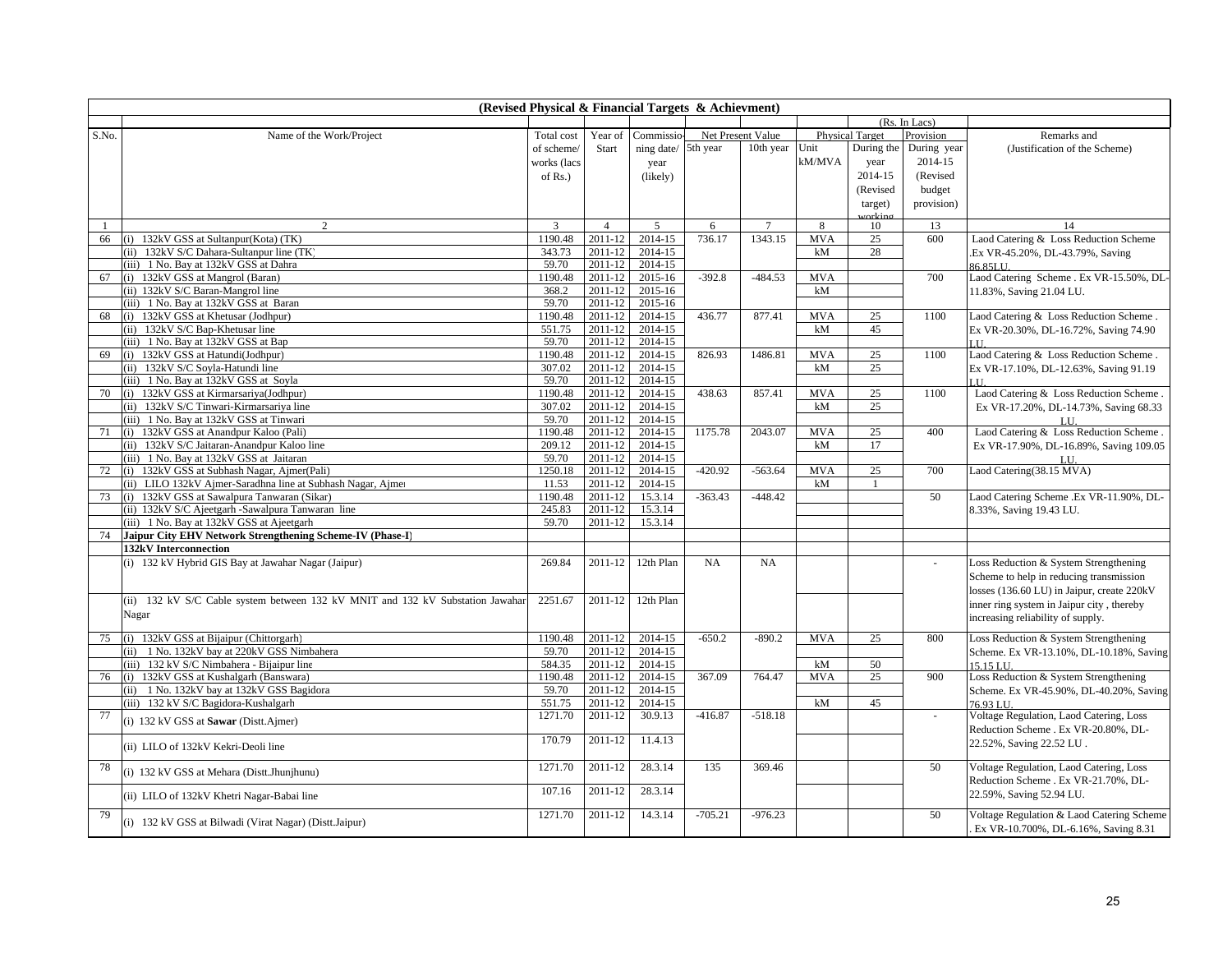| (Revised Physical & Financial Targets & Achievment) |                                                                                        |             |                |                |            |                   |            |                        |                         |                                                                                   |  |  |
|-----------------------------------------------------|----------------------------------------------------------------------------------------|-------------|----------------|----------------|------------|-------------------|------------|------------------------|-------------------------|-----------------------------------------------------------------------------------|--|--|
|                                                     |                                                                                        |             |                |                |            |                   |            |                        | (Rs. In Lacs)           |                                                                                   |  |  |
| S.No.                                               | Name of the Work/Project                                                               | Total cost  | Year of        | Commissio      |            | Net Present Value |            | <b>Physical Target</b> | Provision               | Remarks and                                                                       |  |  |
|                                                     |                                                                                        | of scheme/  | Start          | ning date/     | 5th year   | 10th year         | Unit       | During the             | During year             | (Justification of the Scheme)                                                     |  |  |
|                                                     |                                                                                        | works (lacs |                | year           |            |                   | kM/MVA     | year                   | 2014-15                 |                                                                                   |  |  |
|                                                     |                                                                                        | of $Rs.$ )  |                | (likely)       |            |                   |            | 2014-15                | (Revised                |                                                                                   |  |  |
|                                                     |                                                                                        |             |                |                |            |                   |            | (Revised               | budget                  |                                                                                   |  |  |
|                                                     |                                                                                        |             |                |                |            |                   |            | target)                | provision)              |                                                                                   |  |  |
|                                                     |                                                                                        |             |                |                |            |                   |            | vorkin                 |                         |                                                                                   |  |  |
|                                                     | $\mathfrak{D}$                                                                         | 3           | $\overline{4}$ | $\overline{5}$ | 6          | $7\phantom{.0}$   | 8          | 10                     | 13                      | 14                                                                                |  |  |
|                                                     | (ii) LILO of 132kV Paota-Shahpura line                                                 | 255.63      | 2011-12        | 14.3.14        |            |                   |            |                        |                         | LU.                                                                               |  |  |
| 80                                                  | (i) 132 kV GSS at at Jatawali (Distt.Jaipur)                                           | 1210.97     | 2011-12        | 2015-16        | $-460.31$  | $-590.76$         | <b>MVA</b> |                        | 300                     | Voltage Regulation, Laod Catering, Loss<br>Reduction Scheme . Ex VR-10.10%, DL-   |  |  |
|                                                     | (ii) 1 No. 132kV bay at 220kV GSS Chomu                                                | 60.72       | 2011-12        | 2015-16        |            |                   |            |                        |                         | 6.89%, Saving 19.30 LU                                                            |  |  |
|                                                     | (iii) 132kV S/C Chomu-Jatawali line from 220kVGSS Choumu                               | 150.49      | 2011-12        | 2015-16        |            |                   | kM         |                        |                         |                                                                                   |  |  |
| 81                                                  | (i) 132 kV GSS at Maniya (Distt.Dholpur)                                               | 1271.70     | 2011-12        | 1.4.13         | $-539.12$  | $-707.01$         |            |                        | ä,                      | Voltage Regulation, Laod Catering, Loss<br>Reduction Scheme . Ex VR-15.00%, DL-   |  |  |
|                                                     | (ii) LILO of 132kV Dholpur-Rajakhera line                                              | 255.63      | 2011-12        | 1.4.13         |            |                   |            |                        |                         | 9.86%, Saving 18.09 LU.                                                           |  |  |
|                                                     | <b>Interconnections for 400 kV GSS Deedwana (RVPN Scope)</b>                           |             |                |                |            |                   |            |                        |                         |                                                                                   |  |  |
| 82                                                  | (i) 132 kV D/C interconnecting line between proposed 400 kV Deedwana GSS and existing  | 734.64      | 2012-13        | 2014-15        | NA         | NA                | kM         | 20                     | 400                     | System Strengthening Scheme to provide                                            |  |  |
|                                                     | 132 kV Deedwana GSS                                                                    |             |                |                |            |                   |            |                        |                         | stability to evacuation system of STPS and                                        |  |  |
|                                                     | (ii) 2 Nos. bay at 132kV GSS Deedwana                                                  |             | 2012-13        | 2014-15        |            |                   |            |                        |                         | avoid overloading of lines                                                        |  |  |
|                                                     | Interconnections for 220 kV GSS Nawalgarh (RVPN Scope)                                 |             |                |                |            |                   |            |                        |                         |                                                                                   |  |  |
| 83                                                  | LILO of existing 132 kV S/C Koodan - Nawalgarh line to proposed 220 kV Nawalgarh GSS   | 283.87      | 2011-12        | 12th Plan      | NA         | NA                |            |                        | 100                     | System Strengthening Scheme to reduce<br>transmission losses 82.10 LU, strengthen |  |  |
| 84                                                  | (i) 132 kV S/C Nawalgarh(220 kV) - Kumawas line                                        | 489.43      | 2011-12        | 12th Plan      | NA         | NA                |            |                        |                         | 220kV and 132kV transmission system to                                            |  |  |
|                                                     | (ii) 1No. 132kV bay at Kumawas.                                                        | 70.06       | 2011-12        | 12th Plan      | NA         | NA                |            |                        |                         | increase liability.                                                               |  |  |
| 85                                                  | (i) 132 kV S/C Nawalgarh(220 kV) - Gudagorji line                                      | 653.58      | 2011-12        | 12th Plan      | NA         | NA                |            |                        |                         |                                                                                   |  |  |
|                                                     | (ii) 1No. 132kV bay at Gudagorji                                                       | 70.06       | 2011-12        | 12th Plan      | NA         | NA                |            |                        |                         |                                                                                   |  |  |
| 86                                                  | (i) 132 kV S/C Nawalgarh(220 kV) - Udaipurwati line                                    | 598.86      | 2011-12        | 12th Plan      | NA         | NA                |            |                        |                         |                                                                                   |  |  |
|                                                     | (ii) 1No. 132kV bay at Udaipurwati                                                     | 70.06       | 2011-12        | 12th Plan      | NA         | NA                |            |                        |                         |                                                                                   |  |  |
|                                                     | Supplementary Transmission System for Power Evacuation Scheme of Solar Power           |             |                |                |            |                   |            |                        |                         |                                                                                   |  |  |
|                                                     | Projects in Jaisalmer, Barmer, Jodhpur and Bikaner Districts(132kV schemes             |             |                |                |            |                   |            |                        |                         |                                                                                   |  |  |
|                                                     | associated with 220kV GSS's)                                                           |             |                |                |            |                   |            |                        |                         |                                                                                   |  |  |
| 87                                                  | LILO of existing 132 KV S/C Aau(132 KV GSS)-Phalodi line at proposed 220 KV GSS<br>Aau | 154.27      | 2011-12        | 2014-15        | NA         | NA                | kM         | 10                     | Incl in 220kV<br>scheme | This scheme is formed to evacuate power<br>from new solar and wind power plants   |  |  |
| 88                                                  | LILO of existing 132 KV S/C PS1-Bajju line at proposed 220 KV GSS PS 1/Bajju           | 308.54      | 2011-12        | 12th Plan      | NA         | NA                |            |                        |                         |                                                                                   |  |  |
| 89                                                  | LILO of existing 132 KV S/C Chandan-Pokaran line at proposed 220 KV GSS Pokaran        | 308.54      | 2011-12        | 12th Plan      | NA         | NA                |            |                        |                         |                                                                                   |  |  |
| 90                                                  | LILO of existing 132 KV S/C Kolayat-Bajju line at proposed 220 KV GSS Kolayat          | 308.54      | 2011-12        | 12th Plan      | NA         | NA                |            |                        |                         |                                                                                   |  |  |
| 91                                                  | Optical Fibre Cable System for 132kV Schemes already approved under Main Transmission  |             |                |                |            |                   |            |                        |                         |                                                                                   |  |  |
|                                                     | System for New Solar & Wind Power Plants (as per Appendix-IIB) & Smart Grid            |             |                |                |            |                   |            |                        |                         |                                                                                   |  |  |
|                                                     | Applications. (ADB)                                                                    |             |                |                |            |                   |            |                        |                         |                                                                                   |  |  |
|                                                     | (i) 132kV Transmission Lines already approved under Main Transmission System for Solar | 141.83      | 2011-12        | 12th Plan      | NA         | <b>NA</b>         |            | 22                     | Incl in 220kV           |                                                                                   |  |  |
|                                                     | & Wind Power Plants (Total Route length 22kM)                                          |             |                |                |            |                   |            |                        | scheme                  |                                                                                   |  |  |
| 92                                                  | (i) LILO of existing 132 kV S/C Sayla-Daspan line at proposed 220 kV GSS Sayla         | 255.63      | 2012-13        | 2014-15        | Incl. in   | Incl. in          | kM         | 24                     | Incl. in                | Justification given in 220kV scheme of Sayla                                      |  |  |
|                                                     | (ii) LILO of existing 132 kV S/C Sayla-Jeewana line at proposed 220 kV GSS Sayla       | 107.16      | 2012-13        | 2014-15        | 220kV      | 20kV GSS          | kM         | 10                     | 220kV GSS               |                                                                                   |  |  |
| 93                                                  | (i) LILO of 132 kV S/C Beawar-Mertacity line at proposed 220 kV GSS Jethana            | 319.25      | 2012-13        | 2015-16        | Incl. in   | Incl. in          |            |                        | Incl. in                | Justification given in 220kV scheme of                                            |  |  |
|                                                     | (ii) LILO of 132 kV S/C Beawar-Nasirabad line at proposed 220 kV GSS Jethana           | 213.21      | 2012-13        | 2015-16        | 220kV      | 20kV GSS          |            |                        | 220kV GSS               | Jethana.                                                                          |  |  |
|                                                     | (iii) 132 kV S/C line from proposed 220 kV GSS Jethana to 132 kV GSS Saradhana         | 187.83      | 2012-13        | 2015-16        | <b>GSS</b> | Jethana           |            |                        | Jethana                 |                                                                                   |  |  |
| 94                                                  | LILO of 132kV S/C Bassi-Puranaghat line at proposed 220kV GSS Goner.                   | 272.95      | 2012-13        | 2015-16        | Incl. in   | Incl. in          |            |                        | Incl. in                | Justification given in 220kV scheme of Goner                                      |  |  |
|                                                     |                                                                                        |             |                |                | 220kV      | 220kV             |            |                        | 220kV                   |                                                                                   |  |  |
|                                                     |                                                                                        |             |                |                | Goner      | Goner             |            |                        | Goner                   |                                                                                   |  |  |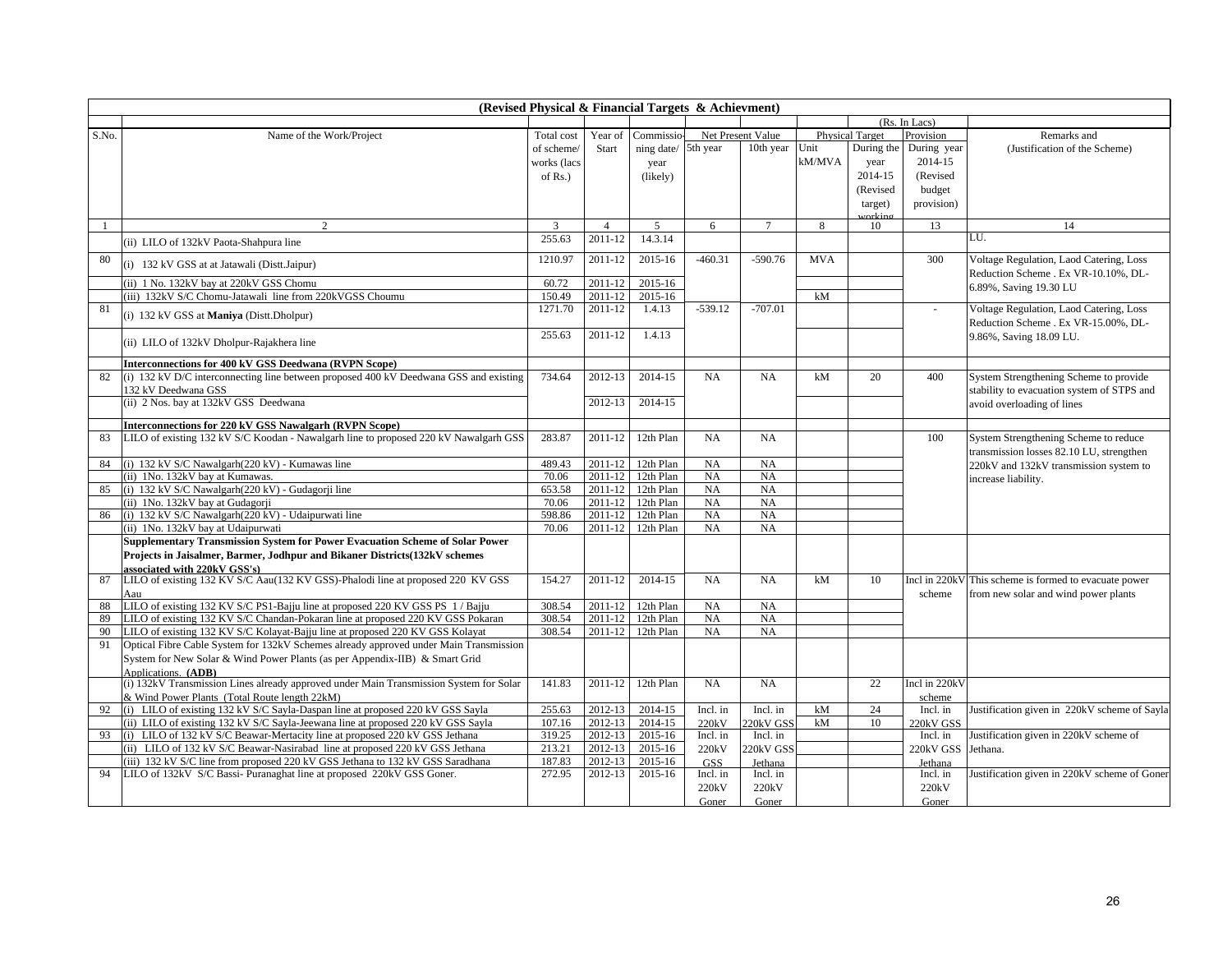| (Revised Physical & Financial Targets & Achievment) |                                                                                             |                   |                    |                        |                   |                   |            |                        |               |                                                                                 |  |  |  |  |  |
|-----------------------------------------------------|---------------------------------------------------------------------------------------------|-------------------|--------------------|------------------------|-------------------|-------------------|------------|------------------------|---------------|---------------------------------------------------------------------------------|--|--|--|--|--|
|                                                     |                                                                                             |                   |                    |                        |                   |                   |            |                        | (Rs. In Lacs) |                                                                                 |  |  |  |  |  |
| S.No.                                               | Name of the Work/Project                                                                    | Total cost        | Year of            | Commissio              |                   | Net Present Value |            | <b>Physical Target</b> | Provision     | Remarks and                                                                     |  |  |  |  |  |
|                                                     |                                                                                             | of scheme         | Start              | ning date/             | 5th year          | 10th year         | Unit       | During the             | During year   | (Justification of the Scheme)                                                   |  |  |  |  |  |
|                                                     |                                                                                             | works (lacs       |                    | year                   |                   |                   | kM/MVA     | year                   | 2014-15       |                                                                                 |  |  |  |  |  |
|                                                     |                                                                                             | of $Rs.$ )        |                    | (likely)               |                   |                   |            | 2014-15                | (Revised      |                                                                                 |  |  |  |  |  |
|                                                     |                                                                                             |                   |                    |                        |                   |                   |            | (Revised               | budget        |                                                                                 |  |  |  |  |  |
|                                                     |                                                                                             |                   |                    |                        |                   |                   |            | target)                | provision)    |                                                                                 |  |  |  |  |  |
|                                                     |                                                                                             |                   |                    |                        |                   |                   |            | arkin                  |               |                                                                                 |  |  |  |  |  |
|                                                     |                                                                                             | $\overline{3}$    | $\overline{4}$     | $\overline{5}$         | 6                 | $\overline{7}$    | 8          | 10                     | 13            | 14                                                                              |  |  |  |  |  |
| 95                                                  | LILO of 132kV S/C Balawala- Phagi line at proposed 220kV Vatika.                            | 167.97            | 2012-13            | 2014-15                | Incl. in          | Incl. in          | kM         | 16                     | Incl. in      | Justification given in 220kV scheme of Vatika                                   |  |  |  |  |  |
|                                                     |                                                                                             |                   |                    |                        | 220kV             | 220kV GSS         |            |                        | 220kV GSS     |                                                                                 |  |  |  |  |  |
|                                                     |                                                                                             |                   | 2012-13            | 28.3.14                | <b>GSS Vatika</b> | Vatika<br>879.86  |            |                        | Vatika        |                                                                                 |  |  |  |  |  |
| 96                                                  | (i) 132/33kV, 20/25MVA GSS at Masuda (Ajmer)                                                | 1283.11           |                    |                        | 439.28            |                   |            |                        | 50            | Voltage Regulation, Laod Catering, Loss<br>Reduction Scheme . Ex VR-37.20%, DL- |  |  |  |  |  |
|                                                     | (ii) LILO 132kV Beawar-Gulabpura line                                                       | 253.07            | 2012-13            | 29.7.13                |                   |                   |            |                        |               |                                                                                 |  |  |  |  |  |
|                                                     |                                                                                             |                   |                    |                        |                   |                   |            |                        |               | 33.79%, Saving 75.99 LU.                                                        |  |  |  |  |  |
| 97                                                  | (i) 132/33kV, 20/25MVA GSS at Ghatol (Banswara)                                             | 1223.28           | 2012-13            | 2015-16                | $-258.53$         | $-224.96$         |            |                        | 800           | Voltage Regulation, Laod Catering, Loss                                         |  |  |  |  |  |
|                                                     |                                                                                             |                   |                    |                        |                   |                   |            |                        |               | Reduction Scheme . Ex VR-25.80%, DL-                                            |  |  |  |  |  |
|                                                     | (ii) 132kV S/C Paloda - Ghatol line<br>(iii) 1 No. 132kV bay at 132kV GSS Paloda            | 493.63<br>59.83   | 2012-13<br>2012-13 | 2015-16<br>2015-16     |                   |                   |            |                        |               | 21.70%, Saving 42.75 LU.                                                        |  |  |  |  |  |
| 98                                                  | (i) 132/33kV, 20/25MVA GSS at Kanera (Chittorgarh)                                          | 1223.28           | 2012-13            | 2014-15                | $-389.96$         | $-454.14$         | <b>MVA</b> | 25                     | 1100          | Voltage Regulation, Laod Catering, Loss                                         |  |  |  |  |  |
|                                                     | (ii) 132kV Nimbahera - Kanera line                                                          | 345.88            | 2012-13            | 2014-15                |                   |                   | kM         | 50                     |               | Reduction Scheme . Ex VR-19.60%, DL-                                            |  |  |  |  |  |
|                                                     | (iii) 1 No. 132kV bay at 132kV GSS Bijaipur                                                 | 59.83             | 2012-13            | 2014-15                |                   |                   |            |                        |               | 24.90%, Saving 30.19 LU.                                                        |  |  |  |  |  |
|                                                     |                                                                                             |                   |                    |                        |                   |                   |            |                        |               |                                                                                 |  |  |  |  |  |
| 99                                                  | (i) 132/33kV, 20/25MVA GSS at Parbatsar (Nagaur)                                            | 1223.28           | 2012-13            | 2014-15                | $-492.3$          | $-530.78$         | <b>MVA</b> | 25                     | 1100          | Voltage Regulation, Loss Reduction Scheme                                       |  |  |  |  |  |
|                                                     | (ii) 132kV S/C Roopangarh-Parbatsar line                                                    | 247.37            | 2012-13            | 2014-15                |                   |                   | kM         | 20                     |               | Ex VR-18.50%, DL-16.31%, Saving 20.95                                           |  |  |  |  |  |
|                                                     | (iii) 1 No. 132kV bay at 132kV GSS Roopangarh                                               | 59.83             | 2012-13            | 2014-15                |                   |                   |            |                        |               | $\overline{11}$                                                                 |  |  |  |  |  |
| 100                                                 | (i) 132/33kV, 20/25MVA GSS at Sherera (Bikaner)                                             | 1283.11           | 2012-13            | 12th Plan              | 2304.95           | 3910.84           |            |                        | 700           | Voltage Regulation, Laod Catering, Loss                                         |  |  |  |  |  |
| 101                                                 | (ii) LILO 132kV Bikaner-Dulchasar line<br>(i) 132/33kV, 20/25MVA GSS at Tibbi (Hanumangarh) | 316.05<br>1223.28 | 2012-13<br>2012-13 | 12th Plan<br>12th Plan | 1067.34           | 1889.2            |            |                        | 60            | Reduction Scheme . Ex VR-47.10%, DL-                                            |  |  |  |  |  |
|                                                     | (ii) 132kV S/C Amarpura Theri(Hanumangarh)-Tibbi line                                       | 173.50            | 2012-13            | 12th Plan              |                   |                   |            |                        |               | Voltage Regulation, Laod Catering, Loss<br>Reduction Scheme . Ex VR-18.70%, DL- |  |  |  |  |  |
|                                                     |                                                                                             |                   |                    |                        |                   |                   |            |                        |               |                                                                                 |  |  |  |  |  |
|                                                     | (iii) 1 No. 132kV bay at 132kV GSS Amarpura Their                                           | 59.83             | 2012-13            | 12th Plan              |                   |                   |            |                        |               | 15.95%, Saving 110.38 LU.                                                       |  |  |  |  |  |
| 102                                                 | (i) 132/33kV, 20/25MVA GSS at Ajasar (Jaisalmer)                                            | 1283.11           | 2012-13            | 2014-15                | 1949.01           | 3301.77           | <b>MVA</b> | 25                     | 900           | Voltage Regulation, Loss Reduction Scheme                                       |  |  |  |  |  |
|                                                     | (ii) LILO 132kV Pokran-Askandra line                                                        | 22.12             | 2012-13            | 2014-15                |                   |                   | kM         | $\overline{2}$         |               | Ex VR-42.90%, DL-37.72%, Saving 157.35                                          |  |  |  |  |  |
|                                                     |                                                                                             |                   |                    |                        |                   |                   |            |                        |               | LU.                                                                             |  |  |  |  |  |
|                                                     |                                                                                             |                   |                    |                        |                   |                   |            |                        |               |                                                                                 |  |  |  |  |  |
| 103                                                 | (i) 132/33kV, 20/25MVA GSS at Narainpur PS Thanagazi (Alwar)                                | 1283.11           | 2012-13            | 21.2.14                | $-204.78$         | $-184.75$         |            |                        | 50            | Voltage Regulation, Laod Catering, Loss                                         |  |  |  |  |  |
|                                                     |                                                                                             |                   |                    |                        |                   |                   |            |                        |               | Reduction Scheme . Ex VR-11.40%, DL-                                            |  |  |  |  |  |
|                                                     | (ii) LILO 132kV Bansur-Thanagazi                                                            | 64.10             | 2012-13            | 21.2.14                |                   |                   |            |                        |               | 8.39%, Saving 31.90 LU.                                                         |  |  |  |  |  |
| 104                                                 | (i) 132/33kV, 20/25MVA GSS at Bhanwargarh (Kishanganj) (Baran)                              | 1283.11           | 2012-13            | 12th Plan              | 1159.1            | 2021.41           |            |                        | 50            | Voltage Regulation, Laod Catering, Loss                                         |  |  |  |  |  |
|                                                     | (ii) LILO 132kV Baran-Kelwara line                                                          | 22.12             | 2012-13            | 12th Plan              |                   |                   |            |                        |               | Reduction Scheme . Ex VR-43.80%, DL-                                            |  |  |  |  |  |
|                                                     |                                                                                             |                   |                    |                        |                   |                   |            |                        |               | 41.40%, Saving 110.84 LU.                                                       |  |  |  |  |  |
| 105                                                 | (i) 132/33kV, 20/25MVA GSS at Batoda (Sawaimadhopur)                                        | 1223.28           | 2012-13            | 2014-15                | 121.56            | 375               | <b>MVA</b> | 25                     | 900           | Voltage Regulation, Laod Catering, Loss                                         |  |  |  |  |  |
|                                                     | (ii) 132kV S/C line from 220kV Gangapurcity (U/C) GSS to Batoda                             | 345.88            | 2012-13            | 2014-15                |                   |                   | kM         | 28                     |               | Reduction Scheme . Ex VR-34.50%, DL-                                            |  |  |  |  |  |
|                                                     | (iii) 1 No. 132kV bay at 220kV GSS Gangapurcity (U/C)                                       | 59.83             | 2012-13            | 2014-15                |                   |                   |            |                        |               | 20.13%, Saving 60.31 LU.                                                        |  |  |  |  |  |
| 106                                                 | (i) Construction of 132kV S/C Nokha Daiya - Khajuwala line                                  | 955.99            | 2012-13            | 12th Plan              |                   |                   |            |                        | 100           | Voltage Regulation, Laod Catering, Loss                                         |  |  |  |  |  |
|                                                     | (ii) 1 No. 132kV bay at 132kV GSS Nokha Daiya                                               | 59.85             | 2012-13            | 12th Plan              |                   |                   |            |                        |               | Reduction Scheme . Ex VR-25.0%, DL-                                             |  |  |  |  |  |
|                                                     | (iii) 1 No. 132kV bay at 132kV GSS Khajuwala                                                | 59.85             | 2012-13            | 12th Plan              |                   |                   |            |                        |               | 19.30%, Saving 42.75 LU.                                                        |  |  |  |  |  |
| 107                                                 | Upgradation of existing 132 kV S/C Sikar-Laxmangarh-Fatehpur-Ratangarh line (presently      | 1319.42           | 2012-13            | 12th Plan              | incl. in          | incl. in          |            |                        | 200           | Justification given in 220kV scheme of                                          |  |  |  |  |  |
|                                                     | with Wolf conductor on H-Pole towers) to ACSR Panther conductor on Lattice type towers      |                   |                    |                        | 220kV             | 220kV             |            |                        |               | Laxmangarh                                                                      |  |  |  |  |  |
|                                                     | (scheme of 220kV Laxmangarh)                                                                |                   |                    |                        | scheme            | scheme            |            |                        |               |                                                                                 |  |  |  |  |  |
| 108                                                 | (i) 132/33kV, 20/25MVA GSS at Kolukheri P.S.Chhabra (Distt. Baran)                          |                   | 2012-13            | 2014-15                | $-142.54$         | $-59.82$          | <b>MVA</b> | 25                     | 1000          | Voltage Regulation, Laod Catering, Loss                                         |  |  |  |  |  |
|                                                     | (ii) 132kV S/C Chhipabarod - Kolukheri line                                                 | 1567.42           | 2012-13            | 2014-15                |                   |                   | kM         | 23                     |               | Reduction Scheme . Ex VR-25.0%, DL-                                             |  |  |  |  |  |
|                                                     | (iii) 1 No. 132kV bay at 132kV GSS Chhipabarod                                              |                   | 2012-13            | 2014-15                |                   |                   |            |                        |               | 19.30%, Saving 42.75 LU.                                                        |  |  |  |  |  |
| 109                                                 | (i) 132 kV GSS Arain, Tehsil-Kishangarh (Ajmer)                                             | 1283.44           | 2013-14            | 2015-16                |                   |                   |            |                        | 500           | Voltage Regulation, Laod Catering, Loss                                         |  |  |  |  |  |
|                                                     |                                                                                             |                   |                    |                        |                   |                   |            |                        |               |                                                                                 |  |  |  |  |  |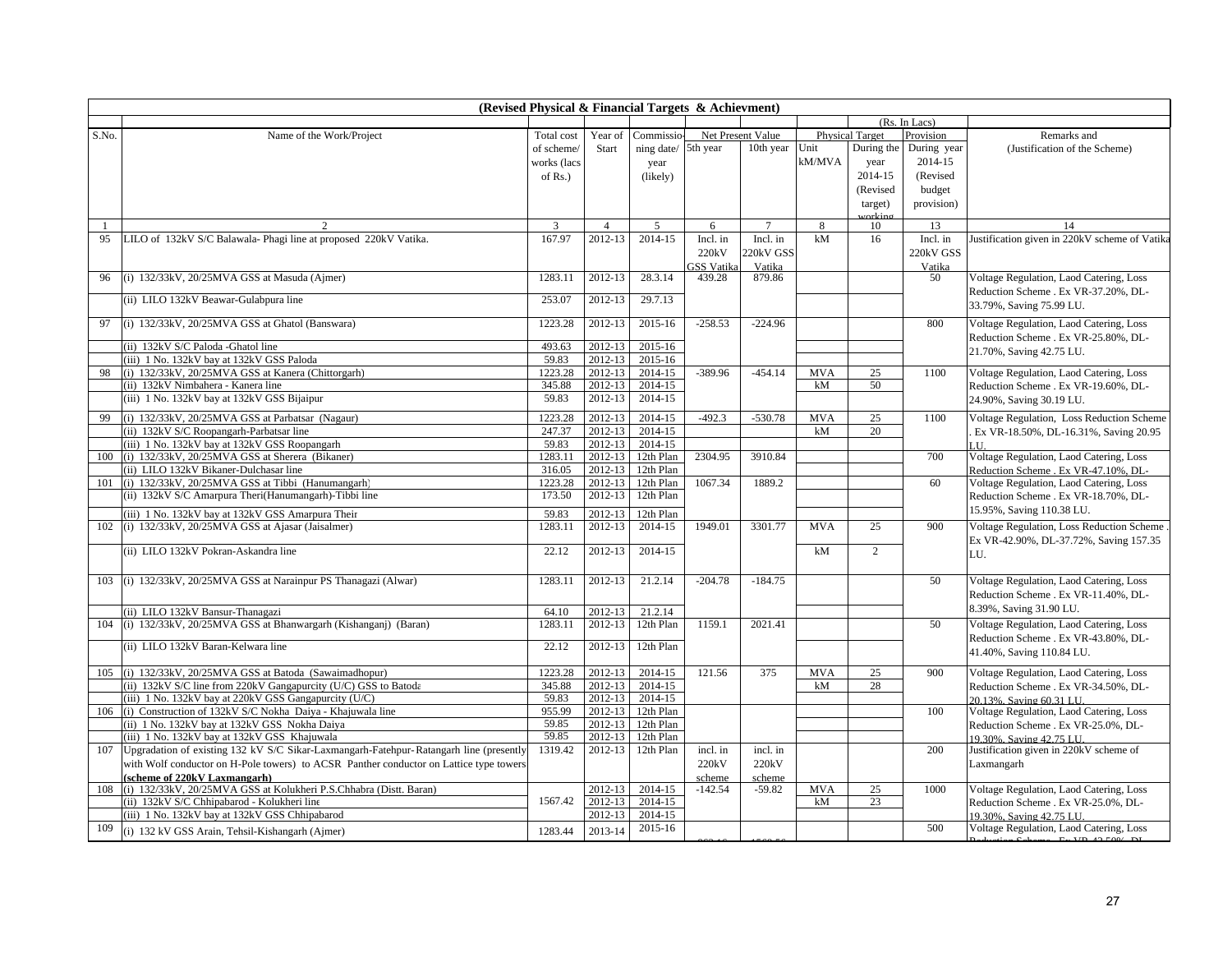| (Revised Physical & Financial Targets & Achievment)          |                                                                           |             |                |                          |           |            |            |              |                          |                                             |  |
|--------------------------------------------------------------|---------------------------------------------------------------------------|-------------|----------------|--------------------------|-----------|------------|------------|--------------|--------------------------|---------------------------------------------|--|
| (Rs. In Lacs)<br>Net Present Value<br><b>Physical Target</b> |                                                                           |             |                |                          |           |            |            |              |                          |                                             |  |
| S.No.                                                        | Name of the Work/Project                                                  | Total cost  | Year of        | Commissic                |           |            |            |              | Provision                | Remarks and                                 |  |
|                                                              |                                                                           | of scheme/  | Start          | ning date/               | 5th year  | 10th year  | Unit       | During the   | During year              | (Justification of the Scheme)               |  |
|                                                              |                                                                           | works (lacs |                | year                     |           |            | kM/MVA     | year         | 2014-15                  |                                             |  |
|                                                              |                                                                           | of $Rs.$ )  |                | (likely)                 |           |            |            | 2014-15      | (Revised                 |                                             |  |
|                                                              |                                                                           |             |                |                          |           |            |            | (Revised     | budget                   |                                             |  |
|                                                              |                                                                           |             |                |                          |           |            |            |              |                          |                                             |  |
|                                                              |                                                                           |             |                |                          |           |            |            | target)      | provision)               |                                             |  |
|                                                              | 2                                                                         | 3           | $\overline{4}$ | $\overline{\phantom{0}}$ | 6         | 7          | 8          | vrkin<br>10  | 13                       | 14                                          |  |
|                                                              |                                                                           | 282.45      | 2013-14        | 2015-16                  | 02.IO     | .J00.J     |            |              |                          |                                             |  |
|                                                              | (ii) LILO of 132kV Silora-Malpura line                                    |             |                |                          |           |            |            |              |                          | 41.35%, Saving 77.74 LU.                    |  |
| 110                                                          | (i) 132 kV GSS Seemalwara (Dungarpur)                                     | 1224.06     | 2013-14        | 2015-16                  |           |            |            |              | 400                      | Voltage Regulation, Laod Catering, Loss     |  |
|                                                              | (ii) 132kV GSS Sagwara - Seemalwara (Dungarpur)                           | 682.31      | 2013-14        | 2015-16                  | $-155.81$ | $-37.81$   |            |              |                          | Reduction Scheme. Ex VR-27.80%. DL-         |  |
|                                                              | (iii) 1 No. 132kV bay at 132kV GSS Sagwara                                | 59.38       | 2013-14        | 2015-16                  |           |            |            |              |                          | 22.34%, Saving 41.95 LU.                    |  |
| 111                                                          | (i) 132 kV GSS Degana (Nagaur)                                            | 1314.83     | 2013-14        | 12th Plan                |           |            |            |              | 400                      | Voltage Regulation, Laod Catering, Loss     |  |
|                                                              | (ii) 132kV GSS Sanjoo-Degana-Bherunda line                                | 1022.91     | 2013-14        | 12th Plan                | $-964.47$ | $-1294.96$ |            |              |                          | Reduction Scheme . Ex VR-14.10%, DL-        |  |
|                                                              | (iii) 1 No. 132kV bay at 132kV GSS Bherunda                               | 59.38       | 2013-14        | 12th Plan                |           |            |            |              |                          | 10.24%, Saving 17.83 LU.                    |  |
|                                                              | (iv) 1 No. 132kV bay at 132kV GSS Sanjoo                                  | 59.38       | 2013-14        | 12th Plan                |           |            |            |              |                          |                                             |  |
| 112                                                          | (i) 132 kV GSS Kherwara (Udaipur)                                         | 1283.44     | 2013-14        | 2014-15                  |           |            | <b>MVA</b> | 25           | 1000                     | Voltage Regulation, Laod Catering, Loss     |  |
|                                                              |                                                                           |             |                |                          | 1052.57   | 1892.57    |            |              |                          | Reduction Scheme . Ex VR-38.50%, DL-        |  |
|                                                              | (ii) LILO 132kV Rishabdev-Dungarpur line                                  | 423.11      | 2013-14        | 2014-15                  |           |            | kM         | 30           |                          | 29.62%, Saving 89.80 LU.                    |  |
|                                                              |                                                                           |             |                |                          |           |            |            |              |                          |                                             |  |
| 113                                                          |                                                                           |             | 2013-14        | 12th Plan                |           |            |            |              | 50                       | Voltage Regulation, Laod Catering, Loss     |  |
|                                                              | (i) 132/33kV, 20/25MVA GSS at Parasneu (Churu)                            | 1283.44     |                |                          | 2048.49   | 4047.39    |            |              |                          | Reduction Scheme . Ex VR-27.90%, DL-        |  |
|                                                              |                                                                           | 29.25       | 2013-14        | 12th Plan                |           |            |            |              |                          | 23.39%, Saving 140.93 LU.                   |  |
|                                                              | (ii) LILO Ratangarh-Sridungargarh line                                    |             |                |                          |           |            |            |              |                          |                                             |  |
| 114                                                          | (i) 132 kV GSS Posaliya (Arathwara)                                       | 1283.44     | 2013-14        | 2014-15                  |           |            | <b>MVA</b> | 25           | 600                      | Voltage Regulation, Laod Catering, Loss     |  |
|                                                              |                                                                           |             |                |                          | 1120.54   | 1968.93    |            |              |                          | Reduction Scheme . Ex VR-10.40%, DL-        |  |
|                                                              | (ii) LILO 132kV Sirohi-Sumerpur line                                      | 113.65      | 2013-14        | 2014-15                  |           |            | kM         | 8            |                          | 7.33%, Saving 85.15 LU.                     |  |
|                                                              |                                                                           |             |                |                          |           |            |            |              |                          |                                             |  |
| 115                                                          | (i) 132 kV GSS Bagadi (Dausa)                                             | 1283.44     | 2013-14        | 2014-15                  | $-640.65$ | $-851.6$   | <b>MVA</b> | 25           | 700                      | Voltage Regulation, Laod Catering, Loss     |  |
|                                                              | (ii) LILO of 132kV S/C Lalsot - Bhadoti line at 132 kV GSS Bagadi (Dausa) | 85.52       | 2013-14        | $2014 - 15$              |           |            | kM         | 6            |                          | Reduction Scheme. Ex VR-10.10%. DL-         |  |
| 116                                                          | (i) 132 kV GSS Gudha Chander Ji, PS Nadauti (Karauli)                     | 1224.06     | 2013-14        | 2014-15                  |           |            | <b>MVA</b> | 25           | 700                      | Voltage Regulation, Laod Catering, Loss     |  |
|                                                              | (ii) 132kV Nangal Sherpur (U/C) - Gudha Chander Ji, PS Nadauti (Karauli)  | 426.86      | 2013-14        | 2014-15                  | 1342.66   | 2363.19    | kM         | 25           |                          | Reduction Scheme . Ex VR-36.60%, DL-        |  |
|                                                              | (iii) 1 No. 132kV bay at 220kV GSS Nangal Sherpur                         | 59.38       | 2013-14        | 2014-15                  |           |            |            |              |                          | 33.50%, Saving 102.93LU.                    |  |
| 117                                                          | (i) 132kV Mahpalwas - Dulaniya line                                       |             | 2013-14        | 2014-15                  |           |            | kM         | 25           | 50                       | Saving 2.27 LU.                             |  |
|                                                              | (ii) 1 no. 132kV bay at 132kV GSS Mahpalwas                               | 460.04      | 2013-14        |                          |           |            |            |              |                          |                                             |  |
|                                                              | (ii) 1 no. 132kV bay at132kV GSS Dulaniya                                 |             | 2013-14        |                          |           |            |            |              |                          |                                             |  |
| 118                                                          | (i) 132 kV GSS Panchu (Distt. Bikaner)                                    | 1224.06     | 2013-14        | 2014-15                  |           |            | <b>MVA</b> | 25           | 1000                     | Voltage Regulation, Laod Catering, Loss     |  |
|                                                              | (ii) 132kV S/C Deshnok - Panchu                                           | 682.31      | 2013-14        | 2014-15                  | $-270.59$ | $-223.85$  | kM         | 40           |                          | Reduction Scheme . Ex VR-17.10%, DL-        |  |
|                                                              | (iii) 1 No. 132kV bay at 220kV GSS Deshnok                                | 59.38       | 2013-14        | 2014-15                  |           |            |            |              |                          | 8.54%, Saving 36.79 LU.                     |  |
| 119                                                          | (i) 132 kV GSS Nangal Pyariwas (Distt. Dausa)                             | 1283.44     | 2013-14        | 2014-15                  |           |            | <b>MVA</b> | 25           | 700                      | Voltage Regulation, Laod Catering, Loss     |  |
|                                                              |                                                                           |             |                |                          | $-469.08$ | $-610.79$  |            |              |                          | Reduction Scheme . Ex VR-9.40%, DL-         |  |
|                                                              | (ii) LILO of 132kV Dausa - Lalsot line for 132 kV GSS Nangal Pyariwas     | 85.52       | 2013-14        | 2014-15                  |           |            | kM         | $\mathbf{3}$ |                          | 7.17%, Saving 13.01 LU.                     |  |
| 120                                                          | (i) 132 kV GSS Pahari PS Kaman (Distt. Bharatpur)                         | 1224.06     | 2013-14        | 12th Plan                |           |            |            |              | 200                      | Voltage Regulation, Laod Catering, Loss     |  |
|                                                              | (ii) 132kV S/C Kaman - Pahari PS Kaman                                    | 375.78      | 2013-14        | 12th Plan                | $-475.05$ | $-588.75$  |            |              |                          |                                             |  |
|                                                              | (iii) 1 No. 132kV bay at 220kV GSS Lalsot                                 | 59.38       | 2013-14        | 12th Plan                |           |            |            |              |                          | Reduction Scheme . Ex VR-16.60%, DL-        |  |
|                                                              | 2. New Schemes                                                            |             |                |                          |           |            |            |              |                          | 13.50%, Saving 19.97 LU.                    |  |
|                                                              |                                                                           |             |                |                          |           |            |            |              |                          |                                             |  |
| $\mathbf I$                                                  | 400kV                                                                     |             |                |                          |           |            |            |              |                          |                                             |  |
|                                                              | 400kV Interconnecting Lines (Banswara Evacuation):                        |             |                |                          |           |            |            |              |                          |                                             |  |
| $\mathbf{1}$                                                 | 400 kV D/C Banswara TPS- Udaipur (Quad Moose) Line                        | 30315.48    |                | 12th Plan                | N.A.      | N.A.       |            |              | $\sim$                   | This scheme is primarily formed to evacuate |  |
| 2                                                            | 400 kV D/C Banswara TPS- Chittorgarh (Quad Moose) Line                    | 34104.37    |                | 12th Plan                | N.A.      | N.A.       |            |              | $\overline{\phantom{a}}$ | Power from Banswara Super Critical TPS      |  |
|                                                              | 400kV Interconnecting Lines (Suratgarh Super Critical TPS Evacuation):    |             |                |                          |           |            |            |              |                          |                                             |  |
| $\mathfrak{Z}$                                               | 400 kV D/C Suratgarh TPS- Bikaner (Twin Moose) Line                       | 15779.49    |                | 12th Plan                | N.A.      | N.A.       |            |              | $\omega$                 | This scheme is primarily fromed to evacuate |  |
|                                                              |                                                                           |             |                |                          |           |            |            |              |                          | power from Suratgarh TPS                    |  |
|                                                              | 400kV Interconnecting Lines (New Solar & Wind Plants):                    |             |                |                          |           |            |            |              |                          |                                             |  |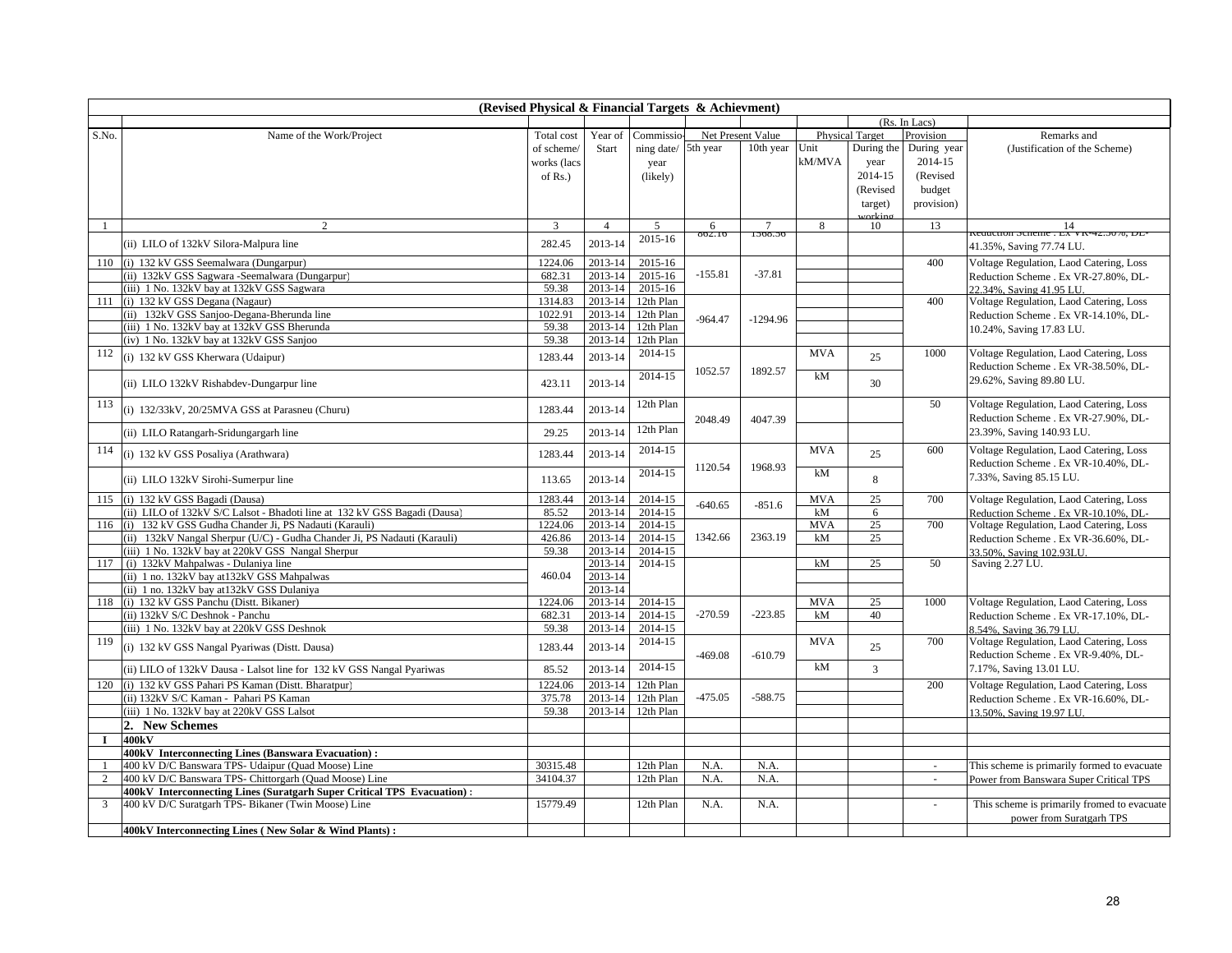| (Revised Physical & Financial Targets & Achievment) |                                                                                                                                                         |                  |                |                   |           |                   |        |                        |               |                                                                          |
|-----------------------------------------------------|---------------------------------------------------------------------------------------------------------------------------------------------------------|------------------|----------------|-------------------|-----------|-------------------|--------|------------------------|---------------|--------------------------------------------------------------------------|
|                                                     |                                                                                                                                                         |                  |                |                   |           |                   |        |                        | (Rs. In Lacs) |                                                                          |
| S.No.                                               | Name of the Work/Project                                                                                                                                | Total cost       | Year of        | Commissio         |           | Net Present Value |        | <b>Physical Target</b> | Provision     | Remarks and                                                              |
|                                                     |                                                                                                                                                         | of scheme/       | Start          | ning date/        | 5th year  | 10th year         | Unit   | During the             | During year   | (Justification of the Scheme)                                            |
|                                                     |                                                                                                                                                         | works (lacs      |                | year              |           |                   | kM/MVA | year                   | 2014-15       |                                                                          |
|                                                     |                                                                                                                                                         | of $Rs.$ )       |                | (likely)          |           |                   |        | 2014-15                | (Revised      |                                                                          |
|                                                     |                                                                                                                                                         |                  |                |                   |           |                   |        | (Revised               | budget        |                                                                          |
|                                                     |                                                                                                                                                         |                  |                |                   |           |                   |        | target)                | provision)    |                                                                          |
|                                                     |                                                                                                                                                         |                  |                |                   |           |                   |        | $\alpha$ kin           |               |                                                                          |
|                                                     | $\mathcal{D}$                                                                                                                                           | 3                | $\overline{4}$ | $\overline{5}$    | 6         | $\tau$            | 8      | 10                     | 13            | 14                                                                       |
| $\overline{4}$                                      | 400 kV D/C Bikaner-Sikar (PGCIL) line (Twin Moose) (ICB2)                                                                                               | 20851.16         | 2012-13        | 12th Plan         | N.A.      | N.A.              |        | $\sim$                 | 100           | This scheme is formed to evacuate power                                  |
| 5                                                   | 400kV D/C Akal-Jodhpur (New) line (Quad Moose)                                                                                                          | 56784.04         | 2012-13        | 12th Plan         | N.A.      | N.A.              |        |                        |               | from new solar and wind power plants.                                    |
|                                                     | Supplementary Transmission System for Power Evacuation Scheme of Solar Power                                                                            |                  |                |                   |           |                   |        |                        |               |                                                                          |
|                                                     | Projects in Jaisalmer, Barmer, Jodhpur and Bikaner Districts                                                                                            |                  |                |                   |           |                   |        |                        |               |                                                                          |
| 6                                                   | 400/220 kV, 2 X 500 MVA GSS at Jaisalmer-2 alongwith 1x125 MVAR, 400kV Bus                                                                              | 19379.76         | 2013-14        | 12th Plan         | N.A.      | N.A.              |        | ÷,                     | 200           | This scheme is formed to evacuate power                                  |
|                                                     | <b>Type Reactor</b>                                                                                                                                     |                  |                |                   |           |                   |        |                        |               | from new solar and wind power plants                                     |
| $\tau$                                              | 400 kV D/C Jaisalmer-2 -Barmer line                                                                                                                     | 13498.12         | 2013-14        | 12th Plan         | N.A.      | N.A.              |        | $\bar{a}$              |               |                                                                          |
| 8                                                   | 400 kV S/C Akal(1)- Jaisalmer-2 line                                                                                                                    | 3518.61          | 2013-14        | 12th Plan         | N.A.      | N.A.              |        | ÷.                     |               |                                                                          |
| 9                                                   | 400kV Terminal Bay Equipment at 400/220kV GSS Barmer (for termination of 400 kV D/C                                                                     | 3619.21          | 2013-14        | 12th Plan         | N.A.      | N.A.              |        |                        |               |                                                                          |
|                                                     | Jaisalmer 2 - Barmer line at Barmer end)                                                                                                                |                  |                |                   |           |                   |        |                        |               |                                                                          |
| 10                                                  | 400kV Terminal Bay Equipment at 400/220kV GSS Akal 1 (for termination of 400 kV S/C                                                                     | 1820.11          | 2013-14        | 12th Plan         | N.A.      | N.A.              |        | ÷.                     |               |                                                                          |
|                                                     | Akal 1 - Jaisalmer 2 line at Akal 1 end)                                                                                                                |                  |                |                   |           |                   |        |                        |               |                                                                          |
| $\mathbf{I}$                                        | 220kV                                                                                                                                                   |                  |                |                   |           |                   |        |                        |               |                                                                          |
| 11                                                  | <b>Normal Development works</b>                                                                                                                         |                  | 2013-14        | 2015-16           | 89.49     |                   |        |                        | 300           |                                                                          |
|                                                     | (i) 220/132kV, 1X100 MVA &132/33kV, 1X20/25 MVA GSS at Niwana (Distt. Jaipur)<br>(ii) LILO 220kV S/C heerapura- Babai line at proposed 220kV gss Niwana | 3265.96<br>25.90 | 2013-14        | 2015-16           |           |                   |        |                        |               | System strengthening Scheme to help in                                   |
|                                                     |                                                                                                                                                         |                  |                |                   |           |                   |        |                        |               | reducing transmission losses (99.52 LUs). To                             |
|                                                     |                                                                                                                                                         |                  |                |                   |           |                   |        |                        |               | improve the VR $&$ to reduce overloading at                              |
| 12                                                  | (i) 220/132kV,2x160MVA GIS Substation at Jawahar Nagar (Distt. Jaipur)                                                                                  | 5912.36          | 2013-14        | 12th Plan         | NA        | NA                |        |                        | 100           | 132kV lines & 220kV Chomu GSS.<br>System strengthening Scheme to help in |
|                                                     | (ii) 220 kV, 1200Sq.mm., S/C Mansarovar - Jawahar Nagar XLPE Cable                                                                                      | 6444.30          | 2013-14        | 12th Plan         | NA        | NA                |        |                        |               |                                                                          |
|                                                     | (iii) 220 kV, 1200Sq.mm., S/C Indira Gandhi Nagar - Jawahar Nagar XLPE Cable                                                                            | 7020.71          | 2013-14        | 12th Plan         | <b>NA</b> | NA                |        |                        |               | reducing transmission losses (150.98 LUs).                               |
|                                                     |                                                                                                                                                         |                  |                |                   |           |                   |        |                        |               | To reduce overloading at 220kV IGN &<br><b>KKD GSS.</b>                  |
| 13                                                  | (i) 220/132kV, 1x160MVA GSS at Bherunda (Distt. Nagaur)                                                                                                 | 2477.41          | 2013-14        | 2015-16           | 16.40     | 574.48            |        |                        | 500           | System strengthening Scheme to help in                                   |
|                                                     |                                                                                                                                                         |                  |                |                   |           |                   |        |                        |               | reducing transmission losses (118.06 LUs).                               |
|                                                     | (ii) 220 kV D/C, Ajmer (400kV) - Bherunda line                                                                                                          | 1894.78          | 2013-14        | 2015-16           |           |                   |        |                        |               | To reduce overloading at 220kV Ajmer GSS                                 |
|                                                     |                                                                                                                                                         |                  |                |                   |           |                   |        |                        |               | & 132kV Ajmer- MDS line.                                                 |
|                                                     |                                                                                                                                                         |                  |                |                   |           |                   |        |                        |               |                                                                          |
| 14                                                  | New 400 kV & 220 kV Schemes (to be identified)                                                                                                          |                  |                |                   |           |                   |        |                        | 2500          |                                                                          |
| Ш                                                   | 132kV                                                                                                                                                   |                  |                |                   |           |                   |        |                        |               |                                                                          |
| 15                                                  | 20 Nos., 132/33kV, 1x20/25 MVA Capacity Grid Sub-Stations alongwith approx. 25kM                                                                        |                  |                |                   |           |                   |        |                        |               |                                                                          |
|                                                     | long 132kV D/C line (for each of 132kV GSS) in the periphery of 30kM around various                                                                     |                  |                |                   |           |                   |        |                        |               |                                                                          |
|                                                     | proposed 220kV GSSs as mentioned in project repot{ location of 132kV GSS to be                                                                          |                  |                |                   |           |                   |        |                        |               |                                                                          |
| (i)                                                 | identified later on in consultation with field officers of RVPN/RREC).<br>20 nos.132/33kV, 1x20/25 MVA Capacity Grid Sub-Stations                       | 15426.97         | 2011-12        | 12th Plan         | NA        | NA                |        |                        | 100           | This scheme is formed to evacuate power                                  |
| (ii)                                                | 500kM long 132kV D/C lines for 20 Nos. 132kV GSS                                                                                                        | 42803.82         | 2011-12        | 12th Plan         | NA        | NA                |        |                        |               | from new solar and wind power plants                                     |
| 16                                                  | (i) 132 kV GSS bhasina (Distt. Churu)                                                                                                                   | 1224.06          | 2013-14        | 12th Plan         |           |                   |        |                        | 300           | Voltage Regulation, Laod Catering, Loss                                  |
|                                                     | (ii) 132kV S/C Parewara - Bhasina line                                                                                                                  | 256.57           | 2013-14        | 12th Plan         | 996.02    | 1782.7            |        |                        |               | Reduction Scheme . Ex VR-16.00%, DL-                                     |
|                                                     | (iii) 1 No. 132kV bay at 132kV GSS Parewara                                                                                                             | 59.38            | 2013-14        | 12th Plan         |           |                   |        |                        |               | 11.13%, Saving 83.11 LU.                                                 |
| 17                                                  | (i) 132 kV GSS Deh (Distt. Nagaur)                                                                                                                      | 1283.44          | 2013-14        | 2015-16           |           |                   |        |                        | 400           | Voltage Regulation, Laod Catering, Loss                                  |
|                                                     | (ii) LILO of 132kV Nagaur- Ladnu line                                                                                                                   | 85.52            | 2013-14        | 2015-16           | 100.34    | 312.2             |        |                        |               | Reduction Scheme . Ex VR-28.0%, DL-                                      |
| 18                                                  | (i) LILO of 132kV S/C Chomu- Markhi line at 220kV GSS Niwana                                                                                            | 169.92           | 2013-14        | 2015-16           |           |                   |        |                        | Incl in 220k  | Justification given in 220kV scheme of                                   |
|                                                     | (ii) 132kV D/C line from 220kV GSS Niwana to 132kV GSS Govindgarh                                                                                       | 254.32           | 2013-14        | 2015-16           | 89.49     | 564               |        |                        |               | Niwana                                                                   |
|                                                     | (iii) 2 No. 132kV bay at 132kV GSS Govindgarh                                                                                                           | 118.76           | 2013-14        | 2015-16           |           |                   |        |                        |               |                                                                          |
| 19                                                  | (i) 132/33 kV, 20/25 MVA GSS Chhatargarh (Distt. Bikaner)                                                                                               | 1224.06          | 2013-14        | 12th Plan         |           |                   |        |                        | 50            | Voltage Regulation, Laod Catering, Loss                                  |
|                                                     | (ii) 132kV S/C Khajuwala- Chhatargarh line                                                                                                              | 852.61           | 2013-14        | 12th Plan         | 1469.81   | 2615.79           |        |                        |               | Reduction Scheme . Ex VR-40.50%, DL-                                     |
|                                                     | (iii) 1 No. 132kV bay at 132kV GSS Khajuwala                                                                                                            | 59.38            | 2013-14        | 12th Plan         |           |                   |        |                        |               | 36.62%, Saving 119.25LU.                                                 |
| 20                                                  | (i) 132/33 kV, 20/25 MVA GSS Govingarh (Distt. Alwar)                                                                                                   |                  |                | 2013-14 12th Plan |           |                   |        |                        | 50            | Voltage Regulation, Laod Catering, Loss                                  |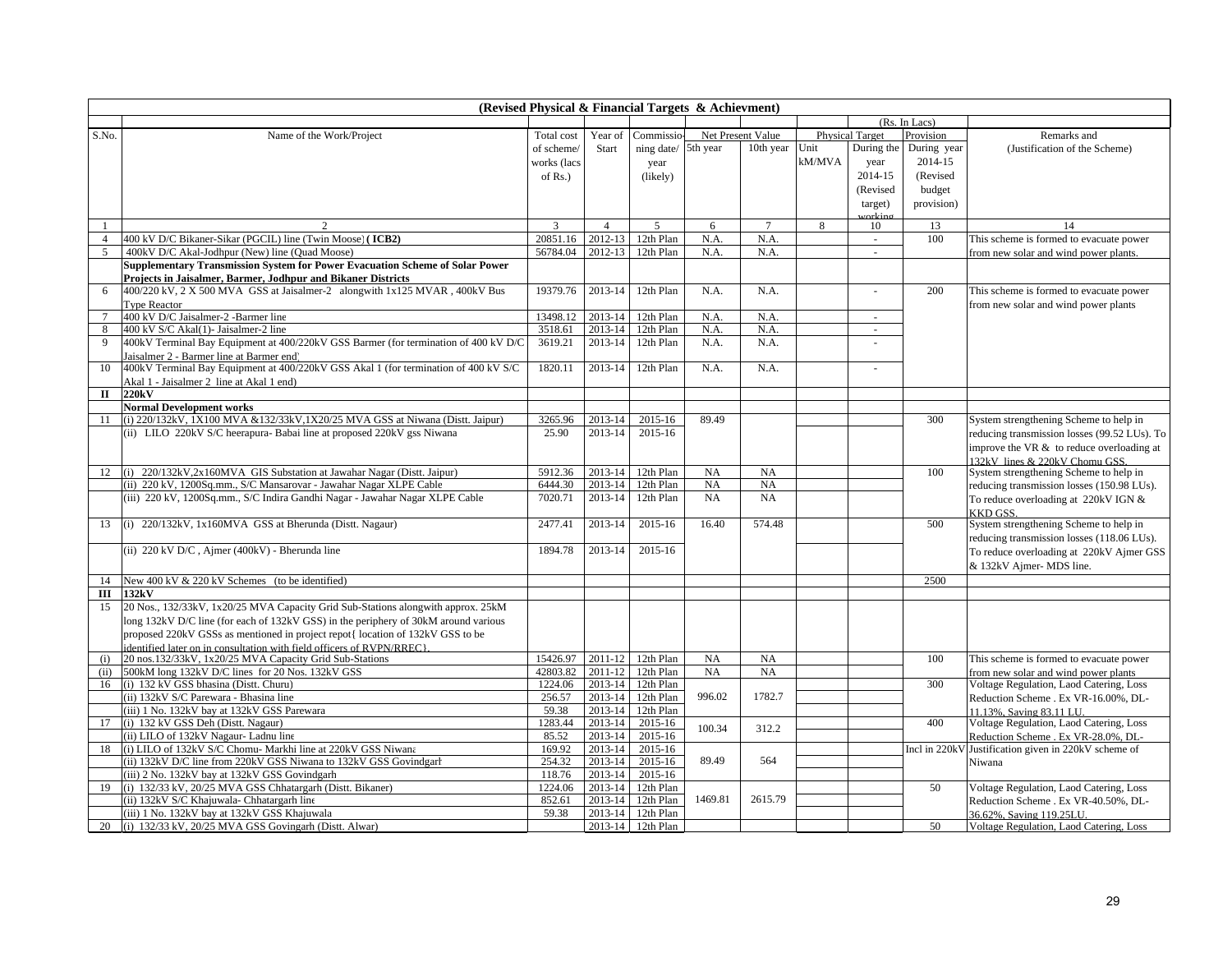| (Revised Physical & Financial Targets & Achievment) |                                                                                                                                    |               |                |            |           |                   |        |                        |               |                                           |
|-----------------------------------------------------|------------------------------------------------------------------------------------------------------------------------------------|---------------|----------------|------------|-----------|-------------------|--------|------------------------|---------------|-------------------------------------------|
|                                                     |                                                                                                                                    |               |                |            |           |                   |        |                        | (Rs. In Lacs) |                                           |
| S.No.                                               | Name of the Work/Project                                                                                                           | Total cost    | Year of        | Commissio  |           | Net Present Value |        | <b>Physical Target</b> | Provision     | Remarks and                               |
|                                                     |                                                                                                                                    | of scheme     | Start          | ning date/ | 5th year  | 10th year         | Unit   | During the             | During year   | (Justification of the Scheme)             |
|                                                     |                                                                                                                                    | works (lacs   |                | year       |           |                   | kM/MVA | year                   | 2014-15       |                                           |
|                                                     |                                                                                                                                    | of $Rs.$ )    |                | (likely)   |           |                   |        | 2014-15                | (Revised      |                                           |
|                                                     |                                                                                                                                    |               |                |            |           |                   |        | (Revised               | budget        |                                           |
|                                                     |                                                                                                                                    |               |                |            |           |                   |        |                        |               |                                           |
|                                                     |                                                                                                                                    |               |                |            |           |                   |        | target)                | provision)    |                                           |
|                                                     | $\mathcal{D}$                                                                                                                      | $\mathcal{R}$ | $\overline{4}$ | 5          | 6         |                   | 8      | vrkir<br>10            | 13            | 14                                        |
|                                                     |                                                                                                                                    | 1509.62       |                | 12th Plan  | 61.12     | 263.99            |        |                        |               | Reduction Scheme, Ex VR-21.60%, DL-       |
|                                                     | (ii) 132kV LILO from 132kV Nagar -Ramgarh line up to 132kV GSS Govindgarh                                                          |               | 2013-14        |            |           |                   |        |                        |               | 18.10%, Saving 40.34 LU.                  |
| 21                                                  | (i) 132/33 kV, 20/25 MVA GSS Godarli (Distt. Jodhpur)                                                                              |               | 2013-14        | 12th Plan  |           |                   |        |                        | 50            | Voltage Regulation, Laod Catering, Loss   |
|                                                     |                                                                                                                                    | 1622.15       |                | 12th Plan  | 51.39     | 260.51            |        |                        |               | Reduction Scheme . Ex VR-12.00%, DL-      |
|                                                     | (ii) 132kV LILO from 132kV Phalodi - Aau line up to 132kV GSS Godarli                                                              |               | 2013-14        |            |           |                   |        |                        |               | 8.00% Saving 42.71 LTL                    |
| 22                                                  |                                                                                                                                    |               |                | 12th Plan  |           |                   |        |                        | 300           | System strengthening scheme, Saving 13.62 |
|                                                     | 132kV S/C Galifa - Sata line.                                                                                                      |               | 2013-14        |            |           |                   |        |                        |               | LU.                                       |
|                                                     |                                                                                                                                    | 997.72        |                |            | $-249.79$ | $-295.9$          |        |                        |               |                                           |
|                                                     | 1 No. 132kV bay at 132kV GSS Galifa                                                                                                |               | 2013-14        | 12th Plan  |           |                   |        |                        |               |                                           |
|                                                     | 1 No. 132kV bay at 132kV GSS Sata                                                                                                  |               | 2013-14        | 12th Plan  |           |                   |        |                        |               |                                           |
| 23                                                  | (i) 132/33 kV, 2x50 MVA GIS Sub-station at City Power House, Hathibhata, Ajmer (Distt.                                             | 5043.07       | 2013-14        | 12th Plan  |           |                   |        |                        | 50            | Laod Catering, , Saving 60.55 LU.         |
|                                                     | Aimer)                                                                                                                             |               |                |            |           |                   |        |                        |               |                                           |
|                                                     | (ii) 132kV S/C XLPE Cable between 132kV GSS Pushkar Road (Kotada) - City Power                                                     | 3209.8        | 2013-14        | 12th Plan  | <b>NA</b> | NA                |        |                        |               |                                           |
|                                                     | House (GIS)                                                                                                                        |               |                |            |           |                   |        |                        |               |                                           |
|                                                     | (iii) 132kV D/C XLPE Cable between 220/132kV GSS Madar - City Power House (GIS)                                                    | 6454.65       | 2013-14        | 12th Plan  |           |                   |        |                        |               |                                           |
| 24                                                  | 132 kV New Schemes (To be identified)                                                                                              |               |                |            |           |                   |        |                        | 1100          |                                           |
|                                                     | 3. Carried Over Liabilities of closed schemes                                                                                      |               |                |            |           |                   |        |                        |               |                                           |
| 1                                                   | Carried Over Liabilities (Civil works & Bal.Elect. Works - 220kV & 400kV) of Sub Stations                                          |               |                |            |           |                   |        |                        | 1000          |                                           |
|                                                     | & Lines Commissioned in last 3 years only                                                                                          |               |                |            |           |                   |        |                        |               |                                           |
| 2                                                   | Carried Over Liabilities (Civil works & Bal.Elect. Works - 132kV) of Sub Stations & Lines                                          |               |                |            |           |                   |        |                        | 1000          |                                           |
|                                                     | Commissioned in last 3 years only                                                                                                  |               |                |            |           |                   |        |                        |               |                                           |
|                                                     |                                                                                                                                    |               |                |            |           |                   |        |                        |               |                                           |
| В.                                                  | Other works (excluding deposit works)                                                                                              |               |                |            |           |                   |        |                        |               |                                           |
|                                                     | 1. On going                                                                                                                        |               |                |            |           |                   |        |                        |               |                                           |
| 1                                                   | <b>Energy Meters (Interface Metering)</b>                                                                                          |               |                |            |           |                   |        |                        | $\sim$        |                                           |
| $\overline{2}$                                      | 220 kV Bus Bar Protection Scheme                                                                                                   |               |                |            |           |                   |        |                        | 1000          |                                           |
|                                                     | 2. New                                                                                                                             |               |                |            |           |                   |        |                        |               |                                           |
|                                                     | Capacitor banks (MVAR)                                                                                                             |               |                |            |           |                   |        |                        | 1000          |                                           |
| 2                                                   | Augmentation (EAP & Plan)/(Upgradation)                                                                                            |               |                |            |           |                   |        |                        |               |                                           |
|                                                     | Transformers capacity (MVA)                                                                                                        |               |                |            |           |                   |        |                        | 24700         |                                           |
|                                                     | 400/220/132/33kV Feeder bays, Transformer bays, Bus-coupler bays etc.<br>ii.                                                       |               |                |            |           |                   |        |                        |               |                                           |
|                                                     | iii. 33kV line bays as per requirement of Discoms                                                                                  |               |                |            |           |                   |        |                        |               |                                           |
|                                                     | iv. Other works approved under Augmentation                                                                                        |               |                |            |           |                   |        |                        |               |                                           |
| 3                                                   | Automation/ SCADA solutions, RTU's/ BCU's, related primary equipments upgradations,                                                |               |                |            |           |                   |        |                        | 2000          |                                           |
|                                                     | communication interfaces/ channels (under ULDC, up gradation of existing S/S)                                                      |               |                |            |           |                   |        |                        |               |                                           |
|                                                     |                                                                                                                                    |               |                |            |           |                   |        |                        |               |                                           |
| $\overline{4}$                                      | Utility Software, IT Software, Other Allied Software, Hardware Equipments (Upgradation /                                           |               |                |            |           |                   |        |                        | 1130          |                                           |
|                                                     | New)                                                                                                                               |               |                |            |           |                   |        |                        |               |                                           |
| 5                                                   | Capital cost on IT/non-IT goods for 'Integrated MIS & Computerisation in RVPN                                                      |               |                |            |           |                   |        |                        |               |                                           |
| 6                                                   | Purchase of IT hardwares, custom software, non IT items, computer furniture, net working                                           |               |                |            |           |                   |        |                        |               |                                           |
|                                                     |                                                                                                                                    |               |                |            |           |                   |        |                        |               |                                           |
| $\tau$                                              | items and broad band connectivity required under IMIS Project<br>RMU of equipments & protection schemes of RVPN (Scheme -II & III) |               |                |            |           |                   |        |                        | 1600          |                                           |
| 8                                                   | RMU-PLCC Stage -I Scheme                                                                                                           |               |                |            |           |                   |        |                        | 165           |                                           |
|                                                     |                                                                                                                                    |               |                |            |           |                   |        |                        |               |                                           |
| 9                                                   | Air Conditioning of Control Rooms of 220kV GSS                                                                                     |               |                |            |           |                   |        |                        | 100           |                                           |
| 10                                                  | Allocation by CCOA                                                                                                                 |               |                |            |           |                   |        |                        | 1500          |                                           |
| 11                                                  | Roof Top Solar Power Plant at Vidyut Bhawan, Jaipur                                                                                |               |                |            |           |                   |        |                        |               |                                           |
|                                                     | <b>TOTAL</b> $A + B$                                                                                                               |               |                |            |           |                   |        |                        | 181000        |                                           |
|                                                     |                                                                                                                                    |               |                |            |           |                   |        |                        |               |                                           |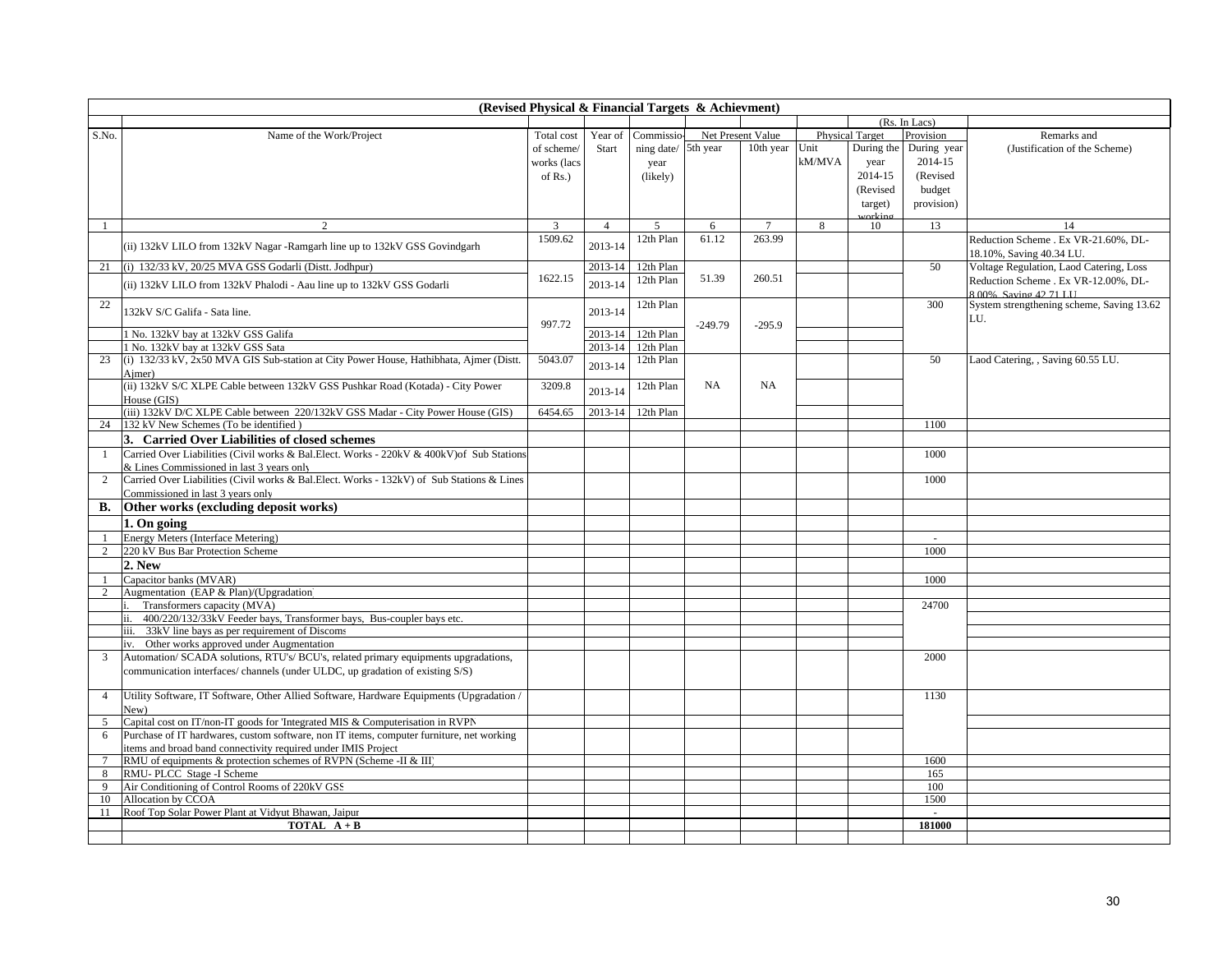| (Revised Physical & Financial Targets & Achievment) |                                                                                                                                  |             |                |            |          |                   |              |                        |               |                               |
|-----------------------------------------------------|----------------------------------------------------------------------------------------------------------------------------------|-------------|----------------|------------|----------|-------------------|--------------|------------------------|---------------|-------------------------------|
|                                                     |                                                                                                                                  |             |                |            |          |                   |              |                        | (Rs. In Lacs) |                               |
| S.No.                                               | Name of the Work/Project                                                                                                         | Total cost  | Year of        | Commissio  |          | Net Present Value |              | <b>Physical Target</b> | Provision     | Remarks and                   |
|                                                     |                                                                                                                                  | of scheme/  | Start          | ning date/ | 5th year | 10th year Unit    |              | During the             | During year   | (Justification of the Scheme) |
|                                                     |                                                                                                                                  | works (lacs |                | year       |          |                   | kM/MVA       | year                   | 2014-15       |                               |
|                                                     |                                                                                                                                  | of $Rs.$ )  |                | (likely)   |          |                   |              | 2014-15                | (Revised      |                               |
|                                                     |                                                                                                                                  |             |                |            |          |                   |              | (Revised               | budget        |                               |
|                                                     |                                                                                                                                  |             |                |            |          |                   |              | target)                | provision)    |                               |
|                                                     |                                                                                                                                  |             |                |            |          |                   |              | orkin                  |               |                               |
| -1                                                  | $\mathcal{D}$                                                                                                                    | 3           | $\overline{4}$ | 5          | 6        | $\tau$            | $\mathbf{8}$ | 10                     | 13            | 14                            |
| $\mathbf C$                                         | Deposit work                                                                                                                     |             |                |            |          |                   |              |                        |               |                               |
| $\mathbf{1}$                                        | 33 KV Line on 132 KV towers with ACSR Panther conductor from 1 32 KV GSS, Pokran                                                 |             |                |            |          |                   |              |                        |               |                               |
|                                                     | to Nachna Fanta (85 Kms) Sanctioned Estimate Rs 1413.40 Lacs Augumentation of                                                    |             |                |            |          |                   |              |                        |               |                               |
|                                                     | Transformer capacity by 20/25 MVA. 132/33 KV work at 1 32 KV GSS Pokran Sanctioned                                               |             |                |            |          |                   |              |                        |               |                               |
|                                                     | Estimate Rs 457.40 Lacs Shifting of towers falling in submersed part of 132 KV Chandan-                                          |             |                |            |          |                   |              |                        |               |                               |
|                                                     | Pokran lin near Biliva                                                                                                           |             |                |            |          |                   |              |                        |               |                               |
| $\overline{2}$                                      | 33 KV Bay Work at 220 KV GSS Boranada                                                                                            |             |                |            |          |                   |              |                        |               |                               |
| 3                                                   | 33 KV Bay Work at 220 KV GSS Boranada                                                                                            |             |                |            |          |                   |              |                        |               |                               |
| $\overline{4}$                                      | 33 KV Bay Work at 220 KV GSS Boranada                                                                                            |             |                |            |          |                   |              |                        |               |                               |
| .5                                                  | 33 KV Bay Work at 220 KV GSS Boranada                                                                                            |             |                |            |          |                   |              |                        |               |                               |
| 6                                                   | 220 KV DIG line from 220 KV GSS Pindwara to Railway TSS at Pindwara for M/s                                                      |             |                |            |          |                   |              |                        |               |                               |
|                                                     | DFCCIL App Length 10km. 2 Nos. 220 KV Bays at 220 KV GSS Pindwara for M/s                                                        |             |                |            |          |                   |              |                        |               |                               |
|                                                     | DFCCIL includino cost of shifting of 1 32 KV Binani ine. Installation of PLCC equipment                                          |             |                |            |          |                   |              |                        |               |                               |
|                                                     | 220 KV D/C line from 220 KV GSS Ball to Railway TSS at Falna for M/s DFCCIL App                                                  |             |                |            |          |                   |              |                        |               |                               |
|                                                     | Length 1 5 km 2 Nos. 220 KV Bays at 220 KV GSS Bali for M/s DFCCIL indudmo cost                                                  |             |                |            |          |                   |              |                        |               |                               |
|                                                     | of shifting of 132 KV Rani line. Installation of PLCC equipment                                                                  |             |                |            |          |                   |              |                        |               |                               |
| 8                                                   | 132/33 kV 20/25 MVA Trans. At PS-I Bap (IGNP) & construction of 03 nos. 33 kV bays                                               |             |                |            |          |                   |              |                        |               |                               |
|                                                     |                                                                                                                                  |             |                |            |          |                   |              |                        |               |                               |
| 9                                                   | Const of 132 kV S/C iorunda-Nimbol line                                                                                          |             |                |            |          |                   |              |                        |               |                               |
| 10                                                  | 01 no. 132 kVbayat 132 kV GSS. Borunda                                                                                           |             |                |            |          |                   |              |                        |               |                               |
| 11                                                  | Modification of 220 kV D/C Bilara-Haripur line                                                                                   |             |                |            |          |                   |              |                        |               |                               |
| 12                                                  | Cost of 2 Nos. 220 kV Bays at 220 kV GSS, Bilara                                                                                 |             |                |            |          |                   |              |                        |               |                               |
| 13                                                  | 220KV D/C line from 220KV GSS nos 220KV GSS at 220KV GSS Kishangarh                                                              |             |                |            |          |                   |              |                        |               |                               |
| 14                                                  | Modification of 220KV S/C Beawar Merta line                                                                                      |             |                |            |          |                   |              |                        |               |                               |
| 15<br>16                                            | Modification of 13KV S/C Beawar-Merta line<br>Construction of 220KV D/C line from 400KV GSS Babai to TSS DFCC along with two Nos |             |                |            |          |                   |              |                        |               |                               |
|                                                     |                                                                                                                                  |             |                |            |          |                   |              |                        |               |                               |
| 17                                                  | 220KV Bay at 400KV GSS Babai.                                                                                                    |             |                |            |          |                   |              |                        |               |                               |
| 18                                                  | Modification of 13KV S/C Sikar- Nawalgarh line<br>Modificstion of 220KV D/C KTPS-Beawar lme.                                     |             |                |            |          |                   |              |                        |               |                               |
| 19                                                  | 220KV D/C line from 220KV GSS Jethana to M/s DFCC with two nos 220KV GSS at                                                      |             |                |            |          |                   |              |                        |               |                               |
|                                                     | 220KV GSS Jethana.                                                                                                               |             |                |            |          |                   |              |                        |               |                               |
| 20                                                  | Const, of 132KV S/C line from 132KV GSS Danta to M/s Kanchan India Ltd., Danta with                                              |             |                |            |          |                   |              |                        |               |                               |
|                                                     | One No. 132KV Bayat Danta GSS.                                                                                                   |             |                |            |          |                   |              |                        |               |                               |
| 21                                                  | 220KV D/C line from 220KV GSS Reengus to M/s DFCC with two nos 220KV GSS at                                                      |             |                |            |          |                   |              |                        |               |                               |
|                                                     | 220KV GSS Reengus                                                                                                                |             |                |            |          |                   |              |                        |               |                               |
| 22                                                  | Modification of 13KV S/C Khetri-Chirawa line                                                                                     |             |                |            |          |                   |              |                        |               |                               |
| 23                                                  | 33 kV feeder bay at 132 kV GSS Bhatwar                                                                                           |             |                |            |          |                   |              |                        |               |                               |
| 24                                                  | 132 kV S/C line from 132 kV GSS Rasoolpur                                                                                        |             |                |            |          |                   |              |                        |               |                               |
| 25                                                  | 132 kV feeder bay at 132 kV GSS Rasoolpur for M/s J.K. Cement Mangrol                                                            |             |                |            |          |                   |              |                        |               |                               |
| 26                                                  | Deposit work for Raising the height of 440KV S/C HPR-Merta line b/w loc. No. 142C+3 to                                           |             |                |            |          |                   |              |                        |               |                               |
|                                                     | 143D+3 due to DFCCI for proper clearance chainage in case of detour 28360 (KM-564)                                               |             |                |            |          |                   |              |                        |               |                               |
| 27                                                  | (WIM NO. 10/12-13) Budget provision Rs.39082922/-                                                                                |             |                |            |          |                   |              |                        |               |                               |
|                                                     | Deposit work for shifting of 132 KV S/C Phulera-Dudu line b/w existing Railway Km/DFC                                            |             |                |            |          |                   |              |                        |               |                               |
|                                                     | chainage in case of detour 30300-30400 (approx.-1.156 km.) (WIM NO. 11/12-13) Budget                                             |             |                |            |          |                   |              |                        |               |                               |
|                                                     | provision Rs. 8780000/-                                                                                                          |             |                |            |          |                   |              |                        |               |                               |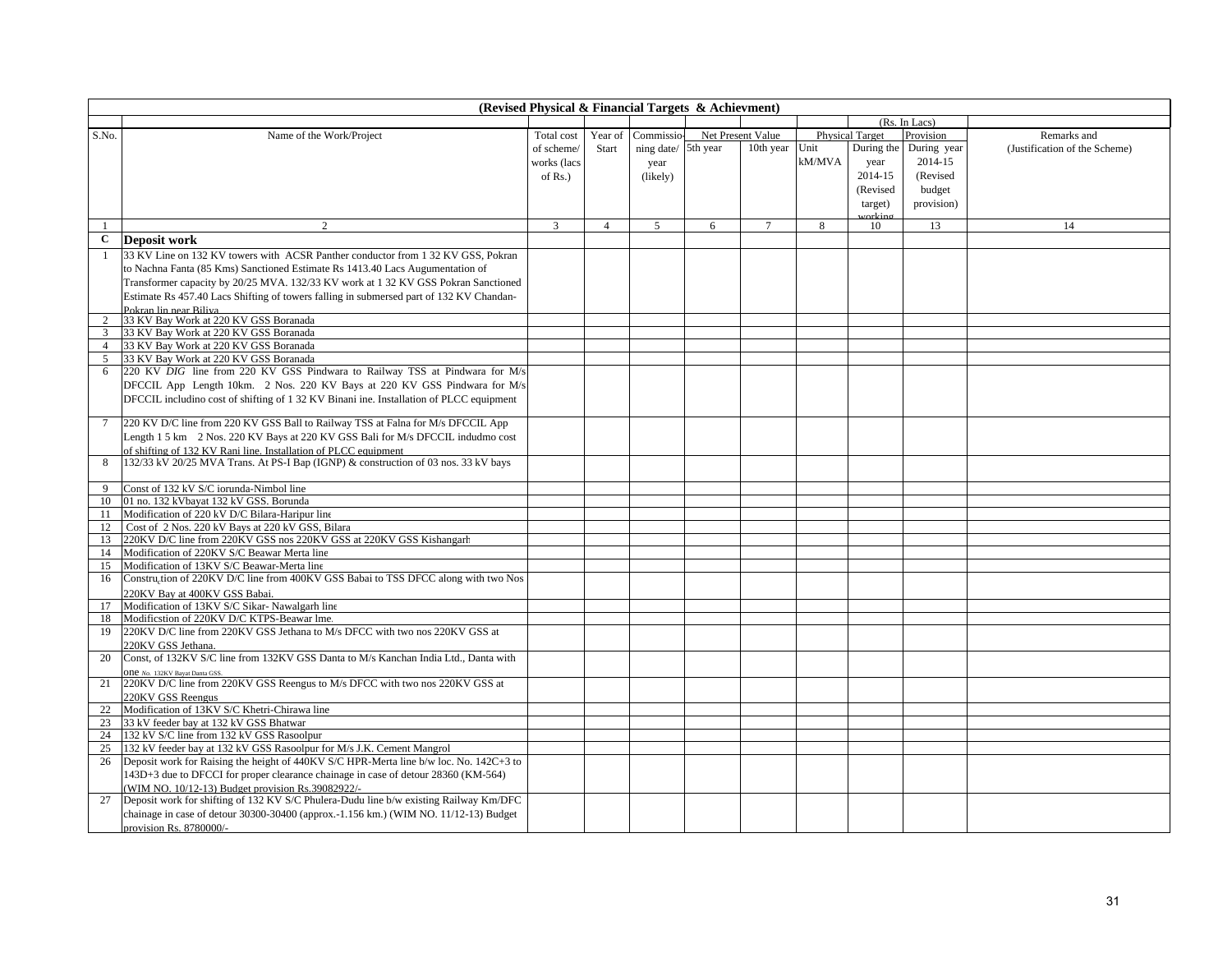|       |                                                                                                                                          | (Revised Physical & Financial Targets & Achievment) |          |                |                   |           |        |                        |                        |                               |
|-------|------------------------------------------------------------------------------------------------------------------------------------------|-----------------------------------------------------|----------|----------------|-------------------|-----------|--------|------------------------|------------------------|-------------------------------|
|       |                                                                                                                                          |                                                     |          |                |                   |           |        |                        | (Rs. In Lacs)          |                               |
| S.No. | Name of the Work/Project                                                                                                                 | Total cost                                          | Year of  | Commissio      | Net Present Value |           |        | <b>Physical Target</b> | Provision              | Remarks and                   |
|       |                                                                                                                                          | of scheme                                           | Start    | ning date/     | 5th year          | 10th year | Unit   |                        | During the During year | (Justification of the Scheme) |
|       |                                                                                                                                          | works (lacs                                         |          | year           |                   |           | kM/MVA | year                   | 2014-15                |                               |
|       |                                                                                                                                          | of $Rs.$ )                                          |          | (likely)       |                   |           |        | 2014-15                | (Revised               |                               |
|       |                                                                                                                                          |                                                     |          |                |                   |           |        | (Revised               | budget                 |                               |
|       |                                                                                                                                          |                                                     |          |                |                   |           |        |                        |                        |                               |
|       |                                                                                                                                          |                                                     |          |                |                   |           |        | target)                | provision)             |                               |
|       |                                                                                                                                          | 3                                                   | $\Delta$ | $\overline{5}$ | 6                 | $\tau$    | 8      | vorking<br>10          | 13                     | 14                            |
| 28    | Deposit work for shifting of 132 KV S/C Phulera-Sirsi line b/w existing Railway Km/DFC                                                   |                                                     |          |                |                   |           |        |                        |                        |                               |
|       | chainage in case of detour $31860-31900$ (approx.-1.220 km.) (WIM NO. 12/12-13) Budget                                                   |                                                     |          |                |                   |           |        |                        |                        |                               |
|       | provision Rs. 7214907/-                                                                                                                  |                                                     |          |                |                   |           |        |                        |                        |                               |
| 29    | Deposit work for shifting of 132 KV S/C Phulera-Dudu line b/w existing Railway Km/DFC                                                    |                                                     |          |                |                   |           |        |                        |                        |                               |
|       | chainage in case of detour 31400-31500 (approx.-0.334 km.) (WIM NO. 13/12-13) Budget                                                     |                                                     |          |                |                   |           |        |                        |                        |                               |
|       | provision Rs.4316422/-                                                                                                                   |                                                     |          |                |                   |           |        |                        |                        |                               |
| 30    | Deposit work for shifting of 132 KV S/C Phulera-heerapura line b/w existing Railway                                                      |                                                     |          |                |                   |           |        |                        |                        |                               |
|       | Km/DFC chainage in case of detour 31000-31100 (approx.-1.62 km.) (WIM NO. 14/12-13)                                                      |                                                     |          |                |                   |           |        |                        |                        |                               |
|       | Budget provision Rs.11719433/-                                                                                                           |                                                     |          |                |                   |           |        |                        |                        |                               |
| 31    | Deposit work for shifting of 132 KV S/C Phulera-Bagru line b/w existing Railway Km/DFC                                                   |                                                     |          |                |                   |           |        |                        |                        |                               |
|       | chainage in case of detour 30500-30600 (approx.-0.840 km.) (WIM NO. 15/12-13) Budget                                                     |                                                     |          |                |                   |           |        |                        |                        |                               |
|       | provision Rs.8279694/-                                                                                                                   |                                                     |          |                |                   |           |        |                        |                        |                               |
| 32    | Deposit work for const of 33 KV feeder bay for RHB colony sector-8 I.G.Nagar from 220                                                    |                                                     |          |                |                   |           |        |                        |                        |                               |
|       | KV I.G.Nagar                                                                                                                             |                                                     |          |                |                   |           |        |                        |                        |                               |
| 33    | Deposit work regarding re-designing the profile & shifting of 132 KV LILO HT line crossing                                               |                                                     |          |                |                   |           |        |                        |                        |                               |
|       | at Bhankrota, kothari farm house, NH-8 JPR                                                                                               |                                                     |          |                |                   |           |        |                        |                        |                               |
| 34    | Raising work of 132 KV D/C Kota-Jawahar Sagar Ckt. No.- 2 and 3 from Location No.- 22                                                    |                                                     |          |                |                   |           |        |                        |                        |                               |
|       | A to 25 A (Deposit work of NHAI)                                                                                                         |                                                     |          |                |                   |           |        |                        |                        |                               |
| 35    | Const. of 1 no. 132 KV feeder bay alongwith 132 KV S/C line from 132 KV GSS, Tizara in                                                   |                                                     |          |                |                   |           |        |                        |                        |                               |
|       | favour of M/s Kajaria Ceramics Ltd., vill. Gailpur, Tehsil- Tizara, Alwar (Deposit Work)                                                 |                                                     |          |                |                   |           |        |                        |                        |                               |
|       |                                                                                                                                          |                                                     |          |                |                   |           |        |                        |                        |                               |
| 36    | Const. of 1 no. 33 KV bay for BPCL at 220 KV GSS, Bharatpur                                                                              |                                                     |          |                |                   |           |        |                        |                        |                               |
|       |                                                                                                                                          |                                                     |          |                |                   |           |        |                        |                        |                               |
| 37    | Re-routing & dismentaling of 220 KV D/C Line Alwar-Bhiwadi and Bhiwadi (PGCIL) Line                                                      |                                                     |          |                |                   |           |        |                        |                        |                               |
|       | in the premises of RIICO                                                                                                                 |                                                     |          |                |                   |           |        |                        |                        |                               |
| 38    | Shifting/Modification of 132KV Dausa - Lalsot line crossing for proposed Rly. Tracl                                                      |                                                     |          |                |                   |           |        |                        |                        |                               |
| 39    | Raising the height of 132KV Puranaghat - Sitapura line between location N.45-46 at                                                       |                                                     |          |                |                   |           |        |                        |                        |                               |
| 40    | Jagaatpura<br>Shifting/raising the height of 132KV S/C Neemrana-Behror line Crossing over the                                            |                                                     |          |                |                   |           |        |                        |                        |                               |
|       |                                                                                                                                          |                                                     |          |                |                   |           |        |                        |                        |                               |
| 41    | Comml.plot SP2/6C Neemrana of Sh. Naveen Goar.<br>Shifting/modification of 132Kv Hindaun-Gangapur line between Location No. 228 & 229 at |                                                     |          |                |                   |           |        |                        |                        |                               |
|       | crossing new Dausa-Gangapur Railway line                                                                                                 |                                                     |          |                |                   |           |        |                        |                        |                               |
|       | <b>Total C</b>                                                                                                                           |                                                     |          |                |                   |           |        |                        |                        |                               |
|       |                                                                                                                                          |                                                     |          |                |                   |           |        |                        |                        |                               |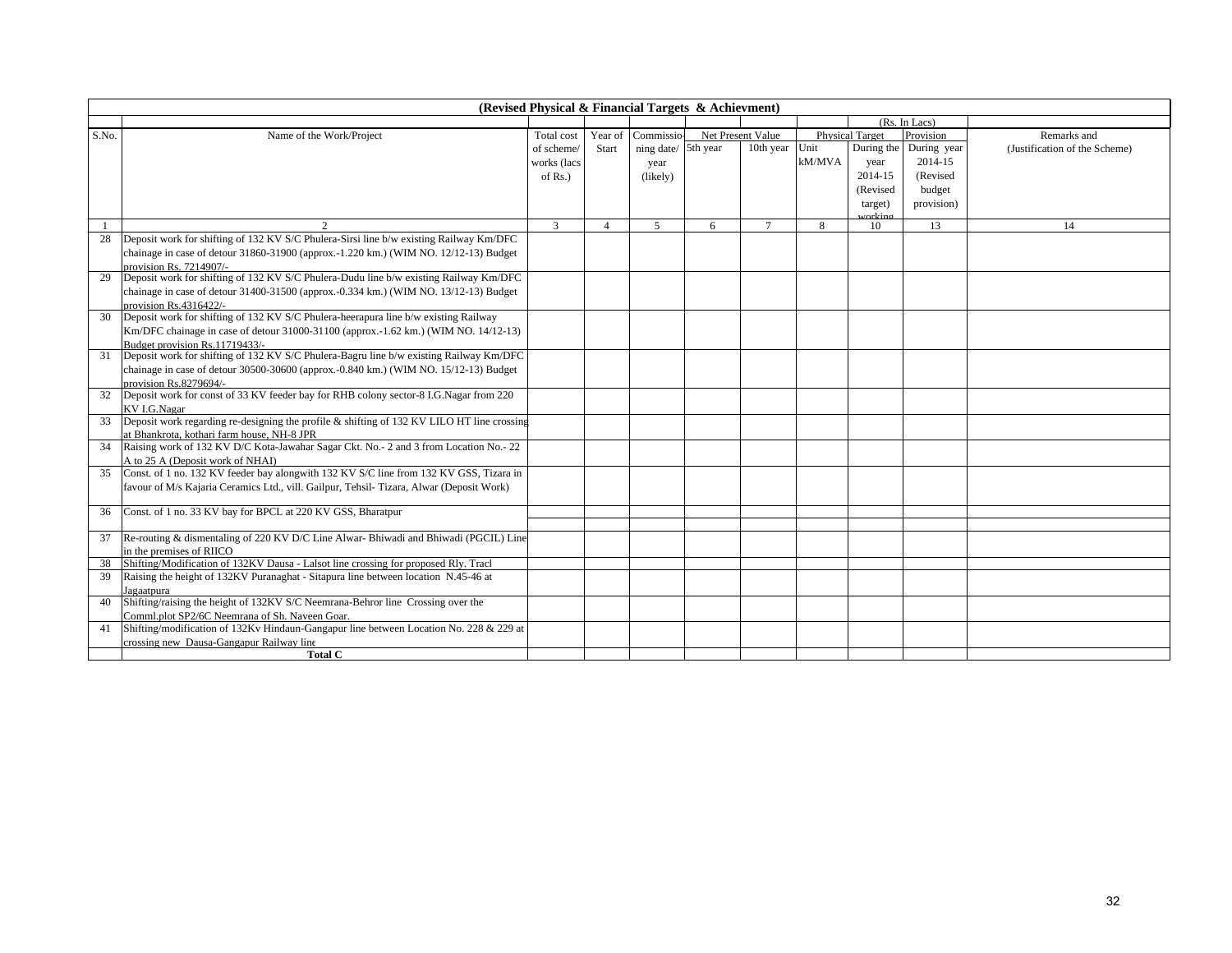|                                |                                                                                                                                                                        |                    |                   |                             |          |          |                   |                         |                                           | Form 3       |         |         |
|--------------------------------|------------------------------------------------------------------------------------------------------------------------------------------------------------------------|--------------------|-------------------|-----------------------------|----------|----------|-------------------|-------------------------|-------------------------------------------|--------------|---------|---------|
|                                | RAJ. RAJYA VIDYUT PRASARAN NIGAM LTD.                                                                                                                                  |                    |                   |                             |          |          |                   |                         |                                           |              |         |         |
|                                | <b>Investment Proposals for the Financial Year 2014-15 (Proposed)</b>                                                                                                  |                    |                   |                             |          |          |                   |                         |                                           |              |         |         |
|                                | (Source of Funding)                                                                                                                                                    |                    |                   |                             |          |          |                   |                         |                                           |              |         |         |
|                                |                                                                                                                                                                        |                    |                   |                             |          |          |                   |                         |                                           |              |         |         |
| S.No.                          | Name of the Work/Project                                                                                                                                               | Total cost         |                   | total cost to be funded by  |          |          |                   |                         | Expenses(Provision) funded during current |              |         | Remarks |
|                                |                                                                                                                                                                        | of scheme/         |                   |                             |          |          |                   | year                    |                                           | (2014-15) by |         |         |
|                                |                                                                                                                                                                        | works (lacs        |                   |                             |          |          |                   |                         |                                           |              |         |         |
|                                |                                                                                                                                                                        | of $Rs.$ )         | equity            | debt                        | user's   | grants/s | equity            | debt                    | Provisio                                  | user's       | grants/ |         |
|                                |                                                                                                                                                                        |                    | (20%)             | (80%)                       | contribu | ubsidy   | (20%)             | $(80\%)$                | n (plan)                                  | contribu     | subsidy |         |
|                                |                                                                                                                                                                        |                    |                   |                             | tion     |          | Approx.           | Approx                  |                                           | tion         |         |         |
|                                |                                                                                                                                                                        |                    |                   |                             |          |          |                   |                         |                                           |              |         |         |
| -1                             | $\overline{2}$                                                                                                                                                         | $\mathbf{3}$       | $\overline{4}$    | -5                          | -6       |          | -8                | -9                      | $10\,$                                    | 11           | 12      | 22      |
| $\mathbf{A}$                   | <b>Approved Scheme</b>                                                                                                                                                 |                    |                   |                             |          |          |                   |                         |                                           |              |         |         |
|                                | 1. ON GOING SCHEMES                                                                                                                                                    |                    |                   |                             |          |          |                   |                         |                                           |              |         |         |
| 1                              | <b>765kV SCHEMES</b>                                                                                                                                                   |                    |                   |                             |          |          |                   |                         |                                           |              |         |         |
|                                | Composite Power Evacuation System {Chhabra Super Critical TPS (2x660MW) & Kalisindh TPS (2x600 MW)                                                                     |                    |                   |                             |          |          |                   |                         |                                           |              |         |         |
| $\mathbf{1}$                   | 765/400 kV GSS at Phagi(Jaipur South) alongwith 2 sets of 765kV, 3x80 MVAR (single phase) Line Reactors and 400kV, 1x125                                               | 83285.06           | 16657.01          | 66628.05                    |          |          | 3000.00           | 12000.00                | 15000                                     |              |         |         |
|                                | MVAR Bus Reactor at Phagi (Jaipur South)                                                                                                                               |                    |                   |                             |          |          |                   |                         |                                           |              |         |         |
| 2                              | 400/765 kV GSS at Anta(Baran) Pooling Station alongwith 2 sets of 765kV, 3x80 MVAR (single phase) Line Reactors.                                                       | 50463.53           | 10092.71          | 40370.82                    |          |          | 4120.00           | 16480.00                | 20600                                     |              |         |         |
| 3                              | 765 kV, 1X S/C Anta- Phagi(Jaipur South) ckt - I                                                                                                                       | 34080.79           | 6816.16           | 27264.63                    |          |          | 50.00             | 200.00                  | 250                                       |              |         |         |
| $\overline{4}$                 | 765 kV, 1 X S/C Phagi(Jaipur South)- Anta ckt -II                                                                                                                      | 34080.79           | 6816.16           | 27264.63                    |          |          |                   |                         |                                           |              |         |         |
|                                | Evacuation system for Kawai Super Critical TPS (2x660MW)<br>Additional 1x1500 MVA, 765/400 kV transformer (3rd transformer) at 765/400 kV pooling station Anta (Baran) |                    | 3232.22           | 12928.90                    |          |          |                   | Incl in I.2 Incl in I.2 |                                           |              |         |         |
| 5                              |                                                                                                                                                                        | 16161.12           |                   |                             |          |          | Incl in<br>I.2    |                         |                                           |              |         |         |
| $\mathbf{I}$                   | 400kV Schemes                                                                                                                                                          |                    |                   |                             |          |          |                   |                         |                                           |              |         |         |
|                                |                                                                                                                                                                        |                    |                   |                             |          |          |                   |                         |                                           |              |         |         |
|                                | Composite Evacuation System [Chhabra Super Critical TPS (2x660MW) and Kalisindh TPS (2x600 MW)                                                                         |                    |                   |                             |          |          | 520.00            | 2080.00                 | 2600                                      |              |         |         |
| $\mathbf{1}$<br>$\overline{c}$ | 400/220 kV GSS at Ajmer<br>Terminal 400 kV Bays at existing 400 kV Substation at Heerapura                                                                             | 12334.01<br>996.09 | 2466.80<br>199.22 | 9867.21<br>796.87           |          |          |                   |                         |                                           |              |         |         |
| 3                              | 400 kV D/C (Quad Moose) Kalisindh TPS -Anta(Baran) Pooling Station Line (For Kalisingdh TPS)                                                                           | 18948.83           | 3789.77           | 15159.06                    |          |          | 10.00             | 40.00                   | 50                                        |              |         |         |
| $\overline{4}$                 | 400 kV D/C (Quad Moose) Chhabra SCTPS - Anta(Baran) Pooling Station Line (For Chhabra TPS)                                                                             | 24632.16           | 4926.43           | 19705.73                    |          |          | 40.00             | 160.00                  | 200                                       |              |         |         |
| 5                              | 400 kV D/C (Twin Moose) Phagi (Jaipur 765 kV)-Ajmer Line                                                                                                               | 11603.74           | 2320.75           | 9282.99                     |          |          | 400               | 1600                    | 2000                                      |              |         |         |
| 6                              | 400 kV D/C Phagi (Jaipur) - Heerapura line                                                                                                                             | 3716.19            | 743.24            | 2972.95                     |          |          |                   |                         |                                           |              |         |         |
|                                | <b>Power Evacuation of Banswara Super Critical TPS</b>                                                                                                                 |                    |                   |                             |          |          |                   |                         |                                           |              |         |         |
| $\tau$                         | 400/220 kV GSS at Jodhpur (New) alongwith 400kV, 1x80 MVAR Bus Reactor and 2x50MVAR Line Reactors at Jodhpur end of                                                    | 14790.96           | 2958.19           | 11832.77                    |          |          | 140.00            | 560.00                  | 700                                       |              |         |         |
|                                | 400kV D/C Udaipur -Jodhpur (New) line. (Under normal development)                                                                                                      |                    |                   |                             |          |          |                   |                         |                                           |              |         |         |
| 8                              | 400/220 kV GSS at Chittorgarh alongwith 400kV, 1x80 MVAR Bus Reactor, and 2x50MVAR Line Reactors at Chittorgarh end of                                                 | 13834.05           | 2766.81           | 11067.24                    |          |          | 60                | 240                     | 300                                       |              |         |         |
|                                | 400kV D/C Banswara TPS-Chittorgarh line. (Under normal development)                                                                                                    |                    |                   |                             |          |          |                   |                         |                                           |              |         |         |
| 9                              | Terminal 400 kV Bays at existing 400kV Substation Bhilwara                                                                                                             | 2440.86            | 488.17            | 1952.69                     |          |          |                   |                         |                                           |              |         |         |
|                                | 400kV Interconnecting Lines (Banswara Evacuation):                                                                                                                     |                    |                   |                             |          |          |                   |                         |                                           |              |         |         |
| 10                             | 400 kV D/C Chittorgarh-Bhilwara (Twin Moose) Line (Under normal development)                                                                                           | 4644.14            | 928.83            | 3715.31<br>2784.72 11138.88 |          |          | 500.00            | 2000.00                 | 2500<br>3000                              |              |         |         |
| 11<br>12                       | 400 kV D/C Bhilwara-Ajmer (Twin Moose) Line<br>LILO of 400kV Jodhpur -Merta line at 400 kV GSS Jodhpur(New)                                                            | 13923.6<br>3716.19 | 743.24            | 2972.95                     |          |          | 600.00<br>220.00  | 2400.00<br>880.00       | 1100                                      |              |         |         |
|                                | <b>Power Evacuation Scheme of Suratgarh Super Critical TPS</b>                                                                                                         |                    |                   |                             |          |          |                   |                         |                                           |              |         |         |
| 13                             | 400/220 kV GSS at Babai (Jhunjhunu) alongwith 400kV, 1x80 MVAR Bus Reactor and 2x80MVAR Line Reactors at Babai end of                                                  | 14388.31           | 2877.66           | 11510.65                    |          |          | 320.00            | 1280.00                 | 1600                                      |              |         |         |
|                                | 400kV D/C Suratgarh TPS-Babai (Jhunjhunu) line.                                                                                                                        |                    |                   |                             |          |          |                   |                         |                                           |              |         |         |
| 14                             | Terminal 400 kV Bays at existing 400 kV Substation Bikaner (with 400kV, 1x50 MVAR Shunt Line Reactor at Bikaner end of 400kV                                           | 2760.19            | 552.04            | 2208.15                     |          |          |                   |                         |                                           |              |         |         |
|                                | S/C Bikaner-Merta line.)                                                                                                                                               |                    |                   |                             |          |          |                   |                         |                                           |              |         |         |
| 15                             | Terminal 400 kV Bay at existing 400 kV Substation Mertacity with 400kV, 1x50 MVAR Shunt Line Reactor at Merta end of 400kV                                             | 1387.99            | 277.60            | 1110.39                     |          |          |                   |                         |                                           |              |         |         |
|                                | S/C Bikaner-Merta line.                                                                                                                                                |                    |                   |                             |          |          |                   |                         |                                           |              |         |         |
| 16                             | 400kV Interconnecting Lines (Suratgarh Super Critical TPS Evacuation):                                                                                                 |                    |                   |                             |          |          |                   |                         |                                           |              |         |         |
| 17                             | 400 kV D/C Suratgarh TPS- Babai (Jhunjhunu)(Quad Moose) Line                                                                                                           | 43576.58           | 8715.32           | 34861.26                    |          |          | 1040.00           | 4160.00                 | 5200                                      |              |         |         |
| 18                             | 400 kV S/C Bikaner- Merta (Twin Moose) Line                                                                                                                            | 11899.74           | 2379.95           | 9519.79                     |          |          | 400.00            | 1600.00                 | 2000                                      |              |         |         |
|                                | <b>Evacuation system for Kawai Super Critical TPS (2x660MW)</b>                                                                                                        | 14944.75           | 2988.95           | 11955.80                    |          |          |                   | 40.00                   |                                           |              |         |         |
| 19                             | (i) 400 kV D/C (Quad Moose) Kawai SCTPS-765/400 kV Anta (Baran) line<br>(ii) 3 nos. 400 kV bays at 765/400 kV Anta(Baran) Pooling Station                              | Incl. in           | Incl. in          | Incl. in                    |          |          | 10.00<br>Incl. in | Incl. in                | 50<br>Incl. in                            |              |         |         |
|                                |                                                                                                                                                                        | I.A.5              | I.A.5             | I.A.5                       |          |          | 765kV             | 765kV                   | 765kV                                     |              |         |         |
|                                |                                                                                                                                                                        |                    |                   |                             |          |          | Anta              | Anta                    | Anta                                      |              |         |         |
|                                | Transmission System for New Solar and Wind Power Plants in Jaisalmer, Barmer & Jodhpur District                                                                        |                    |                   |                             |          |          |                   |                         |                                           |              |         |         |
|                                |                                                                                                                                                                        |                    |                   |                             |          |          |                   |                         |                                           |              |         |         |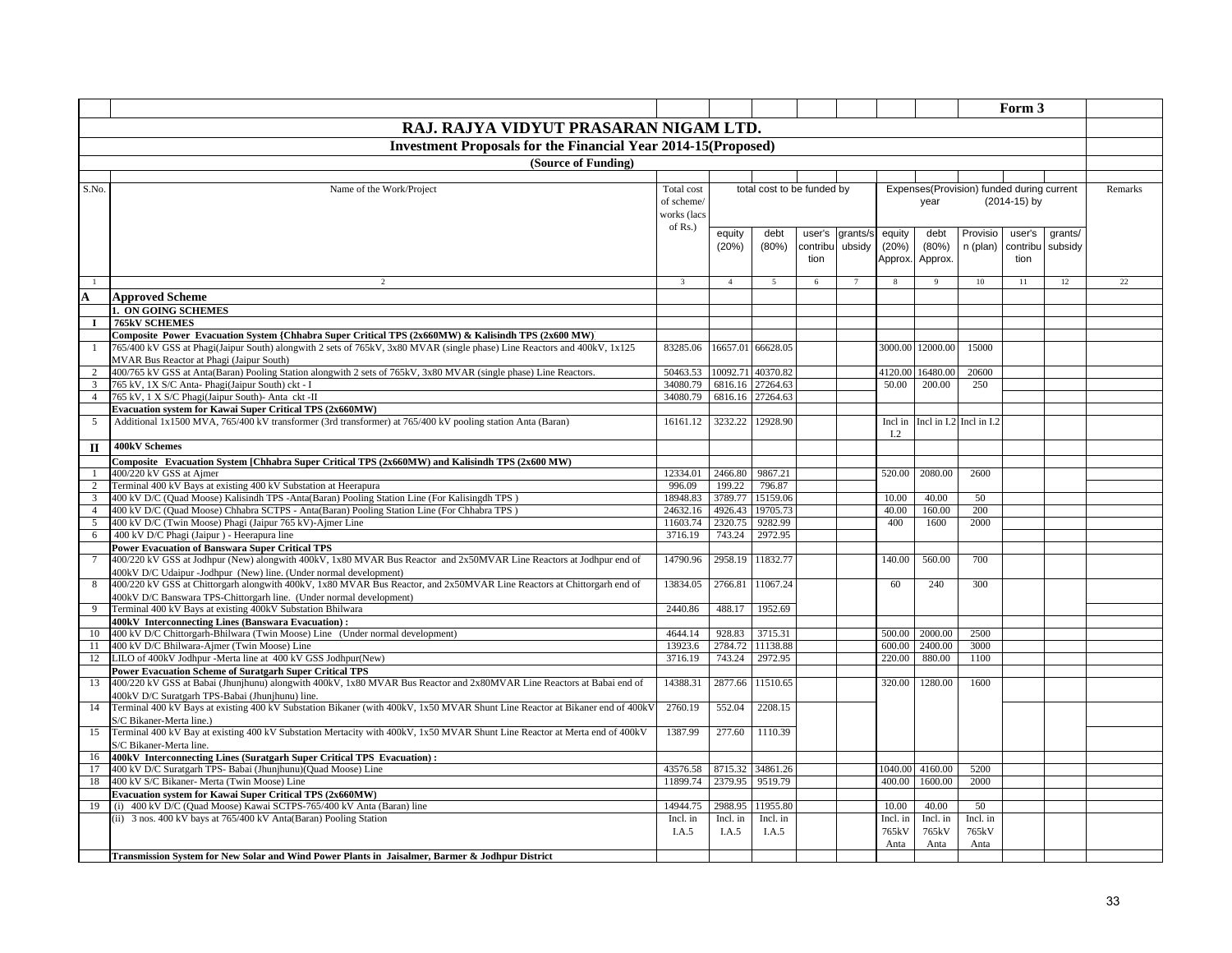|                | (Source of Funding)                                                                                                                                      |                         |                |                            |          |                |         |              |                                           |              |         |         |
|----------------|----------------------------------------------------------------------------------------------------------------------------------------------------------|-------------------------|----------------|----------------------------|----------|----------------|---------|--------------|-------------------------------------------|--------------|---------|---------|
|                |                                                                                                                                                          |                         |                |                            |          |                |         |              |                                           |              |         |         |
| S.No.          | Name of the Work/Project                                                                                                                                 | Total cost              |                | total cost to be funded by |          |                |         |              | Expenses(Provision) funded during current |              |         | Remarks |
|                |                                                                                                                                                          | of scheme/              |                |                            |          |                |         | year         |                                           | (2014-15) by |         |         |
|                |                                                                                                                                                          | works (lacs             |                |                            |          |                |         |              |                                           |              |         |         |
|                |                                                                                                                                                          | of $Rs.$ )              |                |                            |          |                |         |              |                                           |              |         |         |
|                |                                                                                                                                                          |                         | equity         | debt                       | user's   | grants/s       | equity  | debt         | Provisio                                  | user's       | grants/ |         |
|                |                                                                                                                                                          |                         | (20%)          | (80%)                      | contribu | ubsidy         | (20%)   | (80%)        | n (plan)                                  | contribu     | subsidy |         |
|                |                                                                                                                                                          |                         |                |                            | tion     |                | Approx. | Approx.      |                                           | tion         |         |         |
|                |                                                                                                                                                          |                         |                |                            |          |                |         |              |                                           |              |         |         |
| $\overline{1}$ | $\overline{2}$                                                                                                                                           | $\overline{\mathbf{3}}$ | $\overline{4}$ | 5                          | 6        | $\overline{7}$ |         | $\mathbf{Q}$ | 10                                        | 11           | 12      | 22      |
| 20             | 400/220 kV, 3 X 500 MVA and 220/132kV, 3x160 MVA with 132/33kV, 2x40/50 MVA Pooling Sub-Station GSS at Ramgarh                                           | 30820.43                | 6164.09        | 24656.34                   |          |                | 260.00  | 1040.00      | 1300                                      |              |         |         |
|                | (Jaisalmer) alongwith 400kV, 1x125 MVAR, 400kV Shunt Reactor (Bus type) and 2x50 MVAR Shunt Reactor (line type) for 400kV                                |                         |                |                            |          |                |         |              |                                           |              |         |         |
|                | D/C Ramgarh-Bhadla line (ADB TR-1)                                                                                                                       |                         |                |                            |          |                |         |              |                                           |              |         |         |
| 21             | 400/220 kV, 3 X 315 MVA and 220/132kV, 3x160 MVA with 132/33kV, 2x40/50 MVA Pooling Sub-Station GSS at Bhadla                                            | 33616.41                |                | 6723.28 26893.13           |          |                | 260.00  | 1040.00      | 1300                                      |              |         |         |
|                | (Jodhpur) alongwith 400kV, 1x125 MVAR Shunt Reactor (Bus type) and 4x50 MVAR, 400kV Shunt Reactors (Line type) for Bhadla                                |                         |                |                            |          |                |         |              |                                           |              |         |         |
|                | ends of 400kV D/C Bhadla-Bikaner line, 400kV LILO Jodhpur-Merta at Bhadla line and 400kV D/C Ramgarh-Bhadla line. (ADB                                   |                         |                |                            |          |                |         |              |                                           |              |         |         |
|                | $TR-1)$                                                                                                                                                  | 8832.48                 |                | 7065.98                    |          |                | 20.00   |              | 100                                       |              |         |         |
| 22             | Augmentation of 400kV GSS Akal by installation of 400/220 kV, 1 X500 MVA Transformer alongwith 400kV, 1x125 MVAR Bus                                     |                         | 1766.50        |                            |          |                |         | 80.00        |                                           |              |         |         |
| 23             | Reactor and 400kV, 2x50 MVAR Shunt Reactor (line type) for proposed 400kV Akal-Jodhpur (New) line. (ADB TR-1)<br>Augmentation of 400kV GSS Jodhpur (New) |                         |                |                            |          |                |         |              |                                           |              |         |         |
|                | (i) 2x50 MVAR, 400kV Shunt Reactor (line type) at 400kV GSS Jodhpur (New) for 400kV D/C Akal-Jodhpur(New) line                                           | 3701.39                 | 740.28         | 2961.11                    |          |                | Incl in | Incl in      | Incl in                                   |              |         |         |
|                | (ii) 400kV bays at Jodhpur (New) for LILO of one ckt. of 400kV D/C Raj West LTPS-Jodhpur line.                                                           |                         |                |                            |          |                | 400 kV  | 400 kV       | 400 kV                                    |              |         |         |
| 24             | Augmentation at 400kV GSS Barmer                                                                                                                         |                         |                |                            |          |                |         |              |                                           |              |         |         |
|                | (i) 1x125 MVAR, 400kV Shunt Reactor (Bus type) at 400kV GSS Barmer (ADB TR-1)                                                                            | 3177.51                 | 635.50         | 2542.01                    |          |                | 20      | 80           | 100                                       |              |         |         |
|                | (ii) 400kV bays for 400kV D/C Barmer-Bhinmal (PG) line                                                                                                   |                         |                |                            |          |                |         |              |                                           |              |         |         |
| 25             | Augmentation at 400kV GSS Bikaner                                                                                                                        |                         |                |                            |          |                |         |              |                                           |              |         |         |
|                | (i) 1x125 MVAR, 400kV Bus Reactor at 400kV GSS Bikaner GSS (ADB TR-1)                                                                                    |                         |                |                            |          |                |         |              |                                           |              |         |         |
|                | (ii) 400kV Bays for 400kV D/C Bhadla-Bikaner line and 400kV D/C Bikaner-Sikar (PGCIL) line at Bikaner end of the lines                                   | 4968.21                 | 993.64         | 3974.57                    |          |                | 20.00   | 80.00        | 100.00                                    |              |         |         |
| 26             | 400kV Interconnecting Lines (New Solar & Wind Plants):                                                                                                   |                         |                |                            |          |                |         |              |                                           |              |         |         |
|                | (i) 400 kV D/C Ramgarh(Jaisalmer)-Akal (Jaisalmer) line (Twin Moose) (ADB TR-1)                                                                          | 9931.72                 | 1986.34        | 7945.38                    |          |                | 60.00   | 240.00       | 300                                       |              |         |         |
|                | (ii) 400 kV D/C Ramgarh-Bhadla line (Twin Moose)                                                                                                         | 17873.13                | 3574.63        | 14298.50                   |          |                | 700.00  | 2800.00      | 3500                                      |              |         |         |
|                | (iii) 400 kV D/C Bhadla-Bikaner line (Quad Moose)                                                                                                        | 42589.27                | 8517.85        | 34071.42                   |          |                | 1300.00 | 5200.00      | 6500                                      |              |         |         |
|                | (iv) 400 kV D/C line from 400/220kV Pooling Station Bhadla to LILO point at 400kV S/C Jodhpur-Merta line (Twin Moose) (ADB                               | 15887.78                | 3177.56        | 12710.22                   |          |                | 40.00   | 160.00       | 200                                       |              |         |         |
|                | $TR-1$                                                                                                                                                   |                         |                |                            |          |                |         |              |                                           |              |         |         |
|                | (v) 400 kV D/C Barmer-Bhinmal (PGCIL) line (Twin Moose) (ADB TR-1)                                                                                       | 13902.43                | 2780.49        | 11121.94                   |          |                | 20.00   | 80.00        | 100                                       |              |         |         |
|                | (vi) LILO of one circuit of 400kV D/C Raj West-Jodhpur line at 400kV GSS Jodhpur (New) (Twin Moose)                                                      | 4968.34                 | 993.67         | 3974.67                    |          |                | 700.00  | 2800.00      | 3500                                      |              |         |         |
| 27             | Inter-connect RVPN's 765/400 kV Anta GSS to PGCIL's 400/220 kV Kota GSS                                                                                  |                         |                |                            |          |                |         |              |                                           |              |         |         |
|                | (i) LILO of $2nd$ circuit of 400 kV D/C Chhabra TPS-Dahra section at 765/400 kV Anta GSS                                                                 | 92.65                   | 18.53          | 74.12                      |          |                | 60      | 240          | 300                                       |              |         |         |
|                | (ii) 400kV bay equipments work at 765/400kV Anta GSS                                                                                                     | 1811.54                 | 362.31         | 1449.24                    |          |                |         |              |                                           |              |         |         |
|                | (iii) 400 kV S/C line extension from 765/400 kV Anta GSS to PGCIL's 400/220 kV Kota GSS                                                                  | 2686.80                 | 537.36         | 2149.44                    |          |                |         |              |                                           |              |         |         |
| 28             | 400 kV GSS Deedwana (RVPN Scope)                                                                                                                         |                         |                |                            |          |                |         |              |                                           |              |         |         |
|                | (i) 1 No. 400kV bay at 400kV GSS Bikaner (For termination of 400kV S/C Bikaner - Deedwana line at Bikaner end)                                           | 1849.58                 | 369.916        | 1479.664                   |          |                | 40      | 160          | 200                                       |              |         |         |
|                | (ii) 1 No. 400kV bay at 400kV GSS Ajmer (For termination of 400kV S/C Ajmer - Deedwana line at Ajmer end)                                                |                         |                |                            |          |                |         |              |                                           |              |         |         |
|                | 400 kV GSS Alwar (RVPN Scope)                                                                                                                            |                         |                |                            |          |                |         |              |                                           |              |         |         |
|                | (i) 1 No. 400kV bay at 400kV GSS Hindaun (For termination of 400kV S/C Hindaun - Alwar line at Hindaun end)                                              | 1346.62                 | 269.32         | 1077.30                    |          |                | 40.00   | 160.00       | 200                                       |              |         |         |
| Ш              | 220kV SCHEMES                                                                                                                                            |                         |                |                            |          |                |         |              |                                           |              |         |         |
|                | Normal development works<br>Jaipur City EHV network strengthening scheme-1                                                                               |                         |                |                            |          |                |         |              |                                           |              |         |         |
| (a)            | 220/132kV, 2x160 MVA capacity GIS Substation at Mansarovar (Jaipur) alongwith associated lines and allied works                                          |                         |                |                            |          |                |         |              |                                           |              |         |         |
|                | i. 220 kV GIS Substation at existing 132 kV Substation at Mansarovar (Jaipur)                                                                            | 7476.20                 | 1495.24        | 5980.96                    |          |                | 40      | 160          | 200                                       |              |         |         |
|                | ii. Up-gradation of existing 132 kV D/C Line to 220 kV D/C Lines Between 220 kV Sanganer to 220 kV Mansarovar                                            | 723.52                  | 144.70         | 578.82                     |          |                |         |              |                                           |              |         |         |
|                | iii. 2 Nos. 220 kV Terminal Bays at 220 kV Substation at Sanganer                                                                                        | 236.83                  | 47.37          | 189.46                     |          |                |         |              |                                           |              |         |         |
|                | iv. (a) 220 kV S/C Tapping Line on Tubular Pole/Narrow base Tower (1.5 Km), 220 kV D/C Composite Portion on Tubular Pole/                                | 4387.28                 | 877.46         | 3509.82                    |          |                |         |              |                                           |              |         |         |
|                | Narrow base Tower (2 Km) by conversion of existing 132 kV S/C Heerapura-Sanganer Line & 220 kV XLPE Cable S/C (2.5 Km)                                   |                         |                |                            |          |                |         |              |                                           |              |         |         |
|                | from Tapping Point. (LILO of Sanganer-Heerapura line for Mansarovar)                                                                                     |                         |                |                            |          |                |         |              |                                           |              |         |         |
|                | (b) 220 kV XLPE Cable S/C from Tapping Point.                                                                                                            |                         |                |                            |          |                |         |              |                                           |              |         |         |
|                | v. 1 Nos. 220 kV Terminal Bays at 400 or 220 kV Substation at Heerapura                                                                                  | 118.41                  | 23.68          | 94.73                      |          |                |         |              |                                           |              |         |         |
|                | vi. 132 kV Terminal Bay at existing 132 kV Substation at Chambal                                                                                         | 59.54                   | 11.91          | 47.63                      |          |                |         |              |                                           |              |         |         |
|                | (b) 220kV GIS Substation at Nallah Power House (Jaipur) alongwith associated lines and allied works                                                      |                         |                |                            |          |                |         |              |                                           |              |         |         |
|                | i. 220 kV GIS substation at existing 132 kV Nallah Power House, Jaipur                                                                                   | 6933.93                 |                | 1386.79 5547.14            |          |                | 80      | 320          | 400                                       |              |         |         |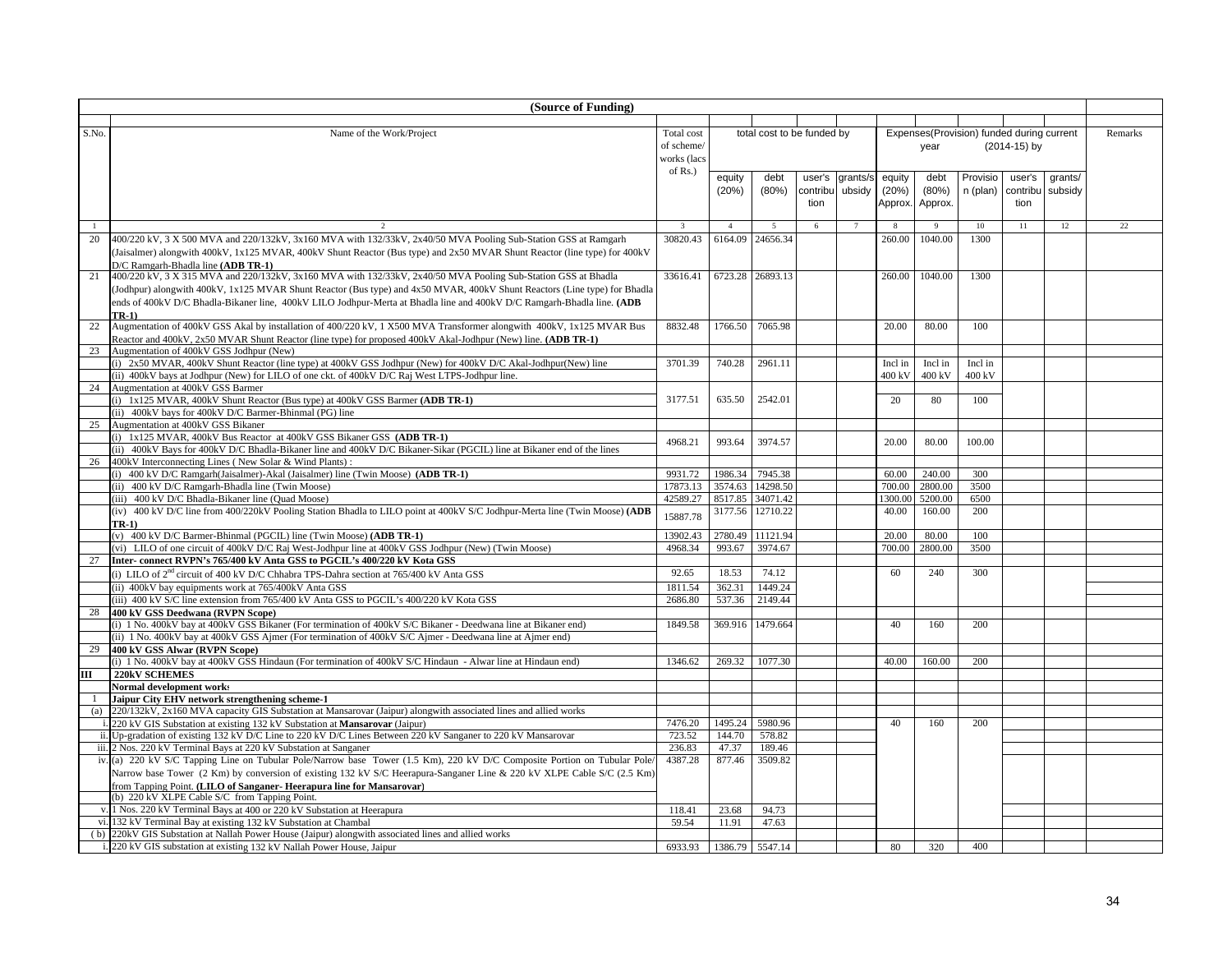|                 | (Source of Funding)                                                                                                              |                          |                |                            |          |                |         |              |                                           |              |         |                 |
|-----------------|----------------------------------------------------------------------------------------------------------------------------------|--------------------------|----------------|----------------------------|----------|----------------|---------|--------------|-------------------------------------------|--------------|---------|-----------------|
|                 |                                                                                                                                  |                          |                |                            |          |                |         |              |                                           |              |         |                 |
| S.No.           | Name of the Work/Project                                                                                                         | Total cost               |                | total cost to be funded by |          |                |         |              | Expenses(Provision) funded during current |              |         | Remarks         |
|                 |                                                                                                                                  | of scheme/               |                |                            |          |                |         | year         |                                           | (2014-15) by |         |                 |
|                 |                                                                                                                                  | works (lacs              |                |                            |          |                |         |              |                                           |              |         |                 |
|                 |                                                                                                                                  | of Rs.)                  | equity         | debt                       | user's   | grants/s       | equity  | debt         | Provisio                                  | user's       | grants/ |                 |
|                 |                                                                                                                                  |                          | (20%)          | (80%)                      | contribu | ubsidy         | (20%)   | (80%)        | n (plan) contribu                         |              | subsidy |                 |
|                 |                                                                                                                                  |                          |                |                            | tion     |                | Approx. | Approx.      |                                           | tion         |         |                 |
|                 |                                                                                                                                  |                          |                |                            |          |                |         |              |                                           |              |         |                 |
| $\mathbf{1}$    |                                                                                                                                  | $\overline{\mathbf{3}}$  | $\overline{4}$ | $\overline{5}$             | 6        | $\overline{7}$ |         | $\mathbf{Q}$ | 10                                        | 11           | 12      | $\overline{22}$ |
|                 | ii. Up-gradation of existing 132 kV (S/C & D/C Sections) Line to 220 kV D/C Line Between 220 kV Heerapura to 220 kV Nallah Power | 854.81                   | 170.96         | 683.85                     |          |                |         |              |                                           |              |         |                 |
|                 | House                                                                                                                            |                          |                |                            |          |                |         |              |                                           |              |         |                 |
| (c)             | iii. 2 Nos. 220 kV Terminal Bays at 400 kV Heerapura/ 220 kV Substation at Heerapura<br>Up-gradation of existing 132 kV Line     | 236.83                   | 47.37          | 189.46                     |          |                |         |              |                                           |              |         |                 |
|                 | Up-gradation of existing 132 kV D/C Line to 220 kV D/C Lines (to be charged on 132 kV for present) between 132 kV Kunda-Ki-      | 789.51                   | 157.90         | 631.61                     |          |                | 0.00    | 0.00         | $\theta$                                  |              |         |                 |
|                 | Dhani to 132 kV Purana Ghat                                                                                                      |                          |                |                            |          |                |         |              |                                           |              |         |                 |
|                 | Power Evacuation System of Ramgarh GTPS (Stage-III):                                                                             |                          |                |                            |          |                |         |              |                                           |              |         |                 |
| 2               | (i) 220 kV D/C Ramgarh GTPP- Chandan line                                                                                        | 4327.54                  | 865.51         | 3462.03                    |          |                | 120     | 480          | 600                                       |              |         |                 |
|                 | (ii) 220 kV D/C Chandan - Dechu line                                                                                             | 4327.54                  | 865.51         | 3462.03                    |          |                |         |              |                                           |              |         |                 |
|                 | <b>Normal development works</b>                                                                                                  |                          |                |                            |          |                |         |              |                                           |              |         |                 |
| 3               | LILO of 220 kV Debari - Banswara line for 220 kV Madri with 220 kV GSS at Madri (Udaipur)                                        | 3412.72                  | 682.54         | 2730.18                    |          |                | 10.00   | 40.00        | 50                                        |              |         |                 |
| $\overline{4}$  | 220 kV D/C line to connect the LILO of 220 kV S/C Heerapura-Khetri line(second ckt.) to LILO of one ckt. of 220 kV D/C           | 2004.65                  | 400.93         | 1603.72                    |          |                | 0.00    | 0.00         | $\overline{0}$                            |              |         |                 |
|                 | Neemrana-Kotputli line (116.822 ckM commissioned in 2012-13)                                                                     |                          |                |                            |          |                |         |              |                                           |              |         |                 |
| 5               | 220 kV GSS at Bundi (New location) (Distt. Bundi)                                                                                | 3143.42                  | 628.68         | 2514.74                    |          |                | 0.00    | 0.00         | $\overline{0}$                            |              |         |                 |
| 6               | 220 kV GSS at Gajner (New location) (Distt. Bikaner)                                                                             | 3430.74                  | 686.15         | 2744.59                    |          |                | 0.00    | 0.00         | $\mathbf{0}$                              |              |         |                 |
| $7\overline{ }$ | (i) 220 kV GSS at Manoharpur (Upgradation) (Distt. Jaipur)                                                                       | 2758.31                  | 551.66         | 2206.65                    |          |                | 40      | 160          | 200                                       |              |         |                 |
|                 | (ii) 220 kV D/C Kotputli-Manoharpur line                                                                                         | 2001.28                  | 400.26         | 1601.02                    |          |                |         |              |                                           |              |         |                 |
| 8               | (i) 220 GSS at Gangapurcity (New location) (Distt. Sawai Madhopur)                                                               | 3610.37                  | 722.07         | 2888.30                    |          |                | 40      | 160          | 200                                       |              |         |                 |
|                 | (ii) 220 kV D/C Hindaun (400 kV GSS) - Gangapurcity line                                                                         | 1668.10                  | 333.62         | 1334.48                    |          |                |         |              |                                           |              |         |                 |
| 9               | 220/132kV GSS at Nadbai (Upgradation) (Distt. Bhartpur)                                                                          | 2107.49                  | 421.50         | 1685.99                    |          |                | 0.00    | 0.00         | $\overline{0}$                            |              |         |                 |
| 10              | (i) 220/132kV GSS at Tehandesar (Upgradation) (Distt. Churu)                                                                     | 2246.70                  | 449.34         | 1797.36                    |          |                | 100     | 400          | 500                                       |              |         |                 |
|                 | (ii) 220 kV S/C Sujangarh-Tehandesar line.                                                                                       | 996.79                   | 199.36         | 797.43                     |          |                |         |              |                                           |              |         |                 |
| 11              | (i) 220/132kV GSS at Badnu (Upgradation) (Distt. Bikaner)                                                                        | 2388.21                  | 477.64         | 1910.57                    |          |                | 60      | 240          | 300                                       |              |         |                 |
|                 | (ii) LILO of existing 220 kV Ratangarh(400kV)-Bikaner(220kV) line at 220 kV GSS Badnu.                                           | 1001.74                  | 200.35         | 801.39                     |          |                |         |              |                                           |              |         |                 |
|                 | (iii) 220kV S/C Tehandesar -Badnu line                                                                                           | 797.87                   | 159.57         | 638.30                     |          |                |         |              |                                           |              |         |                 |
| 12              | (i) 220/132kV, 1x100 MVA GSS at Sikrai (Upgradation) (Distt. Dausa)                                                              | 1976.41                  | 395.28         | 1581.13                    |          |                | 0.00    | 0.00         | $\mathbf{0}$                              |              |         |                 |
| 13              | 220/132kV GSS at Hamirgarh (UPG) (Distt. Bhilwara)                                                                               | 2335.92                  | 467.18         | 1868.74                    |          |                | 0.00    | 0.00         | $\overline{0}$                            |              |         |                 |
| 14              | (i) 220/132kV GSS at Lalsot (Distt. Dausa)                                                                                       | 2430.96                  | 486.19         | 1944.77                    |          |                | 40.00   | 160.00       | 200                                       |              |         |                 |
|                 | (ii) 1 No bay at 132kV GSS Toonga                                                                                                |                          | 0.00           | 0.00                       |          |                | 0.00    | 0.00         |                                           |              |         |                 |
|                 | (iii) 1 No bay at 220kV GSS Bhadoti                                                                                              |                          | 0.00           | 0.00                       |          |                | 0.00    | 0.00         |                                           |              |         |                 |
|                 | (iv) LILO of 220 kV S/C Dausa-Anta line at 220 kV GSS Lalsot                                                                     | 342.65                   | 68.53          | 274.12                     |          |                | 0.00    | 0.00         |                                           |              |         |                 |
| 15              | (i) $220 \text{ kV}$ S/C Sirohi- Pindwara line<br>(ii) 1 no.bays at 220kV GSS Sirohi                                             | 736.38                   | 147.276        | 589.104                    |          |                | 40      | 160          | 200                                       |              |         |                 |
|                 | (iii) 1 no.bays at 220kV GSS Pindwara                                                                                            |                          |                |                            |          |                |         |              |                                           |              |         |                 |
| 16              | (i) 220kV GSS at Bamantukda (Distt. Rajsamand)                                                                                   | 3273.50                  | 654.70         | 2618.80                    |          |                | 200     | 800          | 1000                                      |              |         |                 |
|                 | (ii) LILO of existing 220 kV S/C Bhilwara (400 kV GSS)-Bali line at 220 kV GSS Bamantukda                                        | 242.06                   | 48.41          | 193.65                     |          |                |         |              |                                           |              |         |                 |
|                 | (iii) LILO of existing 220 kV S/C Kankroli (220 kV GSS)-Bali line at 220 kV GSS Bamantukda                                       | 173.53                   | 34.71          | 138.82                     |          |                |         |              |                                           |              |         |                 |
|                 | Composite Power Evacuation System [Chhabra Super Critical TPS(2x660MW) and Kalisindh TPS (2x600 MW)                              |                          |                |                            |          |                |         |              |                                           |              |         |                 |
| 17              | LILO 220kV Ajmer-Beawar Line at 400kV Ajmer GSS                                                                                  | 408.5                    | 81.70          | 326.80                     |          |                | 20      | 80           | 100                                       |              |         |                 |
| 18              | LILO 220kV Ajmer-Kishangarh Line at 400kV Ajmer GSS                                                                              | 408.5                    | 81.70          | 326.80                     |          |                |         |              |                                           |              |         |                 |
|                 | Power Evacuation System of Banswara Super Critical TPS (2x660 MW)                                                                |                          |                |                            |          |                |         |              |                                           |              |         |                 |
| 19              | 220kV Interconnecting Lines at Udaipur:                                                                                          |                          |                |                            |          |                |         |              |                                           |              |         |                 |
|                 | (i) LILO of Amberi(Prop 220 kV GSS)-Debari line at proposed 400 kV GSS Udaipur.                                                  | 2043.68                  |                | 408.736 1634.944           |          |                | 20      | 80           | 100                                       |              |         |                 |
|                 | ii) LILO of Chittorgarh-Debari line at proposed 400 kV GSS Udaipur.                                                              |                          |                |                            |          |                |         |              |                                           |              |         |                 |
| 20              | 220kV Interconnecting Lines at Chhitorgarh:                                                                                      |                          |                |                            |          |                |         |              |                                           |              |         |                 |
|                 | (i) 220 kV D/C from 400kV Chittorgarh to 220kV GSS Sawa                                                                          | 2043.68                  |                | 408.736 1634.944           |          |                | 160     | 640          | 800                                       |              |         |                 |
|                 | (ii) LILO of 220kV S/C Chittorgarh - Debari line at 400kV GSS Chittorgarh<br>(iii) 2 No 220kV bays at 220kV GSS Sawa             |                          |                |                            |          |                |         |              |                                           |              |         |                 |
| 21              | 220kV Interconnecting Lines at 400kV GSS Jodhpur (New):                                                                          |                          |                |                            |          |                |         |              |                                           |              |         |                 |
|                 | (i) 220 kV LILO of existing 220 kV GSS Jodhpur (220kV GSS) -Pali line at 400kV Jodhpur (New)                                     | 2043.68 408.736 1634.944 |                |                            |          |                | 120     | 480          | 600                                       |              |         |                 |
|                 |                                                                                                                                  |                          |                |                            |          |                |         |              |                                           |              |         |                 |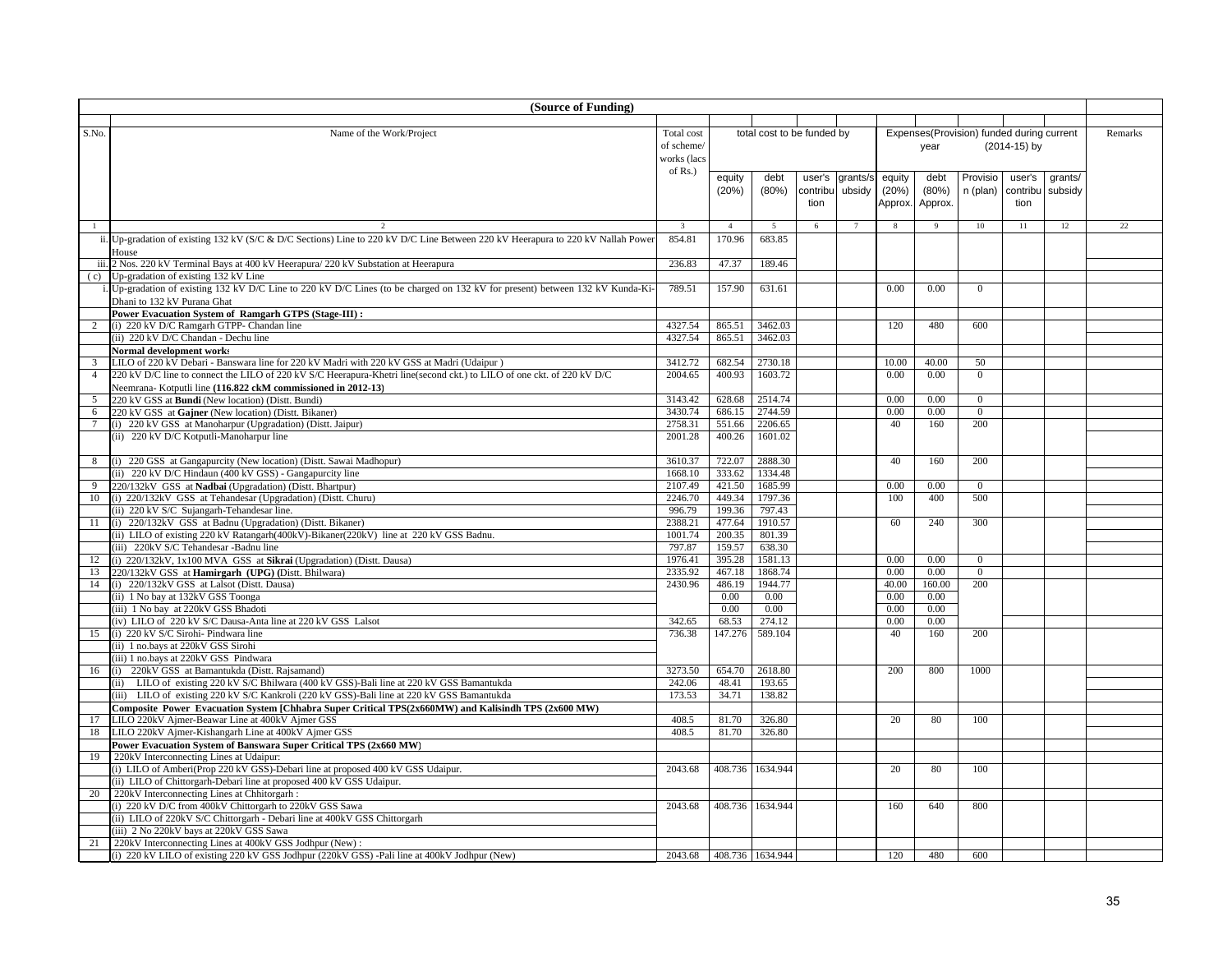|                | (Source of Funding)                                                                                                              |                         |                 |                            |          |          |              |                |                                           |              |         |         |
|----------------|----------------------------------------------------------------------------------------------------------------------------------|-------------------------|-----------------|----------------------------|----------|----------|--------------|----------------|-------------------------------------------|--------------|---------|---------|
|                |                                                                                                                                  |                         |                 |                            |          |          |              |                |                                           |              |         |         |
| S.No           | Name of the Work/Project                                                                                                         | Total cost              |                 | total cost to be funded by |          |          |              |                | Expenses(Provision) funded during current |              |         | Remarks |
|                |                                                                                                                                  | of scheme/              |                 |                            |          |          |              | year           |                                           | (2014-15) by |         |         |
|                |                                                                                                                                  | works (lacs             |                 |                            |          |          |              |                |                                           |              |         |         |
|                |                                                                                                                                  | of Rs.)                 | equity          | debt                       | user's   | grants/s | equity       | debt           | Provisio                                  | user's       | grants/ |         |
|                |                                                                                                                                  |                         | (20%)           | (80%)                      | contribu | ubsidy   | (20%)        | (80%)          | n (plan)                                  | contribu     | subsidy |         |
|                |                                                                                                                                  |                         |                 |                            | tion     |          | Approx.      | Approx.        |                                           | tion         |         |         |
|                |                                                                                                                                  |                         |                 |                            |          |          |              |                |                                           |              |         |         |
| $\overline{1}$ | $\mathcal{D}$                                                                                                                    | $\overline{\mathbf{3}}$ | $\overline{4}$  | $\overline{5}$             | 6        | 7        | -8           | 9              | 10                                        | 11           | 12      | 22      |
|                | (ii) 220 kV D/C Jodhpur (New) - Jhalamand (U/C 220 Kv GSS)                                                                       |                         |                 |                            |          |          |              |                |                                           |              |         |         |
|                | (iii) 220 kV D/C Jodhpur (New) - Barli (U/C 220 Kv GSS)                                                                          |                         |                 |                            |          |          |              |                |                                           |              |         |         |
| 22             | 220 kV D/C Banswara TPS- Banswara (220 kV GSS) Line                                                                              | 409.62                  | 81.92           | 327.70                     |          |          | 0.00         | 0.00           | $\overline{0}$                            |              |         |         |
|                | Power Evacuation System of Suratgarh Super Critical TPS                                                                          |                         |                 |                            |          |          |              |                |                                           |              |         |         |
|                | 220kV Interconnecting Lines:                                                                                                     |                         |                 |                            |          |          |              |                |                                           |              |         |         |
| 23             | 220 kV Interconnections at 400/220 kV GSS Babai(Jhunjhunu)                                                                       |                         |                 |                            |          |          |              |                |                                           |              |         |         |
|                | (i) LILO of existing 220 kV S/C Khetri-Reengus line at 400kV GSS Babai (Jhunjhunu)                                               | 40.85                   | 8.17            | 32.68                      |          |          | $\mathbf{1}$ | $\overline{4}$ | 5                                         |              |         |         |
|                | (ii) LILO of existing 220 kV S/C Khetri-Heerapura line at 400kV GSS Babai (Jhunjhunu)                                            |                         |                 |                            |          |          |              |                |                                           |              |         |         |
| 24             | 220 kV Terminal Bays at various 400/220 kV Substations (6 No.)                                                                   | 1078.12                 | 215.62          | 862.50                     |          |          | 40.00        | 160.00         | 200                                       |              |         |         |
| 25             | 220 kV Interconnections at 400/220 kV GSS at Jaipur (North)                                                                      |                         |                 |                            |          |          |              |                |                                           |              |         |         |
|                | (i) LILO of 220 kV S/C VKIA- Kukas at 400kV GSS jaipur (North)                                                                   | 2453.3                  | 490.66          | 1962.64                    |          |          | $\mathbf{0}$ | $\mathbf{0}$   | $\overline{0}$                            |              |         |         |
|                | (ii) 220 kV D/C line from 400kV GSS jaipur (North) to GSS Manoharpur                                                             |                         |                 |                            |          |          |              |                |                                           |              |         |         |
|                | (iii) 2 No. bays at 220kV GSS Manoharpur.                                                                                        |                         |                 |                            |          |          |              |                |                                           |              |         |         |
| 26             | JAIPUR CITY EHV NETWORK STRENTHENING SCHEME-III [JENSS-III]                                                                      |                         |                 |                            |          |          |              |                |                                           |              |         |         |
| (a.)           | 220 kV GSS at Sitapura (New) and associated lines.<br>(i) 220 kV Substation at Sitapura (Jaipur)                                 | 2769.07                 | 553.81          | 2215.26                    |          |          | 400          | 1600           | 2000                                      |              |         |         |
|                | (ii) Up-gradation of existing 132 kV S/C Line to 220 kV D/C Lines Between 220 kV Sanganer to 220 kV Sitapura.                    | 704.72                  | 140.94          | 563.78                     |          |          |              |                |                                           |              |         |         |
|                | (iii) 1 No. 220 kV Terminal Bays at 220 kV Substation at Sanganer                                                                | 118.37                  | 23.67           | 94.70                      |          |          |              |                |                                           |              |         |         |
|                | (iv) Up-gradation of existing 132 kV S/C Line to 220 kV D/C Lines Between 220 kV Indira Gandhi Nagar to 132 kV Sitapura          | 741.72                  | 148.34          | 593.38                     |          |          |              |                |                                           |              |         |         |
|                | (Charged on 132 kV)                                                                                                              |                         |                 |                            |          |          |              |                |                                           |              |         |         |
|                | (v) 2 Nos. 132kV Terminal Bays at 132 kV S/S Sitapura.                                                                           | 123.50                  | 24.70           | 98.80                      |          |          |              |                |                                           |              |         |         |
|                | (vi) 220 kV D/C Interconnection between 220 kV Sitapura (Proposed) and 132 kV Sitapura (Existing) [Charged on 132 kV]            | 85.73                   | 17.15           | 68.58                      |          |          |              |                |                                           |              |         |         |
|                | (vii) Up-gradation of existing 132 kV S/C Line Sanganer-Chaksu Line to 220 kV D/C Line [for future connectivity to 400 kV Jaipur | 2321.22                 | 464.24          | 1856.98                    |          |          |              |                |                                           |              |         |         |
|                | South (PG) (approx. 34kM)] 20 kM line on 220 kV D/C narrow base towers and balance 14 kM on 220 kV D/C conventional towers.      |                         |                 |                            |          |          |              |                |                                           |              |         |         |
|                |                                                                                                                                  |                         |                 |                            |          |          |              |                |                                           |              |         |         |
|                | (b.) Up-gradation of existing 132 kV S/C Line to 220 kV D/C Lines Between 132 kV Purana Ghat to 132 kV Bassi (Charged on 132 kV) | 1594.08                 | 318.82          | 1275.26                    |          |          | 10.00        | 40.00          | 50                                        |              |         |         |
|                | (associated line of 220kV KKD)                                                                                                   |                         |                 |                            |          |          |              |                |                                           |              |         |         |
| (c.)           | 220 kV S/C XLPE Cable System from 400 kV Heerapura to 220 kV Nala Power House                                                    | 8554.36                 | 1710.87         | 6843.49                    |          |          | 20.00        | 80.00          | 100                                       |              |         |         |
| 27             | JODHPUR CITY EHV NETWORK STRENTHENING SCHEME-I [JDENSS-I]                                                                        |                         |                 |                            |          |          |              |                |                                           |              |         |         |
|                | $(a.)$ (i) 220 kV GSS at Barli (Dist. Jodhpur)                                                                                   | 5098.42                 | 1019.68         | 4078.74                    |          |          | 120          | 480            | 600                                       |              |         |         |
|                | (ii) LILO of 220kV Jodhpur (400kV GSS)-Jodhpur (220kV GSS) interconnector-II at Barli                                            | 102.15                  | 20.43           | 81.72                      |          |          |              |                |                                           |              |         |         |
|                | (b.) (i) 220 kV GSS at Jhalamand (Up-gradation) (Distt. Jodhpur)                                                                 | 4351.64                 | 870.33          | 3481.31                    |          |          | 20.00        | 80.00          | 100                                       |              |         |         |
|                | (ii) LILO of 220kV Jodhpur (400kV GSS)-Jodhpur (220kV GSS) interconnector-I at Jhalamand                                         | 35.52                   | 7.10            | 28.42                      |          |          |              |                |                                           |              |         |         |
|                | $(c.)$ (i) 220 kV GSS at <b>Bhawad</b> (Dist. Jodhpur)                                                                           | 4443.18                 | 888.64          | 3554.54                    |          |          | 40           | 160            | 200                                       |              |         |         |
|                | (ii) 220kV D/C Jodhpur (400kV GSS)-Karwad/Bhawad-Bhopalgarh line(Jodhpur - Bhawad section of 78.318ckM has been comm.            | 2534.36                 | 506.87          | 2027.49                    |          |          |              |                |                                           |              |         |         |
|                | On dt.29.12.12)                                                                                                                  |                         |                 |                            |          |          |              |                |                                           |              |         |         |
|                | (iii) 2 No. bays at 220kV bay at 400kV Soorpora                                                                                  | 191.47                  | 38.29           | 153.18                     |          |          |              |                |                                           |              |         |         |
|                | (iv) 2 No. bays at 220kV bay at 400kV Bhopalgarh                                                                                 | 191.47                  | 38.29           | 153.18                     |          |          |              |                |                                           |              |         |         |
| (d.)           | (iii) 1 No. bays at 132kV bay at Mathania<br>(i) 220 GSS at Bhadwasia (Distt. Jodhpur)                                           | 61.79<br>4132.92        | 12.36<br>826.58 | 49.43<br>3306.34           |          |          | 20.00        | 80.00          | 100                                       |              |         |         |
|                | (ii) 220kV D/C Jodhpur (400kV GSS)-Bhadwasia line (on Narrow base towers with one ckt. on 220kV & other on 132kV)                | 915.3                   | 183.06          | 732.24                     |          |          |              |                |                                           |              |         |         |
|                | (iii) 2 No. bays at 400kV Soorpora                                                                                               | 191.47                  | 38.29           | 153.18                     |          |          |              |                |                                           |              |         |         |
|                | (e.) Strengthning scheme of existing 132kV Chopasani Housing Board (CHB) GSS                                                     |                         |                 |                            |          |          |              |                |                                           |              |         |         |
|                | (i) Upgradation of existing 132 kV S/C Jodhpur-CHB-Soorsagar Line to 220 kV D/C Narrowbase Towers (to be charged on 132 kV)      | 969.47                  | 193.89          | 775.58                     |          |          | 0.00         | 0.00           | $\overline{0}$                            |              |         |         |
|                |                                                                                                                                  |                         |                 |                            |          |          |              |                |                                           |              |         |         |
| 28             | (i) 220 GSS at Kuchera (New location) (Distt. Nagaur)                                                                            | 3145.95                 | 629.19          | 2516.76                    |          |          | 100.00       | 400.00         | 500                                       |              |         |         |
|                | (ii) LILO of 220 kV Nagaur - Merta line at proposed 220 kV GSS Kuchera                                                           | 400.56                  | 80.11           | 320.45                     |          |          |              |                |                                           |              |         |         |
| 29             | Stringing of IInd circuit of 220kV D/C Banswara-Debari line from Debari to Salumber (scheme with 220kV Aspur) RFD 2013-14        | 755.30                  | 151.06          | 604.24                     |          |          | 32.00        | 40.00          | 50                                        |              |         |         |
|                |                                                                                                                                  |                         |                 |                            |          |          |              |                |                                           |              |         |         |
|                | Transmission System for New Solar and Wind Power Plants in Jaisalmer, Barmer & Jodhpur District                                  |                         |                 |                            |          |          |              |                |                                           |              |         |         |
| 30             | (i) 220/132kV GSS at Bap (Distt. Jodhpur) (RFD 2013-14)                                                                          | 6583.53                 |                 | 1316.71 5266.82            |          |          | 40           | 160            | 200                                       |              |         |         |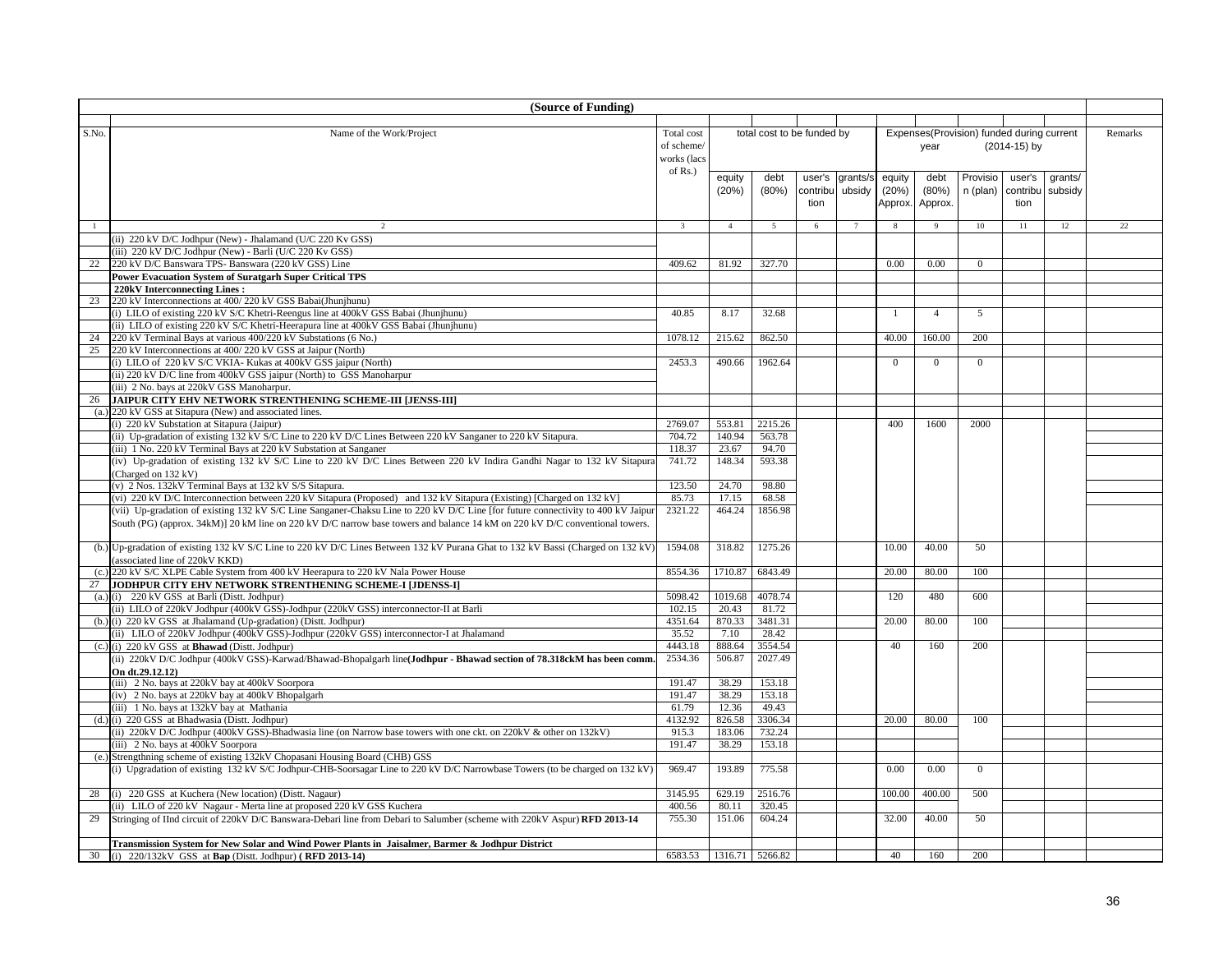|              | (Source of Funding)                                                                                                                                               |                          |                   |                            |          |          |          |                |                                           |              |         |         |
|--------------|-------------------------------------------------------------------------------------------------------------------------------------------------------------------|--------------------------|-------------------|----------------------------|----------|----------|----------|----------------|-------------------------------------------|--------------|---------|---------|
|              |                                                                                                                                                                   |                          |                   |                            |          |          |          |                |                                           |              |         |         |
| S.No.        | Name of the Work/Project                                                                                                                                          | Total cost<br>of scheme/ |                   | total cost to be funded by |          |          |          | year           | Expenses(Provision) funded during current | (2014-15) by |         | Remarks |
|              |                                                                                                                                                                   | works (lacs              |                   |                            |          |          |          |                |                                           |              |         |         |
|              |                                                                                                                                                                   | of Rs.)                  |                   |                            |          |          |          |                |                                           |              |         |         |
|              |                                                                                                                                                                   |                          | equity            | debt                       | user's   | grants/s | equity   | debt           | Provisio                                  | user's       | grants/ |         |
|              |                                                                                                                                                                   |                          | (20%)             | (80%)                      | contribu | ubsidy   | (20%)    | (80%)          | n (plan) contribu                         |              | subsidy |         |
|              |                                                                                                                                                                   |                          |                   |                            | tion     |          | Approx.  | Approx.        |                                           | tion         |         |         |
|              |                                                                                                                                                                   |                          |                   |                            |          |          |          | $\overline{Q}$ |                                           |              |         |         |
| $\mathbf{1}$ | 2                                                                                                                                                                 |                          | $\overline{4}$    | $\overline{5}$             | 6        |          |          |                | 10                                        | 11           | 12      | 22      |
|              | (ii) LILO of 220kV Barsingsar LTPS-Phalodi line at at Bap                                                                                                         | 955.14                   | 191.03            | 764.11                     |          |          |          |                |                                           |              |         |         |
| 31           | (iii) 220kV D/C Bap-Bhadla line<br>(i) 220/132kV GSS at Kanasar (Distt. Jodhpur)                                                                                  | 3438.51<br>6450.30       | 687.70<br>1290.06 | 2750.81<br>5160.24         |          |          | 240      | 960            | 1200                                      |              |         |         |
|              | (ii) 220kV D/C Bhadla - Kanasar line                                                                                                                              | 955.14                   | 191.03            | 764.11                     |          |          |          |                |                                           |              |         |         |
|              | <b>Normal Development Works</b>                                                                                                                                   |                          |                   |                            |          |          |          |                |                                           |              |         |         |
| 32           | (i) 220/132kV GSS at Mandalgarh(New) (Distt. Bhilwara) (TK)                                                                                                       | 3105.93                  | 621.19            | 2484.74                    |          |          | 60       | 240            | 300                                       |              |         |         |
|              | (ii) LILO of 220kV Kota (PG) -Bhilwara line at proposed 220 kV GSS Mandalgarh                                                                                     | 601.93                   | 120.39            | 481.54                     |          |          |          |                |                                           |              |         |         |
| 33           | (i) 220/132kV GSS at Chonkarwada (Distt. Bharatpur) (TK)                                                                                                          | 3277.35                  | 655.47            | 2621.88                    |          |          | 200      | 800            | 1000                                      |              |         |         |
|              | (ii) 220 kV D/C Hindaun (400kV GSS)-Chonkarwada line                                                                                                              | 1886.79                  | 377.36            | 1509.43                    |          |          |          |                |                                           |              |         |         |
|              | (iii) LILO of 220kV S/C Mandawar-Nadbai-Bharatpur line at 220kV Chonkarwada                                                                                       | 105.00                   | 21.00             | 84.00                      |          |          |          |                |                                           |              |         |         |
|              | (iv) 2 No. 220kV bays at 400kV GSS Hindaun                                                                                                                        | 181.16                   | 36.23             | 144.93                     |          |          |          |                |                                           |              |         |         |
|              | (v) 2 No. 132kV bays at GSS Bhusawar                                                                                                                              | 119.40                   | 23.88             | 95.52                      |          |          |          |                |                                           |              |         |         |
|              | (vi) 2 No. 132kV bays at GSS Mahuwa                                                                                                                               | 119.40                   | 23.88             | 95.52                      |          |          |          |                |                                           |              |         |         |
| 34           | (i) 220/132kV GSS at Baithwasia (Distt. Jodhpur)                                                                                                                  | 3294.64                  | 658.93            | 2635.71                    |          |          | 360      | 1440           | 1800                                      |              |         |         |
|              | (ii) 220kV D/C Bhawad-Baithwasia line<br>(iii) 2 No. 220kV bays at 220kV GSS Bhawad                                                                               | 1372.81<br>181.16        | 274.56<br>36.23   | 1098.25<br>144.93          |          |          |          |                |                                           |              |         |         |
|              | (iv) 2 No. 132kV bays at Osian                                                                                                                                    | 119.39                   | 23.88             | 95.51                      |          |          |          |                |                                           |              |         |         |
|              | (v) 1 No. 132kV bays at Matoda                                                                                                                                    | 59.70                    | 11.94             | 47.76                      |          |          |          |                |                                           |              |         |         |
| 35           | (i) 220/132kV GSS at Behror (Distt. Alwar)(TK)                                                                                                                    | 3377.74                  | 675.55            | 2702.19                    |          |          | 100      | 400            | 500                                       |              |         |         |
|              | (ii) LILO of one circuit of 220 kV D/C Neemrana-Kotputli line at proposed 220kV GSS Behror                                                                        | 344.85                   | 68.97             | 275.88                     |          |          |          |                |                                           |              |         |         |
| 36           | (i) 220/132kV GSS at Bansur (Distt. Alwar)(TK)                                                                                                                    | 3041.24                  | 608.25            | 2432.99                    |          |          | 120      | 480            | 600                                       |              |         |         |
|              | (ii) LILO of 220 kV S/C Alwar-Kotputli line at proposed 220 kV GSS at Bansur                                                                                      | 70.73                    | 14.15             | 56.59                      |          |          |          |                |                                           |              |         |         |
|              | 37 220 kV interconnections at 400/220 kV GSS at Neemrana(PG)                                                                                                      |                          |                   |                            |          |          |          |                |                                           |              |         |         |
|              | (i) 220 kV D/C line from PGCIL's 400/220 kV Neemrana (PG) to Behror(proposed 220 kV GSS)                                                                          | 764.63                   | 152.93            | 611.70                     |          |          | 140      | 560            | 700                                       |              |         |         |
|              | (ii) 2 No bays at Behror                                                                                                                                          | 181.16                   | 36.23             | 144.93                     |          |          |          |                |                                           |              |         |         |
|              | 38 220 kV interconnections at 400/220 kV GSS at Kotputli (PG)                                                                                                     |                          |                   |                            |          |          |          |                |                                           |              |         |         |
|              | (i) LILO of one circuit of approved 220 kV D/C Kotputli-Manoharpur line at PGCIL's 400/220 kV Kotputli(PG)                                                        | 246.35                   | 49.27             | 197.08                     |          |          | 120      | 480            | 600                                       |              |         |         |
|              | (ii) 220 kV D/C line from PGCIL's 400/220 kV Kotputli(PG) to Bansur (TK)<br>(iii) 2 No bays at Bansur                                                             | 764.63<br>181.16         | 152.93<br>36.23   | 611.70<br>144.93           |          |          |          |                |                                           |              |         |         |
| 39           | (i) 220/132kV GSS at Amberi (Distt. Udaipur) (TK)                                                                                                                 | 4391.47                  | 878.29            | 3513.18                    |          |          | 60       | 240            | 300                                       |              |         |         |
|              | (ii) LILO of 220 kV S/C Kankroli(PG)-Debari line at proposed 220 kV GSS Amberi                                                                                    |                          |                   |                            |          |          |          |                |                                           |              |         |         |
| 40           | (i) 220/132kV GSS at Danta Ramgarh (Distt. Sikar) (RFD 2013-14)                                                                                                   | 2199.65                  | 439.93            | 1759.72                    |          |          | 260      | 1040           | 1300                                      |              |         |         |
|              | (ii) 1 Nos bay at 220kV GSS Renwal                                                                                                                                | 90.58                    | 18.12             | 72.46                      |          |          |          |                |                                           |              |         |         |
|              | (iii) 1 Nos bay at 220kV GSS Dhod                                                                                                                                 | 90.58                    | 18.12             | 72.46                      |          |          |          |                |                                           |              |         |         |
|              | (iv) 220 kV S/C Renwal-Danta Ramgarh line                                                                                                                         | 564.06                   | 112.81            | 451.25                     |          |          |          |                |                                           |              |         |         |
|              | (v) 220 kV S/C Dhod -Danta Ramgarh line                                                                                                                           | 705.07                   | 141.01            | 564.06                     |          |          |          |                |                                           |              |         |         |
| 41           | Interconnections for 400 kV GSS Deedwana (RVPN Scope)                                                                                                             |                          |                   |                            |          |          |          |                |                                           |              |         |         |
|              | (i) LILO of proposed 220 kV S/C Kuchamancity - Dhod line at proposed 400 kV GSS Deedwana                                                                          | Incl in                  | Incl in           | Incl in                    |          |          | 180      | 720            | 900                                       |              |         |         |
|              | (ii) 2 No. 220 kV bay at 220kV GSS Sujangarh (For termination of 220kV D/C Sujangarh - Deedwana line at Sujangarh end)                                            | 400kV                    | 400kV             | 400kV                      |          |          |          |                |                                           |              |         |         |
| 42           | Interconnections for 400 kV GSS Alwar (RVPN Scope)                                                                                                                | 191.90                   | 38.38             | 153.52                     |          |          | 20       | 80             |                                           |              |         |         |
|              | (i) LILO of existing 220 kV S/C Dausa-Alwar line at proposed 400 kV GSS Alwar<br>(ii) LILO of 220 kV S/C Mandawar - Alwar (MIA) line at proposed 400 kV Alwar GSS | 19.99                    | 4.00              | 15.99                      |          |          |          |                | 100                                       |              |         |         |
| 43           | 400 kV GSS Nawalgarh (RVPN Scope)                                                                                                                                 |                          |                   |                            |          |          |          |                |                                           |              |         |         |
|              | (i) 1 No. 220 kV bay at 220kV GSS Sikar(400kV GSS PGCIL) (For termination of 220kV S/C Sikar (400kVGSS PGCIL) -                                                   | Incl in                  | Incl in           | Incl in                    |          |          | $\Omega$ | $\Omega$       | $\overline{0}$                            |              |         |         |
|              | Nawalgarh line at Sikar end). This bay will be provided by PGCIL to RVPN.                                                                                         | 400kV                    | 400kV             | 400kV                      |          |          |          |                |                                           |              |         |         |
|              | (ii) 1 No. 220 kV bay at 220kV GSS Jhunjhunu (For termination of 220kV S/C Nawalgarh - Jhunjhunu line at Jhunjhunu end)                                           | Scheme                   | Scheme            | Scheme                     |          |          |          |                |                                           |              |         |         |
| 44           | Jaipur City EHV Network Strengthening Scheme-IV (Phase-I)                                                                                                         |                          |                   |                            |          |          |          |                |                                           |              |         |         |
|              | (a) (i) 220 kV GIS Substation at Chambal (Jaipur)                                                                                                                 | 10859.74                 | 2171.95           | 8687.79                    |          |          | 20       | 80             | 100                                       |              |         |         |
|              | (ii) 2 Nos. 220 kV Terminal Bays at 400/220 kV Substation at Heerpaura                                                                                            | 231.51                   | 46.30             | 185.21                     |          |          |          |                |                                           |              |         |         |
|              | (iii) 1 No. 220 kV Terminal GIS Bay at 220 kV Substation at Mansarovar                                                                                            | 471.44                   | 94.29             | 377.15                     |          |          |          |                |                                           |              |         |         |
|              | (iv) 220 kV D/C Cable System between 400 kV Heerapura and 220 kV Chambal                                                                                          | 8681.82                  | 1736.36           | 6945.46                    |          |          |          |                |                                           |              |         |         |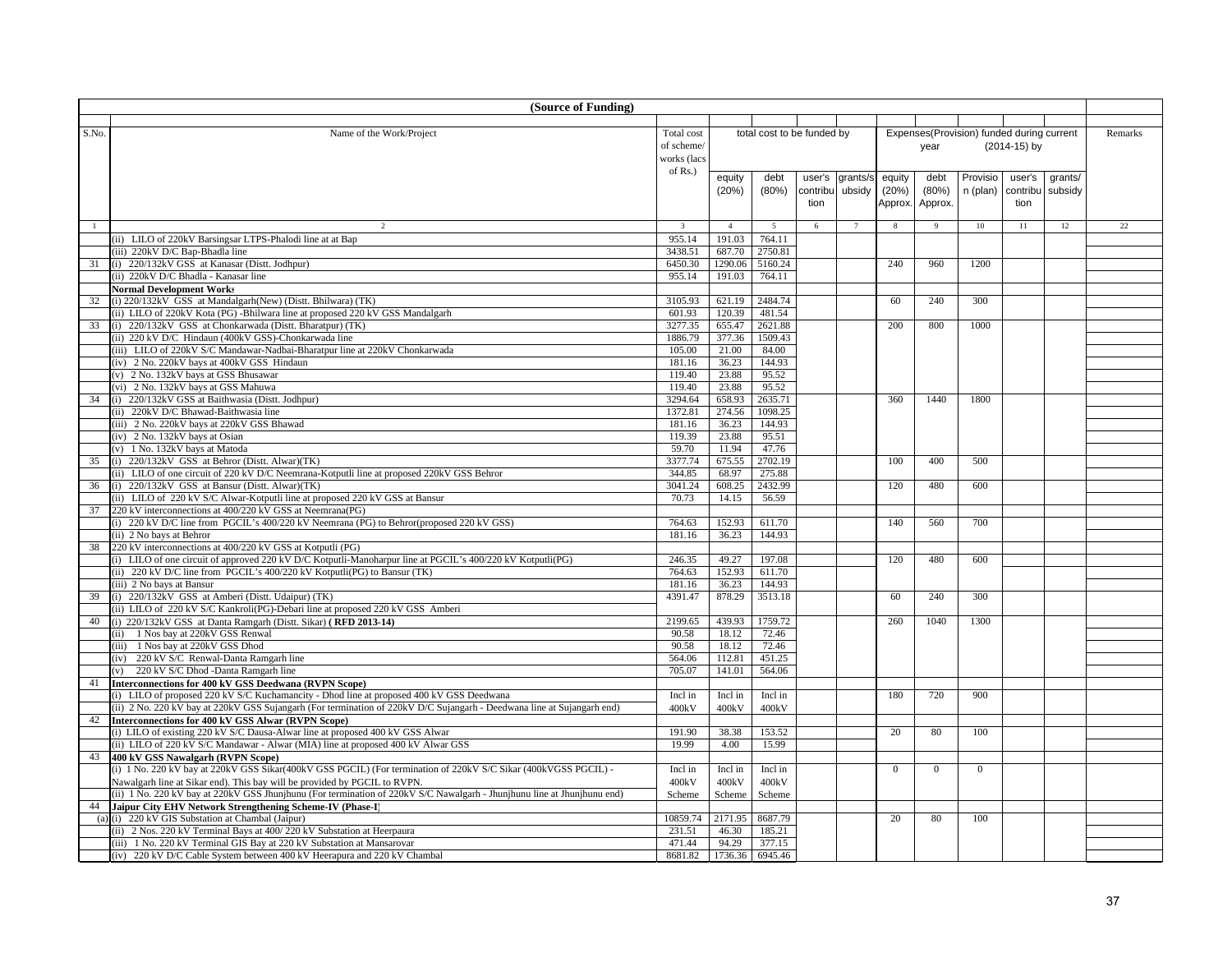|              | (Source of Funding)                                                                                                                                                                             |                    |                   |                            |          |                 |          |              |                                           |              |         |         |
|--------------|-------------------------------------------------------------------------------------------------------------------------------------------------------------------------------------------------|--------------------|-------------------|----------------------------|----------|-----------------|----------|--------------|-------------------------------------------|--------------|---------|---------|
|              |                                                                                                                                                                                                 |                    |                   |                            |          |                 |          |              |                                           |              |         |         |
| S.No.        | Name of the Work/Project                                                                                                                                                                        | Total cost         |                   | total cost to be funded by |          |                 |          |              | Expenses(Provision) funded during current |              |         | Remarks |
|              |                                                                                                                                                                                                 | of scheme/         |                   |                            |          |                 |          | year         |                                           | (2014-15) by |         |         |
|              |                                                                                                                                                                                                 | works (lacs        |                   |                            |          |                 |          |              |                                           |              |         |         |
|              |                                                                                                                                                                                                 | of $Rs.$ )         | equity            | debt                       | user's   | grants/s        | equity   | debt         | Provisio                                  | user's       | grants/ |         |
|              |                                                                                                                                                                                                 |                    | (20%)             | $(80\%)$                   | contribu | ubsidy          | (20%)    | (80%)        | n (plan)                                  | contribu     | subsidy |         |
|              |                                                                                                                                                                                                 |                    |                   |                            | tion     |                 | Approx.  | Approx.      |                                           | tion         |         |         |
|              |                                                                                                                                                                                                 |                    |                   |                            |          |                 |          |              |                                           |              |         |         |
| $\mathbf{1}$ | $\mathcal{D}$                                                                                                                                                                                   | $\overline{3}$     | $\overline{4}$    | $\overline{5}$             | 6        | $7\overline{ }$ | 8        | 9            | 10                                        | 11           | 12      | 22      |
|              | (v) 220 kV S/C Cable System between 220 kV Mansarovar and 220 kV Chambal                                                                                                                        | 3177.88            | 635.58            | 2542.31                    |          |                 |          |              |                                           |              |         |         |
|              | (b) (i) $220/132kV$ , 1x160MVA & $220/33kV$ , 1X50MVA GIS Substation at PWD Bungalow (Jaipur)                                                                                                   | 4795.95            | 959.19            | 3836.76                    |          |                 |          |              |                                           |              |         |         |
|              | (ii) 1 No. 220 kV Terminal Bay at 220 kV Substation at VKIA                                                                                                                                     | 114.22             | 22.84             | 91.37                      |          |                 |          |              |                                           |              |         |         |
|              | (iii) 220 kV S/C Cable System between 220 kV Chambal and 220 kV PWD Bungalow                                                                                                                    | 3761.12            | 752.22            | 3008.90                    |          |                 |          |              |                                           |              |         |         |
|              | (iv) 220 kV S/C Cable System between 220 kV VKIA and 220 kV PWD Bungalow<br>Supplementary Transmission System for Power Evacuation Scheme of Solar Power Projects in Jaisalmer, Barmer, Jodhpur | 9163.47            | 1832.69           | 7330.77                    |          |                 |          |              |                                           |              |         |         |
|              | and Bikaner Districts                                                                                                                                                                           |                    |                   |                            |          |                 |          |              |                                           |              |         |         |
| 45           | (i) $220/132$ KV, $1x160$ MVA and $132/33kV$ , $1x20/25$ MVA GSS at Badisid (near Bap) (Jodhpur Distt.)                                                                                         | 4953.69            | 990.74            | 3962.95                    |          |                 | 800      | 3200         | 4000                                      |              |         |         |
|              | (ii) 2 Nos. 220kV bays at 220kV GSS Bap                                                                                                                                                         | 224.14             | 44.83             | 179.31                     |          |                 |          |              |                                           |              |         |         |
|              | (iii) LILO of one circuit of 220 KV D/C Bap - Bhadla line at Badisid                                                                                                                            | 698.37             | 139.67            | 558.70                     |          |                 |          |              |                                           |              |         |         |
|              | (iv) 220 KV D/C Badisid-Aau (Proposed 220 KV GSS) line                                                                                                                                          | 2327.91            | 465.58            | 1862.33                    |          |                 |          |              |                                           |              |         |         |
| 46           | (i) 220/132 KV, 1x160 MVA and $132/33kV$ , 1x20/25 MVA GSS at Aau (New loc.) (Jodhpur Distt.):                                                                                                  | 5087.87            | 1017.57           | 4070.30                    |          |                 | 460      | 1840         | 2300                                      |              |         |         |
|              | (ii) 2 Nos. 220kV bays at 220kV GSS Baithwasia                                                                                                                                                  | 224.14             | 44.83             | 179.31                     |          |                 |          |              |                                           |              |         |         |
|              | (iii) 220 KV D/C Aau-Baithwasia (U/C 220 KV GSS) line                                                                                                                                           | 1862.33            | 372.47            | 1489.86                    |          |                 |          |              |                                           |              |         |         |
| 47           | (i) $220/132$ KV, $1x160$ MVA and $132/33kV$ , $1x20/25$ MVA GSS at PS_1(New location) / Bajju (New location) (Bikaner Distt.):                                                                 | 4921.26            | 984.25            | 3937.01                    |          |                 | 40       | 160          | 200                                       |              |         |         |
|              | (ii) 2 Nos. 220kV bays at 400/220kV GSS Bhadla                                                                                                                                                  | 224.14             | 44.83             | 179.31                     |          |                 |          |              |                                           |              |         |         |
|              | (iii) 220 KV D/C PS_1 / Bajju -Bhadla (U/C 400 KV GSS) line                                                                                                                                     | 931.16             | 186.23            | 744.93                     |          |                 |          |              |                                           |              |         |         |
| 48           | (i) 220/132 KV, 1x160 MVA and 132/33kV, 1x20/25 MVA GSS at Ramdev Nagar (Phalodi)(Jodhpur Distt.):                                                                                              | 4696.80            | 939.36            | 3757.44                    |          |                 | $\theta$ | $\mathbf{0}$ | $\Omega$                                  |              |         |         |
|              | (ii) LILO of one circuit of U/C 220 KV D/C Dechu-Phalodi line at proposed 220 KV GSS Ramdev Nagar                                                                                               | 232.79             | 46.56             | 186.23                     |          |                 |          |              |                                           |              |         |         |
| 49           | (i) 220/132 KV, 1x160 MVA and $132/33kV$ , 1x20/25 MVA GSS at Chatrail (Distt. Jaisalmer)                                                                                                       | 4741.94            | 948.39            | 3793.55                    |          |                 | 80       | 320          | 400                                       |              |         |         |
|              | (ii) 2 Nos. 220kV bays at 220kV GSS Ramgarh (400kV GSS)                                                                                                                                         | 224.14             | 44.83             | 179.31                     |          |                 |          |              |                                           |              |         |         |
| 50           | (iii) 220 KV D/C Chatrail-Ramgarh (U/C 400 KV GSS) line<br>(i) 220/132 KV, 1x160 MVA and 132/33kV, 1x20/25 MVA GSS at Pokran (New loc.)(Jaisalmer Distt.):                                      | 2793.49<br>5133.01 | 558.70<br>1026.60 | 2234.79<br>4106.41         |          |                 | 40       | 160          | 200                                       |              |         |         |
|              | (ii) LILO of both circuits of U/C 220 KV D/C Ramgarh GTPP - Dechu line at Pokaran                                                                                                               | 465.58             | 93.12             | 372.47                     |          |                 |          |              |                                           |              |         |         |
| 51           | (i) 220/132 KV, 1x160 MVA and 132/33kV, 1x20/25 MVA GSS at Kolayat (New loc.)(Bikaner Distt.):                                                                                                  | 4921.26            | 984.25            | 3937.01                    |          |                 | 40       | 160          | 200                                       |              |         |         |
|              | (ii) 2 Nos. 220kV bays at 220kV GSS Gajner                                                                                                                                                      | 224.14             | 44.83             | 179.31                     |          |                 |          |              |                                           |              |         |         |
|              | (iii) 220 KV D/C Gajner (U/C 220 KV GSS)-Kolayat line                                                                                                                                           | 698.37             | 139.67            | 558.70                     |          |                 |          |              |                                           |              |         |         |
| 52           | LILO of both circuits of 220kV D/C Ramgarh GTPS- Dechu line at 400kV Ramgarh (1kM D/C each for both circuits                                                                                    | 34.21              | 6.84              | 27.37                      |          |                 | 6.00     | 24.00        | 30                                        |              |         |         |
| 53           | Optical Fibre Cable System for 220kV & 132kV Schemes already approved under Main Transmission System for New Solar & Wind                                                                       |                    |                   |                            |          |                 |          |              |                                           |              |         |         |
|              | Power Plants & Smart Grid Applications. (ADB)                                                                                                                                                   |                    |                   |                            |          |                 |          |              |                                           |              |         |         |
|              | (i) 220kV Transmission Lines already approved under Main Transmission System for Solar & Wind Power Plants (Total Route length                                                                  | 902.54             | 180.51            | 722.03                     |          |                 | 40       | 160          | 200                                       |              |         |         |
|              | 140kM                                                                                                                                                                                           |                    |                   |                            |          |                 |          |              |                                           |              |         |         |
|              | (ii) Software Development for Integration/Innovation, Smart Grid Applications etc.                                                                                                              | 128.93             | 25.79             | 103.15                     |          |                 |          |              |                                           |              |         |         |
|              | Power Evacuation System for Proposed Wind Project in Banswara and Pratapgarh area                                                                                                               |                    |                   |                            |          |                 |          |              |                                           |              |         |         |
| 54           | (i) 220kV Switching Station at Banswara                                                                                                                                                         | 2575.74            | 515.15            | 2060.59                    |          |                 | 10       | 40           | 50                                        |              |         |         |
|              | (ii) 2 Nos bays at 220kV GSS Banswara                                                                                                                                                           | 181.16             | 36.23             | 144.93                     |          |                 |          |              |                                           |              |         |         |
|              | (iii) 220 kV D/C line between 220 kV Switching Station at Banswara & 220 kV GSS Banswara                                                                                                        | 343.53             | 68.71             | 274.82                     |          |                 |          |              |                                           |              |         |         |
|              | (iv) Termination of approved 220 kV D/C Banswara SCTPS-Banswara (220 kV GSS) line at 220 kV Switching Station Banswara.                                                                         |                    |                   |                            |          |                 |          |              |                                           |              |         |         |
|              | 55 (i) 220/132kV,1x100MVA GSS at Pratapgarh (Up-gradatation)                                                                                                                                    | 2635.20            | 527.04            | 2108.16                    |          |                 | 400      | 1600         | 2000                                      |              |         |         |
|              | (ii) 2 Nos bays at 220kV GSS Chittorgarh                                                                                                                                                        |                    |                   |                            |          |                 |          |              |                                           |              |         |         |
|              | (iii) 2 Nos bays at 220kV GSS Nimbahera                                                                                                                                                         |                    |                   |                            |          |                 |          |              |                                           |              |         |         |
|              | (iv) 220 kV D/C Banswara(switching station)-Pratapgarh line                                                                                                                                     | 2398.56            | 479.71            | 1918.85                    |          |                 |          |              |                                           |              |         |         |
|              | (v) 220 kV D/C Pratapgarh-Chittorgarh (400 kV GSS) line with one circuit via 220 kV GSS Nimbhahera                                                                                              | 4111.82            | 822.36            | 3289.46                    |          |                 |          |              |                                           |              |         |         |
| 56           | (i) 220/132kV, 2x160 MVA GSS at NPH Jodhpur (Up-gradation)                                                                                                                                      | 3213.46            | 642.69            | 2570.77                    |          |                 | 140.00   | 560.00       | 700                                       |              |         |         |
|              | (ii) 220 kV D/C 1000 SQ. MM XLPE Cable between Jodhpur(220 kV GSS) & proposed 220 kV GSS NPH                                                                                                    | 7110.06            | 1422.01           | 5688.05                    |          |                 |          |              |                                           |              |         |         |
|              | (iii) 2 Nos. 220kV bays at 220kV GSS Jodhpur                                                                                                                                                    | 227.22             | 45.44             | 181.78                     |          |                 |          |              |                                           |              |         |         |
| 57           | (i) 220/132kV, 1x100 MVA GSS at Sayla (Distt. Jalore)                                                                                                                                           | 3417.40            | 683.48            | 2733.92                    |          |                 | 560      | 2240         | 2800                                      |              |         |         |
|              | (ii) 1 No. 220kV extension bay at 220kV GSS Jalore                                                                                                                                              | 92.14              | 18.43             | 73.71                      |          |                 |          |              |                                           |              |         |         |
|              | (iii) 220 kV D/C Bhinmal(400 kV GSS-PG)-Sayla (proposed 220 kV GSS) line                                                                                                                        | 1744.99            | 349.00            | 1395.99                    |          |                 |          |              |                                           |              |         |         |
|              |                                                                                                                                                                                                 |                    |                   |                            |          |                 |          |              |                                           |              |         |         |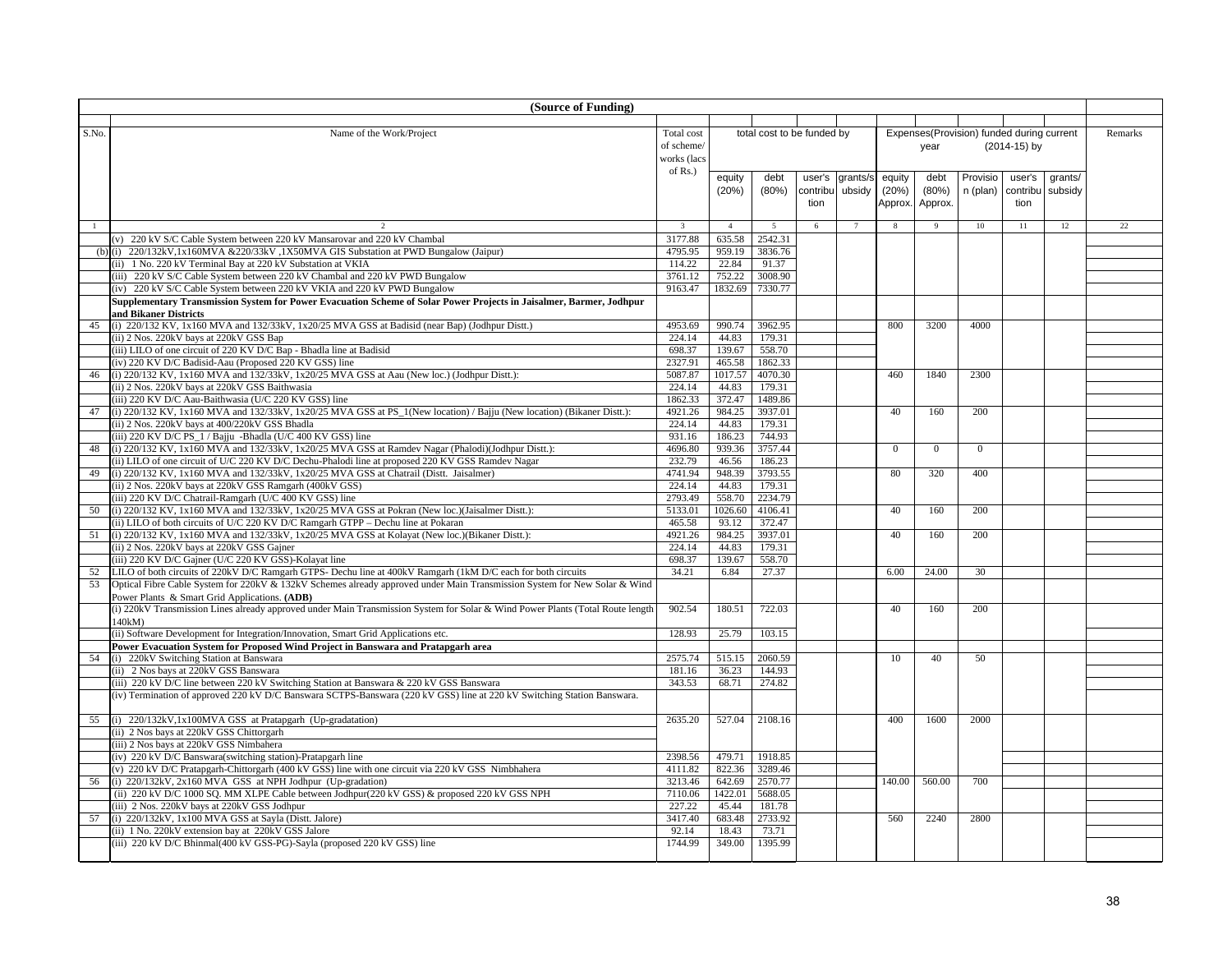|                 | (Source of Funding)                                                                                                                                                          |                         |                  |                            |          |                |              |               |                                           |              |         |         |
|-----------------|------------------------------------------------------------------------------------------------------------------------------------------------------------------------------|-------------------------|------------------|----------------------------|----------|----------------|--------------|---------------|-------------------------------------------|--------------|---------|---------|
|                 |                                                                                                                                                                              |                         |                  |                            |          |                |              |               |                                           |              |         |         |
| S.No.           | Name of the Work/Project                                                                                                                                                     | Total cost              |                  | total cost to be funded by |          |                |              |               | Expenses(Provision) funded during current |              |         | Remarks |
|                 |                                                                                                                                                                              | of scheme/              |                  |                            |          |                |              | year          |                                           | (2014-15) by |         |         |
|                 |                                                                                                                                                                              | works (lacs             |                  |                            |          |                |              |               |                                           |              |         |         |
|                 |                                                                                                                                                                              | of $Rs.$ )              | equity           | debt                       | user's   | grants/s       | equity       | debt          | Provisio                                  | user's       | grants/ |         |
|                 |                                                                                                                                                                              |                         | (20%)            | (80%)                      | contribu | ubsidy         | (20%)        | (80%)         | n (plan)                                  | contribu     | subsidy |         |
|                 |                                                                                                                                                                              |                         |                  |                            | tion     |                | Approx.      | Approx.       |                                           | tion         |         |         |
|                 |                                                                                                                                                                              |                         |                  |                            |          |                |              |               |                                           |              |         |         |
| $\mathbf{1}$    | $\mathcal{D}$                                                                                                                                                                | $\overline{\mathbf{3}}$ | $\overline{4}$   | $\overline{5}$             | 6        | $\overline{7}$ | 8            | 9             | 10                                        | 11           | 12      | 22      |
|                 | (iv) 220 kV S/C Jalore -Sayla(proposed 220 kV GSS) line                                                                                                                      | 1129.29                 | 225.86           | 903.43                     |          |                |              |               |                                           |              |         |         |
|                 |                                                                                                                                                                              |                         |                  |                            |          |                |              |               |                                           |              |         |         |
| 58              | (i) 220/132kV, 1x100 MVA GSS at Jethana (Distt. Ajmer)                                                                                                                       | 3532.99                 | 706.60           | 2826.39                    |          |                | 340          | 1360          | 1700                                      |              |         |         |
|                 | (ii) 2 Nos. 220kV bays at 400/220kV GSS Ajmer (2x82.24)<br>(iii) 1 No. 132kV extension bay at 132kV GSS Saradhana                                                            | 184.28<br>60.72         | 36.86<br>12.14   | 147.42<br>48.58            |          |                |              |               |                                           |              |         |         |
|                 | (iv) LILO of 220 kV S/C Ras-Merta line at proposed 220 kV GSS Jethana                                                                                                        | 699.34                  | 139.87           | 559.47                     |          |                |              |               |                                           |              |         |         |
|                 | (v) 220kV D/C Ajmer (400 kV GSS)-Jethana (proposed 220 kV GSS) line                                                                                                          | 1222.17                 | 244.43           | 977.74                     |          |                |              |               |                                           |              |         |         |
|                 | (i) 220/132kV, 1x160 MVA GSS at Goner (Distt. Jaipur)                                                                                                                        | 4890.26                 | 978.05           | 3912.21                    |          |                | 220          | 880           | 1100                                      |              |         |         |
| 59              |                                                                                                                                                                              | 1209.73                 |                  |                            |          |                |              |               |                                           |              |         |         |
| 60              | (ii LILO of one circuit of proposed 220kV D/C Jaipur (South) - Chaksu line at proposed 220kV GSS Goner.<br>(i) 220/132kV, 1x160 MVA GSS at Vatika (Distt. Jaipur)            | 4641.44                 | 241.95<br>928.29 | 967.78<br>3713.15          |          |                | 400          | 1600          | 2000                                      |              |         |         |
|                 | (ii) 220 kV D/C Jaipur (South-PG) - Vatika line.                                                                                                                             | 1036.91                 | 207.38           | 829.53                     |          |                |              |               |                                           |              |         |         |
|                 | (iii) LILO of 220kV S/C KTPS- Sanganer line at proposed 220kV Vatika.                                                                                                        | 276.51                  | 55.30            | 221.21                     |          |                |              |               |                                           |              |         |         |
| 61              | Conectivity with PGCIL's under construction 400/220kV GSS Jaipur (South-PG)                                                                                                  |                         |                  |                            |          |                |              |               |                                           |              |         |         |
|                 | (i) 220/132kV, 1x160 MVA GSS at Chaksu (Distt. Jaipur) (Upgradation)                                                                                                         | 2317.25                 | 463.45           | 1853.80                    |          |                | 120          | 480           | 600                                       |              |         |         |
|                 | (ii) 220 kV D/C Jaipur (South-PG) - Chaksu (Proposed 220kV GSS) line.                                                                                                        | 345.64                  | 69.13            | 276.51                     |          |                |              |               |                                           |              |         |         |
|                 | (iii) LILO of 220 kV S/C Duni - SEZ (220kV GSS) line at PGCIL's 400/220kV GSS Jaipur (South)                                                                                 | 1011.83                 | 202.37           | 809.46                     |          |                |              |               |                                           |              |         |         |
| 69              | (i) 220kV GIS Substation at Banar (Up-gradation) (District- Jodhpur)                                                                                                         | 5856.50                 | 1171.30          | 4685.20                    |          |                | 80           | 320           | 400                                       |              |         |         |
|                 | (ii) 220 kV D/C line on Narrow Base/conventional towers from Jodhpur(400 kV GSS) to proposed 220 kV GIS sub-station Banar                                                    | 815.68                  | 163.14           | 652.55                     |          |                |              |               |                                           |              |         |         |
|                 | (14kM D/C)                                                                                                                                                                   |                         |                  |                            |          |                |              |               |                                           |              |         |         |
|                 | (iii) 220 kV D/C XLPE Cable for termination of proposed 220 kV D/C Jodhpur(400 kV GSS)-Banar line at proposed 220 kV GIS                                                     | 901.32                  | 180.26           | 721.06                     |          |                |              |               |                                           |              |         |         |
|                 | sub-station Banar(0.5kM D/C)                                                                                                                                                 |                         |                  |                            |          |                |              |               |                                           |              |         |         |
| 70              | (i) 220/132kV, 1x100 MVA GSS at Laxmangarh (Up-gradation) (Distt. Sikar)                                                                                                     | 2143.84                 | 428.77           | 1715.07                    |          |                | 40           | 160           | 200                                       |              |         |         |
|                 | (ii) LILO of 220 kV S/C Ratangarh-Reengus line at proposed 220 kV GSS Laxmangarh                                                                                             | 140.50                  | 28.10            | 112.40                     |          |                |              |               |                                           |              |         |         |
|                 |                                                                                                                                                                              |                         |                  |                            |          |                |              |               |                                           |              |         |         |
| 71              | (i) LILO of one ckt. Of under construction 220kV D/C Ramgarh GTPS - Dechu line at 220kV GSS Amarsagar.                                                                       | 926.48                  | 185.296          | 741.184                    |          |                | 60           | 240           | 300                                       |              |         |         |
|                 |                                                                                                                                                                              |                         |                  |                            |          |                |              |               |                                           |              |         |         |
|                 | (ii) 2 No. bays at 220kV GSS Amarsagar.                                                                                                                                      |                         |                  |                            |          |                |              |               |                                           |              |         |         |
|                 |                                                                                                                                                                              |                         |                  |                            |          |                |              |               |                                           |              |         |         |
| $\mathbf{IV}$   | <b>132kV SCHEMES</b>                                                                                                                                                         |                         |                  |                            |          |                |              |               |                                           |              |         |         |
|                 | <b>Normal Development Schemes</b>                                                                                                                                            |                         |                  |                            |          |                |              |               |                                           |              |         |         |
|                 | Jaipur City EHV network strengthening scheme-1                                                                                                                               |                         |                  |                            |          |                |              |               |                                           |              |         |         |
|                 | (i) Up-grading and Up-rating of existing 132 kV S/C Line to 132 kV D/C on Tubular Poles between existing 132 kV GSS                                                          | 427.22                  | 85.44            | 341.78                     |          |                | incl. in     | incl. in      | incl. in                                  |              |         |         |
|                 | Mansarovar and 132 kV GSS Chambal and associated terminal bays and strengthening (allied work for GIS Mansarovar)                                                            |                         |                  |                            |          |                | 220kV        | 220kV         | 220 <sub>k</sub> V                        |              |         |         |
|                 |                                                                                                                                                                              |                         |                  |                            |          |                | scheme       | scheme        | scheme                                    |              |         |         |
|                 | (ii) Up-rating & Refurbishment of 132 kV S/C Line between existing 220 kV Heerapura to 132 kV Chambal and associated                                                         | 263.8                   | 52.76            | 211.04                     |          |                | incl. in     | incl. in      | incl. in                                  |              |         |         |
|                 | strengthening of terminal bays. (allied work for GIS NPH)                                                                                                                    |                         |                  |                            |          |                | 220kV        | 220kV         | 220kV                                     |              |         |         |
|                 |                                                                                                                                                                              |                         |                  |                            |          |                | scheme       | scheme        | scheme                                    |              |         |         |
|                 | <b>Normal Development Schemes</b>                                                                                                                                            |                         |                  |                            |          |                |              |               |                                           |              |         |         |
| 2               | LILO of 132kV VKI - Vaishali Nagar line to New Jhotwara with 132kV GIS S/S at New Jhotwara (Jaipur) (Turnkey)                                                                | 3973.80                 | 794.76           | 3179.04                    |          |                | 10.00        | 40.00         | 50                                        |              |         |         |
| $\overline{3}$  | LILO 132kV Kota-Sangod line at Shivpura with 132kV GSS at Shivpura (Kota)                                                                                                    | 1261.71                 | 252.34           | 1009.37                    |          |                | 5.00         | 20.00         | 25                                        |              |         |         |
| $\overline{4}$  | Extension of Existing 132 kV S/C VKIA - Pratap Steel line upto 220 kV GSS VKIA                                                                                               | 43.84                   | 8.77             | 35.07                      |          |                | 3.00         | 12.00         | 15                                        |              |         |         |
| 5               | 132 kV D/C line from 220 kV SEZ-I to 132 kV SEZ-I with 132 kV GSS at SEZ-I                                                                                                   | 1175.82                 | 235.16           | 940.66                     |          |                | 10.00        | 40.00         | 50                                        |              |         |         |
| 6               | 132kV S/C Madri-Dakan Kotda (Transport Nagar) line with 132kV GSS at Dakan Kotda (Transport Nagar), Udaipur                                                                  | 1200.79                 | 240.16           | 960.63                     |          |                | 10.00        | 40.00         | 50                                        |              |         |         |
| $7\phantom{.0}$ | LILO 132kV Jodhpur-Baori line for 132 kV Jhalamand with 132kV GSS at Jalamand (Jodhpur)                                                                                      | 1078.83                 | 215.77           | 863.06                     |          |                | 10.00        | 40.00         | 50                                        |              |         |         |
| 8               | 132kV S/C Buhana-Mahpalwas with 132 kV GSS at Mahpalwas (Jhunjhunu) (Line-Turnkey)                                                                                           | 1423.7                  | 284.74           | 1138.96                    |          |                | 80.00        | 320.00        | 400                                       |              |         |         |
| 9               | LILO 132kV Alwar-Mandawar line for 132 kV Pinan with 132 kV GSS Pinan (Alwar) (Line comm. on 2.4.11)                                                                         | 1181.9                  | 236.38           | 945.52                     |          |                | 0.00         | 0.00          | $\overline{0}$                            |              |         |         |
| 10              | 132kV S/C Baseri -Sarmathura line with 132 kV GSS at Sarmathura (Dholpur)                                                                                                    | 1587.07                 | 317.41           | 1269.66                    |          |                | 0.00         | 0.00          | $\mathbf{0}$                              |              |         |         |
|                 | <b>Normal Development Works</b>                                                                                                                                              |                         |                  |                            |          |                |              |               |                                           |              |         |         |
| 11              | Pushkar Road- MDS University section (Balance section of 132kV Saradhna-Pushkar Road- MDS University)                                                                        | 213.64                  | 42.73            | 170.91<br>1380.47          |          |                | 0.00         | 0.00          | $\mathbf{0}$                              |              |         |         |
| 11              | LILO of 132 kV Kishangarh Bas-Khushkhera line with 132 kV GSS at PUR, Kotkasim(Alwar)<br>LILO of 132 kV Alwar-Bansur line with 132 kV GSS at Vijay Mandir, Alwar City(Alwar) | 1725.59<br>1426.49      | 345.12<br>285.30 | 1141.19                    |          |                | 0.00<br>4.00 | 0.00<br>16.00 | $\overline{0}$<br>20                      |              |         |         |
| 12              |                                                                                                                                                                              |                         |                  |                            |          |                |              |               |                                           |              |         |         |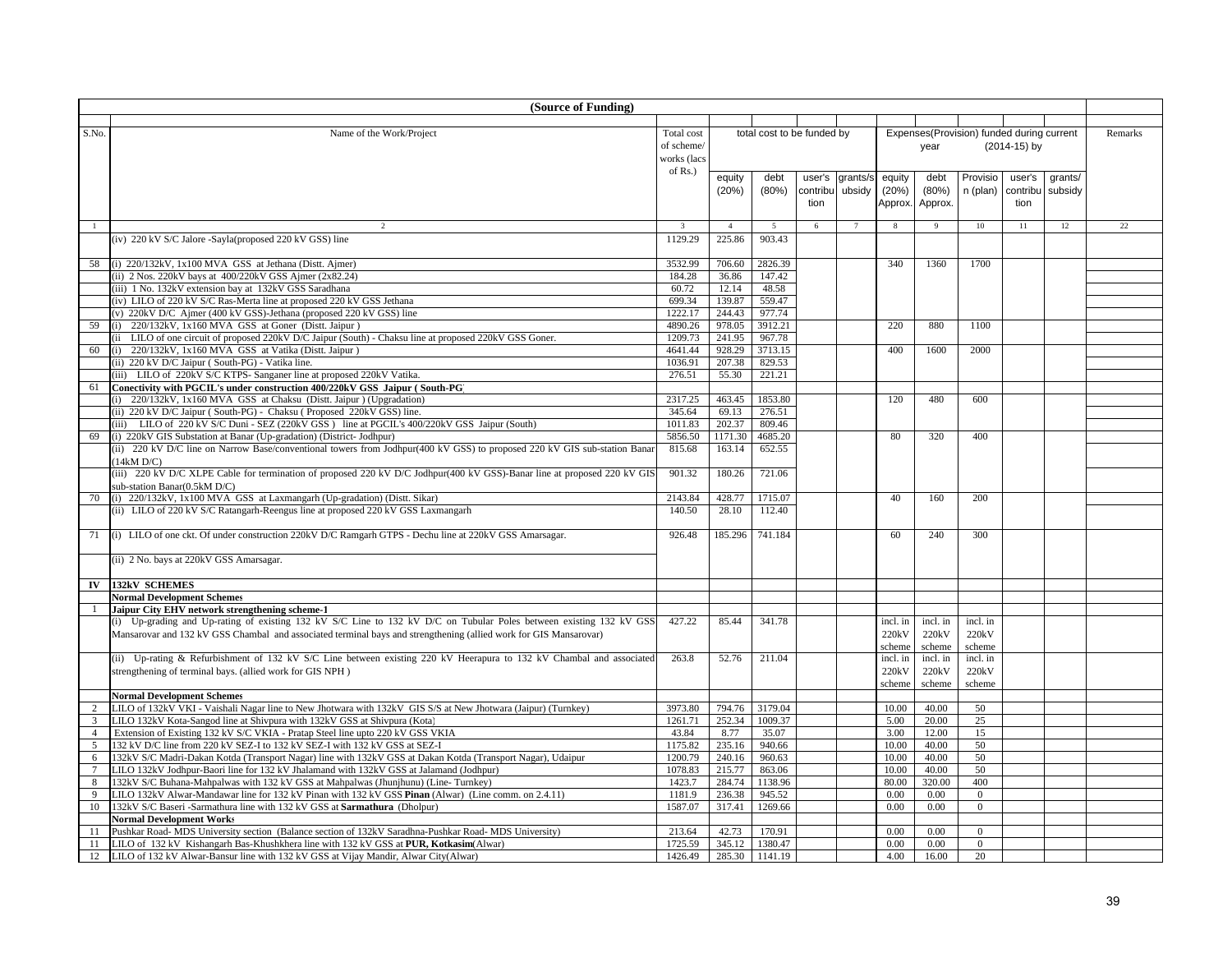|       | (Source of Funding)                                                                                                         |                         |                |                            |          |                |              |                |                                           |              |         |                 |
|-------|-----------------------------------------------------------------------------------------------------------------------------|-------------------------|----------------|----------------------------|----------|----------------|--------------|----------------|-------------------------------------------|--------------|---------|-----------------|
|       |                                                                                                                             |                         |                |                            |          |                |              |                |                                           |              |         |                 |
| S.No. | Name of the Work/Project                                                                                                    | Total cost              |                | total cost to be funded by |          |                |              |                | Expenses(Provision) funded during current |              |         | Remarks         |
|       |                                                                                                                             | of scheme/              |                |                            |          |                |              | year           |                                           | (2014-15) by |         |                 |
|       |                                                                                                                             | works (lacs             |                |                            |          |                |              |                |                                           |              |         |                 |
|       |                                                                                                                             | of $Rs.$ )              |                |                            |          |                |              |                |                                           |              |         |                 |
|       |                                                                                                                             |                         | equity         | debt                       | user's   | grants/s       | equity       | debt           | Provisio                                  | user's       | arants/ |                 |
|       |                                                                                                                             |                         | (20%)          | (80%)                      | contribu | ubsidy         | (20%)        | (80%)          | n (plan)                                  | contribu     | subsidy |                 |
|       |                                                                                                                             |                         |                |                            | tion     |                | Approx       | Approx.        |                                           | tion         |         |                 |
|       |                                                                                                                             |                         |                |                            |          |                |              |                |                                           |              |         |                 |
| -1    | $\mathcal{D}$                                                                                                               | $\overline{\mathbf{3}}$ | $\overline{4}$ | $\overline{5}$             | 6        | $\overline{7}$ | -8           | $\overline{9}$ | 10                                        | 11           | 12      | $\overline{22}$ |
| 13    | 132 kV S/C Shri Mahaveerji GSS-Nangal Sherpur line with 132 kV GSS at <b>Nangal Sherpur</b> (Karauli)                       | 1642.71                 | 328.54         | 1314.17                    |          |                | 0.00         | 0.00           | $\overline{0}$                            |              |         |                 |
| 14    | LILO of 132kV Heerapura-VKIA-Rampura Dabri line with 132 kV GSS at RIICO, Sarna Doongar (Jaipur)                            | 1401.57                 | 280.31         | 1121.26                    |          |                | 10.00        | 40.00          | 50                                        |              |         |                 |
| 15    | 132 kV S/C Karauli -Mandrayal line with 132 kV GSS Mandrayal (Karauli)                                                      | 2006.46                 | 401.29         | 1605.17                    |          |                | 140.00       | 560.00         | 700                                       |              |         |                 |
| 16    | LILO of 132 kV Jodhpur-Bilara line with 132 kV GSS at SEZ, Kaparda (Jodhpur)                                                | 1476.34                 | 295.27         | 1181.07                    |          |                | 10.00        | 40.00          | 50                                        |              |         |                 |
| 17    | LILO of 132 kV Padampur-Sri Ganganagar line with 132 kV GSS at Telewala (Sri Ganganagar)                                    | 1501.27                 | 300.25         | 1201.02                    |          |                | 10.00        | 40.00          | 50                                        |              |         |                 |
| 18    | LILO of Sawa-Sata line with 132 kV GSS at Sedwa (Barmer) Line comm.26.9.12                                                  | 1401.57                 | 280.31         | 1121.26                    |          |                | 0.00         | 0.00           | $\mathbf{0}$                              |              |         |                 |
| 19    | 132 kV Padroo-Junameetha Khera-Sindhari line with 132 kV GSS at <b>Junameetha Khera</b> (Barmer)<br>(Line commissioned      | 2117.09                 | 423.42         | 1693.67                    |          |                | 0.00         | 0.00           | $\mathbf{0}$                              |              |         |                 |
|       | on 23.7.12 & 15.8.12)                                                                                                       |                         |                |                            |          |                |              |                |                                           |              |         |                 |
| 20    | 132 kV S/C Sanchore (220kVGSS) - Paladar line with 132 kV GSS at Paladar (Jalore)                                           | 1569.96                 | 313.99         | 1255.97                    |          |                | 0.00         | 0.00           | $\overline{0}$                            |              |         |                 |
| 21    | 132 kV S/C Sri Karanpur - Kaminpura line with 132 kV GSS at Kaminpura (Sri Ganganagar) Line comm. 7.8.12                    | 1715.46                 | 343.09         | 1372.37                    |          |                | 0.00         | 0.00           | $\overline{0}$                            |              |         |                 |
| 22    | LILO of 132 kV Beawar-Nasirabad line with 132 kV GSS at Kharwa (Ajmer)                                                      | 1476.34                 | 295.27         | 1181.07                    |          |                | 10.00        | 40.00          | 50                                        |              |         |                 |
| 23    | 132 kV S/C Kankroli (220kV) -Sapol line with 132 kV GSS at Sapol (Rajsamand)                                                | 1686.36                 | 337.27         | 1349.09                    |          |                | 0.00         | 0.00           | $\overline{0}$                            |              |         |                 |
| 24    | LILO of 132 kV Banswara-Sagwara line with 132 kV GSS at Partapur(Banswara) Line comm. In 2011-12                            | 1625.89                 | 325.18         | 1300.71                    |          |                | 0.00         | 0.00           | $\overline{0}$                            |              |         |                 |
| 25    | 132 kV S/C Mavli - Sanwad line with 132 kV GSS at Sanwad (Udaipur)                                                          | 1642.71                 | 328.54         | 1314.17                    |          |                | 0.00         | 0.00           | $\overline{0}$                            |              |         |                 |
| 26    | 132 kV S/C Shri Madhopur - Thoi line with 132 kV GSS at Thoi (Sikar)                                                        | 1657.26                 | 331.45         | 1325.81                    |          |                | 0.00         | 0.00           | $\overline{0}$                            |              |         |                 |
| 27    | LILO of 132 kV Bhilwara-Hamirgarh line with 132 kV GSS at RIICO, Bhilwara (Bhilwara)<br>Line comm.2011-                     | 1576.04                 | 315.21         | 1260.83                    |          |                | 0.00         | 0.00           | $\mathbf{0}$                              |              |         |                 |
|       | $\mathbf{12}$                                                                                                               |                         |                |                            |          |                |              |                |                                           |              |         |                 |
| 28    | 132 kV S/C Beegod- Kachola line with 132 kV GSS at Kachola (Bhilwara)                                                       | 1642.71                 | 328.54         | 1314.17                    |          |                | 0.00         | 0.00           | $\mathbf{0}$                              |              |         |                 |
| 29    | 132 kV S/C Ajoliya-ka-khera-Bassi line with 132 kV GSS at Bassi (Chittorgarh)                                               | 1613.61                 | 322.72         | 1290.89                    |          |                | 0.00         | 0.00           | $\overline{0}$                            |              |         |                 |
|       | JAIPUR CITY EHV NETWORK STRENTHENING SCHEME-III [JENSS-III]                                                                 |                         |                |                            |          |                |              |                |                                           |              |         |                 |
| 30    | (i) 132 kV GIS Substation at MNIT (Jaipur)                                                                                  | 3751.11                 | 750.22         | 3000.89                    |          |                | 60           | 240            | 300                                       |              |         |                 |
|       | (ii) 132 kV S/C Cable system between 220 kV IGN and 132 kV MNIT                                                             | 4442.67                 | 888.53         | 3554.14                    |          |                |              |                |                                           |              |         |                 |
|       | JODHPUR CITY EHV NETWORK STRENTHENING SCHEME-I [JDENSS-I]                                                                   |                         |                |                            |          |                |              |                |                                           |              |         |                 |
| 31    | Lines associated with 220 kV GSS Barli.                                                                                     |                         |                |                            |          |                |              |                |                                           |              |         |                 |
|       | (i) LILO of existing 132 kV S/C Jodhpur-PS8 line at Barli                                                                   | 42.20                   | 8.44           | 33.76                      |          |                | $\theta$     | $\theta$       | $\theta$                                  |              |         |                 |
|       | (ii) LILO of existing 132 kV CHB-Soorsagar line at Barli                                                                    | 144.97                  | 28.99          | 115.98                     |          |                |              |                |                                           |              |         |                 |
|       | (iii) LILO of existing 132 kV S/C Tinwari-Soorsagar line at 400kV GSS Jodhpur.                                              | 514.91                  | 102.98         | 411.93                     |          |                |              |                |                                           |              |         |                 |
| 32    | LILO of existing 132 kV S/C Jodhpur(220kV GSS)- Bilara line at Jhalamand                                                    | 103.86                  | 20.77          | 83.09                      |          |                | 0.00         | 0.00           | $\overline{0}$                            |              |         |                 |
| 33    | 132 kV S/C Karwad/Bhawad-Mathania line                                                                                      | 184.00                  | 36.80          | 147.20                     |          |                | 20.00        | 80.00          | 100                                       |              |         |                 |
| 34    | (i) 132 kV GIS Substation at Engineering College                                                                            | 3947.07                 | 789.41         | 3157.66                    |          |                | 300          | 1200           | 1500                                      |              |         |                 |
|       | (ii) 132 kV S/C Cable system between 132 kV OPH and 132 kV Engineering College                                              | 1925.10                 | 385.02         | 1540.08                    |          |                |              |                |                                           |              |         |                 |
|       | (iii) 132 kV D/C Cable system between 132 kV NPH and 132 kV Engineering College                                             | 3938.30                 | 787.66         | 3150.64                    |          |                |              |                |                                           |              |         |                 |
| 35    | 132 kV Hybrid GIS Substation at Kuri Bhagtasani                                                                             | 3405.61                 | 681.12         | 2724.49                    |          |                | 0.00         | 0.00           | $\overline{0}$                            |              |         |                 |
| 36    | (i)132 kV Hybrid GIS Substation at Pratap Nagar                                                                             | 3394.61                 | 678.92         | 2715.69                    |          |                | 40.00        | 160.00         | 200                                       |              |         |                 |
|       | (ii)132 kV D/C Cable system between 132 kV CHB and 132 kV Pratap Nagar (Proposed)                                           | 3965.82                 | 793.16         | 3172.66                    |          |                | 0.00         | 0.00           | $\overline{0}$                            |              |         |                 |
| 37    | (i) 132 kV GIS Substation at OPH                                                                                            | 4058.32                 | 811.66         | 3246.66                    |          |                | $\mathbf{0}$ | $\overline{0}$ | $\mathbf{0}$                              |              |         |                 |
|       | (ii) 132 kV D/C Cable system between 132 kV Banar and 132 kV OPH (Proposed)                                                 | 4570.60                 | 914.12         | 3656.48                    |          |                |              |                |                                           |              |         |                 |
|       | (iii) 3 No. Terminal 132 kV Hybrid GIS Bays at 132 kV GSS Banar                                                             | 819.20                  | 163.84         | 655.36                     |          |                |              |                |                                           |              |         |                 |
| 38    | Strengthning scheme of existing 132kV Chopasani Housing Board (CHB) GSS                                                     |                         |                |                            |          |                |              |                |                                           |              |         |                 |
|       | (i) 132 kV D/C Cable system for LILO of existing 132 kV S/C PS8-Jodhpur Line at CHB                                         | 3585.80                 | 717.16         | 2868.64                    |          |                | 220          | 880            | 1100                                      |              |         |                 |
|       | (ii) 132 kV Terminal Hybrid GIS Bays (4 Incomer/ Outgoing & 1 Bus Coupler)                                                  | 1338.28                 | 267.66         | 1070.62                    |          |                |              |                |                                           |              |         |                 |
|       | (iii) 132 kV S/C Line along Bypass Road, to interconnect 132kV lines emanating from 220kV Jodhpur GSS towards Pali and PS-8 | 36.78                   | 7.36           | 29.42                      |          |                |              |                |                                           |              |         |                 |
|       |                                                                                                                             |                         |                |                            |          |                |              |                |                                           |              |         |                 |
|       | Works associated with 220kV GRID-SUBSTATIONS                                                                                |                         |                |                            |          |                |              |                |                                           |              |         |                 |
| 39    | LILO of existing 132 kV S/C Pugal Road-Gajner (PS-4) line at proposed 220 kV GSS Gajner.                                    | 206.62                  | 41.32          | 165.30                     |          |                | 0.00         | 0.00           | $\overline{0}$                            |              |         |                 |
| 40    | 132 kV S/C Manoharpur- Shahpura line (Second circuit)                                                                       | 184.00                  | 36.80          | 147.20                     |          |                | 0.00         | 0.00           | $\overline{0}$                            |              |         |                 |
| 41    | 132 kV S/C Gangapurcity (220 kV GSS)- Shrimahavir ji line                                                                   | 427.85                  | 85.57          | 342.28                     |          |                | 0.00         | 0.00           | $\mathbf{0}$                              |              |         |                 |
| 42    | (i) LILO of existing 132 kV Merta-Kuchera line at proposed 220 kV GSS Kuchera                                               | 62.76                   | 12.55          | 50.21                      |          |                | incl. in     | incl. in       | incl. in                                  |              |         |                 |
|       | (ii) LILO of existing 132 kV Kuchera - Sanjoo line at proposed 220 kV GSS Kuchera                                           | 21.64                   | 4.33           | 17.31                      |          |                | 220kV        | 220kV          | 220kV                                     |              |         |                 |
| 43    | LILO of existing 132 kV Salumber - Sagwara line at 220 kV GSS Aspur                                                         | 206.62                  | 41.32          | 165.30                     |          |                | 20.00        | 80.00          | 100                                       |              |         |                 |
|       | Transmission System for New Solar and Wind Power Plants in Jaisalmer, Barmer & Jodhpur District                             |                         |                |                            |          |                |              |                |                                           |              |         |                 |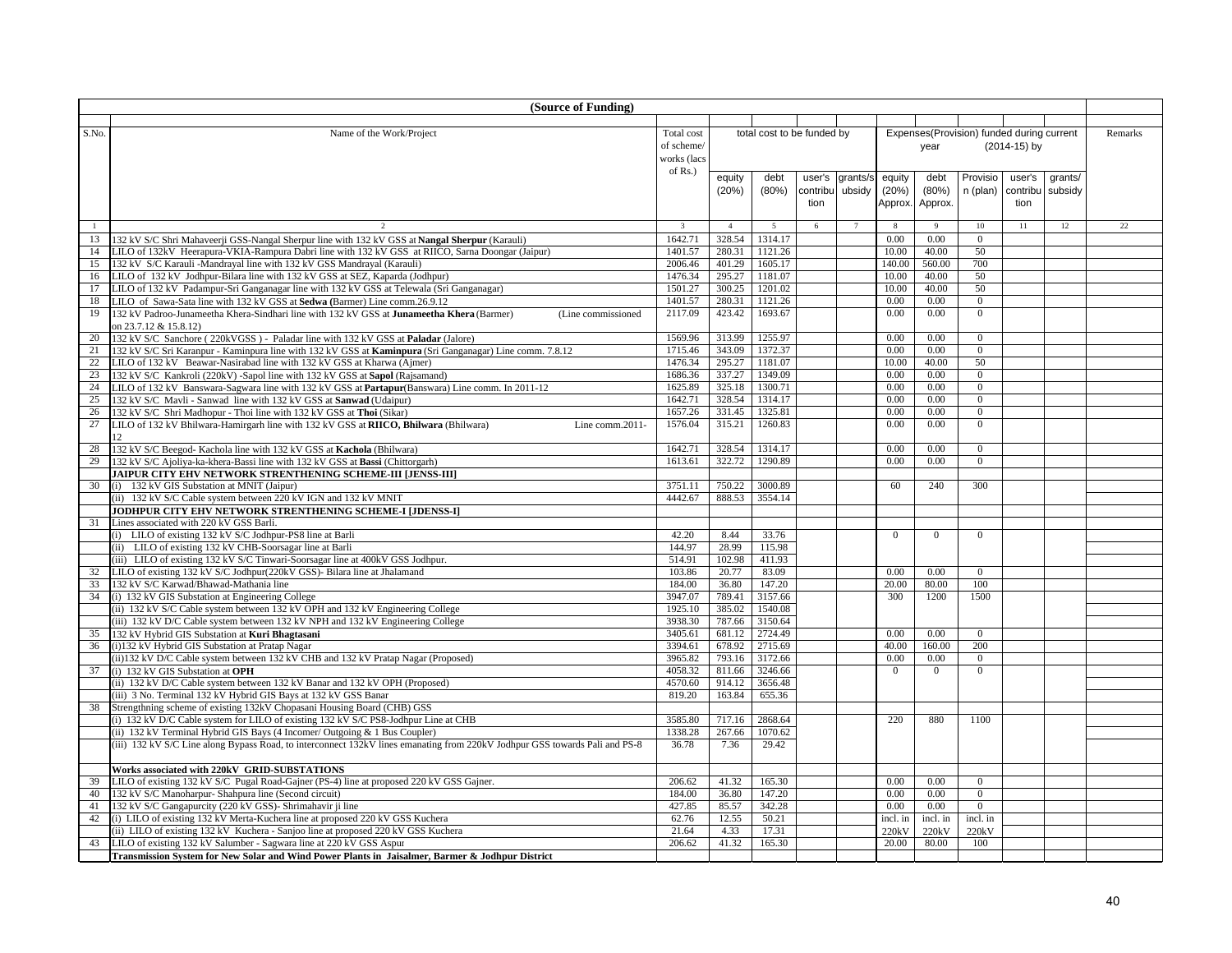|                | (Source of Funding)                                                                                                                                            |                   |                 |                            |          |                |                   |                   |                                           |              |         |         |
|----------------|----------------------------------------------------------------------------------------------------------------------------------------------------------------|-------------------|-----------------|----------------------------|----------|----------------|-------------------|-------------------|-------------------------------------------|--------------|---------|---------|
|                |                                                                                                                                                                |                   |                 |                            |          |                |                   |                   |                                           |              |         |         |
| S.No.          | Name of the Work/Project                                                                                                                                       | Total cost        |                 | total cost to be funded by |          |                |                   |                   | Expenses(Provision) funded during current |              |         | Remarks |
|                |                                                                                                                                                                | of scheme/        |                 |                            |          |                |                   | year              |                                           | (2014-15) by |         |         |
|                |                                                                                                                                                                | works (lacs       |                 |                            |          |                |                   |                   |                                           |              |         |         |
|                |                                                                                                                                                                | of Rs.)           | equity          | debt                       | user's   | grants/s       | equity            | debt              | Provisio                                  | user's       | grants/ |         |
|                |                                                                                                                                                                |                   | (20%)           | (80%)                      | contribu | ubsidy         | (20%)             | (80%)             | n (plan)                                  | contribu     | subsidy |         |
|                |                                                                                                                                                                |                   |                 |                            | tion     |                | Approx.           | Approx.           |                                           | tion         |         |         |
|                |                                                                                                                                                                |                   |                 |                            |          |                |                   |                   |                                           |              |         |         |
| $\overline{1}$ | $\overline{2}$                                                                                                                                                 | $\overline{3}$    | $\overline{4}$  | $\overline{5}$             | 6        | $\overline{7}$ | $\mathbf{8}$      | 9                 | 10                                        | 11           | 12      | 22      |
| 44             | Up-gradation of PS No. 2 to 132kV Grid Substation with 132/33kV, 2x20/25 MVA Transformers with associated 132kV line                                           | 1993.12           | 398.62          | 1594.50                    |          |                | 0.00              | 0.00              | $\overline{0}$                            |              |         |         |
| 45             | Up-gradation of PS No. 3 to 132kV Grid Substation with 132/33kV, 1x25 MVA,1X50MVA Transformers                                                                 | 2110.39           | 422.08          | 1688.31                    |          |                | 0.00              | 0.00              | $\mathbf{0}$                              |              |         |         |
| 46             | Charging of 132 kV line from PS No.5 to PS No.1 on 132 kV voltage level via 132 kV PS No.2 GSS and 132 kV PS No.3 GSS                                          | 718.88            | 143.78          | 575.10                     |          |                | 0.00              | 0.00              | $\overline{0}$                            |              |         |         |
| 47             | Up-gradation of PS No. 4 to 132kV Grid Substation with 132/33kV, 2x20/25 MVA Transformers                                                                      | 1993.12<br>199.82 | 398.62<br>39.96 | 1594.50                    |          |                | 0.00              | 0.00              | $\overline{0}$                            |              |         |         |
| 48             | (i) 132 kV S/C PS2 - Kanasar (To be erected on D/C towers)<br>(ii) 132 kV D/C PS3 - Kanasar line                                                               | 231.54            | 46.31           | 159.86<br>185.23           |          |                | incl. in<br>220kV | incl. in<br>220kV | incl. in<br>220kV                         |              |         |         |
|                | <b>Normal Development Works</b>                                                                                                                                |                   |                 |                            |          |                |                   |                   |                                           |              |         |         |
| 49             | (i) LILO of existing 132 kV S/C Mandalgarh- Begun line at proposed 220 kV GSS Mandalgarh                                                                       | 11.38             | 2.28            | 9.10                       |          |                | incl. in          | incl. in          | incl. in                                  |              |         |         |
|                | (ii) LILO of existing 132 kV Bijolia-Beegod line at proposed 220 kV GSS Mandalgarh                                                                             | 11.38             | 2.28            | 9.10                       |          |                | 220kV             | 220kV             | 220kV                                     |              |         |         |
| 50             | (i) 132kV D/C line from proposed 220kV Chonkarwada to 132kV GSS Bhusawar                                                                                       | 303.42            | 60.68           | 242.74                     |          |                | incl. in          | incl. in          | incl. in                                  |              |         |         |
|                | (ii) 132kV D/C line from proposed 220kV Chonkarwada to proposed 132kV GSS Mahuwa                                                                               | 543.20            | 108.64          | 434.56                     |          |                | 220kV             | 220kV             | 220kV                                     |              |         |         |
| 51             | 132 kV S/C Tehandesar-Parewara line                                                                                                                            | 183.99            | 36.80           | 147.19                     |          |                | 0.00              | 0.00              | $\overline{0}$                            |              |         |         |
|                | Work associated with 220kV GSS                                                                                                                                 |                   |                 |                            |          |                |                   |                   |                                           |              |         |         |
| 52             | (i) 132kV D/C Baithwasia-Osian line                                                                                                                            | 313.85            | 62.77           | 251.08                     |          |                | incl. in          | incl. in          | incl. in                                  |              |         |         |
|                | (ii) 132kV S/C Baithwasia-Matora line                                                                                                                          | 368.20            | 73.64           | 294.56                     |          |                | 220kV             | 220kV             | 220kV                                     |              |         |         |
| 53             | (i) LILO of 132kV S/C Behror-Jakhrana line at proposed 220kV GSS Behror                                                                                        | 73.72             | 14.74           | 58.98                      |          |                | incl.in           | incl.in           | incl.in                                   |              |         |         |
|                | (ii) LILO of 132kV S/C Keshwana-Behror line at proposed 220kV GSS Behror                                                                                       | 209.60            | 41.92           | 167.68                     |          |                | 220kV             | 220kV             | 220kV                                     |              |         |         |
|                | (iii) 132kV S/C Jakhrana-Mandan line                                                                                                                           | 398.03            | 79.61           | 318.42                     |          |                | Behror            | Behror            | Behror                                    |              |         |         |
| 54             | (i) LILO of 132 kV S/C Kotputli-Bansur line at proposed 220 kV GSS Bansur                                                                                      | 42.80             | 8.56            | 34.24                      |          |                | incl.in           | incl.in           | incl.in                                   |              |         |         |
|                | (ii) 132 kV S/C Bansur(Proposed 220 kV GSS)-Mundawar line                                                                                                      | 429.39            | 85.88           | 343.51                     |          |                | 220kV             | 220kV             | 220kV                                     |              |         |         |
| 55             | (i) 132 kV S/C from proposed 220 kV GSS Lalsot to existing 132 kV GSS Toonga<br>(ii) 132 kV S/C from proposed 220 kV GSS Lalsot to existing 132 kV GSS Bhadoti | 367.10<br>611.84  | 73.42<br>122.37 | 293.68<br>489.47           |          |                | $\theta$          | $\Omega$          | $\overline{0}$                            |              |         |         |
| 56             | (i) LILO of 132 kV S/C Debari-Sukher line at proposed 220 kV GSS Amberi                                                                                        | 105.35            | 21.07           | 84.28                      |          |                | Incl in           | Incl in           | Incl in                                   |              |         |         |
|                | (ii) LILO of 132 kV S/C Sukher-Seesarma line at proposed 220 kV GSS Amberi                                                                                     | 105.35            | 21.07           | 84.28                      |          |                | 220kV             | 220kV             | 220kV                                     |              |         |         |
| 57             | (i) LILO of existing 132 kV S/C Mokhampura -Amet line at proposed 220 kV GSS Bamantukda                                                                        | 105.35            | 21.07           | 84.28                      |          |                | 0.00              | 0.00              | $\overline{0}$                            |              |         |         |
|                | (ii) LILO of under construction 132 kV S/C Kankroli(220 kV GSS)-Sapol line at 220 kV GSS Bamantukda                                                            | 147.05            | 29.41           | 117.64                     |          |                | $0.00\,$          | 0.00              | $\mathbf{0}$                              |              |         |         |
| 58             | LILO of 132 kV Asind-Beawer line with 132kV GSS at Partappura (Disst. Bhilwara)                                                                                | 1572.35           | 314.47          | 1257.88                    |          |                | 0.00              | 0.00              | $\mathbf{0}$                              |              |         |         |
| 59             | 132 kV S/C Gangapur- Raipur line with 132kV GSS at Raipur (Disst. Bhilwara)                                                                                    | 1630.54           | 326.11          | 1304.43                    |          |                | 0.00              | 0.00              | $\mathbf{0}$                              |              |         |         |
| 60             | 132 kV S/C Dhod- Dayalpura line with 132kV GSS at Dayalpura (Disst. Nagaur)                                                                                    | 1667.12           | 333.42          | 1333.70                    |          |                | 0.00              | 0.00              | $\overline{0}$                            |              |         |         |
| 61             | LILO of 132 kV Reodar-Aburoad line with 132kV GSS at RIICO Growth Centre, Aburoad (Disst. Sirohi)                                                              | 1366.83           | 273.37          | 1093.46                    |          |                | 0.00              | 0.00              | $\overline{0}$                            |              |         |         |
| 62             | LILO of 132 kV Badnu-Jasrasar line with 132kV GSS at Lalamdesar Bada (Disst. Bikaner)                                                                          | 1387.38           | 277.48          | 1109.90                    |          |                | 0.00              | 0.00              | $\overline{0}$                            |              |         |         |
| 63             | LILO of 132 kV Napasar-Badnu line with 132kV GSS at Moondsar (Disst. Bikaner)                                                                                  | 1366.83           | 273.37          | 1093.46                    |          |                | 0.00              | 0.00              | $\mathbf{0}$                              |              |         |         |
| 64             | LILO of 132 kV Sangod-Kawai line with 132kV GSS at Bapawar (Disst. Kota)                                                                                       | 1387.38           | 277.48          | 1109.90                    |          |                | 0.00              | 0.00              | $\mathbf{0}$                              |              |         |         |
| 65             | LILO of 132 kV Mandawa-Bandikui line with 132kV GSS at Dhigaria Bhim (Disst. Dausa)                                                                            | 1434.41           | 286.88          | 1147.53                    |          |                | 0.00              | 0.00              | $\mathbf{0}$                              |              |         |         |
| 66             | (i) 132kV GSS at Sultanpur(Kota) (TK)                                                                                                                          | 1190.48           | 238.10          | 952.38                     |          |                | 120               | 480               | 600                                       |              |         |         |
|                | (ii) 132kV S/C Dahara-Sultanpur line (TK)<br>(iii) 1 No. Bay at 132kV GSS at Dahra                                                                             | 343.73<br>59.70   | 68.75<br>11.94  | 274.98<br>47.76            |          |                |                   |                   |                                           |              |         |         |
| 67             | (i) 132kV GSS at Mangrol (Baran)                                                                                                                               | 1190.48           | 238.10          | 952.38                     |          |                | 140               | 560               | 700                                       |              |         |         |
|                | (ii) 132kV S/C Baran-Mangrol line                                                                                                                              | 368.2             | 73.64           | 294.56                     |          |                |                   |                   |                                           |              |         |         |
|                | (iii) 1 No. Bay at 132kV GSS at Baran                                                                                                                          | 59.70             | 11.94           | 47.76                      |          |                |                   |                   |                                           |              |         |         |
| 68             | (i) 132kV GSS at Khetusar (Jodhpur)                                                                                                                            | 1190.48           | 238.10          | 952.38                     |          |                | 220               | 880               | 1100                                      |              |         |         |
|                | (ii) 132kV S/C Bap-Khetusar line                                                                                                                               | 551.75            | 110.35          | 441.40                     |          |                |                   |                   |                                           |              |         |         |
|                | (iii) 1 No. Bay at 132kV GSS at Bap                                                                                                                            | 59.70             | 11.94           | 47.76                      |          |                |                   |                   |                                           |              |         |         |
| 69             | (i) 132kV GSS at Hatundi(Jodhpur)                                                                                                                              | 1190.48           | 238.10          | 952.38                     |          |                | 220               | 880               | 1100                                      |              |         |         |
|                | (ii) 132kV S/C Soyla-Hatundi line                                                                                                                              | 307.02            | 61.40           | 245.62                     |          |                |                   |                   |                                           |              |         |         |
|                | (iii) 1 No. Bay at 132kV GSS at Soyla                                                                                                                          | 59.70             | 11.94           | 47.76                      |          |                |                   |                   |                                           |              |         |         |
| 70             | (i) 132kV GSS at Kirmarsariya(Jodhpur)                                                                                                                         | 1190.48           | 238.10          | 952.38                     |          |                | 220               | 880               | 1100                                      |              |         |         |
|                | (ii) 132kV S/C Tinwari-Kirmarsariya line                                                                                                                       | 307.02            | 61.40           | 245.62                     |          |                |                   |                   |                                           |              |         |         |
|                | (iii) 1 No. Bay at 132kV GSS at Tinwari                                                                                                                        | 59.70             | 11.94           | 47.76                      |          |                |                   |                   |                                           |              |         |         |
| 71             | (i) 132kV GSS at Anandpur Kaloo (Pali)                                                                                                                         | 1190.48           | 238.10          | 952.38                     |          |                | 80                | 320               | 400                                       |              |         |         |
|                | (ii) 132kV S/C Jaitaran-Anandpur Kaloo line                                                                                                                    | 209.12            | 41.82           | 167.30                     |          |                |                   |                   |                                           |              |         |         |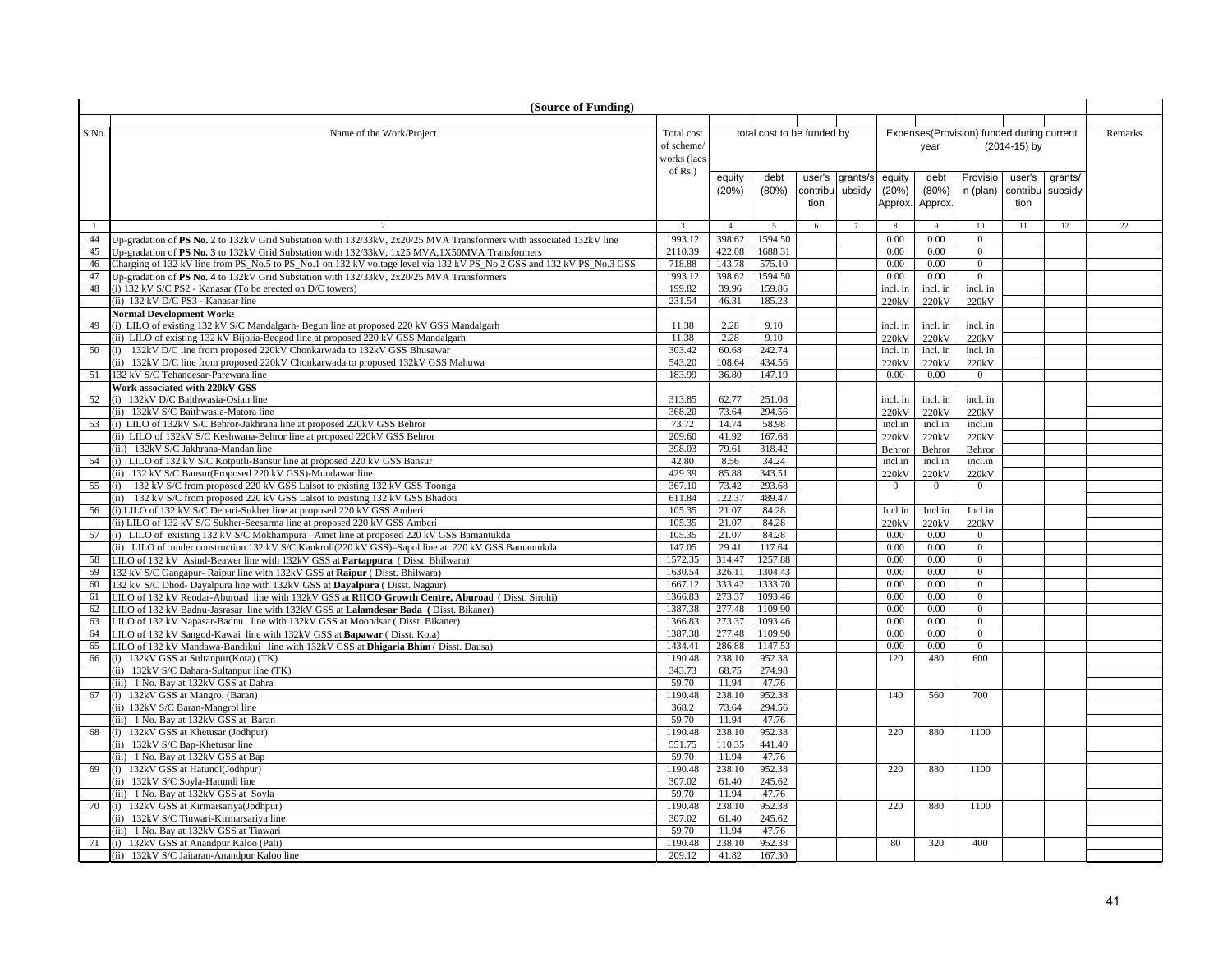|              | (Source of Funding)                                                                                                                                                   |                  |                |                            |          |                 |                |                |                                           |              |         |         |
|--------------|-----------------------------------------------------------------------------------------------------------------------------------------------------------------------|------------------|----------------|----------------------------|----------|-----------------|----------------|----------------|-------------------------------------------|--------------|---------|---------|
|              |                                                                                                                                                                       |                  |                |                            |          |                 |                |                |                                           |              |         |         |
| S.No.        | Name of the Work/Project                                                                                                                                              | Total cost       |                | total cost to be funded by |          |                 |                |                | Expenses(Provision) funded during current |              |         | Remarks |
|              |                                                                                                                                                                       | of scheme/       |                |                            |          |                 |                | year           |                                           | (2014-15) by |         |         |
|              |                                                                                                                                                                       | works (lacs      |                |                            |          |                 |                |                |                                           |              |         |         |
|              |                                                                                                                                                                       | of $Rs.$ )       | equity         | debt                       | user's   | grants/s        | equity         | debt           | Provisio                                  | user's       | grants/ |         |
|              |                                                                                                                                                                       |                  | (20%)          | (80%)                      | contribu | ubsidy          | (20%)          | (80%)          | n (plan)                                  | contribu     | subsidy |         |
|              |                                                                                                                                                                       |                  |                |                            | tion     |                 | Approx.        | Approx.        |                                           | tion         |         |         |
|              |                                                                                                                                                                       |                  |                |                            |          |                 |                |                |                                           |              |         |         |
| $\mathbf{1}$ | $\overline{2}$                                                                                                                                                        | $\overline{3}$   | $\overline{4}$ | $\overline{5}$             | 6        | $7\phantom{.0}$ | 8              | 9              | 10                                        | 11           | 12      | 22      |
|              | (iii) 1 No. Bay at 132kV GSS at Jaitaran                                                                                                                              | 59.70            | 11.94          | 47.76                      |          |                 |                |                |                                           |              |         |         |
| 72           | (i) 132kV GSS at Subhash Nagar, Ajmer(Pali)                                                                                                                           | 1250.18          | 250.04         | 1000.14                    |          |                 | 140            | 560            | 700                                       |              |         |         |
|              | (ii) LILO 132kV Ajmer-Saradhna line at Subhash Nagar, Ajmer                                                                                                           | 11.53            | 2.31           | 9.22                       |          |                 |                |                |                                           |              |         |         |
| 73           | (i) 132kV GSS at Sawalpura Tanwaran (Sikar)                                                                                                                           | 1190.48          | 238.10         | 952.38                     |          |                 | 10             | 40             | 50                                        |              |         |         |
|              | (ii) 132kV S/C Ajeetgarh -Sawalpura Tanwaran line                                                                                                                     | 245.83<br>59.70  | 49.17<br>11.94 | 196.66<br>47.76            |          |                 |                |                |                                           |              |         |         |
| 74           | (iii) 1 No. Bay at 132kV GSS at Ajeetgarh<br>Jaipur City EHV Network Strengthening Scheme-IV (Phase-I)                                                                |                  |                |                            |          |                 |                |                |                                           |              |         |         |
|              | 132kV Interconnection                                                                                                                                                 |                  |                |                            |          |                 |                |                |                                           |              |         |         |
|              | (i) 132 kV Hybrid GIS Bay at Jawahar Nagar (Jaipur)                                                                                                                   | 269.84           | 53.97          | 215.87                     |          |                 | $\overline{0}$ | $\overline{0}$ | $\overline{0}$                            |              |         |         |
|              | (ii) 132 kV S/C Cable system between 132 kV MNIT and 132 kV Substation Jawahar Nagar                                                                                  | 2251.67          | 450.33         | 1801.34                    |          |                 |                |                |                                           |              |         |         |
| 75           | (i) 132kV GSS at Bijaipur (Chittorgarh)                                                                                                                               | 1190.48          | 238.10         | 952.38                     |          |                 | 160            | 640            | 800                                       |              |         |         |
|              | (ii) 1 No. 132kV bay at 220kV GSS Nimbahera                                                                                                                           | 59.70            | 11.94          | 47.76                      |          |                 |                |                |                                           |              |         |         |
|              | (iii) 132 kV S/C Nimbahera - Bijaipur line                                                                                                                            | 584.35           | 116.87         | 467.48                     |          |                 |                |                |                                           |              |         |         |
| 76           | (i) 132kV GSS at Kushalgarh (Banswara)                                                                                                                                | 1190.48          | 238.10         | 952.38                     |          |                 | 180            | 720            | 900                                       |              |         |         |
|              | (ii) 1 No. 132kV bay at 132kV GSS Bagidora                                                                                                                            | 59.70            | 11.94          | 47.76                      |          |                 |                |                |                                           |              |         |         |
|              | (iii) 132 kV S/C Bagidora-Kushalgarh                                                                                                                                  | 551.75           | 110.35         | 441.40                     |          |                 |                |                |                                           |              |         |         |
| 77           | (i) 132 kV GSS at Sawar (Distt.Ajmer)                                                                                                                                 | 1271.70          | 254.34         | 1017.36                    |          |                 | $\mathbf{0}$   | $\overline{0}$ | $\overline{0}$                            |              |         |         |
|              | (ii) LILO of 132kV Kekri-Deoli line                                                                                                                                   | 170.79           | 34.16          | 136.63                     |          |                 |                |                |                                           |              |         |         |
| 78           | (i) 132 kV GSS at Mehara (Distt.Jhunjhunu)                                                                                                                            | 1271.70          | 254.34         | 1017.36                    |          |                 | 10             | 40             | 50                                        |              |         |         |
|              | (ii) LILO of 132kV Khetri Nagar-Babai line                                                                                                                            | 107.16           | 21.43          | 85.73                      |          |                 |                |                |                                           |              |         |         |
| 79           | (i) 132 kV GSS at Bilwadi (Virat Nagar) (Distt.Jaipur)                                                                                                                | 1271.70          | 254.34         | 1017.36                    |          |                 | 10             | 40             | 50                                        |              |         |         |
|              | (ii) LILO of 132kV Paota-Shahpura line                                                                                                                                | 255.63           | 51.13          | 204.50                     |          |                 |                |                |                                           |              |         |         |
| 80           | (i) 132 kV GSS at at Jatawali (Distt.Jaipur)                                                                                                                          | 1210.97<br>60.72 | 242.19         | 968.78<br>48.58            |          |                 | 60             | 240            | 300                                       |              |         |         |
|              | (ii) 1 No. 132kV bay at 220kV GSS Chomu<br>(iii) 132kV S/C Chomu-Jatawali line from 220kVGSS Choumu                                                                   | 150.49           | 12.14<br>30.10 | 120.39                     |          |                 |                |                |                                           |              |         |         |
| 81           | (i) 132 kV GSS at Maniya (Distt.Dholpur)                                                                                                                              | 1271.70          | 254.34         | 1017.36                    |          |                 | $\Omega$       | $\Omega$       | $\overline{0}$                            |              |         |         |
|              | (ii) LILO of 132kV Dholpur-Rajakhera line                                                                                                                             | 255.63           | 51.13          | 204.50                     |          |                 |                |                |                                           |              |         |         |
|              | Interconnections for 400 kV GSS Deedwana (RVPN Scope)                                                                                                                 |                  |                |                            |          |                 |                |                |                                           |              |         |         |
| 82           | (i) 132 kV D/C interconnecting line between proposed 400 kV Deedwana GSS and existing 132 kV Deedwana GSS                                                             | 734.64           | 146.928        | 587.712                    |          |                 | 80             | 320            | 400                                       |              |         |         |
|              | (ii) 2 Nos. bay at 132kV GSS Deedwana                                                                                                                                 |                  |                |                            |          |                 |                |                |                                           |              |         |         |
|              | Interconnections for 220 kV GSS Nawalgarh (RVPN Scope)                                                                                                                |                  |                |                            |          |                 |                |                |                                           |              |         |         |
| 83           | LILO of existing 132 kV S/C Koodan - Nawalgarh line to proposed 220 kV Nawalgarh GSS                                                                                  | 283.87           | 56.77          | 227.10                     |          |                 | 20             | 80             | 100                                       |              |         |         |
| 84           | (i) 132 kV S/C Nawalgarh(220 kV) - Kumawas line                                                                                                                       | 489.43           | 97.89          | 391.54                     |          |                 |                |                |                                           |              |         |         |
|              | ii) 1No. 132kV bay at Kumawas.                                                                                                                                        | 70.06            | 14.01          | 56.05                      |          |                 |                |                |                                           |              |         |         |
| 85           | (i) 132 kV S/C Nawalgarh(220 kV) - Gudagorji line                                                                                                                     | 653.58           | 130.72         | 522.86                     |          |                 |                |                |                                           |              |         |         |
|              | (ii) 1No. 132kV bay at Gudagorji                                                                                                                                      | 70.06            | 14.01          | 56.05                      |          |                 |                |                |                                           |              |         |         |
| 86           | (i) 132 kV S/C Nawalgarh(220 kV) - Udaipurwati line                                                                                                                   | 598.86           | 119.77         | 479.09                     |          |                 |                |                |                                           |              |         |         |
|              | (ii) 1No. 132kV bay at Udaipurwati                                                                                                                                    | 70.06            | 14.01          | 56.05                      |          |                 |                |                |                                           |              |         |         |
|              | Supplementary Transmission System for Power Evacuation Scheme of Solar Power Projects in Jaisalmer, Barmer, Jodhpur                                                   |                  |                |                            |          |                 |                |                |                                           |              |         |         |
| 87           | and Bikaner Districts(132kV schemes associated with 220kV GSS's)                                                                                                      | 154.27           | 30.85          | 123.42                     |          |                 | Incl in        | Incl in        | Incl in                                   |              |         |         |
| 88           | LILO of existing 132 KV S/C Aau(132 KV GSS)-Phalodi line at proposed 220 KV GSS Aau<br>LILO of existing 132 KV S/C PS1-Bajju line at proposed 220 KV GSS PS_1 / Bajju | 308.54           | 61.71          | 246.83                     |          |                 | 220kV          | 220kV          | 220 <sub>k</sub> V                        |              |         |         |
| 89           | LILO of existing 132 KV S/C Chandan-Pokaran line at proposed 220 KV GSS Pokaran                                                                                       | 308.54           | 61.71          | 246.83                     |          |                 | scheme         | scheme         | scheme                                    |              |         |         |
| 90           | LILO of existing 132 KV S/C Kolayat-Bajju line at proposed 220 KV GSS Kolayat                                                                                         | 308.54           | 61.71          | 246.83                     |          |                 |                |                |                                           |              |         |         |
| 91           | Optical Fibre Cable System for 132kV Schemes already approved under Main Transmission System for New Solar & Wind Power                                               |                  |                |                            |          |                 |                |                |                                           |              |         |         |
|              | Plants (as per Appendix-IIB) & Smart Grid Applications. (ADB)                                                                                                         |                  |                |                            |          |                 |                |                |                                           |              |         |         |
|              | (i) 132kV Transmission Lines already approved under Main Transmission System for Solar & Wind Power Plants (Total Route                                               | 141.83           | 28.37          | 113.46                     |          |                 | Incl in        | Incl in        | Incl in                                   |              |         |         |
|              | length $22kM$ )                                                                                                                                                       |                  |                |                            |          |                 | 220kV          | 220kV          | 220kV                                     |              |         |         |
|              |                                                                                                                                                                       |                  |                |                            |          |                 | scheme         | scheme         | scheme                                    |              |         |         |
| 92           | (i) LILO of existing 132 kV S/C Sayla-Daspan line at proposed 220 kV GSS Sayla                                                                                        | 255.63           | 51.13          | 204.50                     |          |                 | Incl. in       | Incl. in       | Incl. in                                  |              |         |         |
|              | (ii) LILO of existing 132 kV S/C Sayla-Jeewana line at proposed 220 kV GSS Sayla                                                                                      | 107.16           | 21.43          | 85.73                      |          |                 | 220kV          | 220kV          | 220kV                                     |              |         |         |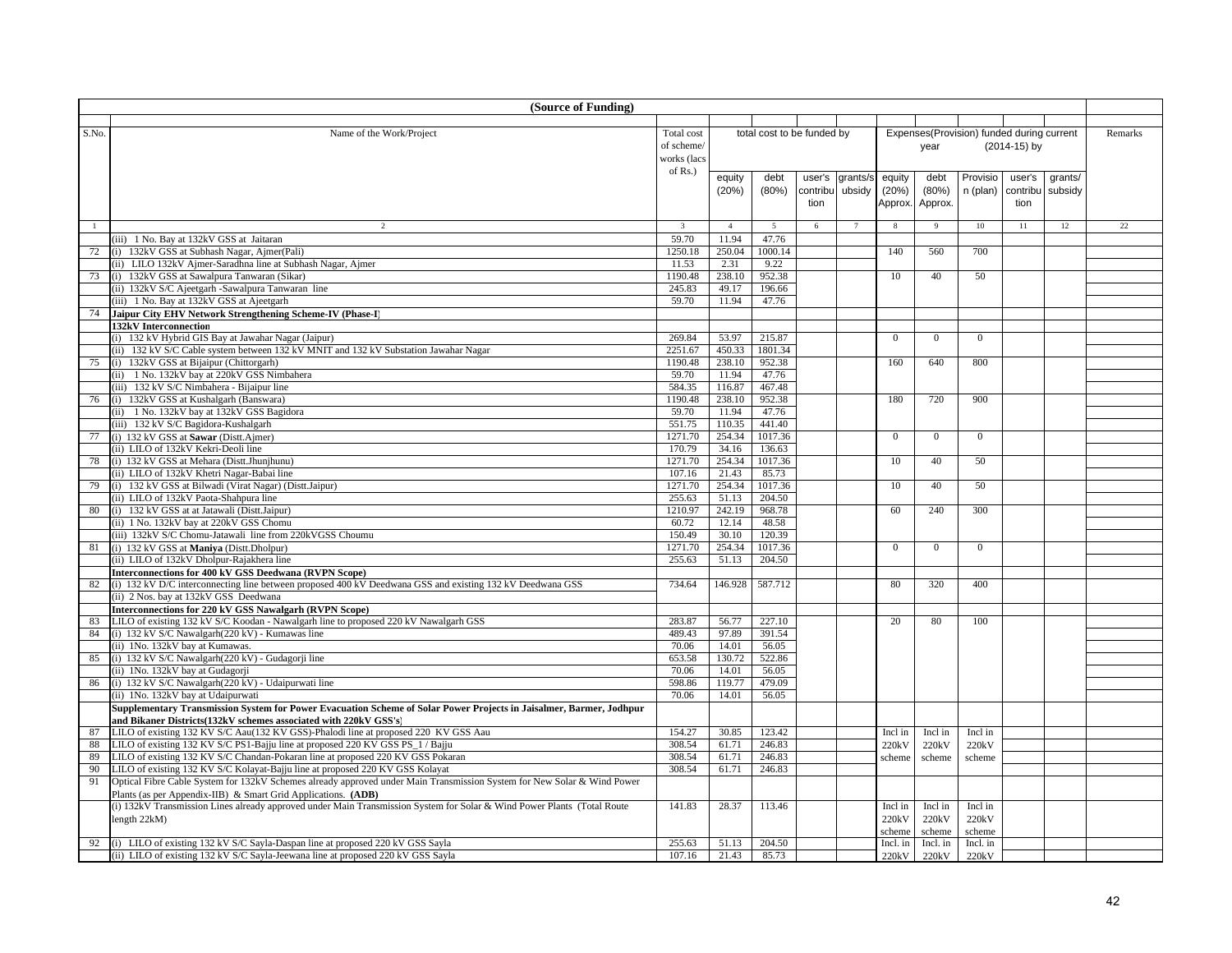|       | (Source of Funding)                                                                                                          |                         |                |                            |          |          |            |                     |                                           |              |         |         |
|-------|------------------------------------------------------------------------------------------------------------------------------|-------------------------|----------------|----------------------------|----------|----------|------------|---------------------|-------------------------------------------|--------------|---------|---------|
|       |                                                                                                                              |                         |                |                            |          |          |            |                     |                                           |              |         |         |
| S.No. | Name of the Work/Project                                                                                                     | Total cost              |                | total cost to be funded by |          |          |            |                     | Expenses(Provision) funded during current |              |         | Remarks |
|       |                                                                                                                              | of scheme/              |                |                            |          |          |            | year                |                                           | (2014-15) by |         |         |
|       |                                                                                                                              | works (lacs             |                |                            |          |          |            |                     |                                           |              |         |         |
|       |                                                                                                                              | of Rs.)                 |                |                            |          |          |            |                     |                                           |              |         |         |
|       |                                                                                                                              |                         | equity         | debt                       | user's   | grants/s | equity     | debt                | Provisio                                  | user's       | grants/ |         |
|       |                                                                                                                              |                         | (20%)          | (80%)                      | contribu | ubsidy   | (20%)      | (80%)               | n (plan)                                  | contribu     | subsidy |         |
|       |                                                                                                                              |                         |                |                            | tion     |          | Approx.    | Approx.             |                                           | tion         |         |         |
| -1    |                                                                                                                              | $\overline{\mathbf{3}}$ | $\overline{4}$ | 5                          | 6        |          |            |                     | 10                                        | 11           | 12      | 22      |
| 93    | (i) LILO of 132 kV S/C Beawar-Mertacity line at proposed 220 kV GSS Jethana                                                  | 319.25                  | 63.85          | 255.40                     |          |          | Incl. in   | Incl. in            | Incl. in                                  |              |         |         |
|       | (ii) LILO of 132 kV S/C Beawar-Nasirabad line at proposed 220 kV GSS Jethana                                                 | 213.21                  | 42.64          | 170.57                     |          |          | 220kV      |                     |                                           |              |         |         |
|       | (iii) 132 kV S/C line from proposed 220 kV GSS Jethana to 132 kV GSS Saradhana                                               | 187.83                  | 37.57          | 150.26                     |          |          | <b>GSS</b> | 220kV<br><b>GSS</b> | 220kV<br><b>GSS</b>                       |              |         |         |
| 94    | LILO of 132kV S/C Bassi- Puranaghat line at proposed 220kV GSS Goner.                                                        | 272.95                  | 54.59          | 218.36                     |          |          | Incl. in   | Incl. in            | Incl. in                                  |              |         |         |
|       |                                                                                                                              |                         |                |                            |          |          | 220kV      | 220kV               | 220kV                                     |              |         |         |
|       |                                                                                                                              |                         |                |                            |          |          | Goner      | Goner               | Goner                                     |              |         |         |
| 95    | LILO of 132kV S/C Balawala- Phagi line at proposed 220kV Vatika.                                                             | 167.97                  | 33.59          | 134.38                     |          |          | Incl. in   | Incl. in            | Incl. in                                  |              |         |         |
|       |                                                                                                                              |                         |                |                            |          |          | 220kV      | 220kV               | 220kV                                     |              |         |         |
|       |                                                                                                                              |                         |                |                            |          |          | <b>GSS</b> | GSS                 | GSS                                       |              |         |         |
|       |                                                                                                                              |                         |                |                            |          |          | Vatika     | Vatika              | Vatika                                    |              |         |         |
| 96    | (i) 132/33kV, 20/25MVA GSS at Masuda (Ajmer)                                                                                 | 1283.11                 | 256.62         | 1026.49                    |          |          | 10         | 40                  | 50                                        |              |         |         |
|       | (ii) LILO 132kV Beawar-Gulabpura line                                                                                        | 253.07                  | 50.61          | 202.46                     |          |          |            |                     |                                           |              |         |         |
| 97    | (i) 132/33kV, 20/25MVA GSS at Ghatol (Banswara)                                                                              | 1223.28                 | 244.66         | 978.62                     |          |          | 160        | 640                 | 800                                       |              |         |         |
|       | (ii) 132kV S/C Paloda -Ghatol line                                                                                           | 493.63                  | 98.73          | 394.90                     |          |          |            |                     |                                           |              |         |         |
|       | (iii) 1 No. 132kV bay at 132kV GSS Paloda                                                                                    | 59.83                   | 11.97          | 47.86                      |          |          |            |                     |                                           |              |         |         |
| 98    | (i) 132/33kV, 20/25MVA GSS at Kanera (Chittorgarh)                                                                           | 1223.28                 | 244.66         | 978.62                     |          |          | 220        | 880                 | 1100                                      |              |         |         |
|       | (ii) 132kV Nimbahera - Kanera line                                                                                           | 345.88                  | 69.18          | 276.70                     |          |          |            |                     |                                           |              |         |         |
|       | (iii) 1 No. 132kV bay at 132kV GSS Bijaipur                                                                                  | 59.83                   | 11.97          | 47.86                      |          |          |            |                     |                                           |              |         |         |
| 99    | (i) 132/33kV, 20/25MVA GSS at Parbatsar (Nagaur)                                                                             | 1223.28                 | 244.66         | 978.62                     |          |          | 220        | 880                 | 1100                                      |              |         |         |
|       | (ii) 132kV S/C Roopangarh-Parbatsar line                                                                                     | 247.37                  | 49.47          | 197.90                     |          |          |            |                     |                                           |              |         |         |
|       | (iii) 1 No. 132kV bay at 132kV GSS Roopangarh                                                                                | 59.83                   | 11.97          | 47.86                      |          |          |            |                     |                                           |              |         |         |
| 100   | (i) 132/33kV, 20/25MVA GSS at Sherera (Bikaner)                                                                              | 1283.11                 | 256.62         | 1026.49                    |          |          | 140        | 560                 | 700                                       |              |         |         |
|       | (ii) LILO 132kV Bikaner-Dulchasar line                                                                                       | 316.05                  | 63.21          | 252.84                     |          |          |            |                     |                                           |              |         |         |
| 101   | (i) 132/33kV, 20/25MVA GSS at Tibbi (Hanumangarh)                                                                            | 1223.28                 | 244.66         | 978.62                     |          |          | 12         | 48                  | 60                                        |              |         |         |
|       | (ii) 132kV S/C Amarpura Theri(Hanumangarh)-Tibbi line                                                                        | 173.50                  | 34.70          | 138.80                     |          |          |            |                     |                                           |              |         |         |
|       | (iii) 1 No. 132kV bay at 132kV GSS Amarpura Their                                                                            | 59.83                   | 11.97          | 47.86                      |          |          |            |                     |                                           |              |         |         |
| 102   | (i) 132/33kV, 20/25MVA GSS at Ajasar (Jaisalmer)                                                                             | 1283.11                 | 256.62         | 1026.49                    |          |          | 180        | 720                 | 900                                       |              |         |         |
|       | (ii) LILO 132kV Pokran-Askandra line                                                                                         | 22.12                   | 4.42           | 17.69                      |          |          |            |                     |                                           |              |         |         |
| 103   | (i) 132/33kV, 20/25MVA GSS at Narainpur PS Thanagazi (Alwar)                                                                 | 1283.11                 | 256.62         | 1026.49                    |          |          | 10         | 40                  | 50                                        |              |         |         |
|       | (ii) LILO 132kV Bansur-Thanagazi                                                                                             | 64.10                   | 12.82          | 51.28                      |          |          |            |                     |                                           |              |         |         |
| 104   | (i) 132/33kV, 20/25MVA GSS at Bhanwargarh (Kishanganj) (Baran)                                                               | 1283.11                 | 256.62         | 1026.49                    |          |          | 10         | 40                  | 50                                        |              |         |         |
|       | (ii) LILO 132kV Baran-Kelwara line                                                                                           | 22.12                   | 4.42           | 17.69                      |          |          |            |                     |                                           |              |         |         |
| 105   | (i) 132/33kV, 20/25MVA GSS at Batoda (Sawaimadhopur)                                                                         | 1223.28                 | 244.66         | 978.62                     |          |          | 180        | 720                 | 900                                       |              |         |         |
|       | (ii) 132kV S/C line from 220kV Gangapurcity (U/C) GSS to Batoda                                                              | 345.88                  | 69.18          | 276.70                     |          |          |            |                     |                                           |              |         |         |
|       | (iii) 1 No. 132kV bay at 220kV GSS Gangapurcity (U/C)                                                                        | 59.83                   | 11.97          | 47.86                      |          |          |            |                     |                                           |              |         |         |
| 106   | (i) Construction of 132kV S/C Nokha Daiya - Khajuwala line                                                                   | 955.99                  | 191.20         | 764.79                     |          |          | 20         | 80                  | 100                                       |              |         |         |
|       | (ii) 1 No. 132kV bay at 132kV GSS Nokha Daiya                                                                                | 59.85                   | 11.97          | 47.88                      |          |          |            |                     |                                           |              |         |         |
|       | (iii) 1 No. 132kV bay at 132kV GSS Khajuwala                                                                                 | 59.85                   | 11.97          | 47.88                      |          |          |            |                     |                                           |              |         |         |
| 107   | Upgradation of existing 132 kV S/C Sikar-Laxmangarh-Fatehpur-Ratangarh line (presently with Wolf conductor on H-Pole towers) | 1319.42                 | 263.88         | 1055.53                    |          |          | 40.00      | 160.00              | 200                                       |              |         |         |
|       | to ACSR Panther conductor on Lattice type towers (scheme of 220kV Laxmangarh)                                                |                         |                |                            |          |          |            |                     |                                           |              |         |         |
| 108   | (i) 132/33kV, 20/25MVA GSS at Kolukheri P.S.Chhabra (Distt. Baran)                                                           |                         | 313.484        | 1253.936                   |          |          | 200        | 800                 | 1000                                      |              |         |         |
|       | (ii) 132kV S/C Chhipabarod - Kolukheri line                                                                                  | 1567.42                 |                |                            |          |          |            |                     |                                           |              |         |         |
|       | (iii) 1 No. 132kV bay at 132kV GSS Chhipabarod                                                                               |                         |                |                            |          |          |            |                     |                                           |              |         |         |
| 109   | (i) 132 kV GSS Arain, Tehsil-Kishangarh (Ajmer)                                                                              | 1283.44                 | 256.69         | 1026.75                    |          |          | 100        | 400                 | 500                                       |              |         |         |
|       | (ii) LILO of 132kV Silora-Malpura line                                                                                       | 282.45                  | 56.49          | 225.96                     |          |          |            |                     |                                           |              |         |         |
| 110   | (i) 132 kV GSS Seemalwara (Dungarpur)                                                                                        | 1224.06                 | 244.81         | 979.25                     |          |          | 80         | 320                 | 400                                       |              |         |         |
|       | (ii) 132kV GSS Sagwara -Seemalwara (Dungarpur)                                                                               | 682.31                  | 136.46         | 545.85                     |          |          |            |                     |                                           |              |         |         |
|       | (iii) 1 No. 132kV bay at 132kV GSS Sagwara                                                                                   | 59.38                   | 11.88          | 47.50                      |          |          |            |                     |                                           |              |         |         |
| 111   | (i) 132 kV GSS Degana (Nagaur)                                                                                               | 1314.83                 | 262.97         | 1051.86                    |          |          | 80         | 320                 | 400                                       |              |         |         |
|       | (ii) 132kV GSS Sanjoo-Degana-Bherunda line                                                                                   | 1022.91                 | 204.58         | 818.33                     |          |          |            |                     |                                           |              |         |         |
|       | (iii) 1 No. 132kV bay at 132kV GSS Bherunda                                                                                  | 59.38                   | 11.88          | 47.50                      |          |          |            |                     |                                           |              |         |         |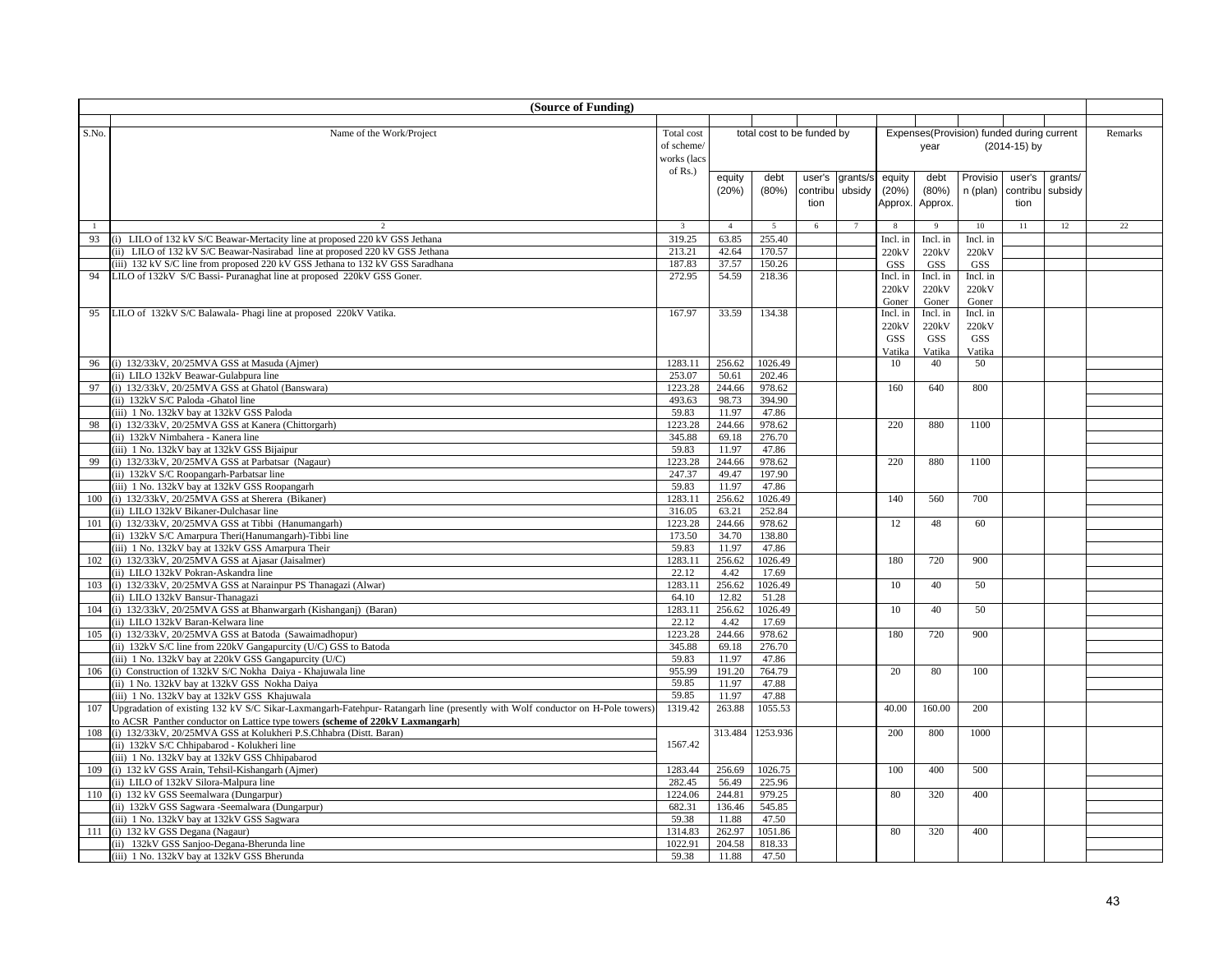|                      | (Source of Funding)                                                                                                            |                     |                   |                            |          |                 |          |         |                                           |              |         |         |
|----------------------|--------------------------------------------------------------------------------------------------------------------------------|---------------------|-------------------|----------------------------|----------|-----------------|----------|---------|-------------------------------------------|--------------|---------|---------|
|                      |                                                                                                                                |                     |                   |                            |          |                 |          |         |                                           |              |         |         |
| S.No.                | Name of the Work/Project                                                                                                       | Total cost          |                   | total cost to be funded by |          |                 |          |         | Expenses(Provision) funded during current |              |         | Remarks |
|                      |                                                                                                                                | of scheme/          |                   |                            |          |                 |          | year    |                                           | (2014-15) by |         |         |
|                      |                                                                                                                                | works (lacs         |                   |                            |          |                 |          |         |                                           |              |         |         |
|                      |                                                                                                                                | of Rs.)             | equity            | debt                       | user's   | grants/s        | equity   | debt    | Provisio                                  | user's       | grants/ |         |
|                      |                                                                                                                                |                     | (20%)             | (80%)                      | contribu | ubsidy          | (20%)    | (80%)   | n (plan) contribu                         |              | subsidy |         |
|                      |                                                                                                                                |                     |                   |                            | tion     |                 | Approx.  | Approx. |                                           | tion         |         |         |
|                      |                                                                                                                                |                     |                   |                            |          |                 |          |         |                                           |              |         |         |
| $\mathbf{1}$         | $\overline{2}$                                                                                                                 | $\overline{3}$      | $\overline{4}$    | 5                          | 6        | $7\phantom{.0}$ | 8        | 9       | 10                                        | 11           | 12      | 22      |
|                      | (iv) 1 No. 132kV bay at 132kV GSS Sanjoo                                                                                       | 59.38               | 11.88             | 47.50                      |          |                 |          |         |                                           |              |         |         |
| 112                  | (i) 132 kV GSS Kherwara (Udaipur)                                                                                              | 1283.44             | 256.69            | 1026.75                    |          |                 | 200      | 800     | 1000                                      |              |         |         |
| 113                  | (ii) LILO 132kV Rishabdev-Dungarpur line<br>(i) 132/33kV, 20/25MVA GSS at Parasneu (Churu)                                     | 423.11<br>1283.44   | 84.62<br>256.69   | 338.49<br>1026.75          |          |                 | 10       | 40      | 50                                        |              |         |         |
|                      | (ii) LILO Ratangarh-Sridungargarh line                                                                                         | 29.25               | 5.85              | 23.40                      |          |                 |          |         |                                           |              |         |         |
|                      | 114 (i) 132 kV GSS Posaliya (Arathwara)                                                                                        | 1283.44             | 256.69            | 1026.75                    |          |                 | 120      | 480     | 600                                       |              |         |         |
|                      | (ii) LILO 132kV Sirohi-Sumerpur line                                                                                           | 113.65              | 22.73             | 90.92                      |          |                 |          |         |                                           |              |         |         |
|                      | 115 (i) 132 kV GSS Bagadi (Dausa)                                                                                              | 1283.44             | 256.69            | 1026.75                    |          |                 | 140      | 560     | 700                                       |              |         |         |
|                      | (ii) LILO of 132kV S/C Lalsot - Bhadoti line at 132 kV GSS Bagadi (Dausa)                                                      | 85.52               | 17.10             | 68.42                      |          |                 |          |         |                                           |              |         |         |
| 116                  | (i) 132 kV GSS Gudha Chander Ji, PS Nadauti (Karauli)                                                                          | 1224.06             | 244.81            | 979.25                     |          |                 | 140      | 560     | 700                                       |              |         |         |
|                      | (ii) 132kV Nangal Sherpur (U/C) - Gudha Chander Ji, PS Nadauti (Karauli)                                                       | 426.86              | 85.37             | 341.49                     |          |                 |          |         |                                           |              |         |         |
|                      | (iii) 1 No. 132kV bay at 220kV GSS Nangal Sherpur                                                                              | 59.38               | 11.88             | 47.50                      |          |                 |          |         |                                           |              |         |         |
| 117                  | (i) 132kV Mahpalwas - Dulaniya line                                                                                            |                     | 92.008            | 368.032                    |          |                 | 10       | 40      | 50                                        |              |         |         |
|                      | (ii) 1 no. 132kV bay at 132kV GSS Mahpalwas                                                                                    | 460.04              |                   |                            |          |                 |          |         |                                           |              |         |         |
|                      | (ii) 1 no. 132kV bay at 132kV GSS Dulaniya                                                                                     |                     |                   |                            |          |                 |          |         |                                           |              |         |         |
|                      | 118 (i) 132 kV GSS Panchu (Distt. Bikaner)                                                                                     | 1224.06             | 244.81            | 979.25                     |          |                 | 200      | 800     | 1000                                      |              |         |         |
|                      | (ii) 132kV S/C Deshnok - Panchu                                                                                                | 682.31              | 136.46            | 545.85                     |          |                 |          |         |                                           |              |         |         |
|                      | (iii) 1 No. 132kV bay at 220kV GSS Deshnok                                                                                     | 59.38               | 11.88             | 47.50                      |          |                 |          |         |                                           |              |         |         |
|                      | 119 (i) 132 kV GSS Nangal Pyariwas (Distt. Dausa)                                                                              | 1283.44             | 256.69            | 1026.75                    |          |                 | 140      | 560     | 700                                       |              |         |         |
|                      | (ii) LILO of 132kV Dausa - Lalsot line for 132 kV GSS Nangal Pyariwas<br>120 (i) 132 kV GSS Pahari PS Kaman (Distt. Bharatpur) | 85.52<br>1224.06    | 17.10<br>244.81   | 68.42<br>979.25            |          |                 | 40       | 160     | 200                                       |              |         |         |
|                      | (ii) 132kV S/C Kaman - Pahari PS Kaman                                                                                         | 375.78              | 75.16             | 300.62                     |          |                 |          |         |                                           |              |         |         |
|                      | (iii) 1 No. 132kV bay at 220kV GSS Lalsot                                                                                      | 59.38               | 11.88             | 47.50                      |          |                 |          |         |                                           |              |         |         |
|                      | 2. New Schemes                                                                                                                 |                     |                   |                            |          |                 |          |         |                                           |              |         |         |
| $\bf{I}$             | 400kV                                                                                                                          |                     |                   |                            |          |                 |          |         |                                           |              |         |         |
|                      | 400kV Interconnecting Lines (Banswara Evacuation):                                                                             |                     |                   |                            |          |                 |          |         |                                           |              |         |         |
|                      | 400 kV D/C Banswara TPS- Udaipur (Quad Moose) Line                                                                             | 30315.48            |                   | 6063.10 24252.38           |          |                 | 0.00     | 0.00    | $\overline{0}$                            |              |         |         |
| $\overline{2}$       | 400 kV D/C Banswara TPS- Chittorgarh (Quad Moose) Line                                                                         | 34104.37            |                   | 6820.87 27283.50           |          |                 | 0.00     | 0.00    | $\overline{0}$                            |              |         |         |
|                      | 400kV Interconnecting Lines (Suratgarh Super Critical TPS Evacuation):                                                         |                     |                   |                            |          |                 |          |         |                                           |              |         |         |
| $\overline{3}$       | 400 kV D/C Suratgarh TPS- Bikaner (Twin Moose) Line                                                                            | 15779.49            |                   | 3155.90 12623.59           |          |                 | $0.00\,$ | 0.00    | $\overline{0}$                            |              |         |         |
|                      | 400kV Interconnecting Lines (New Solar & Wind Plants):                                                                         |                     |                   |                            |          |                 |          |         |                                           |              |         |         |
|                      | 400 kV D/C Bikaner-Sikar (PGCIL) line (Twin Moose) (ICB2)                                                                      | 20851.16            | 4170.23           | 16680.93                   |          |                 | 20.00    | 80.00   | 100                                       |              |         |         |
| 5                    | 400kV D/C Akal-Jodhpur (New) line (Quad Moose)                                                                                 | 56784.04            | 11356.81          | 45427.23                   |          |                 | $0.00\,$ | 0.00    |                                           |              |         |         |
|                      | Supplementary Transmission System for Power Evacuation Scheme of Solar Power Projects in Jaisalmer, Barmer, Jodhpur            |                     |                   |                            |          |                 |          |         |                                           |              |         |         |
|                      | and Bikaner Districts                                                                                                          |                     |                   |                            |          |                 |          |         |                                           |              |         |         |
| 6                    | 400/220 kV, 2 X 500 MVA GSS at Jaisalmer-2 alongwith 1x125 MVAR, 400kV Bus Type Reactor                                        | 19379.76            | 3875.95           | 15503.81                   |          |                 | 40       | 160     | 200                                       |              |         |         |
| $7\overline{ }$<br>8 | 400 kV D/C Jaisalmer-2 -Barmer line<br>400 kV S/C Akal(1)- Jaisalmer-2 line                                                    | 13498.12<br>3518.61 | 2699.62<br>703.72 | 10798.49<br>2814.89        |          |                 |          |         |                                           |              |         |         |
| 9                    | 400kV Terminal Bay Equipment at 400/220kV GSS Barmer (for termination of 400 kV D/C Jaisalmer 2 - Barmer line at Barmer end)   | 3619.21             | 723.84            | 2895.37                    |          |                 |          |         |                                           |              |         |         |
|                      |                                                                                                                                |                     |                   |                            |          |                 |          |         |                                           |              |         |         |
| 10                   | 400kV Terminal Bay Equipment at 400/220kV GSS Akal 1 (for termination of 400 kV S/C Akal 1 - Jaisalmer 2 line at Akal 1 end)   | 1820.11             | 364.02            | 1456.09                    |          |                 |          |         |                                           |              |         |         |
|                      |                                                                                                                                |                     |                   |                            |          |                 |          |         |                                           |              |         |         |
| $\mathbf{I}$         | 220kV                                                                                                                          |                     |                   |                            |          |                 |          |         |                                           |              |         |         |
|                      | <b>Normal Development works</b>                                                                                                |                     |                   |                            |          |                 |          |         |                                           |              |         |         |
| 11                   | (i) 220/132kV, 1X100 MVA &132/33kV, 1X20/25 MVA GSS at Niwana (Distt. Jaipur)                                                  | 3265.96             | 653.19            | 2612.77                    |          |                 | 60       | 240     | 300                                       |              |         |         |
|                      | (ii) LILO 220kV S/C heerapura- Babai line at proposed 220kV gss Niwana                                                         | 25.90               | 5.18              | 20.72                      |          |                 |          |         |                                           |              |         |         |
| 12                   | (i) 220/132kV,2x160MVA GIS Substation at Jawahar Nagar (Distt. Jaipur)                                                         | 5912.36             | 1182.47           | 4729.89                    |          |                 | 20       | 80      | 100                                       |              |         |         |
|                      | (ii) 220 kV, 1200Sq.mm., S/C Mansarovar - Jawahar Nagar XLPE Cable                                                             | 6444.30             | 1288.86           | 5155.44                    |          |                 |          |         |                                           |              |         |         |
|                      | (iii) 220 kV, 1200Sq.mm., S/C Indira Gandhi Nagar - Jawahar Nagar XLPE Cable                                                   | 7020.71             | 1404.14           | 5616.57                    |          |                 |          |         |                                           |              |         |         |
| 13                   | (i) 220/132kV, 1x160MVA GSS at Bherunda (Distt. Nagaur)                                                                        | 2477.41             | 495.48<br>378.96  | 1981.93                    |          |                 | 100      | 400     | 500                                       |              |         |         |
|                      | (ii) 220 kV D/C, Ajmer (400kV) - Bherunda line                                                                                 | 1894.78             |                   | 1515.82                    |          |                 |          |         |                                           |              |         |         |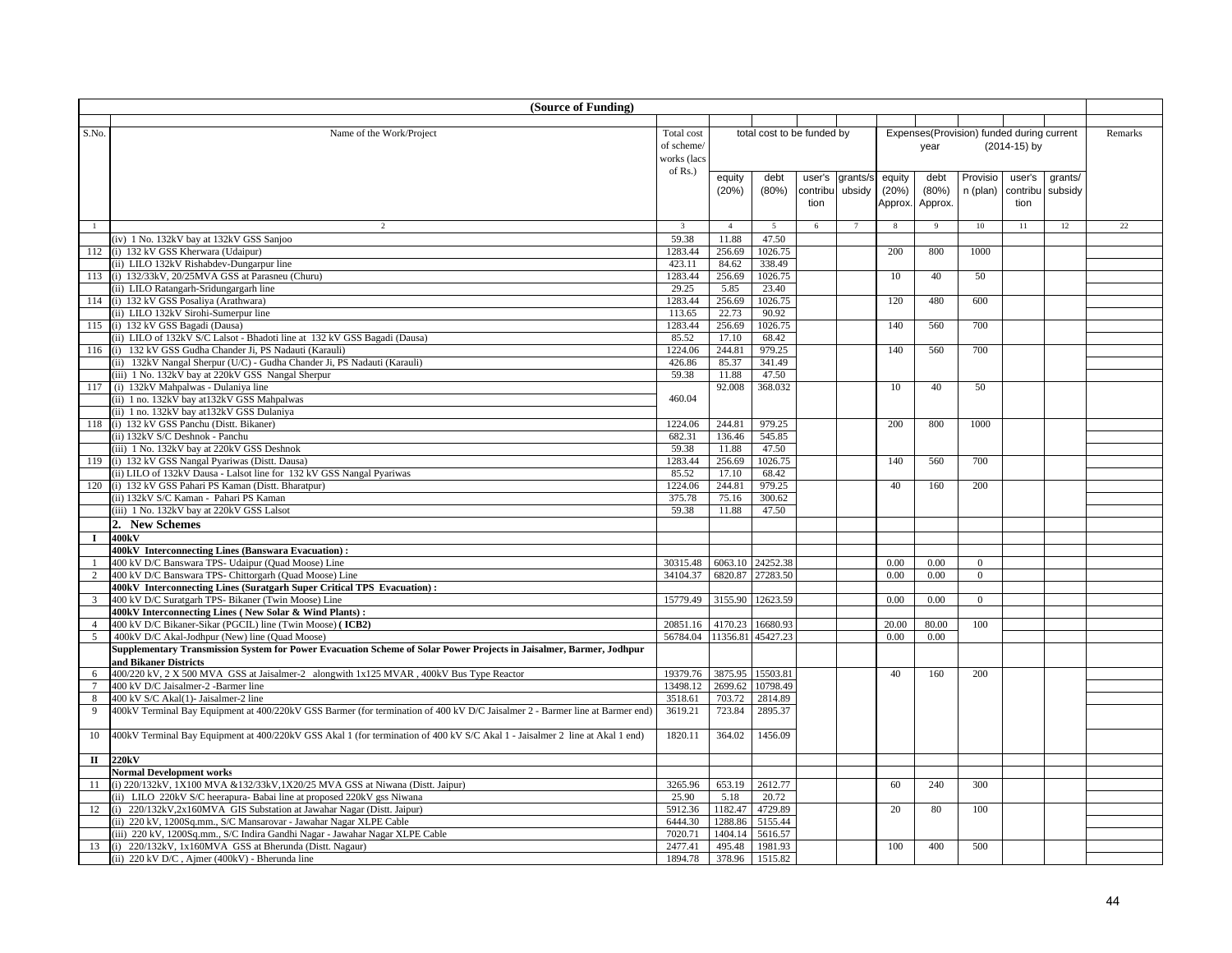|              | (Source of Funding)                                                                                                                                                                                                                                                                                                              |                                                       |                 |                            |                         |                 |                 |                                  |                                           |                |         |         |
|--------------|----------------------------------------------------------------------------------------------------------------------------------------------------------------------------------------------------------------------------------------------------------------------------------------------------------------------------------|-------------------------------------------------------|-----------------|----------------------------|-------------------------|-----------------|-----------------|----------------------------------|-------------------------------------------|----------------|---------|---------|
|              |                                                                                                                                                                                                                                                                                                                                  |                                                       |                 |                            |                         |                 |                 |                                  |                                           |                |         |         |
| S.No.        | Name of the Work/Project                                                                                                                                                                                                                                                                                                         | Total cost<br>of scheme/<br>works (lacs<br>of $Rs.$ ) |                 | total cost to be funded by |                         |                 |                 | year                             | Expenses(Provision) funded during current | (2014-15) by   |         | Remarks |
|              |                                                                                                                                                                                                                                                                                                                                  |                                                       | equity<br>(20%) | debt<br>(80%)              | contribu ubsidy<br>tion | user's grants/s | equity<br>(20%) | debt<br>(80%)<br>Approx. Approx. | Provisio<br>n (plan) contribu subsidy     | user's<br>tion | grants/ |         |
| -1           | 2                                                                                                                                                                                                                                                                                                                                | $\overline{\mathbf{3}}$                               | $\mathbf{A}$    | 5                          | 6                       | $\mathcal{I}$   | 8               | $\mathbf{Q}$                     | 10                                        | 11             | 12      | 22      |
| 14           | New 400 kV & 220 kV Schemes (to be identified)                                                                                                                                                                                                                                                                                   |                                                       |                 |                            |                         |                 | 500.00          | 2000.00                          | 2500                                      |                |         |         |
| III          | 132kV                                                                                                                                                                                                                                                                                                                            |                                                       |                 |                            |                         |                 |                 |                                  |                                           |                |         |         |
| 15           | 20 Nos., 132/33kV, 1x20/25 MVA Capacity Grid Sub-Stations alongwith approx. 25kM long 132kV D/C line (for each of 132kV<br>GSS) in the periphery of 30kM around various proposed 220kV GSSs as mentioned in project repot{ location of 132kV GSS to be<br>identified later on in consultation with field officers of RVPN/RREC). |                                                       |                 |                            |                         |                 |                 |                                  |                                           |                |         |         |
| (i)          | 20 nos.132/33kV, 1x20/25 MVA Capacity Grid Sub-Stations                                                                                                                                                                                                                                                                          | 15426.97                                              | 3085.39         | 12341.58                   |                         |                 | 20.00           | 80.00                            | 100                                       |                |         |         |
| (ii)         | 500kM long 132kV D/C lines for 20 Nos. 132kV GSS                                                                                                                                                                                                                                                                                 | 42803.82                                              | 8560.76         | 34243.06                   |                         |                 | 0.00            | 0.00                             |                                           |                |         |         |
| 16           | (i) 132 kV GSS bhasina (Distt. Churu)                                                                                                                                                                                                                                                                                            | 1224.06                                               | 244.81          | 979.25                     |                         |                 | 60              | 240                              | 300                                       |                |         |         |
|              | (ii) 132kV S/C Parewara - Bhasina line                                                                                                                                                                                                                                                                                           | 256.57                                                | 51.31           | 205.26                     |                         |                 |                 |                                  |                                           |                |         |         |
|              | (iii) 1 No. 132kV bay at 132kV GSS Parewara                                                                                                                                                                                                                                                                                      | 59.38                                                 | 11.88           | 47.50                      |                         |                 |                 |                                  |                                           |                |         |         |
| 17           | (i) 132 kV GSS Deh (Distt. Nagaur)                                                                                                                                                                                                                                                                                               | 1283.44                                               | 256.69          | 1026.75                    |                         |                 | 80              | 320                              | 400                                       |                |         |         |
|              | (ii) LILO of 132kV Nagaur- Ladnu line                                                                                                                                                                                                                                                                                            | 85.52                                                 | 17.10           | 68.42                      |                         |                 |                 |                                  |                                           |                |         |         |
| 18           | (i) LILO of 132kV S/C Chomu- Markhi line at 220kV GSS Niwana                                                                                                                                                                                                                                                                     | 169.92                                                | 33.98           | 135.94                     |                         |                 | incl in         | incl in                          | incl in                                   |                |         |         |
|              | (ii) 132kV D/C line from 220kV GSS Niwana to 132kV GSS Govindgarh                                                                                                                                                                                                                                                                | 254.32                                                | 50.86           | 203.46                     |                         |                 | 220kv           | 220ky                            | 220kv                                     |                |         |         |
|              | (iii) 2 No. 132kV bay at 132kV GSS Govindgarh                                                                                                                                                                                                                                                                                    | 118.76                                                | 23.75           | 95.01                      |                         |                 |                 |                                  |                                           |                |         |         |
| 19           | (i) 132/33 kV, 20/25 MVA GSS Chhatargarh (Distt. Bikaner)                                                                                                                                                                                                                                                                        | 1224.06                                               | 244.81          | 979.25                     |                         |                 | 10              | 40                               | 50                                        |                |         |         |
|              | (ii) 132kV S/C Khajuwala- Chhatargarh line                                                                                                                                                                                                                                                                                       | 852.61                                                | 170.52          | 682.09                     |                         |                 |                 |                                  |                                           |                |         |         |
|              | (iii) 1 No. 132kV bay at 132kV GSS Khajuwala                                                                                                                                                                                                                                                                                     | 59.38                                                 | 11.88           | 47.50                      |                         |                 |                 |                                  |                                           |                |         |         |
| 20           | (i) 132/33 kV, 20/25 MVA GSS Govingarh (Distt. Alwar)                                                                                                                                                                                                                                                                            | 1509.62                                               | 301.924         | 1207.696                   |                         |                 | 10              | 40                               | 50                                        |                |         |         |
|              | (ii) 132kV LILO from 132kV Nagar -Ramgarh line up to 132kV GSS Govindgarh                                                                                                                                                                                                                                                        |                                                       |                 |                            |                         |                 |                 |                                  |                                           |                |         |         |
| 21           | (i) 132/33 kV, 20/25 MVA GSS Godarli (Distt. Jodhpur)                                                                                                                                                                                                                                                                            | 1622.15                                               | 324.43          | 1297.72                    |                         |                 | 10              | 40                               | 50                                        |                |         |         |
|              | (ii) 132kV LILO from 132kV Phalodi - Aau line up to 132kV GSS Godarli                                                                                                                                                                                                                                                            |                                                       |                 |                            |                         |                 |                 |                                  |                                           |                |         |         |
| 22           | 132kV S/C Galifa - Sata line.                                                                                                                                                                                                                                                                                                    |                                                       | 199.544         | 798.176                    |                         |                 | 60              | 240                              | 300                                       |                |         |         |
|              | 1 No. 132kV bay at 132kV GSS Galifa                                                                                                                                                                                                                                                                                              | 997.72                                                |                 |                            |                         |                 |                 |                                  |                                           |                |         |         |
|              | 1 No. 132kV bay at 132kV GSS Sata                                                                                                                                                                                                                                                                                                |                                                       |                 |                            |                         |                 |                 |                                  |                                           |                |         |         |
| 23           | (i) 132/33 kV, 2x50 MVA GIS Sub-station at City Power House, Hathibhata, Ajmer (Distt. Ajmer)                                                                                                                                                                                                                                    | 5043.07                                               |                 | 1008.61 4034.46            |                         |                 | 10              | 40                               | 50                                        |                |         |         |
|              | (ii) 132kV S/C XLPE Cable between 132kV GSS Pushkar Road (Kotada) - City Power House (GIS)                                                                                                                                                                                                                                       | 3209.8                                                | 641.96          | 2567.84                    |                         |                 |                 |                                  |                                           |                |         |         |
|              | (iii) 132kV D/C XLPE Cable between 220/132kV GSS Madar - City Power House (GIS)                                                                                                                                                                                                                                                  | 6454.65                                               | 1290.93         | 5163.72                    |                         |                 |                 |                                  |                                           |                |         |         |
| 24           | 132 kV New Schemes (To be identified)                                                                                                                                                                                                                                                                                            |                                                       |                 |                            |                         |                 | 220.00          | 880.00                           | 1100                                      |                |         |         |
|              | 3. Carried Over Liabilities of closed scheme                                                                                                                                                                                                                                                                                     |                                                       |                 |                            |                         |                 |                 |                                  |                                           |                |         |         |
| $\mathbf{1}$ | Carried Over Liabilities (Civil works & Bal.Elect. Works - 220kV & 400kV) of Sub Stations & Lines Commissioned in last 3 years                                                                                                                                                                                                   |                                                       |                 |                            |                         |                 | 200.00          | 800.00                           | 1000                                      |                |         |         |
|              | only                                                                                                                                                                                                                                                                                                                             |                                                       |                 |                            |                         |                 |                 |                                  |                                           |                |         |         |
| 2            | Carried Over Liabilities (Civil works & Bal.Elect. Works - 132kV) of Sub Stations & Lines Commissioned in last 3 years only                                                                                                                                                                                                      |                                                       |                 |                            |                         |                 | 200.00          | 800.00                           | 1000                                      |                |         |         |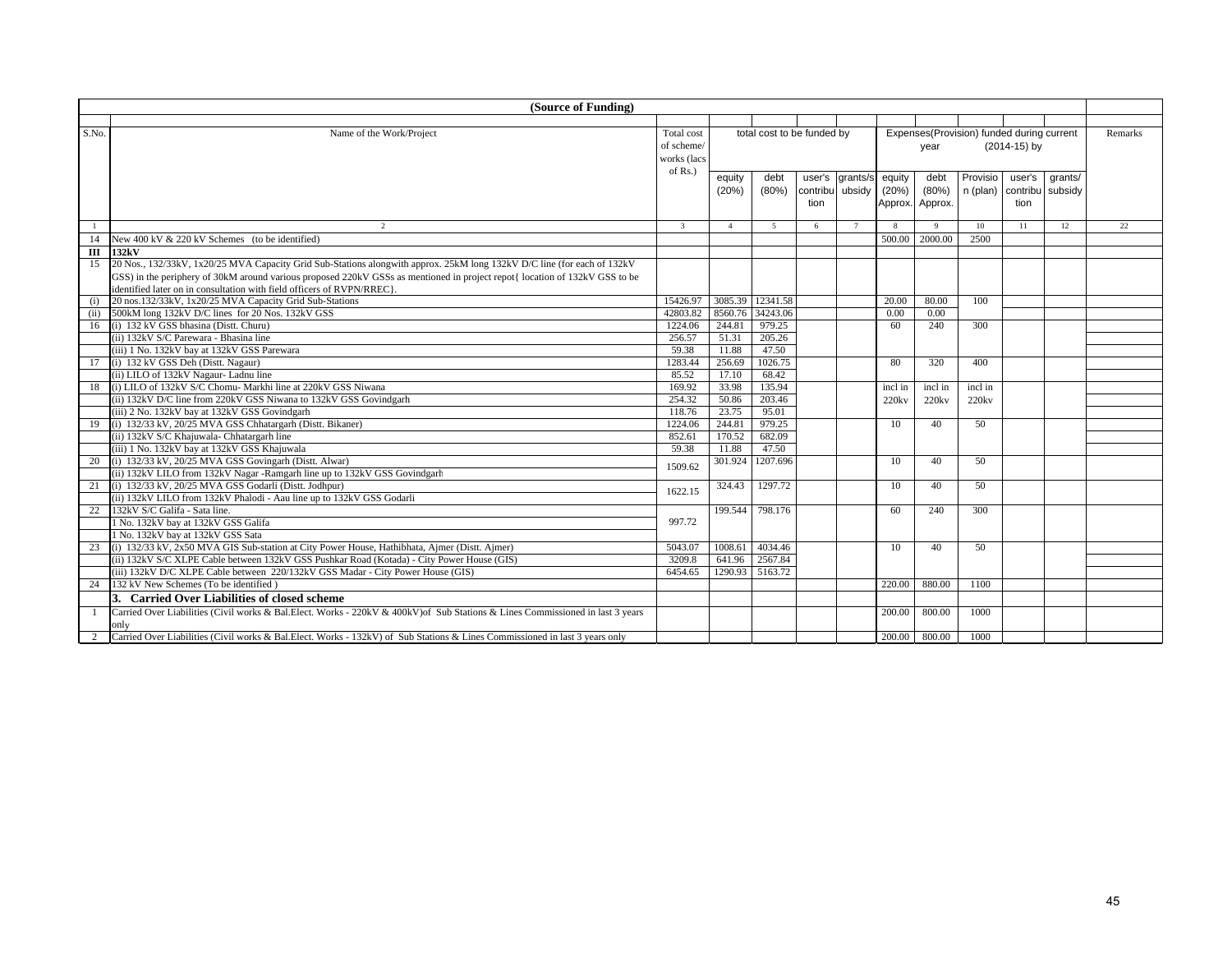|                 | (Source of Funding)                                                                                                                                                            |                         |                |                            |          |          |         |                |                                           |              |         |         |
|-----------------|--------------------------------------------------------------------------------------------------------------------------------------------------------------------------------|-------------------------|----------------|----------------------------|----------|----------|---------|----------------|-------------------------------------------|--------------|---------|---------|
|                 |                                                                                                                                                                                |                         |                |                            |          |          |         |                |                                           |              |         |         |
| S.No.           | Name of the Work/Project                                                                                                                                                       | Total cost              |                | total cost to be funded by |          |          |         |                | Expenses(Provision) funded during current |              |         | Remarks |
|                 |                                                                                                                                                                                | of scheme/              |                |                            |          |          |         | year           |                                           | (2014-15) by |         |         |
|                 |                                                                                                                                                                                | works (lacs             |                |                            |          |          |         |                |                                           |              |         |         |
|                 |                                                                                                                                                                                | of Rs.)                 | equity         | debt                       | user's   | grants/s | equity  | debt           | Provisio                                  | user's       | grants/ |         |
|                 |                                                                                                                                                                                |                         | (20%)          | (80%)                      | contribu | ubsidy   | (20%)   | (80%)          | n (plan)                                  | contribu     | subsidy |         |
|                 |                                                                                                                                                                                |                         |                |                            | tion     |          | Approx. | Approx.        |                                           | tion         |         |         |
|                 |                                                                                                                                                                                |                         |                |                            |          |          |         |                |                                           |              |         |         |
|                 | 2                                                                                                                                                                              | $\overline{\mathbf{3}}$ | $\overline{4}$ | 5                          | 6        |          |         | $\overline{9}$ | $10\,$                                    | 11           | 12      | 22      |
| <b>B.</b>       | Other works (excluding deposit works)                                                                                                                                          |                         |                |                            |          |          |         |                |                                           |              |         |         |
|                 | 1. On going                                                                                                                                                                    |                         |                |                            |          |          |         |                |                                           |              |         |         |
|                 | Energy Meters (Interface Metering)                                                                                                                                             |                         |                |                            |          |          | 0.00    | 0.00           | $\mathbf{0}$                              |              |         |         |
| $\overline{2}$  | 220 kV Bus Bar Protection Scheme                                                                                                                                               |                         |                |                            |          |          | 200.00  | 800.00         | 1000                                      |              |         |         |
|                 | 2. New                                                                                                                                                                         |                         |                |                            |          |          |         |                |                                           |              |         |         |
|                 | Capacitor banks (MVAR)                                                                                                                                                         |                         |                |                            |          |          | 200.00  | 800.00         | 1000                                      |              |         |         |
| $2^{\circ}$     | Augmentation (EAP & Plan)/(Upgradation)                                                                                                                                        |                         |                |                            |          |          |         |                |                                           |              |         |         |
|                 | Transformers capacity (MVA)                                                                                                                                                    |                         |                |                            |          |          | 4940    | 19760          | 24700                                     |              |         |         |
|                 | 400/220/132/33kV Feeder bays, Transformer bays, Bus-coupler bays etc.                                                                                                          |                         |                |                            |          |          |         |                |                                           |              |         |         |
|                 | iii. 33kV line bays as per requirement of Discoms                                                                                                                              |                         |                |                            |          |          |         |                |                                           |              |         |         |
|                 | iv. Other works approved under Augmentation                                                                                                                                    |                         |                |                            |          |          |         |                |                                           |              |         |         |
| 3               | Automation/ SCADA solutions, RTU's/ BCU's, related primary equipments upgradations, communication interfaces/ channels (under                                                  |                         |                |                            |          |          | 400.00  | 1600.00        | 2000                                      |              |         |         |
|                 | JLDC, up gradation of existing S/S)                                                                                                                                            |                         |                |                            |          |          |         |                |                                           |              |         |         |
| $\overline{4}$  | Utility Software, IT Software, Other Allied Software, Hardware Equipments (Upgradation / New)<br>Capital cost on IT/non-IT goods for 'Integrated MIS & Computerisation in RVPN |                         |                |                            |          |          | 226.00  | 904.00         | 1130                                      |              |         |         |
| 5<br>6          | Purchase of IT hardwares, custom software, non IT items, computer furniture, net working items and broad band connectivity                                                     |                         |                |                            |          |          |         |                |                                           |              |         |         |
|                 | required under IMIS Project.                                                                                                                                                   |                         |                |                            |          |          |         |                |                                           |              |         |         |
| $\overline{7}$  | RMU of equipments & protection schemes of RVPN (Scheme -II & III)                                                                                                              |                         |                |                            |          |          | 320.00  | 1280.00        | 1600                                      |              |         |         |
| 8               | RMU-PLCC Stage -I Scheme                                                                                                                                                       |                         |                |                            |          |          | 33.00   | 132.00         | 165                                       |              |         |         |
| 9               | Air Conditioning of Control Rooms of 220kV GSS                                                                                                                                 |                         |                |                            |          |          | 20.00   | 80.00          | 100                                       |              |         |         |
| 10              | Allocation by CCOA                                                                                                                                                             |                         |                |                            |          |          | 300.00  | 1200.00        | 1500                                      |              |         |         |
| 11              | Roof Top Solar Power Plant at Vidyut Bhawan, Jaipur                                                                                                                            |                         |                |                            |          |          | 0.00    | 0.00           | $\overline{0}$                            |              |         |         |
|                 | <b>TOTAL</b> $A + B$                                                                                                                                                           | 1451325.4               | 290265         | 1161060                    |          |          | 36222   | 144800         | 181000                                    |              |         |         |
|                 |                                                                                                                                                                                |                         |                |                            |          |          |         |                |                                           |              |         |         |
| C               | Deposit work                                                                                                                                                                   |                         |                |                            |          |          |         |                |                                           |              |         |         |
| -1              | 33 KV Line on 132 KV towers with ACSR Panther conductor from 1 32 KV GSS, Pokran to Nachna Fanta (85 Kms) Sanctioned                                                           |                         |                |                            |          |          |         |                |                                           |              |         |         |
|                 | Estimate Rs 1413.40 Lacs Augumentation of Transformer capacity by 20/25 MVA. 132/33 KV work at 1 32 KV GSS Pokran                                                              |                         |                |                            |          |          |         |                |                                           |              |         |         |
|                 | Sanctioned Estimate Rs 457.40 Lacs Shifting of towers falling in submersed part of 132 KV Chandan-Pokran lin near Biliya.                                                      |                         |                |                            |          |          |         |                |                                           |              |         |         |
|                 |                                                                                                                                                                                |                         |                |                            |          |          |         |                |                                           |              |         |         |
| $\overline{2}$  | 33 KV Bay Work at 220 KV GSS Boranada                                                                                                                                          |                         |                |                            |          |          |         |                |                                           |              |         |         |
| $\overline{3}$  | 33 KV Bay Work at 220 KV GSS Boranada                                                                                                                                          |                         |                |                            |          |          |         |                |                                           |              |         |         |
| $\overline{4}$  | 33 KV Bay Work at 220 KV GSS Boranada<br>33 KV Bay Work at 220 KV GSS Boranada                                                                                                 |                         |                |                            |          |          |         |                |                                           |              |         |         |
| 5<br>6          | 220 KV DIG line from 220 KV GSS Pindwara to Railway TSS at Pindwara for M/s DFCCIL App Length 10km. 2 Nos. 220 KV                                                              |                         |                |                            |          |          |         |                |                                           |              |         |         |
|                 | Bays at 220 KV GSS Pindwara for M/s DFCCIL includino cost of shifting of 1 32 KV Binani ine. Installation of PLCC equipment                                                    |                         |                |                            |          |          |         |                |                                           |              |         |         |
|                 |                                                                                                                                                                                |                         |                |                            |          |          |         |                |                                           |              |         |         |
| $7\phantom{.0}$ | 220 KV D/C line from 220 KV GSS Ball to Railway TSS at Falna for M/s DFCCIL App Length 1 5 km 2 Nos. 220 KV Bays at 220                                                        |                         |                |                            |          |          |         |                |                                           |              |         |         |
|                 | KV GSS Bali for M/s DFCCIL indudmo cost of shifting of 132 KV Rani line. Installation of PLCC equipment                                                                        |                         |                |                            |          |          |         |                |                                           |              |         |         |
| 8               | 132/33 kV 20/25 MVA Trans. At PS-I Bap (IGNP) & construction of 03 nos. 33 kV bays                                                                                             |                         |                |                            |          |          |         |                |                                           |              |         |         |
| $\overline{9}$  | Const of 132 kV S/C iorunda-Nimbol line                                                                                                                                        |                         |                |                            |          |          |         |                |                                           |              |         |         |
| 10              | 01 no. 132 kVbayat 132 kV GSS. Borunda                                                                                                                                         |                         |                |                            |          |          |         |                |                                           |              |         |         |
| 11              | Modification of 220 kV D/C Bilara-Haripur line                                                                                                                                 |                         |                |                            |          |          |         |                |                                           |              |         |         |
| 12              | Cost of 2 Nos. 220 kV Bays at 220 kV GSS, Bilara                                                                                                                               |                         |                |                            |          |          |         |                |                                           |              |         |         |
| 13              | 220KV D/C line from 220KV GSS nos 220KV GSS at 220KV GSS Kishangarh                                                                                                            |                         |                |                            |          |          |         |                |                                           |              |         |         |
| 14              | Modification of 220KV S/C Beawar Merta line                                                                                                                                    |                         |                |                            |          |          |         |                |                                           |              |         |         |
| 15              | Modification of 13KV S/C Beawar-Merta line                                                                                                                                     |                         |                |                            |          |          |         |                |                                           |              |         |         |
| 16              | Constru <sub>ction</sub> of 220KV D/C line from 400KV GSS Babai to TSS DFCC along with two Nos 220KV Bay at 400KV GSS Babai.                                                   |                         |                |                            |          |          |         |                |                                           |              |         |         |
| 17              | Modification of 13KV S/C Sikar-Nawalgarh line                                                                                                                                  |                         |                |                            |          |          |         |                |                                           |              |         |         |
| 18              | Modificstion of 220KV D/C KTPS-Beawar lme.                                                                                                                                     |                         |                |                            |          |          |         |                |                                           |              |         |         |
| 19              | 220KV D/C line from 220KV GSS Jethana to M/s DFCC with two nos 220KV GSS at 220KV GSS Jethana.                                                                                 |                         |                |                            |          |          |         |                |                                           |              |         |         |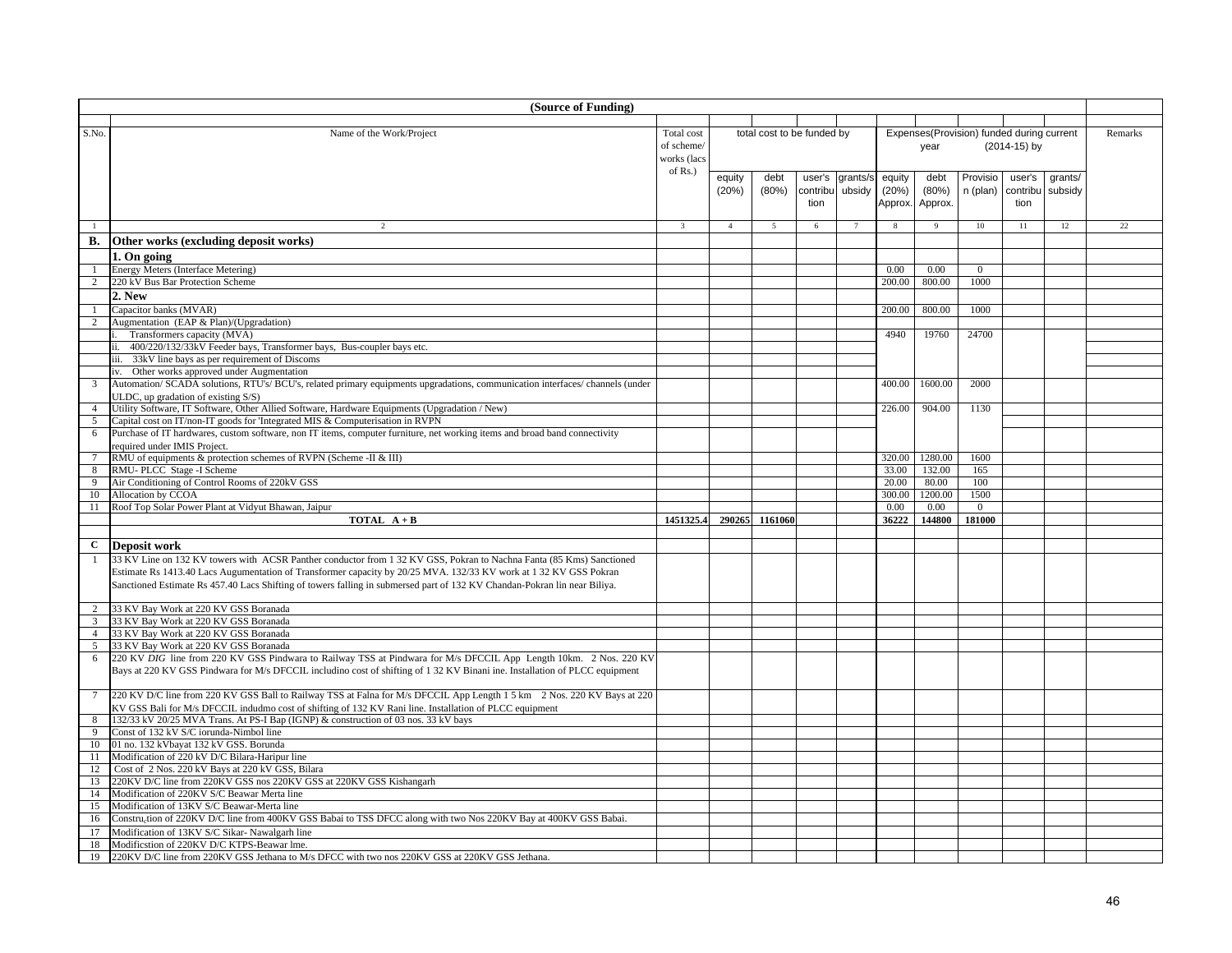|              | (Source of Funding)                                                                                                               |                          |                 |                            |          |                    |                 |                 |                                           |              |                    |         |
|--------------|-----------------------------------------------------------------------------------------------------------------------------------|--------------------------|-----------------|----------------------------|----------|--------------------|-----------------|-----------------|-------------------------------------------|--------------|--------------------|---------|
|              |                                                                                                                                   |                          |                 |                            |          |                    |                 |                 |                                           |              |                    |         |
| S.No.        | Name of the Work/Project                                                                                                          | Total cost<br>of scheme/ |                 | total cost to be funded by |          |                    |                 | year            | Expenses(Provision) funded during current | (2014-15) by |                    | Remarks |
|              |                                                                                                                                   | works (lacs              |                 |                            |          |                    |                 |                 |                                           |              |                    |         |
|              |                                                                                                                                   | of $Rs.$ )               |                 |                            | user's   |                    |                 |                 | Provisio                                  | user's       |                    |         |
|              |                                                                                                                                   |                          | equity<br>(20%) | debt<br>(80%)              | contribu | grants/s<br>ubsidy | equity<br>(20%) | debt<br>(80%)   | n (plan) contribu                         |              | grants/<br>subsidy |         |
|              |                                                                                                                                   |                          |                 |                            | tion     |                    |                 | Approx. Approx. |                                           | tion         |                    |         |
|              |                                                                                                                                   |                          |                 |                            |          |                    |                 |                 |                                           |              |                    |         |
| $\mathbf{1}$ |                                                                                                                                   | $\mathbf{3}$             | $\overline{4}$  | 5                          | 6        | 7                  | $\mathbf{R}$    | 9               | 10                                        | 11           | 12                 | 22      |
| 20           | Const, of 132KV S/C line from 132KV GSS Danta to M/s Kanchan India Ltd., Danta with one No. 132KV Bayat Danta GSS.                |                          |                 |                            |          |                    |                 |                 |                                           |              |                    |         |
| 21           | 220KV D/C line from 220KV GSS Reengus to M/s DFCC with two nos 220KV GSS at 220KV GSS Reengus                                     |                          |                 |                            |          |                    |                 |                 |                                           |              |                    |         |
| 22           | Modification of 13KV S/C Khetri-Chirawa line.                                                                                     |                          |                 |                            |          |                    |                 |                 |                                           |              |                    |         |
| 23           | 33 kV feeder bay at 132 kV GSS Bhatwar                                                                                            |                          |                 |                            |          |                    |                 |                 |                                           |              |                    |         |
| 24           | 132 kV S/C line from 132 kV GSS Rasoolpur                                                                                         |                          |                 |                            |          |                    |                 |                 |                                           |              |                    |         |
| 25           | 132 kV feeder bay at 132 kV GSS Rasoolpur for M/s J.K. Cement Mangrol                                                             |                          |                 |                            |          |                    |                 |                 |                                           |              |                    |         |
| 26           | Deposit work for Raising the height of 440KV S/C HPR-Merta line b/w loc. No. 142C+3 to 143D+3 due to DFCCI for proper             |                          |                 |                            |          |                    |                 |                 |                                           |              |                    |         |
|              | clearance chainage in case of detour 28360 (KM-564) (WIM NO. 10/12-13) Budget provision Rs.39082922/-                             |                          |                 |                            |          |                    |                 |                 |                                           |              |                    |         |
| 27           | Deposit work for shifting of 132 KV S/C Phulera-Dudu line b/w existing Railway Km/DFC chainage in case of detour 30300-30400      |                          |                 |                            |          |                    |                 |                 |                                           |              |                    |         |
|              | (approx.-1.156 km.) (WIM NO. 11/12-13) Budget provision Rs. 8780000/-                                                             |                          |                 |                            |          |                    |                 |                 |                                           |              |                    |         |
| 28           | Deposit work for shifting of 132 KV S/C Phulera-Sirsi line b/w existing Railway Km/DFC chainage in case of detour 31860-31900     |                          |                 |                            |          |                    |                 |                 |                                           |              |                    |         |
|              | (approx.-1.220 km.) (WIM NO. 12/12-13) Budget provision Rs. 7214907/-                                                             |                          |                 |                            |          |                    |                 |                 |                                           |              |                    |         |
| 29           | Deposit work for shifting of 132 KV S/C Phulera-Dudu line b/w existing Railway Km/DFC chainage in case of detour 31400-31500      |                          |                 |                            |          |                    |                 |                 |                                           |              |                    |         |
|              | (approx.-0.334 km.) (WIM NO. 13/12-13) Budget provision Rs.4316422/-                                                              |                          |                 |                            |          |                    |                 |                 |                                           |              |                    |         |
| 30           | Deposit work for shifting of 132 KV S/C Phulera-heerapura line b/w existing Railway Km/DFC chainage in case of detour 31000-      |                          |                 |                            |          |                    |                 |                 |                                           |              |                    |         |
|              | 31100 (approx.-1.62 km.) (WIM NO. 14/12-13) Budget provision Rs.11719433/-                                                        |                          |                 |                            |          |                    |                 |                 |                                           |              |                    |         |
| 31           | Deposit work for shifting of 132 KV S/C Phulera-Bagru line b/w existing Railway Km/DFC chainage in case of detour 30500-30600     |                          |                 |                            |          |                    |                 |                 |                                           |              |                    |         |
|              | (approx.-0.840 km.) (WIM NO. 15/12-13) Budget provision Rs.8279694/-                                                              |                          |                 |                            |          |                    |                 |                 |                                           |              |                    |         |
| 32           | Deposit work for const of 33 KV feeder bay for RHB colony sector-8 I.G.Nagar from 220 KV I.G.Nagar                                |                          |                 |                            |          |                    |                 |                 |                                           |              |                    |         |
| 33           | Deposit work regarding re-designing the profile & shifting of 132 KV LILO HT line crossing at Bhankrota, kothari farm house, NH-8 |                          |                 |                            |          |                    |                 |                 |                                           |              |                    |         |
|              | <b>JPR</b>                                                                                                                        |                          |                 |                            |          |                    |                 |                 |                                           |              |                    |         |
| 34           | Raising work of 132 KV D/C Kota-Jawahar Sagar Ckt. No.- 2 and 3 from Location No.- 22 A to 25 A (Deposit work of NHAI)            |                          |                 |                            |          |                    |                 |                 |                                           |              |                    |         |
| 35           | Const. of 1 no. 132 KV feeder bay alongwith 132 KV S/C line from 132 KV GSS, Tizara in favour of M/s Kajaria Ceramics Ltd., vill. |                          |                 |                            |          |                    |                 |                 |                                           |              |                    |         |
|              | Gailpur, Tehsil- Tizara, Alwar (Deposit Work)                                                                                     |                          |                 |                            |          |                    |                 |                 |                                           |              |                    |         |
| 36           | Const. of 1 no. 33 KV bay for BPCL at 220 KV GSS, Bharatpur                                                                       |                          |                 |                            |          |                    |                 |                 |                                           |              |                    |         |
|              |                                                                                                                                   |                          |                 |                            |          |                    |                 |                 |                                           |              |                    |         |
| 37           | Re-routing & dismentaling of 220 KV D/C Line Alwar-Bhiwadi and Bhiwadi (PGCIL) Line in the premises of RIICO                      |                          |                 |                            |          |                    |                 |                 |                                           |              |                    |         |
| 38           | Shifting/Modification of 132KV Dausa - Lalsot line crossing for proposed Rly. Track                                               |                          |                 |                            |          |                    |                 |                 |                                           |              |                    |         |
| 39           | Raising the height of 132KV Puranaghat - Sitapura line between location N.45-46 at Jagaatpura                                     |                          |                 |                            |          |                    |                 |                 |                                           |              |                    |         |
| 40           | Shifting/raising the height of 132KV S/C Neemrana-Behror line Crossing over the Comml.plot SP2/6C Neemrana of Sh. Naveen          |                          |                 |                            |          |                    |                 |                 |                                           |              |                    |         |
|              | Goar.                                                                                                                             |                          |                 |                            |          |                    |                 |                 |                                           |              |                    |         |
| 41           | Shifting/modification of 132Kv Hindaun-Gangapur line between Location No. 228 & 229 at crossing new Dausa-Gangapur Railway        |                          |                 |                            |          |                    |                 |                 |                                           |              |                    |         |
|              | ine                                                                                                                               |                          |                 |                            |          |                    |                 |                 |                                           |              |                    |         |
|              | Total C                                                                                                                           |                          |                 |                            |          |                    |                 |                 |                                           |              |                    |         |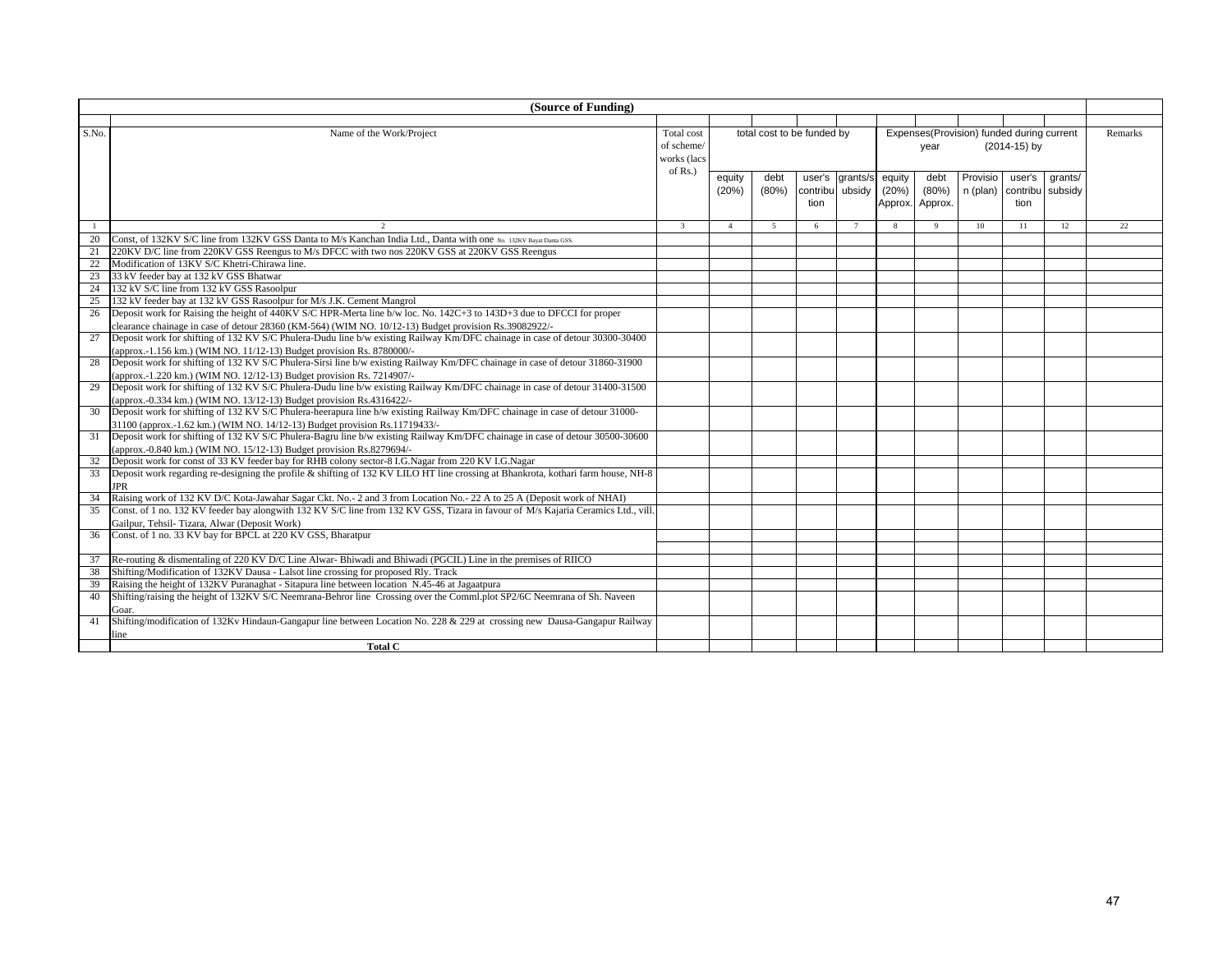|                 |                                                                                    |               |                                       |                              |                                                                   |               |                                                                                                  |                     |              |               |                                                               | Form-4                        |              |
|-----------------|------------------------------------------------------------------------------------|---------------|---------------------------------------|------------------------------|-------------------------------------------------------------------|---------------|--------------------------------------------------------------------------------------------------|---------------------|--------------|---------------|---------------------------------------------------------------|-------------------------------|--------------|
|                 |                                                                                    |               |                                       |                              | RAJ. RAJYA VIDYUT PRASARAN NIGAM LTD.                             |               |                                                                                                  |                     |              |               |                                                               |                               |              |
|                 |                                                                                    |               |                                       |                              |                                                                   |               |                                                                                                  |                     |              |               |                                                               |                               |              |
|                 | Investment Proposals for the Financial Year 2014-15 (REVISED)                      |               |                                       |                              |                                                                   |               |                                                                                                  |                     |              |               |                                                               |                               |              |
|                 |                                                                                    |               |                                       |                              | (Abstract of Physical & Financial Targets & Achievments)          |               |                                                                                                  |                     |              |               |                                                               | (Rs. In lacs)                 |              |
| S.N<br>о.       | <b>Particulars</b>                                                                 |               | Upto Previous year (Rs. in lacs)      |                              |                                                                   |               | Proposed for Current year (2014-15 provision)<br>(Proposed in petition No. 437/14) (Rs. In lacs) |                     |              |               | Revised for Current year (2014-15 provision)<br>(Rs. In lacs) |                               |              |
| А.              | <b>Particulars/Source of funding</b><br>(Rs. In                                    | <b>Equity</b> | <b>Debt</b>                           | Grants/                      | <b>Total</b>                                                      | <b>Equity</b> | debt<br>80%                                                                                      | Grants/subsi        | <b>Total</b> | <b>Equity</b> | 80%<br>debt                                                   | Grants/                       | <b>Total</b> |
|                 | lacs)                                                                              |               |                                       | subsidy/<br>user's<br>contn. |                                                                   | 20%           |                                                                                                  | dy/user's<br>contn. |              | 20%           |                                                               | subsidy<br>/ user's<br>contn. |              |
| $\overline{1}$  | Power evacuation schemes/ works                                                    |               |                                       |                              |                                                                   | 25347         | 101388                                                                                           |                     | 126735       | 17367         | 69468                                                         |                               | 86835        |
| صا م            | Loss reduction schemes/ works.                                                     |               |                                       |                              |                                                                   |               |                                                                                                  |                     |              |               |                                                               |                               |              |
|                 | System Improvement/ stability/reliability schemes/<br>works                        |               |                                       |                              |                                                                   | 15330         | 61320                                                                                            |                     | 76650        | 11074         | 44296                                                         |                               | 55370        |
| $\overline{4}$  | Rural electrification schemes/ works                                               |               |                                       |                              |                                                                   |               |                                                                                                  |                     |              |               |                                                               |                               |              |
| 5               | Consumbers servicing schemes/ works                                                |               |                                       |                              |                                                                   |               |                                                                                                  |                     |              |               |                                                               |                               |              |
| $6\overline{6}$ | Works/ schemes related to supply to consumers                                      |               |                                       |                              |                                                                   |               |                                                                                                  |                     |              |               |                                                               |                               |              |
| 7               | Load despatch/ SCADA/ communication                                                |               |                                       |                              |                                                                   | 400           | 1600                                                                                             |                     | 2000         | 400           | 1600                                                          |                               | 2000         |
|                 | scheems/works                                                                      |               |                                       |                              |                                                                   |               |                                                                                                  |                     |              |               |                                                               |                               |              |
| 8               | Metering schemes                                                                   |               |                                       |                              |                                                                   |               |                                                                                                  |                     |              |               |                                                               |                               |              |
| 9               | Reactive compensation schemes/ works                                               |               |                                       |                              |                                                                   | 200           | 800                                                                                              |                     | 1000         | 200           | 800                                                           |                               | 1000         |
|                 | (Capacitor Bank)                                                                   |               |                                       |                              |                                                                   |               |                                                                                                  |                     |              |               |                                                               |                               |              |
| 10              | Institutional strengthening                                                        |               |                                       |                              |                                                                   |               |                                                                                                  |                     |              |               |                                                               |                               |              |
| 11              | Project preparation and Preliminary works.                                         |               |                                       |                              |                                                                   |               |                                                                                                  |                     |              |               |                                                               |                               |              |
| 12              | Augmentation                                                                       |               |                                       |                              |                                                                   | 5420          | 21680                                                                                            |                     | 27100        | 4940          | 19760                                                         |                               | 24700        |
| 13              | <b>Bus Bar Protection</b>                                                          |               |                                       |                              |                                                                   | 200           | 800                                                                                              |                     | 1000         | 200           | 800                                                           |                               | 1000         |
| 14              | <b>Carried Over Liabilities</b>                                                    |               |                                       |                              |                                                                   | 280           | 1120                                                                                             |                     | 1400         | 400           | 1600                                                          |                               | 2000         |
| 15              | RMU of equipments & protection schemes of<br>RVPN (Scheme -II & III, PLCC stage-I) |               |                                       |                              |                                                                   | 340           | 1360                                                                                             |                     | 1700         | 353           | 1412                                                          |                               | 1765         |
| 16              | <b>Unidentified Schemes</b>                                                        |               |                                       |                              |                                                                   | 610           | 2440                                                                                             |                     | 3050         | 720           | 2880                                                          |                               | 3600         |
| 17              | Air Conditioning of Control Rooms                                                  |               |                                       |                              |                                                                   | 40            | 160                                                                                              |                     | 200          | 20            | 80                                                            |                               | 100          |
| 18              | IT & IMIS                                                                          |               |                                       |                              |                                                                   | 133           | 532                                                                                              |                     | 665          | 226           | 904                                                           |                               | 1130         |
| 19              | Capital works (to be allocated by CCOA)                                            |               |                                       |                              |                                                                   | 300           | 1200                                                                                             |                     | 1500         | 300           | 1200                                                          |                               | 1500         |
| 20              | Roof Top Solar Power Plant at Vidyut                                               |               |                                       |                              |                                                                   |               |                                                                                                  |                     |              |               |                                                               |                               |              |
|                 | Bhawam, Jaipur.                                                                    |               |                                       |                              |                                                                   |               |                                                                                                  |                     |              |               |                                                               |                               |              |
|                 | Total                                                                              |               |                                       |                              |                                                                   | 48600         | 194400                                                                                           |                     | 243000       | 36200         | 144800                                                        |                               | 181000       |
| 21<br>B.        | User's Contribution Schemes (Deposit Works)                                        |               |                                       |                              |                                                                   |               |                                                                                                  |                     |              |               |                                                               |                               |              |
|                 | <b>Physical targets</b>                                                            |               | During previous year<br>as on 31.3.14 |                              | For current year (2014-15)<br>(Proposed in petition No.<br>437/14 |               | Revised for current year<br>$(2014-15)$                                                          |                     |              |               |                                                               |                               |              |
|                 | Generation capacity                                                                | <b>MW</b>     |                                       | <b>MW</b>                    |                                                                   | <b>MW</b>     |                                                                                                  |                     |              |               |                                                               |                               |              |
|                 | 2 Transmission/ distribution lines                                                 |               | ckt.kMs. Av.cost/kM. ckt.kMs.         |                              | Av.cost/kM.                                                       | ckt.kMs.      | Av.cost /kM.                                                                                     |                     |              |               |                                                               |                               |              |
| (a)             | 765kV lines                                                                        | 425.5         |                                       | $\sim$                       |                                                                   | $\omega$      | 179.17                                                                                           |                     |              |               |                                                               |                               |              |
| (b)             | 400kV lines                                                                        | 3278.4        |                                       | 750                          | $63*$                                                             | 300           | 59.75*                                                                                           |                     |              |               |                                                               |                               |              |
| (c)             | 220kV lines                                                                        | 12235         |                                       | 750                          | $23.74*$                                                          | 1000          | 23.80*                                                                                           |                     |              |               |                                                               |                               |              |
| (d)             | 132kV lines                                                                        | 15154         |                                       | 425                          | 14.93*                                                            | 600           | 15.02*                                                                                           |                     |              |               |                                                               |                               |              |
| (e)             | 33kV lines                                                                         |               |                                       |                              |                                                                   |               |                                                                                                  |                     |              |               |                                                               |                               |              |
| (f)             | 11kV lines                                                                         |               |                                       |                              |                                                                   |               |                                                                                                  |                     |              |               |                                                               |                               |              |
| (g)             | LT lines                                                                           |               |                                       |                              |                                                                   |               |                                                                                                  |                     |              |               |                                                               |                               |              |
| (h)             | other lines                                                                        |               |                                       |                              |                                                                   |               |                                                                                                  |                     |              |               |                                                               |                               |              |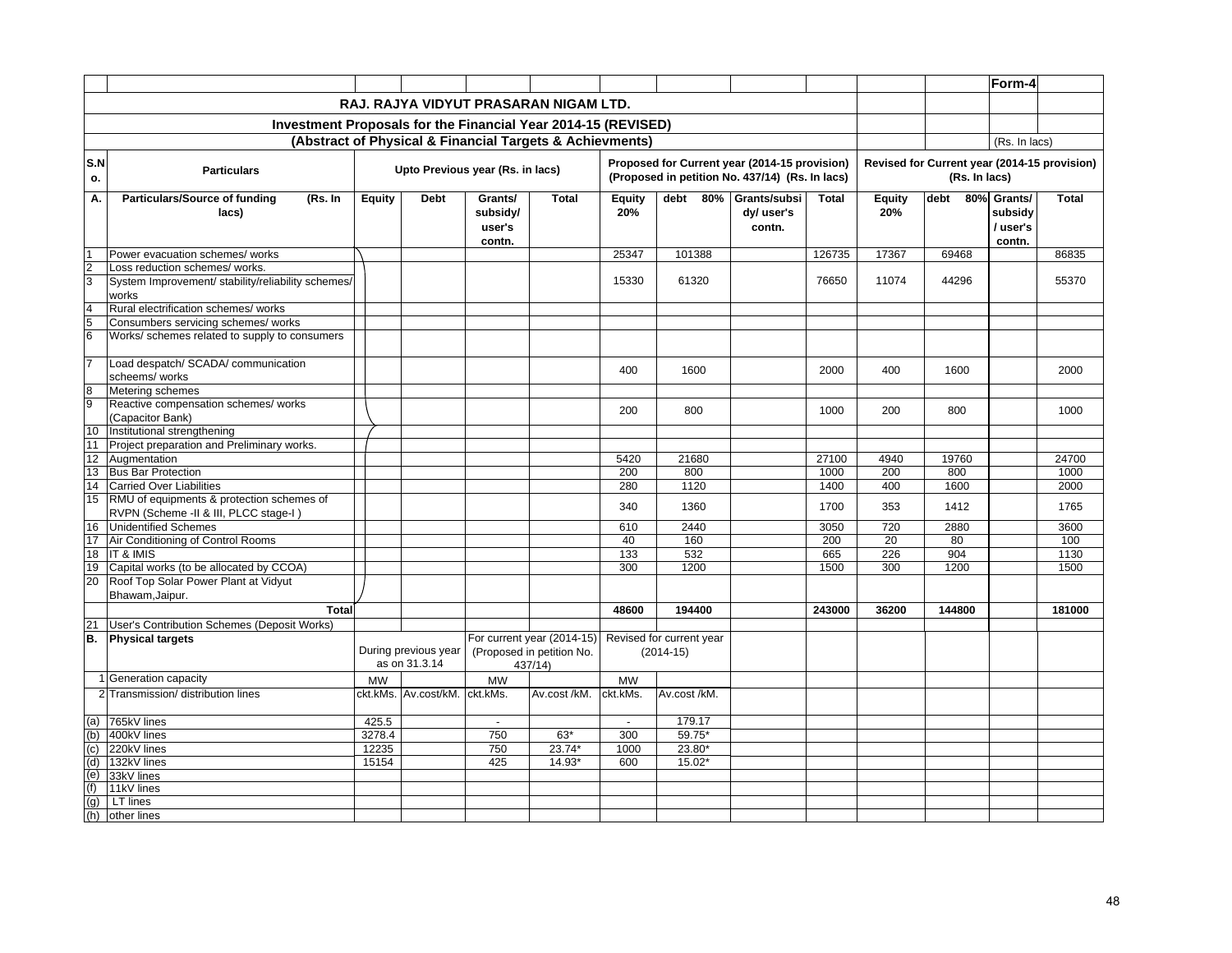|                   |                                                                                |                | Upto previous year as on 31.3.14 |             |                             |                       | Proposed for current year (2014-15)<br>(Proposed in petition No. 437/14) |                          | Revised for current year (2014-15) |                                      |
|-------------------|--------------------------------------------------------------------------------|----------------|----------------------------------|-------------|-----------------------------|-----------------------|--------------------------------------------------------------------------|--------------------------|------------------------------------|--------------------------------------|
| C.                | <b>Sub stations</b>                                                            | Nos.           | Capacity(MVA)                    | Transformer | Nos.                        | <b>New</b>            | Transformer<br>Capacity(MVA)<br>Aug.                                     | Nos.                     | New                                | Transformer<br>Capacity(MVA)<br>Aug. |
|                   | 765kV                                                                          |                |                                  |             | 2                           | 3000                  |                                                                          | $\overline{2}$           | 3000                               |                                      |
| $(a)$<br>$(b)$    | 400kV                                                                          | 9              | 6420                             |             | $\mathbf{1}$                | 1260                  |                                                                          | $\mathbf{1}$             | 315                                |                                      |
|                   | 220kV                                                                          | 93             |                                  | 22105       | 8                           | 920                   | 1500                                                                     | 8                        | 920                                | 2150                                 |
| $\frac{c}{d}$     | 132kV                                                                          | 360            | 24724                            |             | 20                          | 575                   |                                                                          | 20                       | 600                                |                                      |
|                   | 33kV                                                                           |                |                                  |             |                             |                       |                                                                          |                          |                                    |                                      |
| $(e)$<br>(f)      | 11kV                                                                           |                |                                  |             |                             |                       |                                                                          |                          |                                    |                                      |
| D.                | Reactive compensation, MVAr                                                    | <b>MVAR</b>    | Av.cost                          |             | <b>MVAR</b>                 | Av.cost               |                                                                          | <b>MVAR</b>              | Av.cost                            |                                      |
|                   | Shunt Reactor                                                                  |                |                                  |             |                             |                       |                                                                          |                          |                                    |                                      |
| (a)               | at 765kV S/S                                                                   | $\sim$         |                                  |             | 1280                        |                       |                                                                          | 1280                     |                                    |                                      |
| $\frac{(b)}{(c)}$ | at 400kV S/S                                                                   | 750            |                                  |             | 445                         |                       |                                                                          | 445                      |                                    |                                      |
|                   | at 220kV S/S                                                                   | 60             |                                  |             |                             |                       |                                                                          | $\blacksquare$           |                                    |                                      |
| (d)               | at other S/S                                                                   | $\sim$         |                                  |             | $\blacksquare$              |                       |                                                                          | $\blacksquare$           |                                    |                                      |
|                   | 2 Shunt capacitors                                                             |                |                                  |             | $\overline{\phantom{a}}$    |                       |                                                                          | $\overline{\phantom{a}}$ |                                    |                                      |
| (a)               | At 400kV S/S                                                                   | $\overline{a}$ |                                  |             | $\overline{\phantom{a}}$    |                       |                                                                          | $\overline{\phantom{a}}$ |                                    |                                      |
| (b)               | At 220kV S/S                                                                   |                |                                  |             |                             |                       |                                                                          |                          |                                    |                                      |
| (c)               | At 132kV S/S                                                                   | 4182.58        |                                  |             | 150                         | 20.7 lacs<br>/5.43MVA |                                                                          | 150                      | 20.7 lacs<br>/5.43MV               |                                      |
| (d)               | At 33kV S/S                                                                    | 973.95         |                                  |             |                             |                       |                                                                          |                          |                                    |                                      |
| (e)               | At 11kV S/S                                                                    |                |                                  |             |                             |                       |                                                                          |                          |                                    |                                      |
| (f)               | At LT S/S                                                                      |                |                                  |             |                             |                       |                                                                          |                          |                                    |                                      |
|                   |                                                                                |                |                                  |             |                             |                       |                                                                          |                          |                                    |                                      |
|                   | 3 Series capacitors (specify details)                                          |                |                                  |             |                             |                       |                                                                          |                          |                                    |                                      |
|                   | 4 Dynamic compensation (specify details)                                       |                |                                  |             |                             |                       |                                                                          |                          |                                    |                                      |
|                   |                                                                                |                | upto prev. year                  |             | For current year 2014-15    |                       | Revised for current year                                                 |                          |                                    |                                      |
|                   |                                                                                |                | (31.3.14)                        |             | (Proposed in petition No.   |                       | $(2014-15)$                                                              |                          |                                    |                                      |
|                   |                                                                                |                |                                  |             | 437/14)                     |                       |                                                                          |                          |                                    |                                      |
| E.                | <b>Meters</b>                                                                  | No.            | Av.cost/<br>Meter (Rs.)          | No.         | Av.cost/                    | No.                   | Av.cost/<br>Meter (Rs.)                                                  |                          |                                    |                                      |
|                   |                                                                                |                |                                  |             | Meter (Rs.)                 |                       |                                                                          |                          |                                    |                                      |
|                   | 1 ABT complaint<br>2 HT meters (class 0.5s)                                    | 218<br>2447    | 26488.50<br>7106.66              | 16<br>nil   | 110000.00<br>$\overline{a}$ | 371<br>nil            | 110000.00                                                                |                          |                                    |                                      |
|                   | 3 HT meters (class 0.2s)                                                       | 723            | 21319.96                         | 407         | 22000.00                    | 4000                  | 22000.00                                                                 |                          |                                    |                                      |
|                   | 4 3 phase trivector                                                            | nil            | $\sim$                           | nil         | $\sim$                      | nil                   | $\blacksquare$                                                           |                          |                                    |                                      |
|                   | 53 phase LT                                                                    | nil            | $\mathbf{r}$                     | nil         | $\sim$                      | nil                   | $\blacksquare$                                                           |                          |                                    |                                      |
|                   | 6 1 phase LT                                                                   | nil            | $\blacksquare$                   | nil         | $\sim$                      | nil                   | $\blacksquare$                                                           |                          |                                    |                                      |
|                   | F. Release of Service connections (tariff                                      |                |                                  |             |                             |                       |                                                                          |                          |                                    |                                      |
|                   | category wise                                                                  |                |                                  |             |                             |                       |                                                                          |                          |                                    |                                      |
|                   | Note - * Estimated cost of S/C line as taken in project estimates without IDC. |                |                                  |             |                             |                       |                                                                          |                          |                                    |                                      |
|                   |                                                                                |                |                                  |             |                             |                       |                                                                          |                          |                                    |                                      |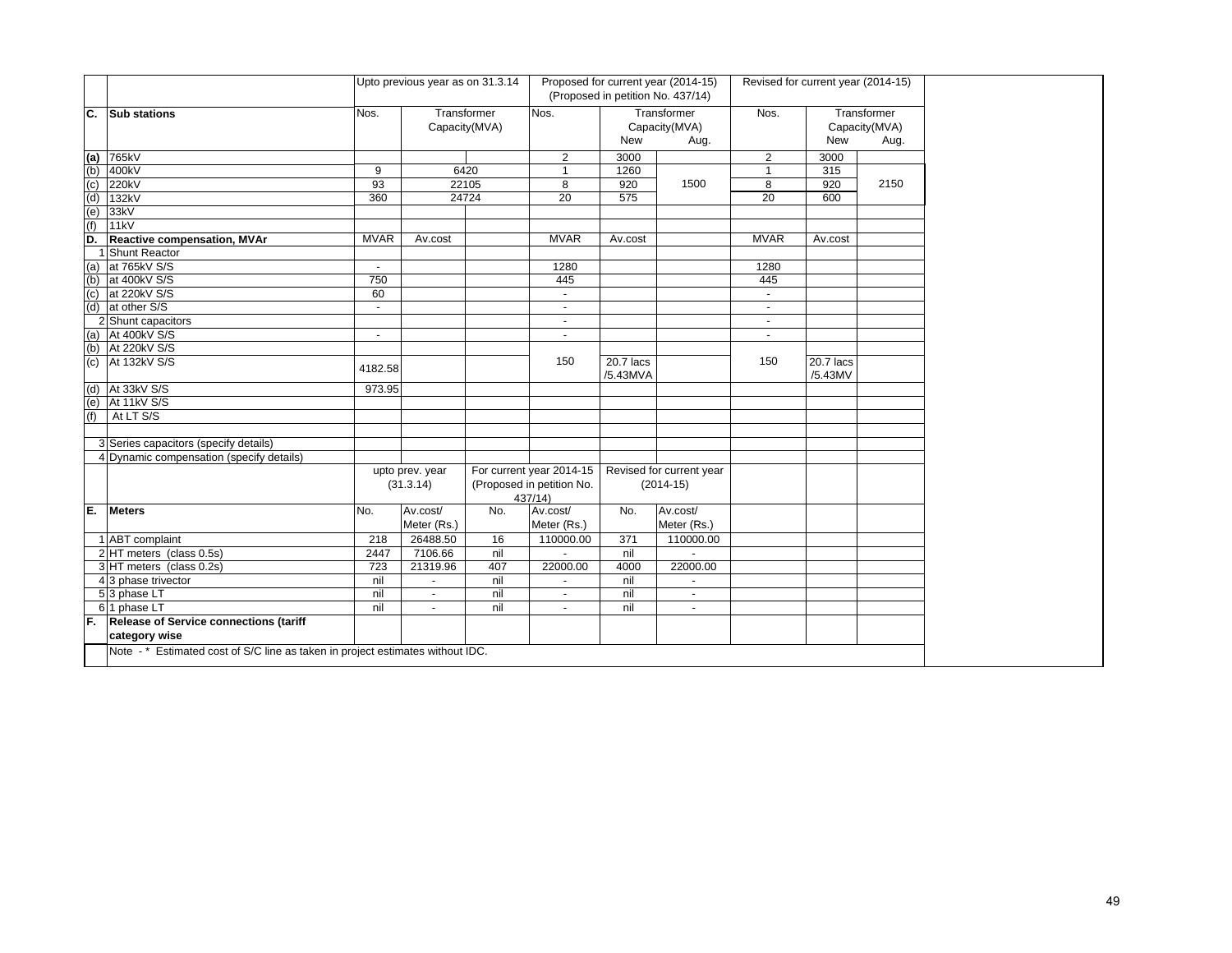### **RAJ. RAJYA VIDYUT PRASARAN NIGAM LTD. Investment Proposals for the Financial Year 2014-15**

**(Calculations of overall cost of Transmission with and without approval of Investment Plan)**

| Transmission | Year                  | Charge per KW per month (in Rs.) |                                     |
|--------------|-----------------------|----------------------------------|-------------------------------------|
|              | 2013-14               | 123.05                           | As per MYT order dt. 01.08.2009     |
|              | 2013-14               | 156.96                           | Approved by RERC order dt. 9.1.2014 |
|              | 2014-15<br>(Proposed) |                                  | Petition filed on 30.1.2014         |